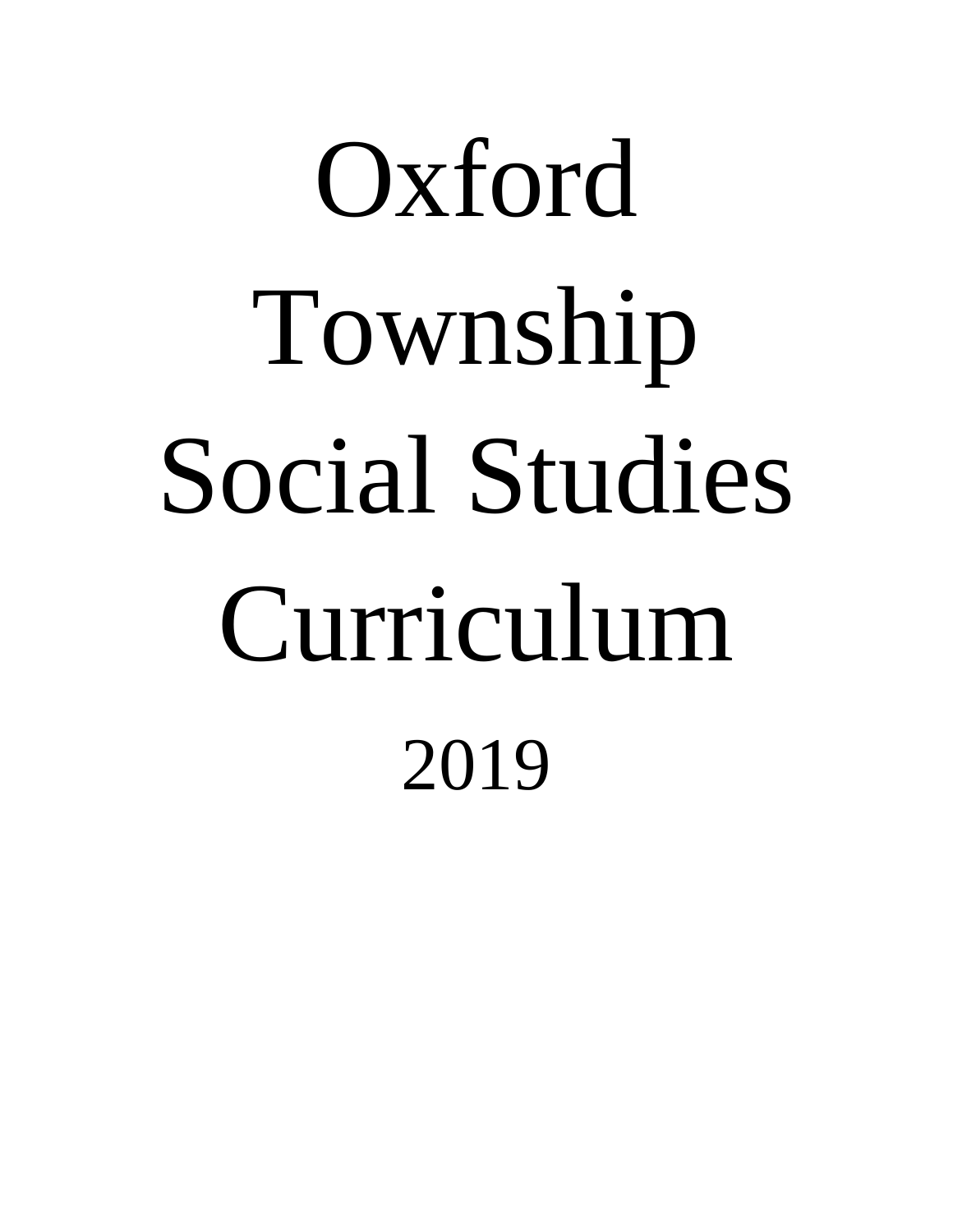| 6.1 U.S. History: America in the World<br><b>Focus Topic: A. Civics, Government and</b><br><b>Human Rights</b> |                          | <b>Grade Levels: P</b>                                                     |                                                       |                                                                                             |
|----------------------------------------------------------------------------------------------------------------|--------------------------|----------------------------------------------------------------------------|-------------------------------------------------------|---------------------------------------------------------------------------------------------|
| <b>Learning Standard</b>                                                                                       | New Vocabulary           | <b>Resources</b>                                                           | <b>Benchmarks/Assessments</b>                         | <b>Student Evidence</b>                                                                     |
| Citizenship begins with becoming a<br>contributing member of the classroom<br>community.                       | Community<br>Citizenship | https://www.education.<br>com/activity/kindergart<br>en/social-studies/    | <b>Teacher Observation</b><br><b>Class Discussion</b> | 6.1.P.A.1 Demonstrate an<br>understanding of rules by<br>following most classroom routines. |
|                                                                                                                |                          | https://sharemylesson.c<br>om/lessons/elementary-<br>$k-2$ /social-studies | <b>Teacher Observation</b><br><b>Class Discussion</b> | 6.1.P.A.2 Demonstrate<br>responsibility by initiating simple<br>classroom tasks and jobs.   |
|                                                                                                                |                          | https://www.education.<br>com/lesson-plan/what-i<br>s-a-good-citizen/      | <b>Teacher Observation</b><br><b>Class Discussion</b> | 6.1.P.A.3 Demonstrate appropriate<br>behavior when collaborating with<br>others.            |
|                                                                                                                |                          |                                                                            |                                                       |                                                                                             |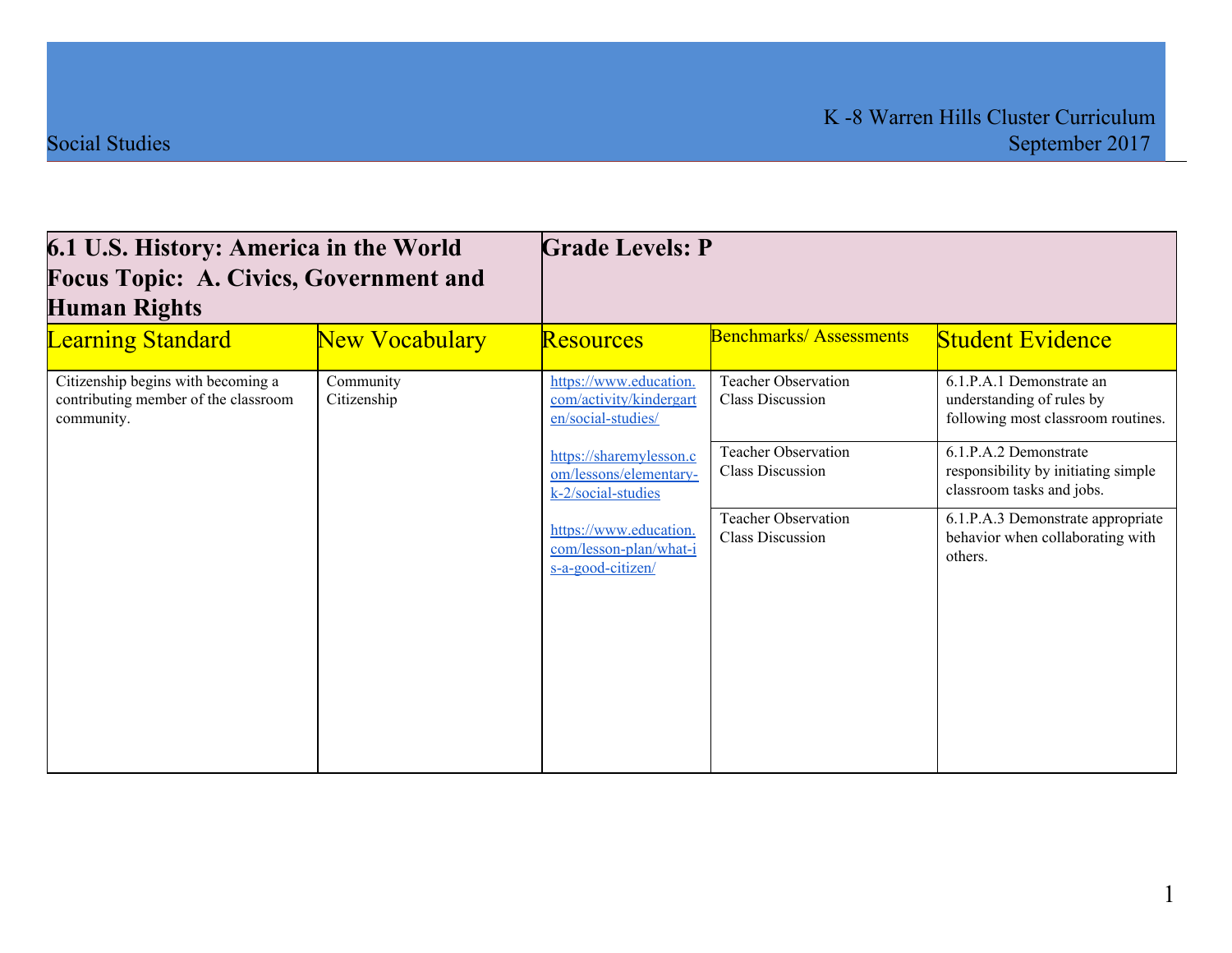| 6.1 U.S. History: America in the World<br><b>Focus Topic: A. Civics, Government and</b><br><b>Human Rights</b>                      |                                                                                                                    | <b>Grade Levels: 1-4</b>                                                                                                                                                                     |                                                                                                                             |                                                                                                                                                                                                                                                                                                                |
|-------------------------------------------------------------------------------------------------------------------------------------|--------------------------------------------------------------------------------------------------------------------|----------------------------------------------------------------------------------------------------------------------------------------------------------------------------------------------|-----------------------------------------------------------------------------------------------------------------------------|----------------------------------------------------------------------------------------------------------------------------------------------------------------------------------------------------------------------------------------------------------------------------------------------------------------|
| <b>Learning Standard</b>                                                                                                            | New Vocabulary                                                                                                     | <b>Resources</b>                                                                                                                                                                             | <b>Benchmarks/Assessments</b>                                                                                               | <b>Student Evidence</b>                                                                                                                                                                                                                                                                                        |
| Rules and laws are developed to protect<br>people's rights and the security and<br>welfare of society.                              | Rights<br>Conflict                                                                                                 | http://www.pbisworld.c<br>om/tier-2/teach-conflict<br>-resolution-skills/<br>http://www.living-dem<br>ocracy.com/textbooks/v<br>olume-2/unit-5/lesson-1                                      | <b>Oral Presentation</b><br><b>Formative Assessment</b><br><b>Student Project</b><br>Exit Ticket                            | 6.1.4.A.1 Explain how rules and<br>laws created by community, state,<br>and national governments protect<br>the rights of people, help resolve<br>conflicts, and promote the<br>common good.                                                                                                                   |
| The United States Constitution and Bill<br>of Rights guarantee certain fundamental<br>rights for citizens.                          | Constitution<br><b>Bill of Rights</b><br>Due Process<br>Democracy                                                  | http://www.nea.org/tool<br>s/lessons/constitution-d<br>ay-grades-k-5.html<br>http://www.k12.com/co<br>nstitution-day.html<br>https://www.youtube.co<br>m/watch?v=RnVmIrAi<br>QB <sub>8</sub> | Oral Presentation<br><b>Formative Assessment</b><br><b>Student Project</b><br><b>Exit Ticket</b>                            | 6.1.4.A.2 Explain how<br>fundamental rights guaranteed by<br>the United States Constitution and<br>the Bill of Rights (i.e., freedom of<br>expression, freedom of religion,<br>the right to vote, and the right to<br>due process) contribute to the<br>continuation and improvement of<br>American democracy. |
| American constitutional government is<br>based on principles of limited<br>government, shared authority, fairness,<br>and equality. | Fairness<br>Equality<br>Common Good                                                                                | https://www.usa.gov/br<br>anches-of-government-l<br>esson-plan                                                                                                                               | Oral Presentation<br><b>Formative Assessment</b><br><b>Student Project</b><br><b>Exit Ticket</b><br><b>Class Discussion</b> | 6.1.4.A.3 Determine how<br>"fairness," "equality," and the<br>"common good" have influenced<br>new laws and policies over time at<br>the local and national levels of<br>United States government.                                                                                                             |
| There are different branches within the<br>United States government, each with its<br>own structure, leaders, and processes,        | Three Branches of Government<br><b>Checks and Balances</b><br><b>Federal Government</b><br><b>State Government</b> | https://www.youtube.co<br>m/watch?v=-EISWIY9<br>bG8                                                                                                                                          | Oral Presentation<br>Formative Assessment<br><b>Student Project</b><br><b>Exit Ticket</b>                                   | 6.1.4.A.4 Explain how the United<br>States government is organized<br>and how the United States                                                                                                                                                                                                                |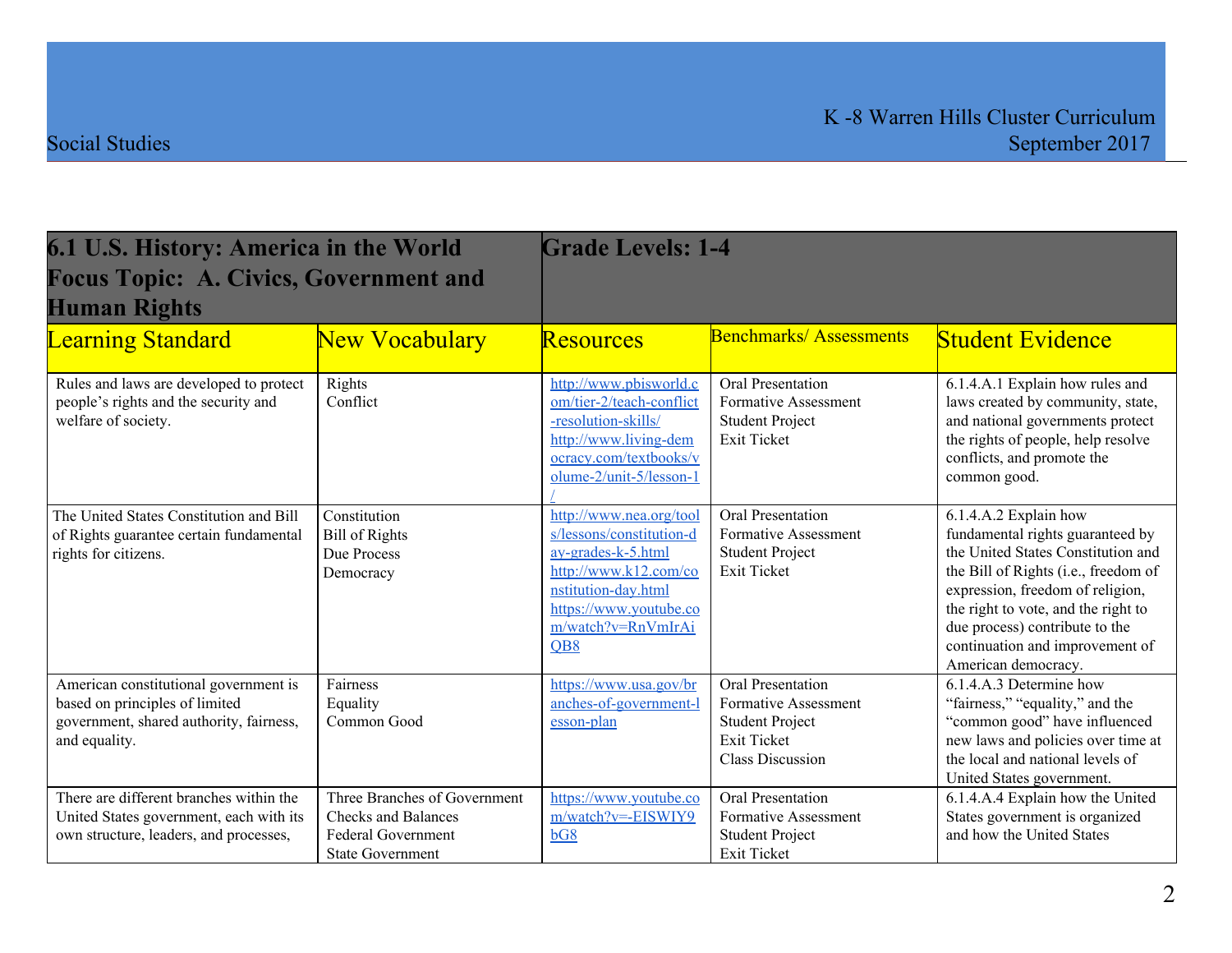| and each designed to address specific    |                             |                           | <b>Research Project</b>     | Constitution defines and checks       |
|------------------------------------------|-----------------------------|---------------------------|-----------------------------|---------------------------------------|
| issues and concerns.                     |                             |                           |                             | the power of government               |
|                                          |                             | https://constitutioncente | <b>Oral Presentation</b>    | 6.1.4.A.5 Distinguish the roles and   |
|                                          |                             | r.org/learn/educational-  | <b>Formative Assessment</b> | responsibilities of the three         |
|                                          |                             | resources/we-the-civics   | <b>Student Project</b>      | branches of the national              |
|                                          |                             | -kids                     | Research Project            | government                            |
|                                          |                             |                           | <b>Exit Ticket</b>          |                                       |
|                                          |                             | https://www.icivics.org/  | Oral Presentation           | 6.1.4.A.6 Explain how national        |
|                                          |                             | curriculum/state-and-lo   | <b>Formative Assessment</b> | and state governments share power     |
|                                          |                             | cal-government            | <b>Student Project</b>      | in the federal system of              |
|                                          |                             |                           | Research Project            | government.                           |
|                                          |                             |                           | Exit ticket                 |                                       |
| In a representative democracy,           | Representative Democracy    | https://educators.brainp  | <b>Oral Presentation</b>    | 6.1.4.A.7 Explain how the United      |
| individuals elect representatives to act | Representative              | op.com/bp-topic/democ     | <b>Formative Assessment</b> | States functions as a representative  |
| on the behalf of the people.             | Policy                      | racy/                     | <b>Student Project</b>      | democracy, and describe the roles     |
|                                          |                             |                           | Research Project            | of elected representatives and how    |
|                                          |                             |                           | Exit ticket                 | they interact with citizens at local, |
|                                          |                             |                           |                             | state, and national levels.           |
|                                          |                             | http://www.ushistory.or   | Performance task            | 6.1.4.A.8 Compare and contrast        |
|                                          |                             | $g/gov/12$ .asp           | <b>Formative Assessment</b> | how government functions at the       |
|                                          |                             |                           | <b>Student Project</b>      | community, county, state, and         |
|                                          |                             |                           | Hands On Activity           | national levels, the services         |
|                                          |                             |                           | <b>Exit Ticket</b>          | provided, and the impact of policy    |
|                                          |                             |                           | Graphic Organizer           | decisions made at each level.         |
| The examination of individual            | Human Rights                | https://www.hrw.org/hi    | Performance task            | 6.1.4.A.9 Compare and contrast        |
| experiences, historical narratives, and  | Violation                   | story                     | Formative Assessment        | responses of individuals and          |
| events promotes an understanding of      | Dr. Martin Luther King, Jr. |                           | <b>Student Project</b>      | groups, past and present, to          |
| individual and community responses to    |                             |                           | Hands On Activity           | violations of fundamental rights      |
| the violation of fundamental rights.     |                             |                           | <b>Exit Ticket</b>          | (e.g., fairness, civil rights, human  |
|                                          |                             |                           | Graphic Organizer           | rights).                              |
|                                          |                             | https://www.nobelprize.   | <b>Oral Presentation</b>    | 6.1.4.A.10 Describe how the           |
|                                          |                             | org/nobel prizes/peace/   | Formative Assessment        | actions of Dr. Martin Luther King,    |
|                                          |                             | laureates/1964/king-bio   | <b>Student Project</b>      | Jr., and other civil rights leaders   |
|                                          |                             | .html                     | Hands On Activity           | served as catalysts for social        |
|                                          |                             |                           | <b>Exit Ticket</b>          | change and inspired social            |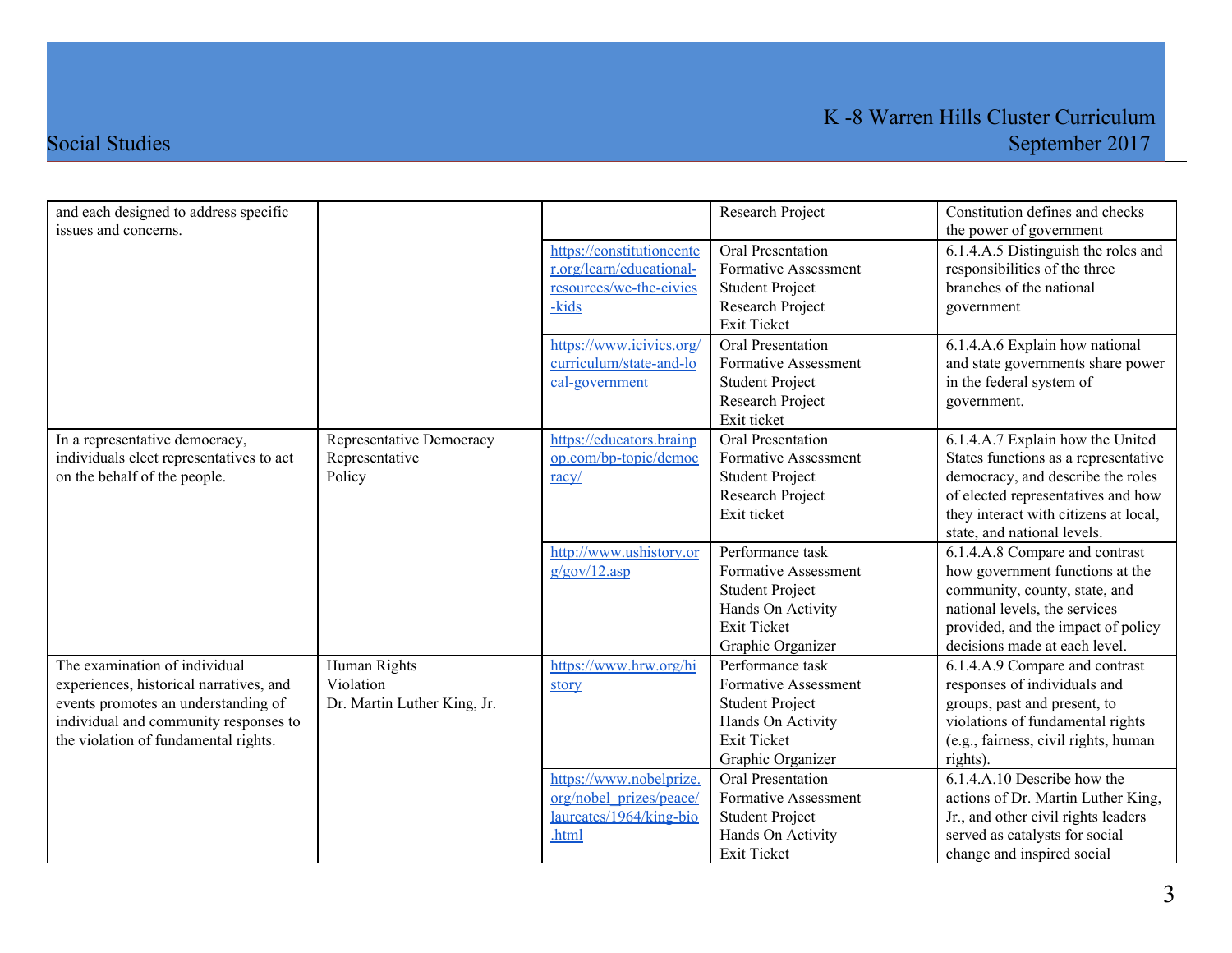|                                                                                                                                                                               |                                  | http://www.thekingcent<br>er.org/about-dr-king                                                                                                                                           | Graphic Organizer                                                                                              | activism in subsequent<br>generations.                                                                                                                                                                                                      |
|-------------------------------------------------------------------------------------------------------------------------------------------------------------------------------|----------------------------------|------------------------------------------------------------------------------------------------------------------------------------------------------------------------------------------|----------------------------------------------------------------------------------------------------------------|---------------------------------------------------------------------------------------------------------------------------------------------------------------------------------------------------------------------------------------------|
| The United States democratic system<br>requires active participation of its<br>citizens.                                                                                      | Civic Responsibility             | https://quizlet.com/215<br>94590/civic-duties-and-<br>responsibilities-flash-ca<br>rds/<br>https://betterlesson.com<br>/community/lesson/212<br>59/lesson-4-citizen-resp<br>onsibilities | Performance Task<br>Oral Presentation<br><b>Formative Assessment</b><br><b>Class Discussion</b>                | 6.1.4.A.11 Explain how the<br>fundamental rights of the<br>individual and the common good<br>of the country depend upon all<br>citizens exercising their civic<br>responsibilities at the community,<br>state, national, and global levels. |
|                                                                                                                                                                               |                                  | http://www.pbs.org/newshour<br>/extra/lessons-plans/lesson-pl<br>an-civic-engagement-and-wa<br>ys-for-students-to-get-involve<br>d/                                                      | Performance Task<br><b>Oral Presentation</b><br>Formative Assessment<br><b>Class Discussion</b>                | 6.1.4.A.12 Explain the process of<br>creating change at the local, state,<br>or national level.                                                                                                                                             |
| Immigrants can become and obtain the<br>rights of American citizens.                                                                                                          | Immigrant                        | https://www.scholastic.com/t<br>eachers/blog-posts/shari-edw<br>ards/bring-immigration-and-c<br>itizenship-life-classroom/                                                               | Performance Task<br><b>Oral Presentation</b><br>Formative Assessment<br><b>Class Discussion</b>                | 6.1.4.A.13 Describe the process by<br>which immigrants become United<br>States citizens.                                                                                                                                                    |
| The world is comprised of nations that<br>are similar to and different from the<br>United States.                                                                             |                                  | http://www.sheppardsof<br>tware.com/World Cont<br>inents.htm                                                                                                                             | Performance Task<br><b>Oral Presentation</b><br>Formative Assessment<br><b>Class Discussion</b>                | 6.1.4.A.14 Describe how the world<br>is divided into many nations that<br>have their own governments,<br>languages, customs, and laws.                                                                                                      |
| In an interconnected world, it important<br>to consider different cultural<br>perspectives before proposing solutions<br>to local, state, national, and global<br>challenges. | Perspective<br>Diverse<br>Global |                                                                                                                                                                                          | Performance Task<br><b>Oral Presentation</b><br>Formative Assessment<br><b>Class Discussion</b><br>Exit Ticket | 6.1.4.A.15 Explain how and why it<br>is important that people from<br>diverse cultures collaborate to find<br>solutions to community, state,<br>national, and global challenges.                                                            |
| In an interconnected world, increased<br>collaboration is needed by individuals,<br>groups, and nations to solve global<br>problems.                                          | Interconnected                   |                                                                                                                                                                                          | Research Project<br><b>Student Project</b><br>Oral Presentation                                                | 6.1.4.A.16 Explore how national<br>and international leaders,<br>businesses, and global<br>organizations promote human<br>rights and provide aid to<br>individuals and nations in need.                                                     |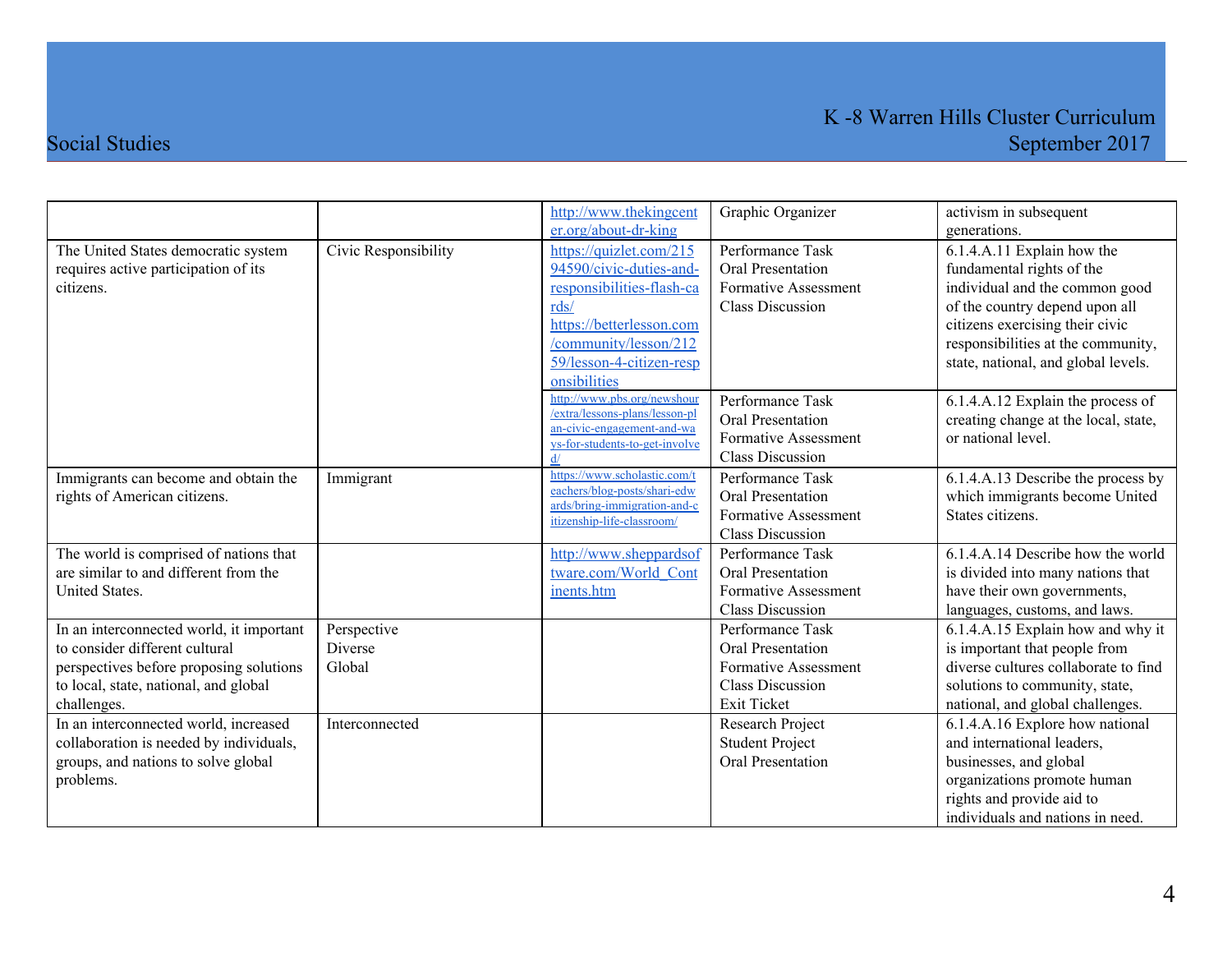| 6.1 U.S. History: America in the World<br>Focus Topic: B. Geography, People, and the<br>Environment |                           |                                                                                                | <b>Grade Levels: P</b>                                             |                                                                                              |  |
|-----------------------------------------------------------------------------------------------------|---------------------------|------------------------------------------------------------------------------------------------|--------------------------------------------------------------------|----------------------------------------------------------------------------------------------|--|
| <b>Learning Standard</b>                                                                            | New Vocabulary            | <b>Resources</b>                                                                               | <b>Benchmarks/Assessments</b>                                      | <b>Student Evidence</b>                                                                      |  |
| Everyone is part of a larger<br>neighborhood and community.                                         | Neighborhood<br>Community | https://www.scholastic.<br>com/teachers/lesson-pla<br>ns/teaching-content/my<br>-neighborhood/ | <b>Teacher Observation</b><br>Class Discussion                     | 6.1.P.B.1 Develop an awareness of<br>the physical features of the<br>neighborhood/community. |  |
|                                                                                                     |                           | https://www.education.<br>com/lesson-plan/helper<br>s-in-our-community/                        | <b>Teacher Observation</b><br>Class Discussion<br>Performance Task | 6.1.P.B.2 Identify, discuss, and<br>role-play the duties of a range of<br>community workers  |  |

| 6.1 U.S. History: America in the World<br><b>Focus Topic: B. Geography, People, and the</b><br><b>Environment</b> |                          | <b>Grade Levels: 1-4</b> |                               |                                  |
|-------------------------------------------------------------------------------------------------------------------|--------------------------|--------------------------|-------------------------------|----------------------------------|
| <b>Learning Standard</b>                                                                                          | New Vocabulary           | <b>Resources</b>         | <b>Benchmarks/Assessments</b> | <b>Student Evidence</b>          |
| Spatial thinking and geographic tools                                                                             | Spatial                  | https://mapmaker.natio   | Research Project              | 6.1.4.B.1 Compare and contrast   |
| can be used to describe and analyze the                                                                           | Types of Maps (physical, | nalgeographic.org/       | Formative Assessment          | information that can be found on |
| spatial patterns and organization of                                                                              | political)               |                          | Graphic Organizer             | different types of maps and      |
| people, places, and environments on                                                                               | Cultural Diffusion       | https://www.census.gov   | Exit Ticket                   | determine how the information    |
| Earth.                                                                                                            | Economic Interdependence | /geography/interactive-  |                               | may be useful.                   |
|                                                                                                                   | Geographic               | maps.html                |                               |                                  |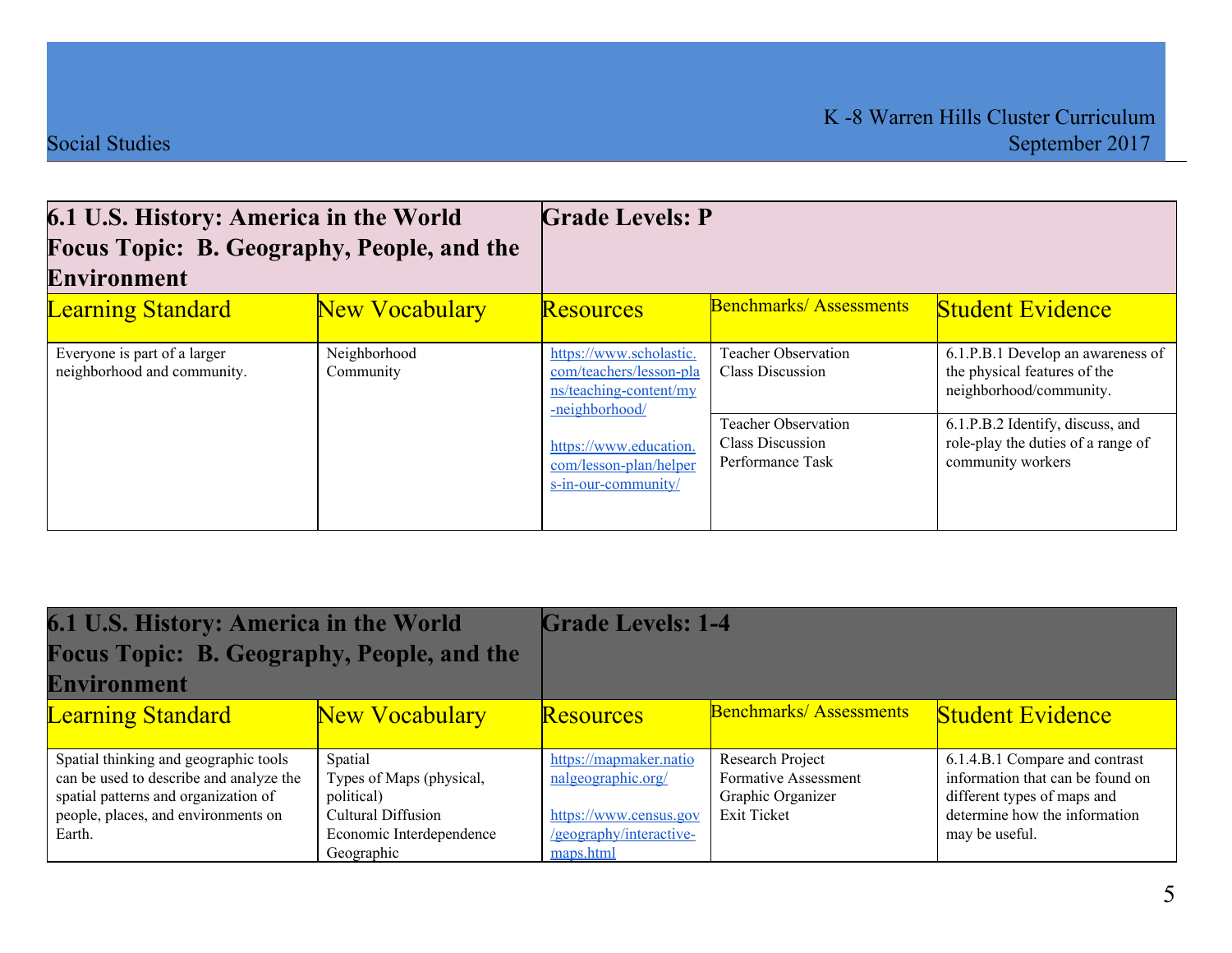|                                                                                                              | Globe<br>Latitude<br>Longitude<br>Time Zones                                                    | https://www.google.co<br>m/earth/<br>http://www.yourchildle<br>arns.com/online-interac<br>tive-maps.htm | Performance Task<br>Oral Presentation<br><b>Student Project</b><br>Rubric                                           | 6.1.4.B.2 Use physical and<br>political maps to explain how the<br>location and spatial relationship of<br>places in New Jersey, the United<br>States, and other areas, worldwide,<br>have contributed to cultural<br>diffusion and economic<br>interdependence. |
|--------------------------------------------------------------------------------------------------------------|-------------------------------------------------------------------------------------------------|---------------------------------------------------------------------------------------------------------|---------------------------------------------------------------------------------------------------------------------|------------------------------------------------------------------------------------------------------------------------------------------------------------------------------------------------------------------------------------------------------------------|
|                                                                                                              |                                                                                                 |                                                                                                         | <b>Class Discussion</b><br><b>Student Project</b>                                                                   | 6.1.4.B.3 Explain how and when it<br>is important to use digital<br>geographic tools, political maps,<br>and globes to measure distances<br>and to determine time zones and<br>locations using latitude and<br>longitude.                                        |
| Places are jointly characterized by their<br>physical and human properties.                                  | Landforms<br>Climate<br>Resources<br>Regions of NJ                                              |                                                                                                         | Student project<br>Research Project<br><b>Exit Ticket</b><br><b>Class Discussion</b><br>Formative Assessment        | 6.1.4.B.4 Describe how landforms,<br>climate and weather, and<br>availability of resources have<br>impacted where and how people<br>live and work in different regions<br>of New Jersey and the United<br>States.                                                |
| The physical environment can both<br>accommodate and be endangered by<br>human activities.                   |                                                                                                 | https://www.census.gov<br>/geography/interactive-<br>maps.html                                          | Student project<br>Research Project<br><b>Exit Ticket</b><br><b>Class Discussion</b><br><b>Formative Assessment</b> | 6.1.4.B.5 Describe how human<br>interaction impacts the<br>environment in New Jersey and the<br>United States.                                                                                                                                                   |
| Regions form and change as a result of<br>unique physical/ecological conditions,<br>economies, and cultures. | <b>Physical Conditions</b><br><b>Ecological Conditions</b><br>Economy<br>Culture<br>Regionalism | http://www.yourchildle<br>arns.com/online-interac<br>tive-maps.htm                                      | Research Project<br>Formative Assessment<br>Graphic Organizer<br><b>Exit Ticket</b>                                 | 6.1.4.B.6 Compare and contrast<br>characteristics of regions in the<br>United States based on culture,<br>economics, and physical<br>environment to understand the<br>concept of regionalism.                                                                    |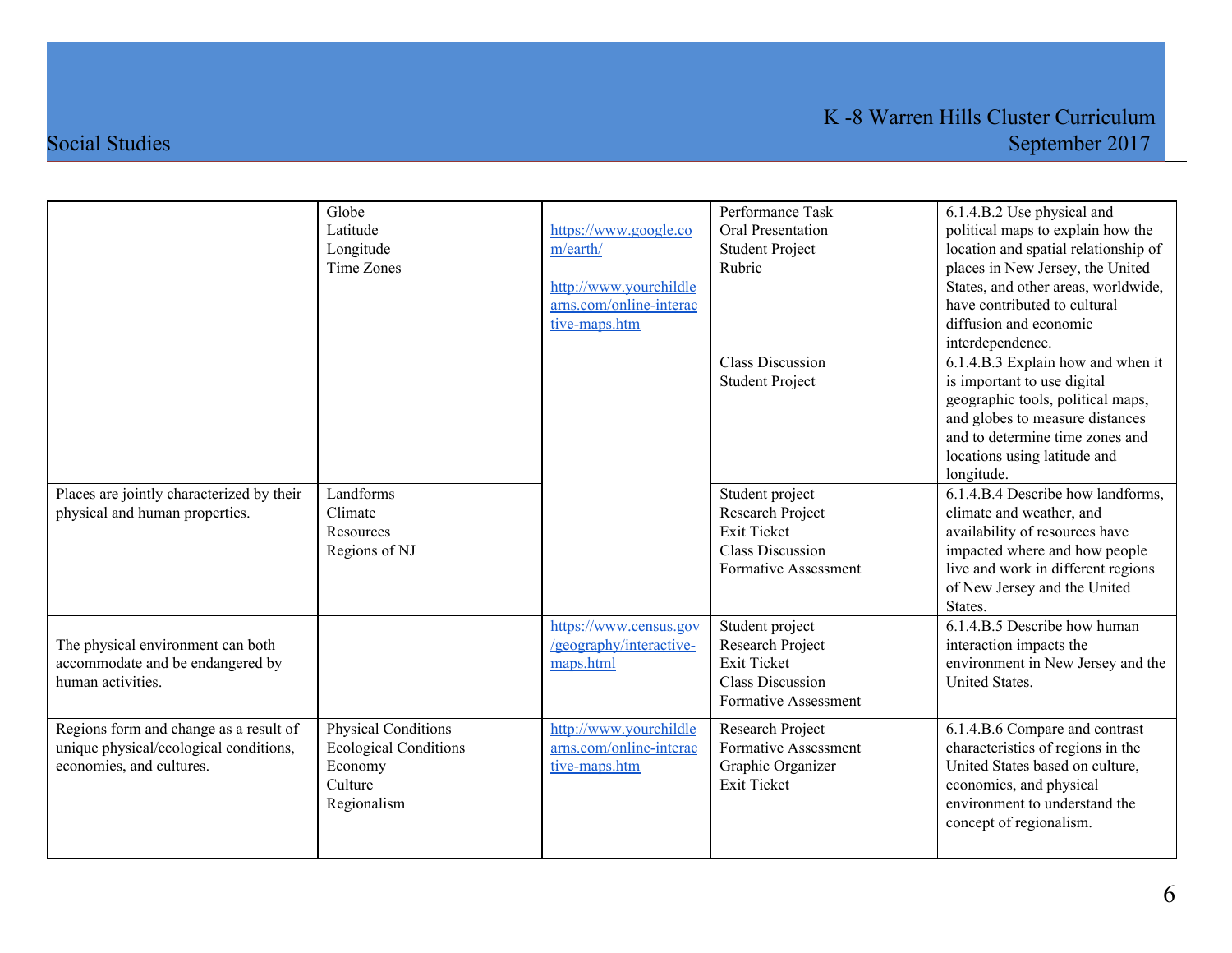| Patterns of settlement across Earth's<br>surface differ markedly from region to<br>region, place to place, and time to time. | Settlement<br><b>Natural Resources</b>     | http://www.esri.com/pr                                                                                                                                                    | <b>Student Project</b><br>Research Project<br><b>Exit Ticket</b><br><b>Class Discussion</b><br>Formative Assessment<br>Research Project | 6.1.4.B.7 Explain why some<br>locations in New Jersey and the<br>United States are more suited for<br>settlement than others.<br>6.1.4.B.8 Compare ways people                                                                                                  |
|------------------------------------------------------------------------------------------------------------------------------|--------------------------------------------|---------------------------------------------------------------------------------------------------------------------------------------------------------------------------|-----------------------------------------------------------------------------------------------------------------------------------------|-----------------------------------------------------------------------------------------------------------------------------------------------------------------------------------------------------------------------------------------------------------------|
|                                                                                                                              |                                            | oducts/maps-we-love/n<br>atural-resources                                                                                                                                 | Formative Assessment<br>Graphic Organizer<br><b>Exit Ticket</b>                                                                         | choose to use and distribute natural<br>resources                                                                                                                                                                                                               |
| Advancements in science and<br>technology can have unintended<br>consequences that impact individuals<br>and/or societies.   |                                            |                                                                                                                                                                           | Research Project<br><b>Class Discussion</b><br>Performance Task<br><b>Exit Ticket</b>                                                   | 6.1.4.B.9 Relate advances in<br>science and technology to<br>environmental concerns, and to<br>actions taken to address them.                                                                                                                                   |
| Urban areas, worldwide, share common<br>physical characteristics, but may also<br>have cultural differences.                 | Demographic<br><b>Cultural Differences</b> | https://www.census.gov<br>/geography/interactive-<br>maps.html<br>https://www.google.co<br>m/earth/<br>http://www.yourchildle<br>arns.com/online-interac<br>tive-maps.htm | Performance Task<br>Formative Assessment<br>Peer Evaluation/Self Evaluation                                                             | 6.1.4.B.10 Identify major cities in<br>New Jersey, as well as in the<br>United States, and the world, and<br>explain how geographic and<br>demographic tools (e.g., maps,<br>globes, data visualizations) can be<br>used to understand cultural<br>differences. |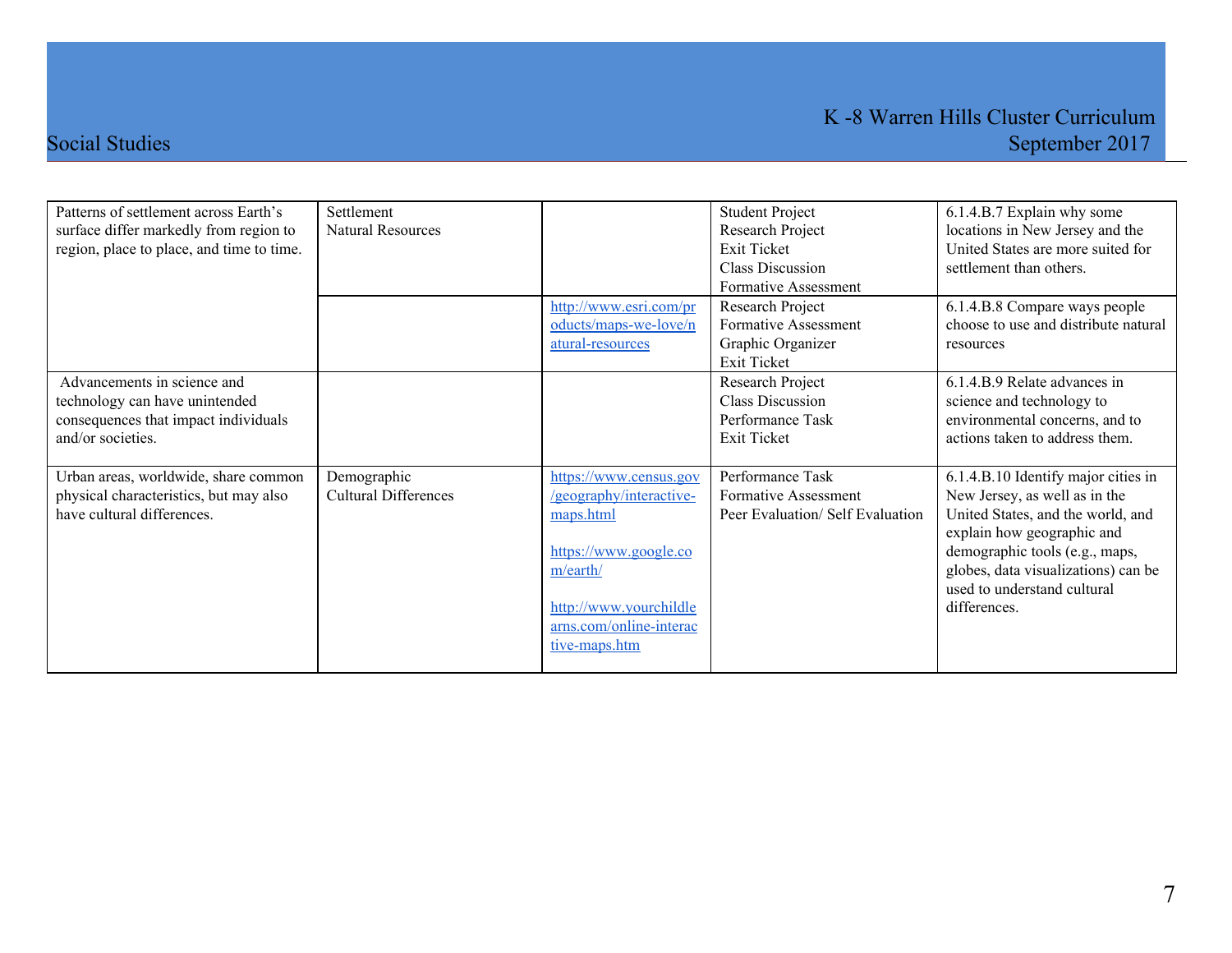| 6.1 U.S. History: America in the World<br><b>Focus Topic: C. Economics, Innovation, and</b><br>Technology |                                                                          | <b>Grade Levels: 1-4</b>                                                                            |                                                                                                        |                                                                                                                                                                  |
|-----------------------------------------------------------------------------------------------------------|--------------------------------------------------------------------------|-----------------------------------------------------------------------------------------------------|--------------------------------------------------------------------------------------------------------|------------------------------------------------------------------------------------------------------------------------------------------------------------------|
| <b>Learning Standard</b>                                                                                  | New Vocabulary                                                           | <b>Resources</b>                                                                                    | <b>Benchmarks/Assessments</b>                                                                          | <b>Student Evidence</b>                                                                                                                                          |
| People make decisions based on their<br>needs, wants, and the availability of<br>resources.               | <b>Opportunity Costs</b><br>Needs vs. Wants<br>Scarcity                  | http://economics.mrdon<br>n.org/lessonplans.html<br>https://www.moneyinst<br>ructor.com/elementary. | Performance Task<br>Oral Presentation<br>In-Class Activity                                             | 6.1.4.C.1 Apply opportunity cost<br>(i.e., choices and tradeoffs) to<br>evaluate individuals' decisions,<br>including ones made in their<br>communities.         |
|                                                                                                           |                                                                          | asp<br>https://www.fte.org/tea<br>chers/teacher-resources/<br>lesson-plans/                         | Research Project<br><b>Class Discussion</b><br>Performance Task<br><b>Exit Ticket</b>                  | 6.1.4.C.2 Distinguish between<br>needs and wants and explain how<br>scarcity and choice influence<br>decisions made by individuals,<br>communities, and nations. |
| Economics is a driving force for the<br>occurrence of various events and<br>phenomena in societies.       | Economics<br>Incentives<br>Producers<br>Consumers                        | https://www.stlouisfed.<br>org/~/media/Education/<br>Lessons/pdf/Saturday-S                         | <b>Class Discussion</b><br><b>Formative Assessment</b><br><b>Exit Ticket</b><br><b>Student Project</b> | 6.1.4.C.3 Explain why incentives<br>vary between and among<br>producers and consumers.                                                                           |
|                                                                                                           | Supply and Demand<br>Specialization<br>Exchange of Goods and<br>Services | ancocho.pdf                                                                                         | <b>Class Discussion</b><br>Formative Assessment<br><b>Exit Ticket</b><br><b>Student Project</b>        | 6.1.4.C.4 Describe how supply and<br>demand influence price and output<br>of products                                                                            |
|                                                                                                           |                                                                          |                                                                                                     | <b>Class Discussion</b><br><b>Formative Assessment</b><br><b>Exit Ticket</b><br><b>Student Project</b> | 6.1.4.C.5 Explain the role of<br>specialization in the production<br>and exchange of goods and<br>services.                                                      |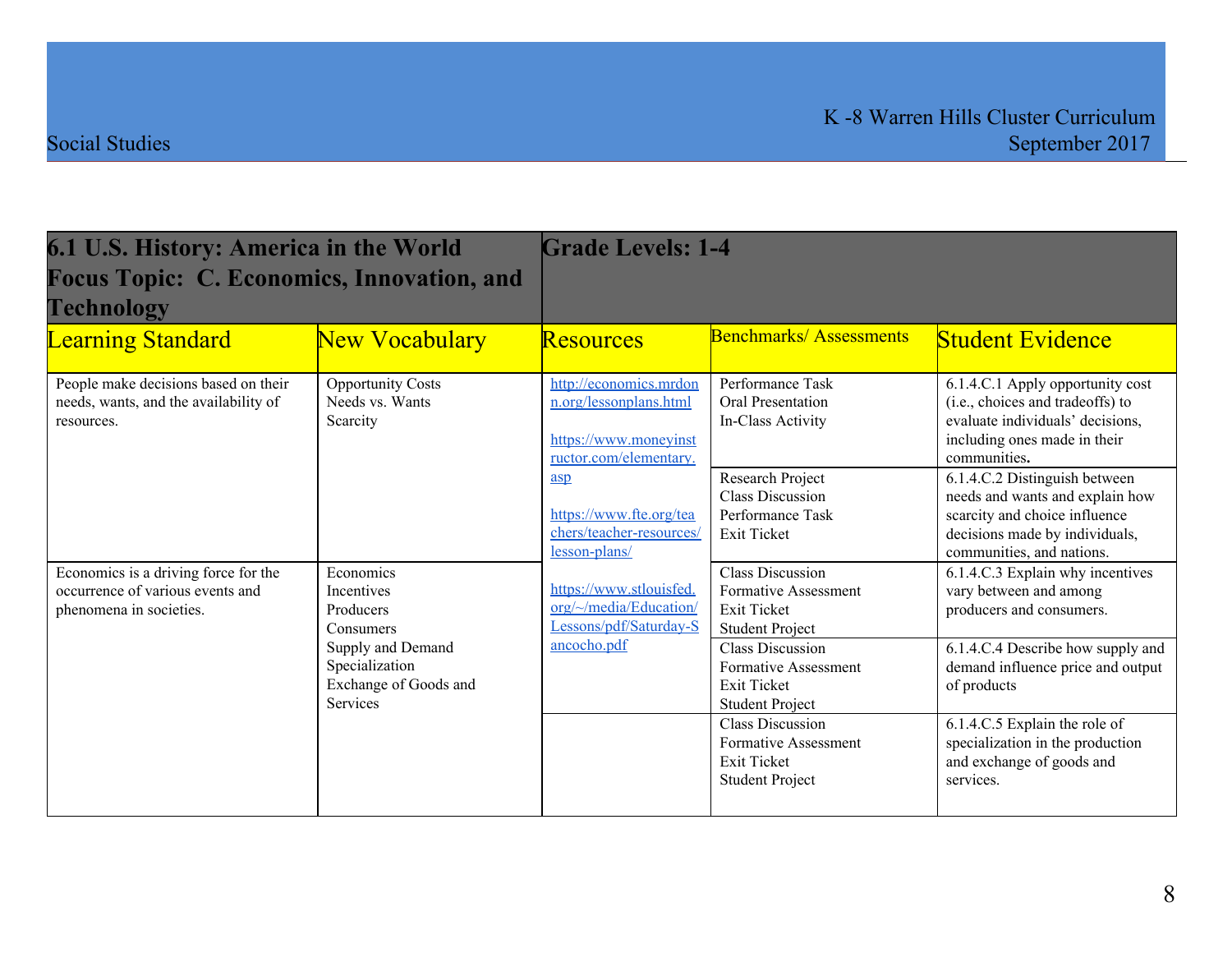| Interaction among various institutions  | Household                  | https://www.stlouisfed.  | <b>Class Discussion</b>     | 6.1.4.C.6 Describe the role and      |
|-----------------------------------------|----------------------------|--------------------------|-----------------------------|--------------------------------------|
| in the local, national, and global      | <b>Business</b>            | org/~/media/Education/   | Formative Assessment        | relationship among households,       |
| economies influence policymaking and    | Laborer                    | Lessons/pdf/Saturday-S   | <b>Exit Ticket</b>          | businesses, laborers, and            |
| societal outcomes.                      | Global Economy             | ancocho.pdf              | <b>Student Project</b>      | governments within the economic      |
|                                         | Policymaking               |                          |                             | system.                              |
|                                         | Societal Outcomes          | http://www.proteacher.   |                             |                                      |
|                                         | Private/Public Goods and   | com/090041.shtml         | <b>Class Discussion</b>     | 6.1.4.C.7 Explain how the            |
|                                         | Services                   |                          | <b>Formative Assessment</b> | availability of private and public   |
|                                         | <b>Global Market</b>       |                          |                             |                                      |
|                                         | Consumption of Goods and   |                          | <b>Exit Ticket</b>          | goods and services is influenced     |
|                                         | <b>Services</b>            |                          | <b>Student Project</b>      | by the global market and             |
|                                         |                            |                          |                             | government.                          |
|                                         |                            |                          | <b>Student Project</b>      | 6.1.4.C.8 Illustrate how             |
|                                         |                            |                          | <b>Teacher Observation</b>  | production, distribution, and        |
|                                         |                            |                          | Oral Presentation           | consumption of goods and services    |
|                                         |                            |                          | Graphic Organizer           | are interrelated and are affected by |
|                                         |                            |                          |                             | the global market and events in the  |
|                                         |                            |                          |                             | world community.                     |
| Availability of resources affects       | Resources                  | http://worldpopulationh  | Research Project            | 6.1.4.C.9 Compare and contrast       |
| economic outcomes.                      | <b>Economic Outcomes</b>   | istory.org/teachers-reso | <b>Formative Assessment</b> | how the availability of resources    |
|                                         |                            |                          | Graphic Organizer           | affects people across the world      |
|                                         |                            | urces/                   |                             |                                      |
|                                         |                            |                          | <b>Exit Ticket</b>          | differently.                         |
|                                         |                            |                          |                             |                                      |
| Understanding of financial instruments  | <b>Financial Tools</b>     | https://www.takecharge   | <b>Class Discussion</b>     | 6.1.4.C.10 Explain the role of       |
| and outcomes assists citizens in making | <b>Financial Decisions</b> | america.org/financial-e  | <b>Formative Assessment</b> | money, savings, debt, and            |
| sound decisions about money, savings,   | Investment                 | ducation/teaching-resou  | Exit Ticket                 | investment in individuals' lives.    |
| spending, and investment.               | Money - Savings and Debt   | rces/third-grade/        | <b>Student Project</b>      |                                      |
|                                         |                            |                          |                             |                                      |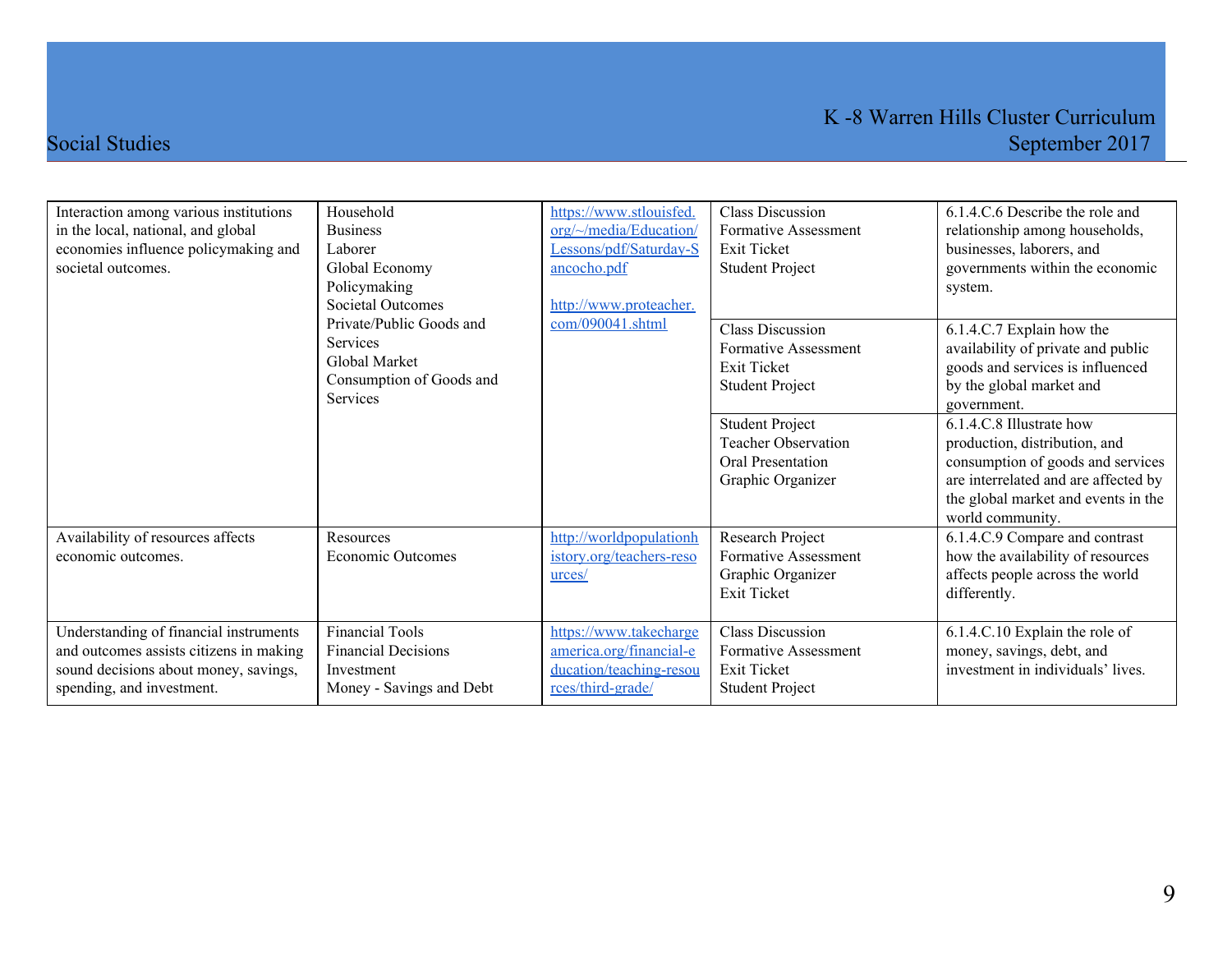| Creativity and innovation affect lifestyle,<br>access to information, and the creation of Products and Services<br>new products and services. | Inventions                                                                                                                                                                                             | http://www.njinvent.org<br>/publications.html                                                                                      | <b>Class Discussion</b><br><b>Student Project</b><br>In Class Activity<br>Research Project<br><b>Oral Presentation</b><br>Research Project<br>Performance Task | 6.1.4.C.11 Recognize the<br>importance of setting long-term<br>goals when making financial<br>decisions within the community.<br>6.1.4.C.12 Evaluate the impact of<br>ideas, inventions, and other<br>contributions of prominent figures<br>who lived New Jersey. |
|-----------------------------------------------------------------------------------------------------------------------------------------------|--------------------------------------------------------------------------------------------------------------------------------------------------------------------------------------------------------|------------------------------------------------------------------------------------------------------------------------------------|----------------------------------------------------------------------------------------------------------------------------------------------------------------|-------------------------------------------------------------------------------------------------------------------------------------------------------------------------------------------------------------------------------------------------------------------|
|                                                                                                                                               |                                                                                                                                                                                                        |                                                                                                                                    | Oral Presentation<br>Research Project<br>Performance Task                                                                                                      | 6.1.4.C.13 Examine the qualities of<br>entrepreneurs in a capitalistic<br>society.                                                                                                                                                                                |
| Economic opportunities in New Jersey<br>and other states are related to the<br>availability of resources and<br>technology.                   |                                                                                                                                                                                                        | http://lwd.dol.state.nj.us<br>/labor/lpa/LMI index.h<br>tml<br>http://lwd.dol.state.nj.us<br>/labor/lpa/content/maps<br>index.html | Research Project<br>Formative Assessment<br>Graphic Organizer<br><b>Exit Ticket</b>                                                                            | 6.1.4.C.14 Compare different<br>regions of New Jersey to<br>determine the role that geography,<br>natural resources, climate,<br>transportation, technology, and/or<br>the labor force play in economic<br>opportunities.                                         |
|                                                                                                                                               |                                                                                                                                                                                                        | http://www.state.nj.us/t<br>ransportation/works/njc<br>hoices/pdf/assessment.p<br>df                                               | <b>Class Discussion</b><br><b>Oral Presentation</b><br><b>Formative Assessment</b><br><b>Student Project</b>                                                   | 6.1.4.C.15 Describe how the<br>development of different<br>transportation systems impacted<br>the economies of New Jersey and<br>the United States                                                                                                                |
| Creativity and innovation have led to<br>improvements in lifestyle, access to<br>information, and the creation of new<br>products.            | Innovation<br>Scientific achievement and<br>Inventions<br>Science and Technology<br><b>Agricultural Society</b><br><b>Industrial Society</b><br><b>Information Age</b><br><b>Communication Systems</b> | http://www.njinvent.org<br>/publications.html                                                                                      | <b>Class Discussion</b><br>Oral Presentation<br><b>Formative Assessment</b><br><b>Student Project</b>                                                          | 6.1.4.C.16 Explain how creativity<br>and innovation resulted in<br>scientific achievement and<br>inventions in many cultures during<br>different historical periods.                                                                                              |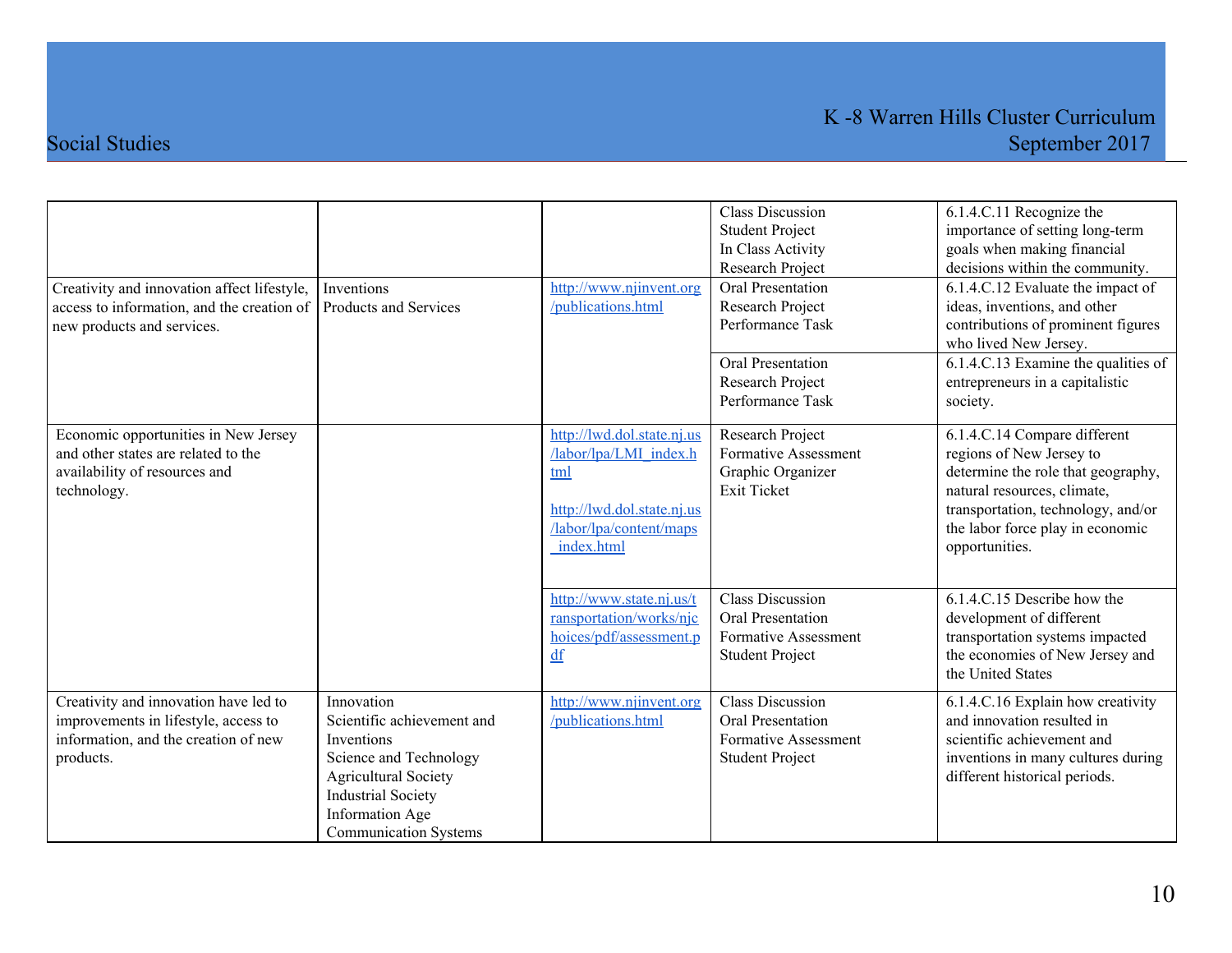|  | http://www.american-hi          | Class Discussion         | 6.1.4.C.17 Determine the role of      |
|--|---------------------------------|--------------------------|---------------------------------------|
|  | storama.org/inventors-ti        | Oral Presentation        | science and technology in the         |
|  | meline.htm                      | Formative Assessment     | transition from an agricultural       |
|  |                                 | <b>Student Project</b>   | society to an industrial society, and |
|  |                                 |                          | then to the information age.          |
|  | http://americanhistory.s        | Class Discussion         | 6.1.4.C.18 Explain how the            |
|  | <i>i.edu/collections/subjec</i> | <b>Oral Presentation</b> | development of communications         |
|  | ts/communications               | Formative Assessment     | systems has led to increased          |
|  |                                 | <b>Student Project</b>   | collaboration and the spread of       |
|  |                                 |                          | ideas throughout the United States    |
|  |                                 |                          | and the world.                        |

| 6.1 U.S. History: America in the World<br><b>Focus Topic: D. History, Culture, and</b><br><b>Perspectives</b> |                                                                                                   | <b>Grade Levels: P</b>                                                                       |                                                                                |                                                                                             |
|---------------------------------------------------------------------------------------------------------------|---------------------------------------------------------------------------------------------------|----------------------------------------------------------------------------------------------|--------------------------------------------------------------------------------|---------------------------------------------------------------------------------------------|
| <b>Learning Standard</b>                                                                                      | New Vocabulary                                                                                    | <b>Resources</b>                                                                             | <b>Benchmarks/Assessments</b>                                                  | <b>Student Evidence</b>                                                                     |
| Family<br>Individuals and families have unique<br>Characteristics<br>characteristics.<br>Traditions           | http://themes.atozteacherstuff<br>.com/198/family-lesson-plans<br>-activities-printables-and-idea | <b>Teacher Observation</b><br><b>Student Project</b>                                         | 6.1.4.D.1 Describe characteristics<br>of oneself, one's family, and<br>others. |                                                                                             |
|                                                                                                               |                                                                                                   | http://www.educationworld.c<br>om/a lesson/lesson/lesson329<br>shtml                         | <b>Teacher Observation</b>                                                     | 6.1.P.D.2 Demonstrate an<br>understanding of family roles and<br>traditions.                |
| There are many different cultures within<br>the classroom and community.                                      | Culture<br>Community<br>Diversity                                                                 | https://respectfulkindergarten<br>citizens.weebly.com/lesson-1<br>-respect-and-feelings.html | <b>Teacher Observation</b>                                                     | 6.1.P.D.3 Express individuality<br>and cultural diversity (e.g., through<br>dramatic play). |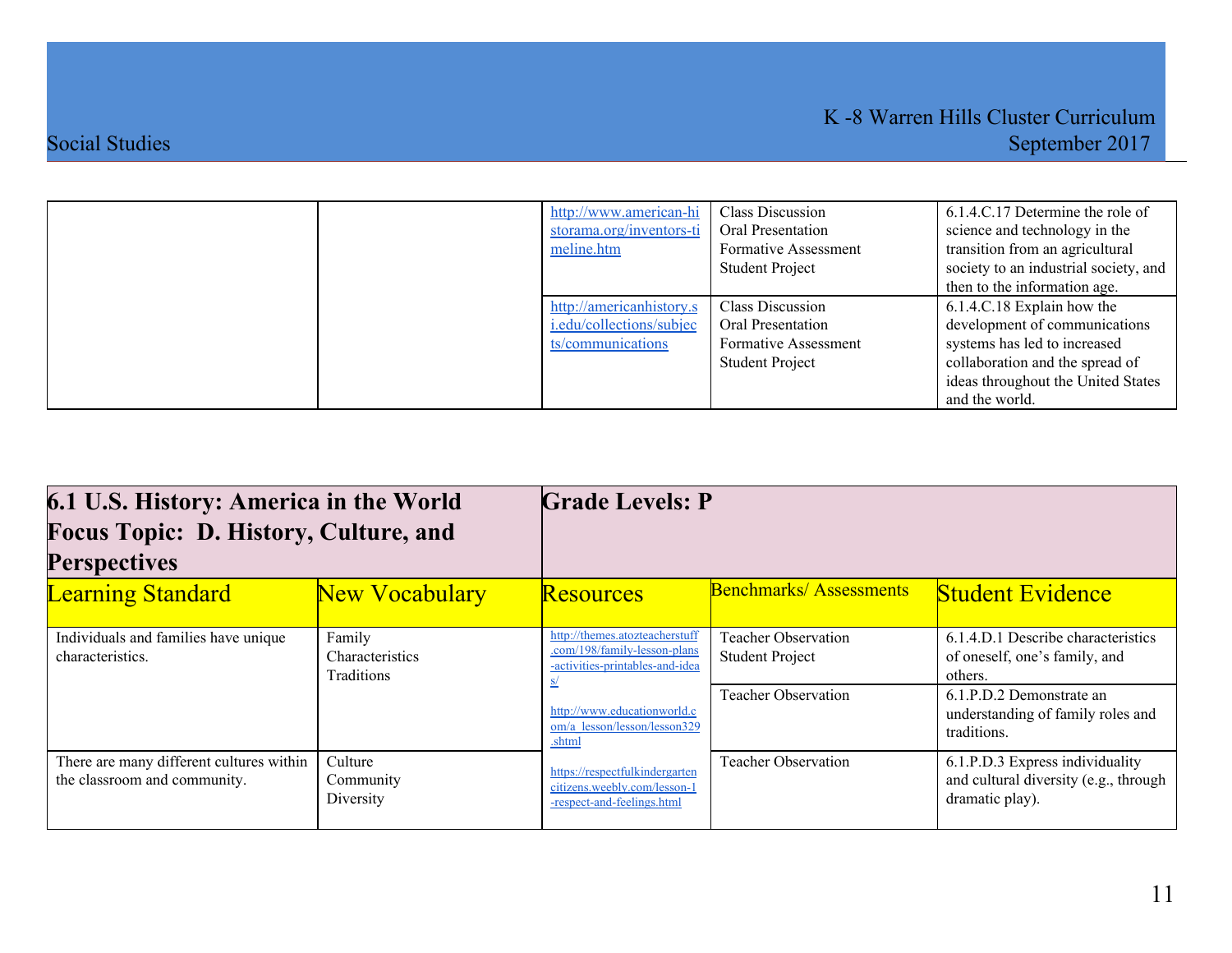|  | Teacher Observation    | 6.1.P.D.4 Learn about and respect   |
|--|------------------------|-------------------------------------|
|  | <b>Student Project</b> | other cultures within the classroom |
|  |                        | and community.                      |
|  |                        |                                     |

| 6.1 U.S. History: America in the World<br><b>Focus Topic: D. Economics, Innovation, and</b><br><b>Technology</b>                      |                                                                                                                                                                                            | <b>Grade Levels: 1-4</b>                                                                                                                                                                                                                                                   |                                                                                                                                                                                                                                                                           |                                                                                                                                                                                                                                                                                                                                                                                                                                                                         |
|---------------------------------------------------------------------------------------------------------------------------------------|--------------------------------------------------------------------------------------------------------------------------------------------------------------------------------------------|----------------------------------------------------------------------------------------------------------------------------------------------------------------------------------------------------------------------------------------------------------------------------|---------------------------------------------------------------------------------------------------------------------------------------------------------------------------------------------------------------------------------------------------------------------------|-------------------------------------------------------------------------------------------------------------------------------------------------------------------------------------------------------------------------------------------------------------------------------------------------------------------------------------------------------------------------------------------------------------------------------------------------------------------------|
| <b>Learning Standard</b>                                                                                                              | <b>New Vocabulary</b>                                                                                                                                                                      | <b>Resources</b>                                                                                                                                                                                                                                                           | <b>Benchmarks/Assessments</b>                                                                                                                                                                                                                                             | <b>Student Evidence</b>                                                                                                                                                                                                                                                                                                                                                                                                                                                 |
| Immigrants come to New Jersey and the<br>United States for various reasons and<br>have a major impact on the state and the<br>nation. | Immigrant<br>Colonization<br>Native American<br>Lenni Lenape<br>Voluntary<br>Involuntary                                                                                                   | http://www.discoveryed<br>ucation.com/teachers/fr<br>ee-lesson-plans/trails-of<br>-understanding-the-earli<br>est-immigrants.cfm<br>http://www.history.com<br>$/topics/u-s-immigration$<br>$-before-1965$<br>http://www.nj.gov/nj/ab<br>out/history/short histor<br>v.html | Research Project<br>Performance Task<br>Oral Presentation<br><b>Class Discussion</b><br><b>Formative Assessment</b><br><b>Oral Presentation</b><br><b>Student Project</b><br><b>Exit Ticket</b><br>Research Project<br><b>Student Project</b><br><b>Oral Presentation</b> | 6.1.4.D.1 Determine the impact of<br>European colonization on Native<br>American populations, including<br>the Lenni Lenape of New Jersey.<br>6.1.4.D.2 Summarize reasons why<br>various groups, voluntarily and<br>involuntarily, immigrated to New<br>Jersey and America, and describe<br>the challenges they encountered.<br>6.1.4.D.3 Evaluate the impact of<br>voluntary and involuntary<br>immigration on America's growth<br>as a nation, historically and today |
| Key historical events, documents, and<br>individuals led to the development of<br>our nation.                                         | Documents (Mayflower<br>Compact, Declaration of<br>Independence, Constitution, Bill<br>of Rights)<br>George Washington<br>Thomas Jefferson<br>Benjamin Franklin<br>Gov. William Livingston |                                                                                                                                                                                                                                                                            | Oral Presentation<br><b>Student Project</b><br><b>Formative Assessment</b>                                                                                                                                                                                                | 6.1.4.D.4 Explain how key events<br>led to the creation of the United<br>States and the state of New Jersey.                                                                                                                                                                                                                                                                                                                                                            |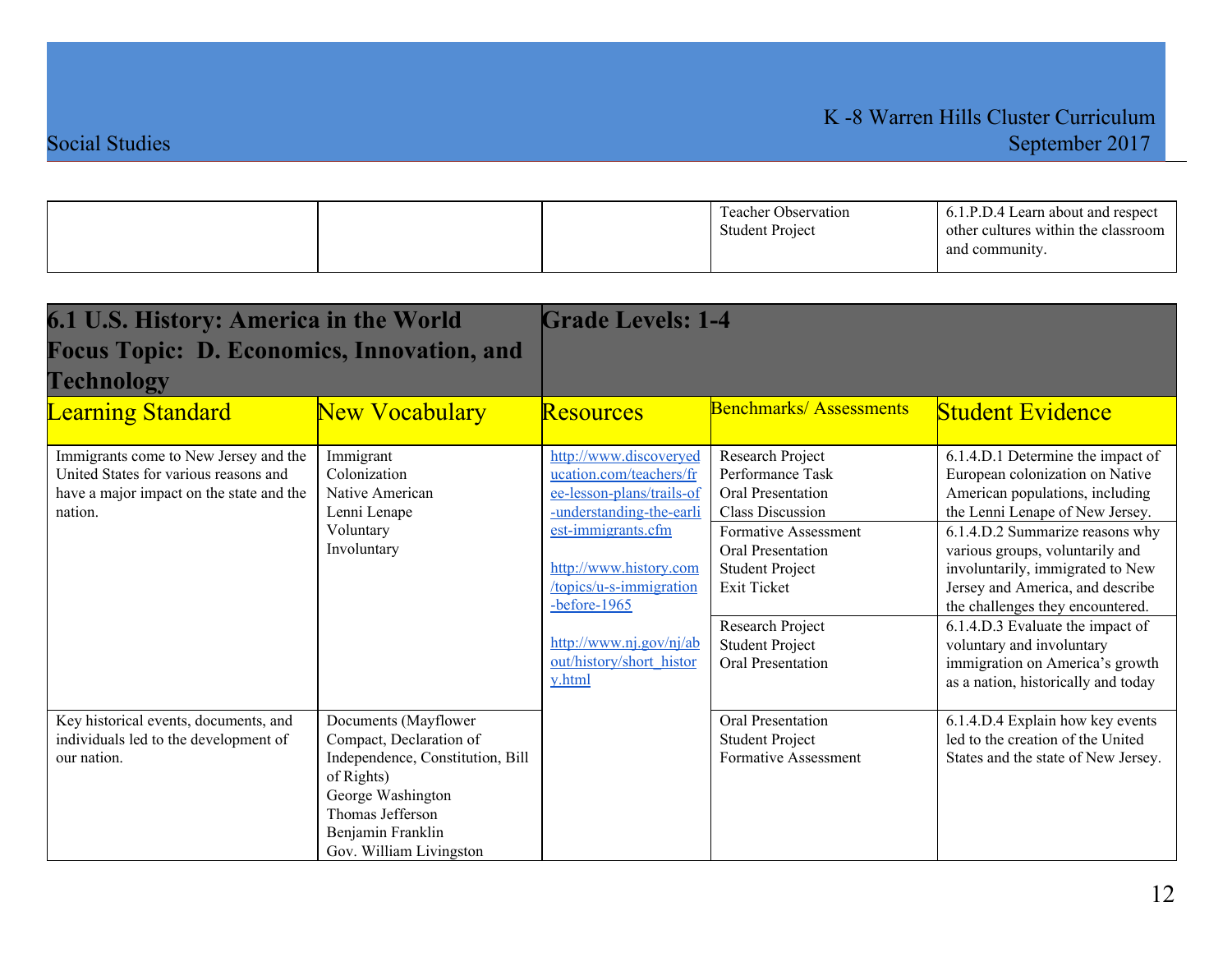| <b>American Revolution</b><br>Trans-Atlantic<br>Slavery | https://pbs39.pbslearnin<br>gmedia.org/resource/a<br>mericanexperience27p-<br>soc-compact/wgbh-ame<br>ricanexperience-the-pil<br>grims-mayflower-comp<br>act/#.WkgMIFWnHIU<br>https://www.youtube.co<br>m/watch?v=yHp7sMqP<br>$L0g\&list=PLPfU5m-w$<br>3Shp97HaB2Z9kzOmV<br><b>SFC3SIhS</b>              | <b>Class Discussion</b><br>Research Project<br><b>Student Project</b><br>Graphic Organizer | 6.1.4.D.5 Relate key historical<br>documents (i.e., the Mayflower<br>Compact, the Declaration of<br>Independence, the United States<br>Constitution, and the Bill of<br>Rights) to present day government<br>and citizenship. |
|---------------------------------------------------------|----------------------------------------------------------------------------------------------------------------------------------------------------------------------------------------------------------------------------------------------------------------------------------------------------------|--------------------------------------------------------------------------------------------|-------------------------------------------------------------------------------------------------------------------------------------------------------------------------------------------------------------------------------|
|                                                         | https://www.scholastic.<br>com/teachers/collection<br>s/teaching-content/geor<br>ge-washington/<br>https://www.scholastic.<br>com/teachers/lesson-pla<br>ns/teaching-content/tho<br>mas-jefferson/<br>http://www.discoveryed<br>ucation.com/teachers/fr<br>ee-lesson-plans/ben-fra<br>nklin-timeline.cfm | <b>Class Discussion</b><br><b>Research Project</b><br><b>Student Project</b>               | 6.1.4.D.6 Describe the civic<br>leadership qualities and historical<br>contributions of George<br>Washington, Thomas Jefferson,<br>and Benjamin Franklin toward the<br>development of the United States<br>government.        |
|                                                         | http://www.ushistory.or<br>g/declaration/related/liv<br>ingston w.html                                                                                                                                                                                                                                   | <b>Oral Presentation</b><br><b>Formative Assessment</b><br><b>Exit Ticket</b>              | 6.1.4.D.7 Explain the role<br>Governor William Livingston<br>played in the development of New<br>Jersey government.                                                                                                           |
|                                                         | http://revolutionarynj.or<br>g/learn/new-jersey-and-<br>the-revolution/                                                                                                                                                                                                                                  | Research Project<br><b>Student Project</b><br><b>Formative Assessment</b>                  | 6.1.4.D.8 Determine the<br>significance of New Jersey's role<br>in the American Revolution.                                                                                                                                   |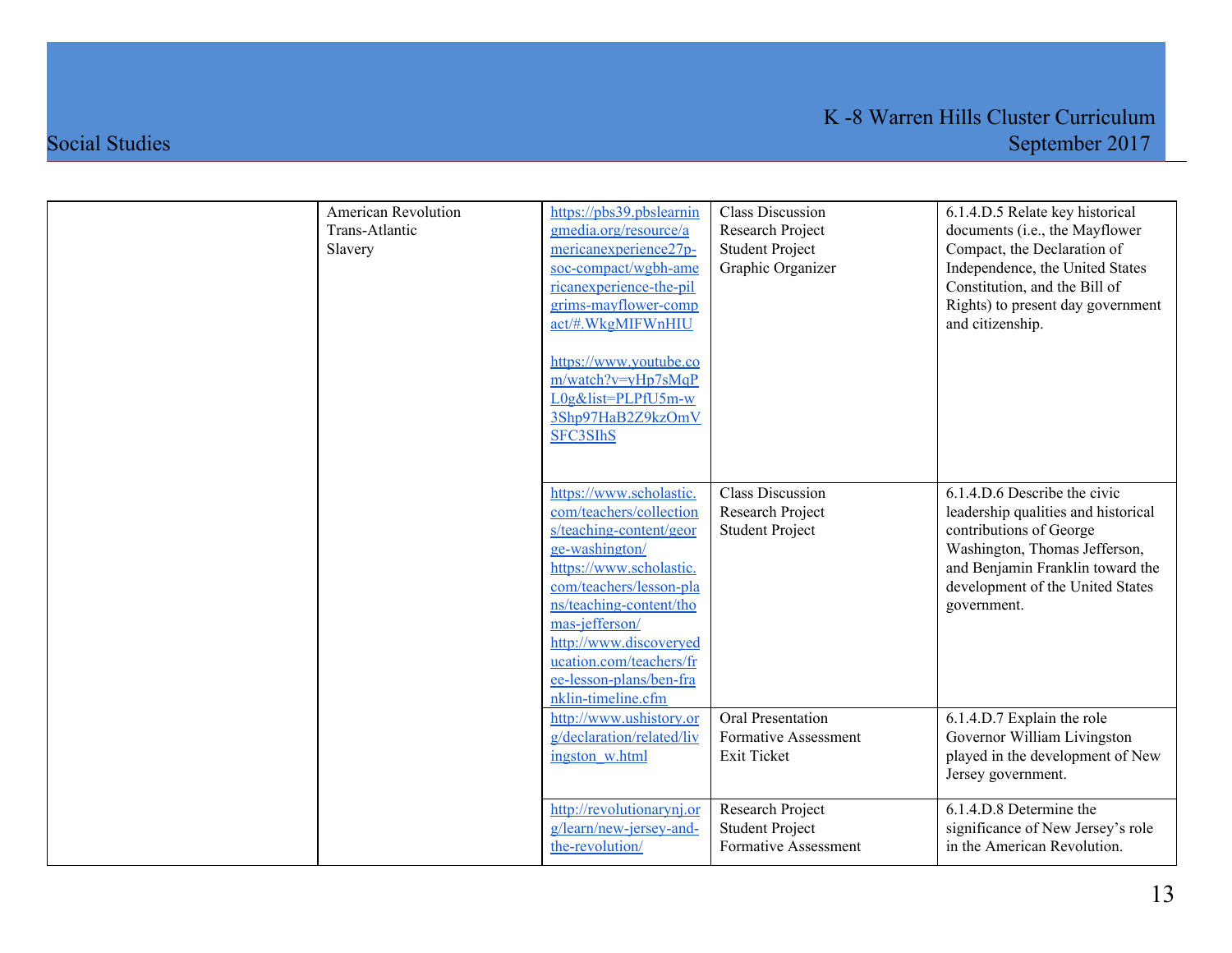|                                                                                                                                                                         |                                 |                                                                                                                             | <b>Class Discussion</b>                                                                                                   |                                                                                                                                                                                                                    |
|-------------------------------------------------------------------------------------------------------------------------------------------------------------------------|---------------------------------|-----------------------------------------------------------------------------------------------------------------------------|---------------------------------------------------------------------------------------------------------------------------|--------------------------------------------------------------------------------------------------------------------------------------------------------------------------------------------------------------------|
|                                                                                                                                                                         |                                 | http://www.inmotionaa<br>me.org/education/detail<br>.cfm;jsessionid= $f83031$<br>62401514634814777?<br>$migration=1\&bhp=1$ | Research Project<br><b>Student Project</b><br>Formative Assessment<br><b>Class Discussion</b>                             | 6.1.4.D.9 Explain the impact of<br>trans-Atlantic slavery on New<br>Jersey, the nation, and individuals.                                                                                                           |
| Personal, family, and community<br>history is a source of information for<br>individuals about the people and places<br>around them.                                    | Lenni Lenape<br>Native American | http://www.lenapelifew<br>ays.org/lenape1.htm                                                                               | Research Project<br><b>Student Project</b><br>Formative Assessment<br><b>Class Discussion</b><br>Oral Presentation        | 6.1.4.D.10 Describe how the<br>influence of Native American<br>groups, including the Lenni<br>Lenape culture, is manifested in<br>different regions of New Jersey.                                                 |
|                                                                                                                                                                         |                                 |                                                                                                                             | Research Project<br><b>Student Project</b><br>Formative Assessment<br><b>Class Discussion</b>                             | 6.1.4.D.11 Determine how local<br>and state communities have<br>changed over time, and explain the<br>reasons for changes.                                                                                         |
| The study of American folklore and<br>popular historical figures enables<br>Americans with diverse cultural<br>backgrounds to feel connected to a<br>national heritage. | Folklore                        | http://americanfolklore.<br>net/folklore/myths-lege<br>nds/                                                                 | Research Project<br><b>Student Project</b><br>Formative Assessment<br><b>Class Discussion</b><br><b>Oral Presentation</b> | 6.1.4.D.12 Explain how folklore<br>and the actions of famous<br>historical and fictional characters<br>from New Jersey and other regions<br>of the United States contributed to<br>the American national heritage. |
| Cultures include traditions, popular<br>beliefs, and commonly held values,<br>ideas, and assumptions that are<br>generally accepted by a particular group<br>of people. | Culture<br>Tradition            |                                                                                                                             | Research Project<br><b>Student Project</b><br>Formative Assessment<br><b>Class Discussion</b><br>Oral Presentation        | 6.1.4.D.13 Describe how culture is<br>expressed through and influenced<br>by the behavior of people.                                                                                                               |
| American culture, based on specific<br>traditions and values, has been<br>influenced by the behaviors of different                                                      | Identity<br>Values              |                                                                                                                             | Graphic Organizer<br>Research Project<br><b>Student Project</b>                                                           | 6.1.4.D.14 Trace how the<br>American identity evolved over<br>time.                                                                                                                                                |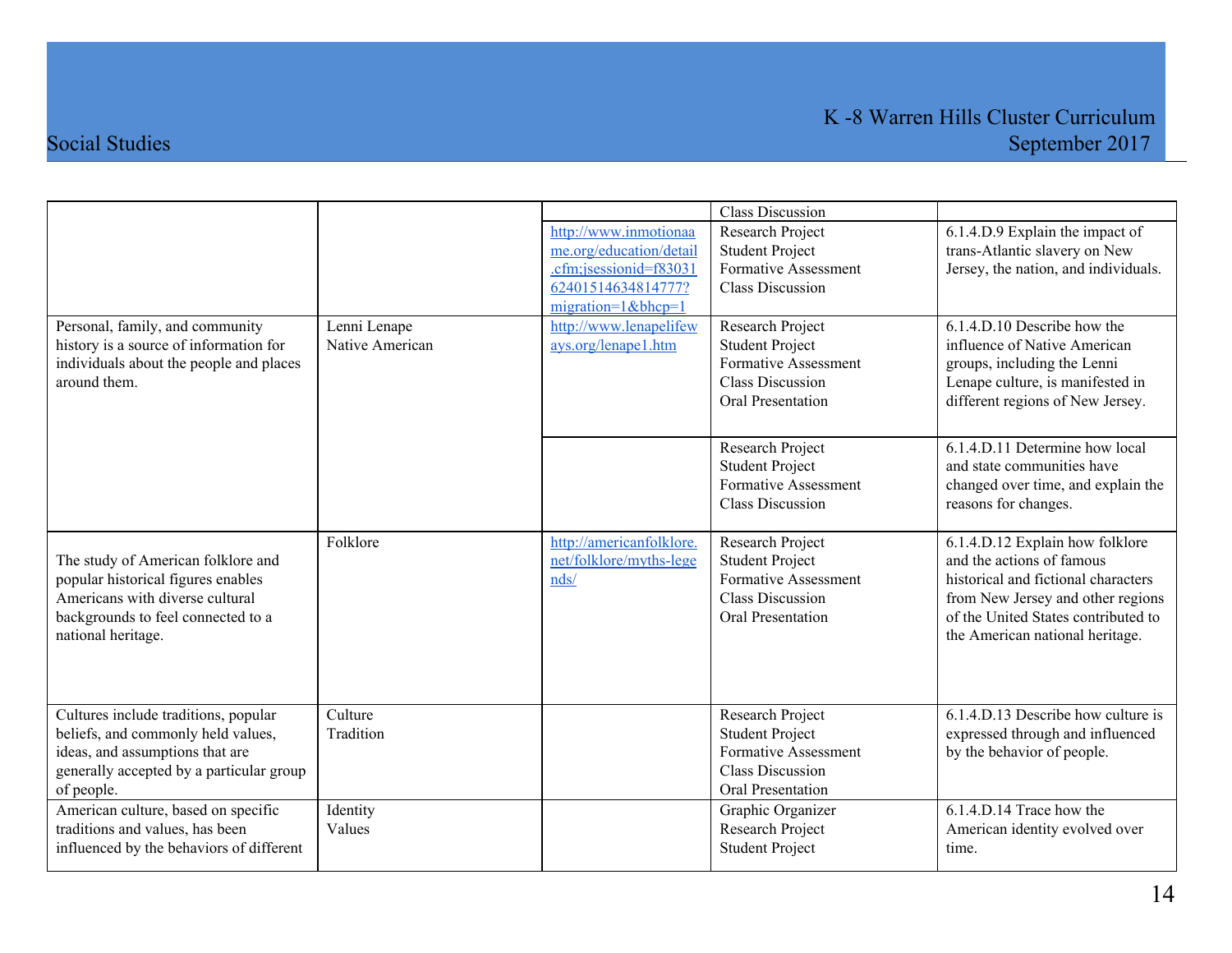| cultural groups living in the United<br>States.                                                                                                                             |                                                                   |                                                                                                                                                                           |                                                                                                      |                                                                                                                                                                                          |
|-----------------------------------------------------------------------------------------------------------------------------------------------------------------------------|-------------------------------------------------------------------|---------------------------------------------------------------------------------------------------------------------------------------------------------------------------|------------------------------------------------------------------------------------------------------|------------------------------------------------------------------------------------------------------------------------------------------------------------------------------------------|
| Cultures struggle to maintain traditions<br>in a changing society.                                                                                                          | <b>Traditional Beliefs</b>                                        |                                                                                                                                                                           | Research Project<br><b>Student Project</b><br><b>Formative Assessment</b><br><b>Class Discussion</b> | 6.1.4.D.15 Explain how various<br>cultural groups have dealt with the<br>conflict between maintaining<br>traditional beliefs and practices<br>and adopting new beliefs and<br>practices. |
| Prejudice and discrimination can be<br>obstacles to understanding other<br>cultures.                                                                                        | Prejudice<br>Discrimination<br>Stereotype                         | http://www.discoveryed<br>ucation.com/teachers/fr<br>ee-lesson-plans/underst<br>anding-stereotypes.cfm<br>http://www.understandi<br>ngprejudice.org/teach/e<br>lemact.htm | Research Project<br><b>Student Project</b><br>Formative Assessment<br>Class Discussion               | 6.1.4.D.16 Describe how<br>stereotyping and prejudice can lead<br>to conflict, using examples from<br>the past and present.                                                              |
| Historical symbols and the ideas and<br>events they represent play a role in<br>understanding and evaluating our<br>history.                                                | Historical Symbols and<br>Monuments<br><b>Historical Holidays</b> | https://www.education.<br>com/lesson-plan/americ<br>an-symbols/<br>http://lessonplanspage.c<br>om/ssartla4thofjulyflag<br>dayamericansymbols12<br>$-$ htm $/$             | Research Project<br><b>Student Project</b><br><b>Formative Assessment</b><br><b>Class Discussion</b> | 6.1.4.D.17 Explain the role of<br>historical symbols, monuments,<br>and holidays and how they affect<br>the American identity.                                                           |
| The cultures with which an individual or<br>group identifies change and evolve in<br>response to interactions with other groups<br>and/or in response to needs or concerns. |                                                                   |                                                                                                                                                                           | Research Project<br><b>Student Project</b><br><b>Formative Assessment</b><br><b>Class Discussion</b> | 6.1.4.D.18 Explain how an<br>individual's beliefs, values, and<br>traditions may reflect more than<br>one culture.                                                                       |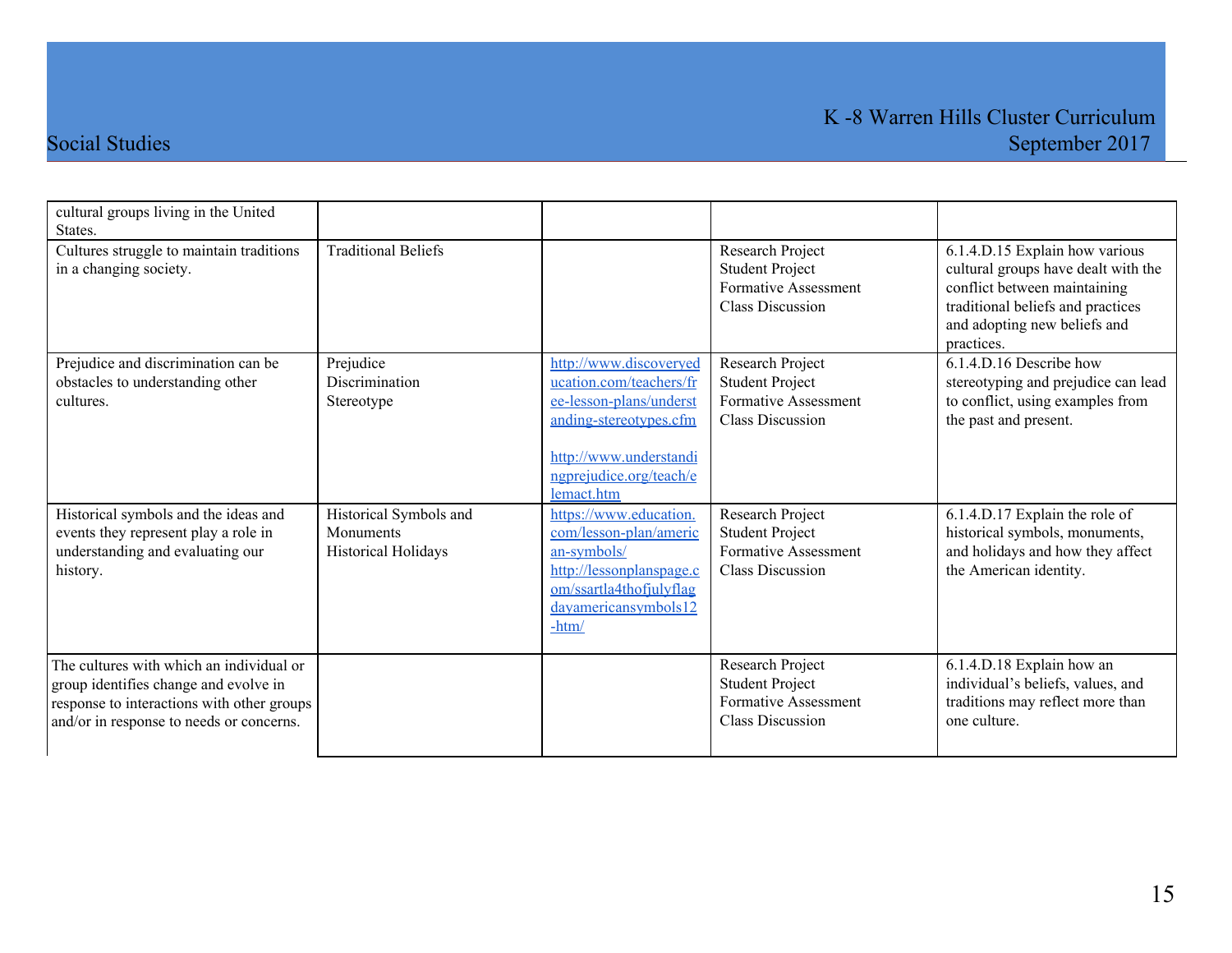| People view and interpret events<br>differently because of the times in<br>which they live, the experiences they<br>have had, the perspectives held by their<br>cultures, and their individual points of<br>view. | Interpret<br>Perspective | http://www.discoveryed<br>ucation.com/teachers/fr<br>ee-lesson-plans/childre<br>n-around-the-world.cfm | Research Project<br><b>Student Project</b><br>Formative Assessment<br>Class Discussion               | 6.1.4.D.19 Explain how<br>experiences and events may be<br>interpreted differently by people<br>with different cultural or individual<br>perspectives. |
|-------------------------------------------------------------------------------------------------------------------------------------------------------------------------------------------------------------------|--------------------------|--------------------------------------------------------------------------------------------------------|------------------------------------------------------------------------------------------------------|--------------------------------------------------------------------------------------------------------------------------------------------------------|
|                                                                                                                                                                                                                   |                          | http://users.manchester.<br>edu/student/jlstiffler/pr<br>ofwebsite/CultureUnit.<br>pdf                 | Research Project<br><b>Student Project</b><br><b>Formative Assessment</b><br><b>Class Discussion</b> | 6.1.4.D.20 Describe why it is<br>important to understand the<br>perspectives of other cultures in an<br>interconnected world.                          |

| 6.3 Active Citizenship in the 21st Century<br><b>Focus Topic: A. Civics, Government and</b><br><b>Human Rights</b> |                                                                       | <b>Grade Levels: 1-4</b>                                                                                                                                |                                                                                               |                                                                                                                                                                          |
|--------------------------------------------------------------------------------------------------------------------|-----------------------------------------------------------------------|---------------------------------------------------------------------------------------------------------------------------------------------------------|-----------------------------------------------------------------------------------------------|--------------------------------------------------------------------------------------------------------------------------------------------------------------------------|
| <b>Learning Standard</b>                                                                                           | New Vocabulary                                                        | <b>Resources</b>                                                                                                                                        | <b>Benchmarks/Assessments</b>                                                                 | <b>Student Evidence</b>                                                                                                                                                  |
|                                                                                                                    | <b>Active Citizen</b><br><b>Rules</b><br>Laws<br>Community<br>Culture | http://www.pbisworld.c<br>om/tier-2/teach-conflict<br>-resolution-skills/<br>http://www.living-dem<br>ocracy.com/textbooks/y<br>olume-2/unit-5/lesson-1 | Research Project<br><b>Student Project</b><br>Formative Assessment<br><b>Class Discussion</b> | 6.3.4.A.1 Determine what makes a<br>good rule or law and apply this<br>understanding to rules and laws in<br>your school or community (e.g.,<br>bike helmet, recycling). |
|                                                                                                                    | <b>Local Issues</b><br>Perspective<br>Resources<br><b>Bias</b>        |                                                                                                                                                         | Research Project<br><b>Student Project</b><br>Formative Assessment<br><b>Class Discussion</b> | 6.3.4.A.2 Examine the impact of a<br>local issue by considering the<br>perspectives of different groups,<br>including community members<br>and local officials.          |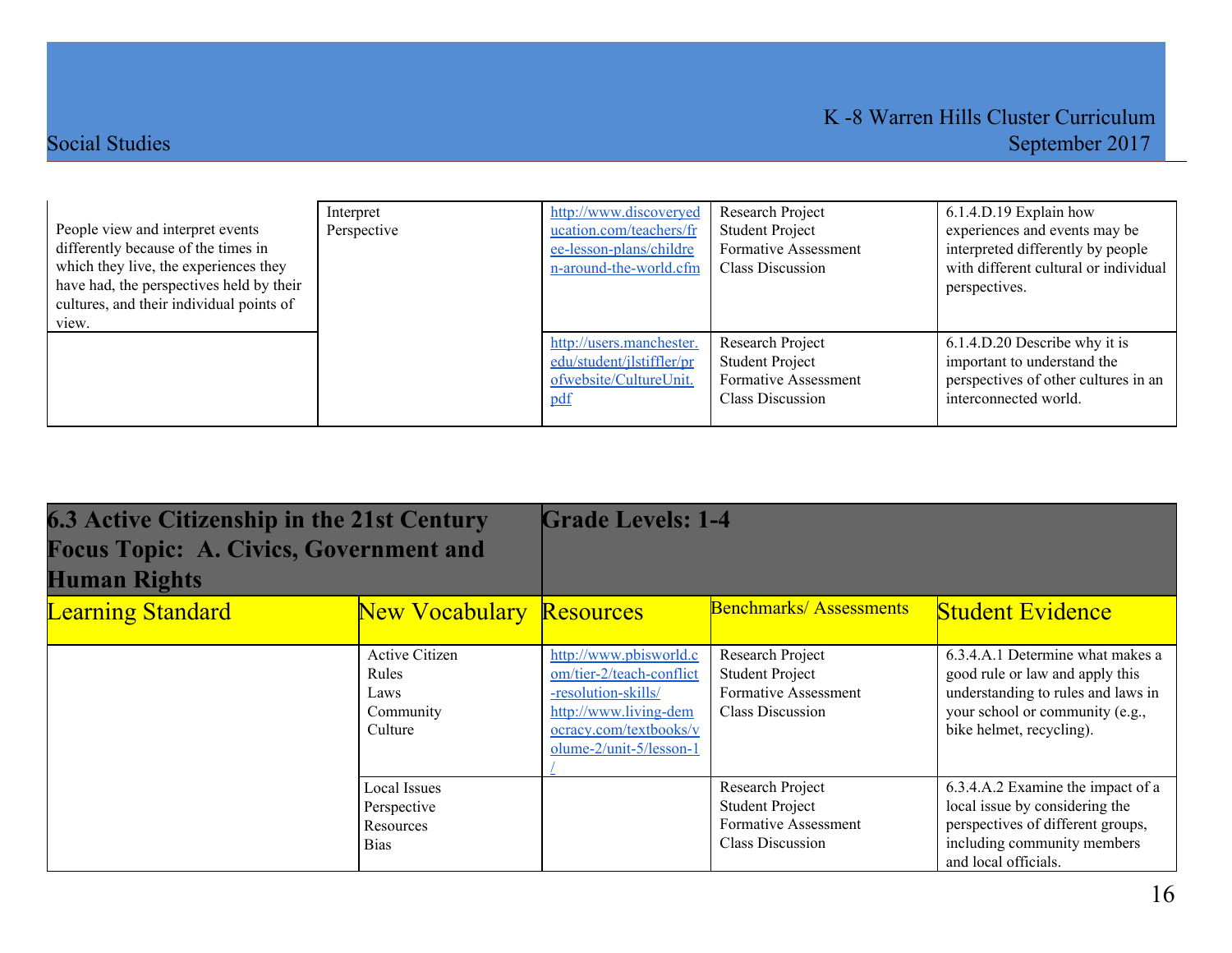| Active citizens in the 21st century:<br>Recognize that people have different<br>perspectives based on their beliefs,<br>values, traditions, culture, and experiences<br>Identify stereotyping, bias, prejudice, and                                                                                                                                                                                                                                                                        | Group Action<br>Issue<br>Consensus<br>Resolve Conflict<br>Need for Fairness | http://ctb.ku.edu/en/dev<br>eloping-strategic-and-a<br>ction-plans                | <b>Student Project</b><br>Class Project<br>Class Discussion<br>Performance Assessment | 6.3.4.A.3 Select a local issue and<br>develop a group action plan to<br>inform school and/or community<br>members about the issue. |
|--------------------------------------------------------------------------------------------------------------------------------------------------------------------------------------------------------------------------------------------------------------------------------------------------------------------------------------------------------------------------------------------------------------------------------------------------------------------------------------------|-----------------------------------------------------------------------------|-----------------------------------------------------------------------------------|---------------------------------------------------------------------------------------|------------------------------------------------------------------------------------------------------------------------------------|
| discrimination in their lives and<br>communities.<br>Are aware of their relationships to people,<br>places, and resources in the local<br>community and beyond.<br>Make informed and reasoned decisions by<br>seeking and assessing information, asking<br>questions, and evaluating alternate<br>solutions.<br>Develop strategies to reach consensus and<br>resolve conflict.<br>Demonstrate understanding of the need for<br>fairness and take appropriate action against<br>unfairness. | Pubic Concern<br>Common Issues<br>Communicate                               | https://www.weareteac<br>hers.com/encourage-glo<br>bal-perspective-classro<br>om/ | <b>Teacher Observation</b><br>Rubric                                                  | 6.3.4.A.4 Communicate with<br>students from various countries<br>about common issues of public<br>concern and possible solutions.  |

| <b>6.3 Active Citizenship in the 21st Century</b><br><b>Focus Topic: B. Geography, People and the</b><br><b>Environment</b> |                                                        | <b>Grade Levels: 1-4</b> |                                                                           |                                                                                                                                                                           |
|-----------------------------------------------------------------------------------------------------------------------------|--------------------------------------------------------|--------------------------|---------------------------------------------------------------------------|---------------------------------------------------------------------------------------------------------------------------------------------------------------------------|
| <b>Learning Standard</b>                                                                                                    | New Vocabulary                                         | <b>Resources</b>         | <b>Benchmarks/Assessments</b>                                             | <b>Student Evidence</b>                                                                                                                                                   |
|                                                                                                                             | <b>Advocacy Project</b><br><b>Environmental Issues</b> |                          | <b>Teacher Observation</b><br>Oral Presentation<br><b>Student Project</b> | 6.3.4.B.1 Plan and participate in<br>an advocacy project to inform<br>others about environmental issues<br>at the local or state level and<br>propose possible solutions. |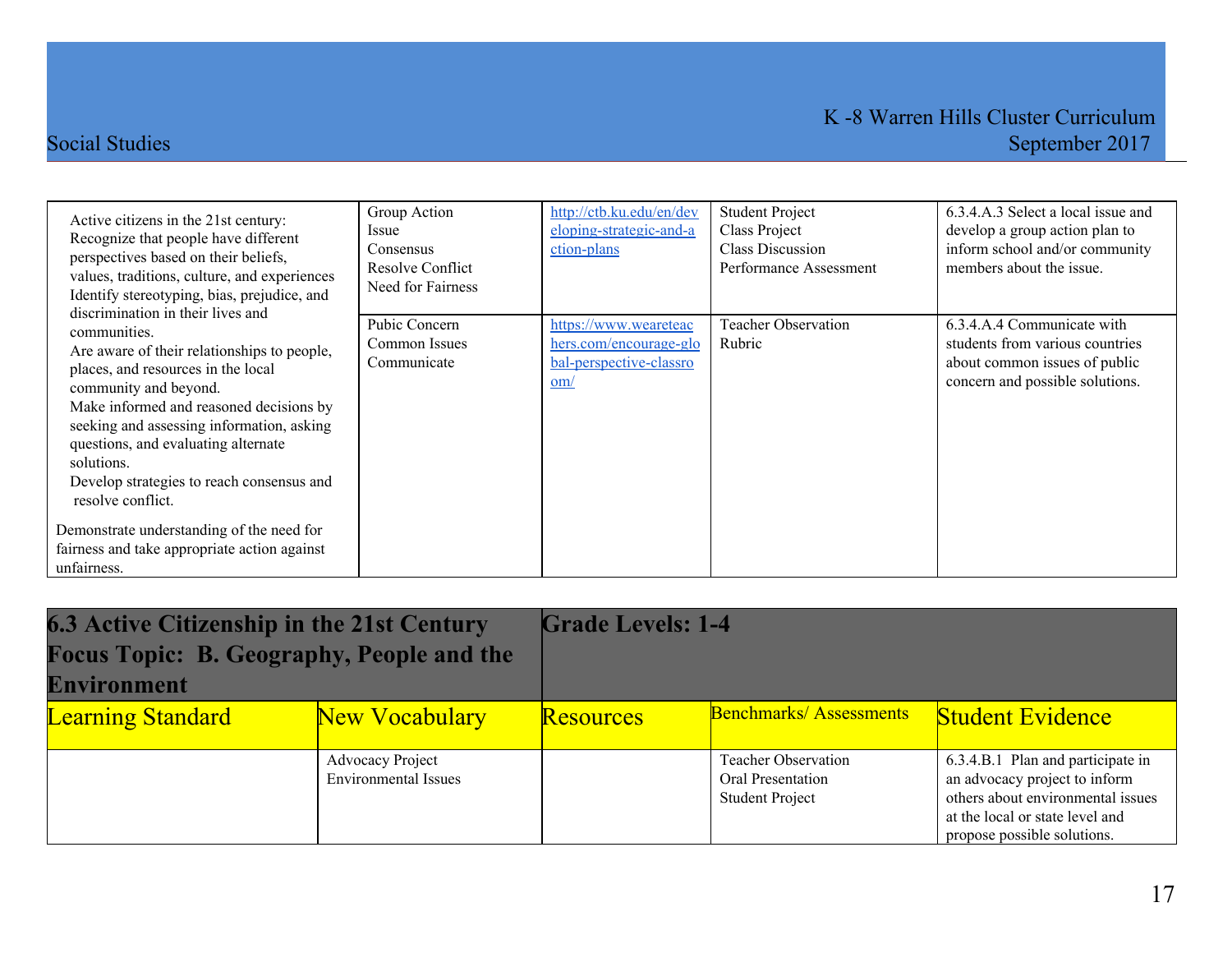| 6.3 Active Citizenship in the 21st Century<br><b>Focus Topic: C. Economics, Innovation, and</b><br><b>Technology</b> |                                                 | <b>Grade Levels: 1-4</b> |                                                                           |                                                                                                               |
|----------------------------------------------------------------------------------------------------------------------|-------------------------------------------------|--------------------------|---------------------------------------------------------------------------|---------------------------------------------------------------------------------------------------------------|
| <b>Learning Standard</b>                                                                                             | New Vocabulary                                  | <b>Resources</b>         | <b>Benchmarks/Assessments</b>                                             | <b>Student Evidence</b>                                                                                       |
|                                                                                                                      | Implement<br>Group Initiative<br>Economic Issue |                          | <b>Teacher Observation</b><br>Oral Presentation<br><b>Student Project</b> | 6.3.4.C.1 Develop and implement<br>a group initiative that addresses an<br>economic issue impacting children. |

| <b>6.3 Active Citizenship in the 21st Century</b><br><b>Focus Topic: D. History, Culture, and</b><br><b>Perspectives</b> |                | <b>Grade Levels: 1-4</b> |                                                                                  |                                                                                                                                         |
|--------------------------------------------------------------------------------------------------------------------------|----------------|--------------------------|----------------------------------------------------------------------------------|-----------------------------------------------------------------------------------------------------------------------------------------|
| <b>Learning Standard</b>                                                                                                 | New Vocabulary | <b>Resources</b>         | <b>Benchmarks/Assessments</b>                                                    | <b>Student Evidence</b>                                                                                                                 |
|                                                                                                                          | Discriminatory |                          | <b>Teacher Observation</b><br><b>Oral Presentation</b><br><b>Student Project</b> | 6.3.4.D.1 Identify actions that are<br>unfair or discriminatory, such as<br>bullying, and propose solutions to<br>address such actions. |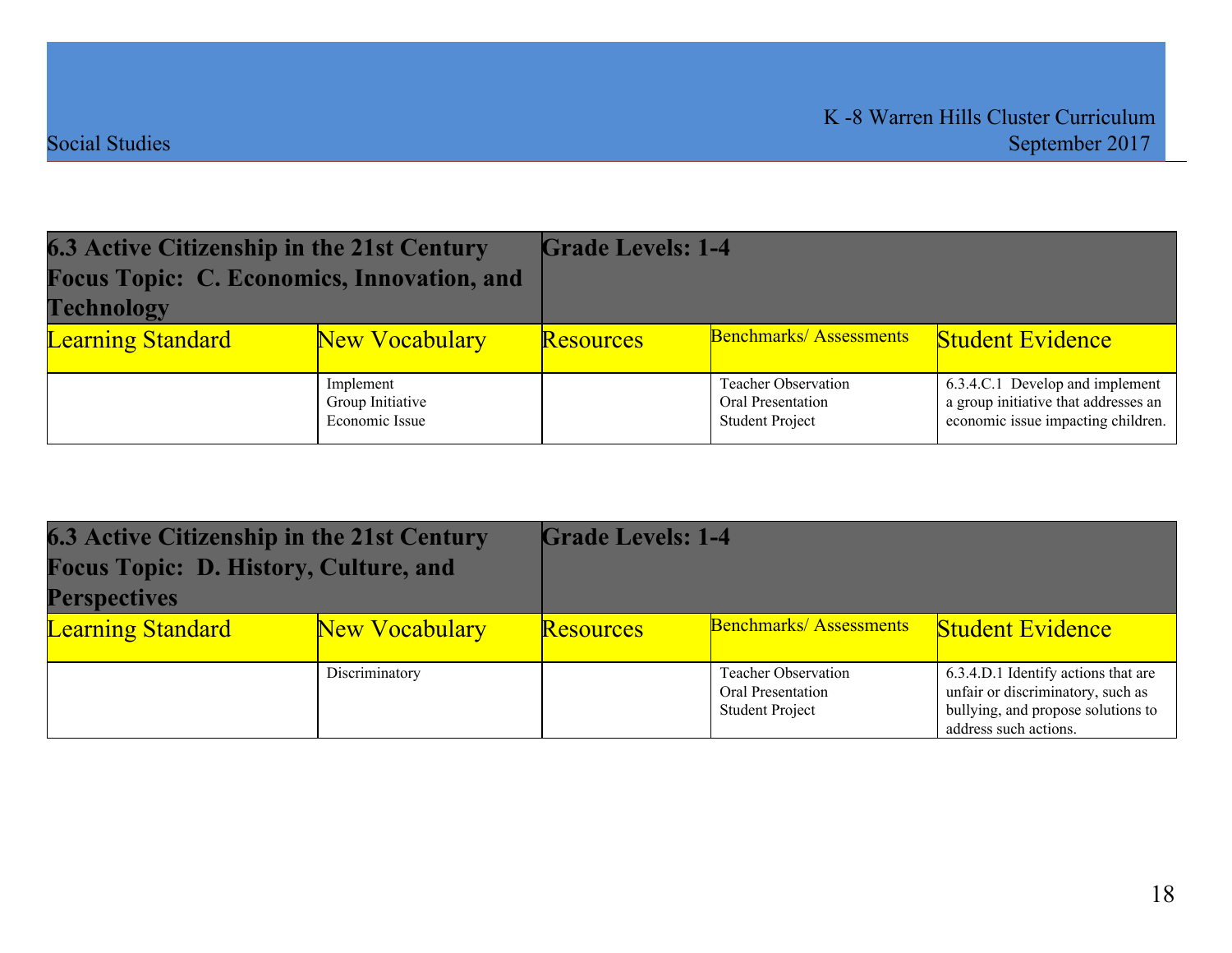| <b>Assessments</b>                                           | Teacher observation, oral prestations, student projects, rubrics, class projects, class discussion, performance<br>assessment, formative assessment, research project, graphic organizer, exit ticket                                                                                                                                                                                                         |
|--------------------------------------------------------------|---------------------------------------------------------------------------------------------------------------------------------------------------------------------------------------------------------------------------------------------------------------------------------------------------------------------------------------------------------------------------------------------------------------|
| <b>21st Century Skills and Career</b><br><b>Integration</b>  | Relate earning power to quality of life across cultures; evaluate the relationship of cultural traditions and<br>historical influences on financial practice; identify reasons why people work, different types of work, and how<br>work can help a person achieve personal and professional goals; evaluate how traditional and nontraditional<br>careers have evolved regionally, nationally, and globally. |
| <b>Technology Integration</b>                                | Digital tools (word processing documents); online simulations, videos, games, museums; create story using<br>digital cameras and multimedia tools; engage in learning activities with students in other classes, schools or<br>countries using various media formats; apply cybersafety and appropriate use policies; use geographic<br>mapping tools to plan and solve problems.                             |
| <b>Interdisciplinary Integration</b>                         | ELA: comprehension of nonfiction, writing (assignments, projects, assessments), oral presentations<br>Math: mapping skills (distance and measurement), currency and exchange rates                                                                                                                                                                                                                            |
| <b>Core Instruction and</b><br><b>Supplemental Materials</b> | Core Instructional Textbooks, supplemental internet sources and videos                                                                                                                                                                                                                                                                                                                                        |
| <b>Modifications and</b><br><b>Accommodations</b>            | ELL: leveled readers; ELL series workbook; small group instruction<br>Special Education: leveled readers; small group instruction; modified assessments<br>G&T: leveled readers; enrichment activities; small group instruction                                                                                                                                                                               |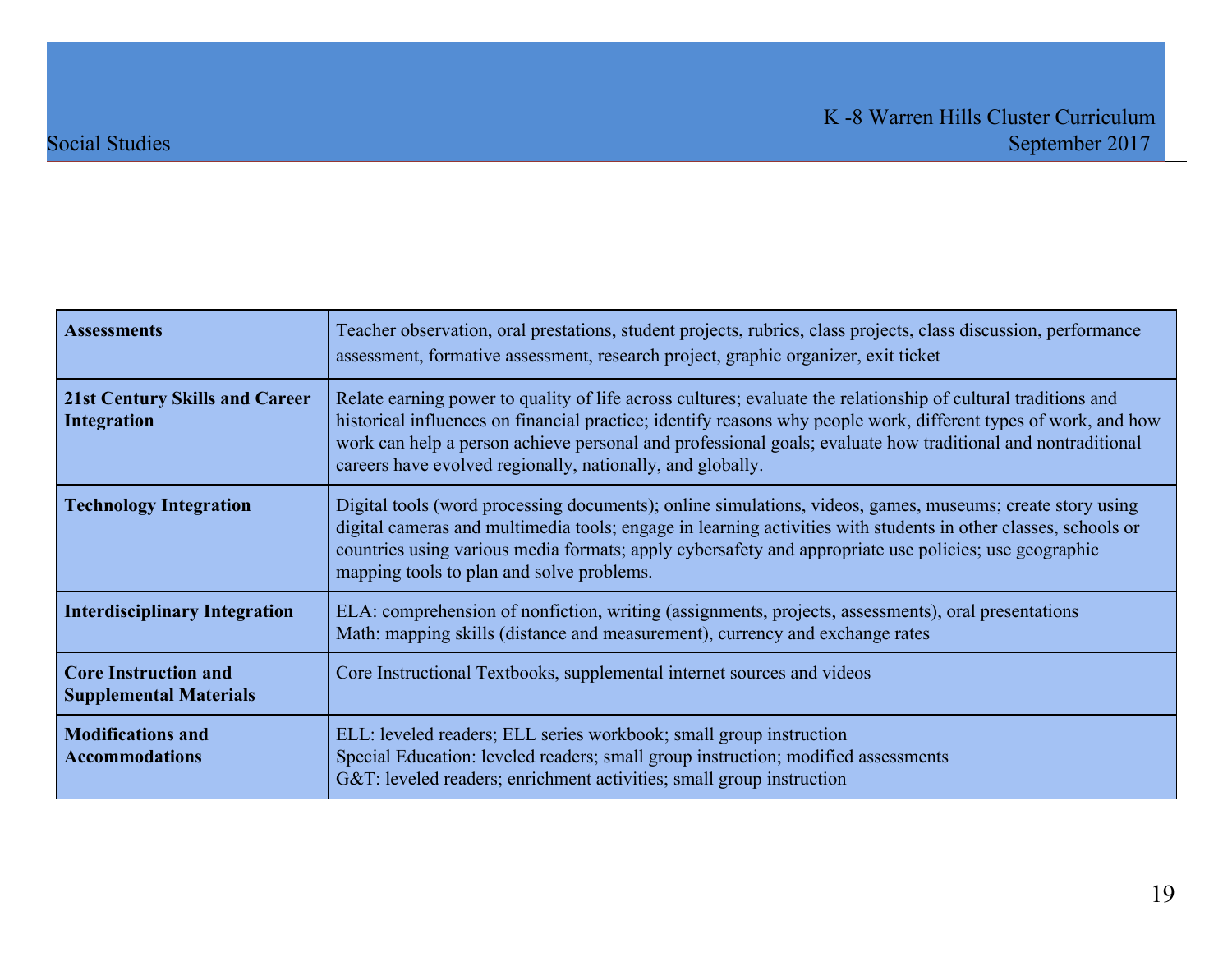| 6.1 U.S. History: America in the World                                                                                                                                                                                                                   |                                                                                                |                                                                                                                                                        | <b>Grade Levels: 5-8</b>                                                                                                                                                                                                                                                               |                                                                                                                                                                                                                                                                                                                                                                    |  |  |
|----------------------------------------------------------------------------------------------------------------------------------------------------------------------------------------------------------------------------------------------------------|------------------------------------------------------------------------------------------------|--------------------------------------------------------------------------------------------------------------------------------------------------------|----------------------------------------------------------------------------------------------------------------------------------------------------------------------------------------------------------------------------------------------------------------------------------------|--------------------------------------------------------------------------------------------------------------------------------------------------------------------------------------------------------------------------------------------------------------------------------------------------------------------------------------------------------------------|--|--|
| <b>Focus Topic: Three Worlds Meet</b>                                                                                                                                                                                                                    |                                                                                                |                                                                                                                                                        |                                                                                                                                                                                                                                                                                        |                                                                                                                                                                                                                                                                                                                                                                    |  |  |
| <b>Learning Standard</b>                                                                                                                                                                                                                                 | New Vocabulary                                                                                 | <b>Resources</b>                                                                                                                                       | <b>Benchmarks/Assessments</b>                                                                                                                                                                                                                                                          | <b>Student Evidence</b>                                                                                                                                                                                                                                                                                                                                            |  |  |
| Indigenous societies in the Western<br>Hemisphere migrated and changed in<br>response to the physical environment<br>and due to their interactions with<br>Europeans.<br>European exploration expanded global<br>economic and cultural exchange into the | Indigenous<br>Global Economic Exchange<br>Cultural Exchange<br>Migration<br>Western Hemisphere | https://www.socialstudi<br>es.com/pdf/ZP869TG.p<br>df<br>http://www.educationw<br>orld.com/a tech/techlp/<br>techlp059.shtml<br>http://www.worldtrek.o | Performance Task<br><b>Oral Presentation</b><br>Formative Assessment<br><b>Student Project</b><br>Graphic Organizer<br>Performance Task<br><b>Student Project</b><br><b>Class Discussion</b><br><b>Exit Ticket</b>                                                                     | 6.1.8.A.1.a Compare and contrast<br>forms of governance, belief<br>systems, and family structures<br>among African, European, and<br>Native American groups.<br>6.1.8.B.1.a Describe migration<br>and settlement patterns of Native<br>American groups, and explain how<br>these patterns affected interactions                                                    |  |  |
| Western Hemisphere.                                                                                                                                                                                                                                      | Longitude<br>Latitude<br><b>Land Routes</b>                                                    | rg/odyssey/teachers/ind<br>iglessons.html<br>https://www2.usgs.gov/<br>features/lewisandclark/<br>Mapping2.html                                        | Peer Evaluation/Self Evaluation<br>Performance Task<br><b>Oral Presentation</b><br>Formative Assessment<br><b>Class Discussion</b><br>Hands-On Activity<br><b>Exit Ticket</b><br>Performance Task<br>Formative Assessment<br>Student project<br>Research Project<br><b>Exit Ticket</b> | in different regions of the Western<br>Hemisphere.<br>6.1.8.B.1.b Analyze the world in<br>spatial terms (e.g., longitude,<br>latitude) using historical maps to<br>determine what led to the<br>exploration of new water and land<br>routes.<br>6.1.8.C.1.a Evaluate the impact of<br>science, religion, and technology<br>innovations on European<br>exploration. |  |  |
|                                                                                                                                                                                                                                                          | Trade                                                                                          |                                                                                                                                                        | Performance Task<br><b>Student Project</b><br><b>Class Discussion</b><br><b>Exit Ticket</b><br>Peer Evaluation/Self Evaluation                                                                                                                                                         | 6.1.8.C.1.b Explain why<br>individuals and societies trade,<br>how trade functions, and the role<br>of trade during this period.                                                                                                                                                                                                                                   |  |  |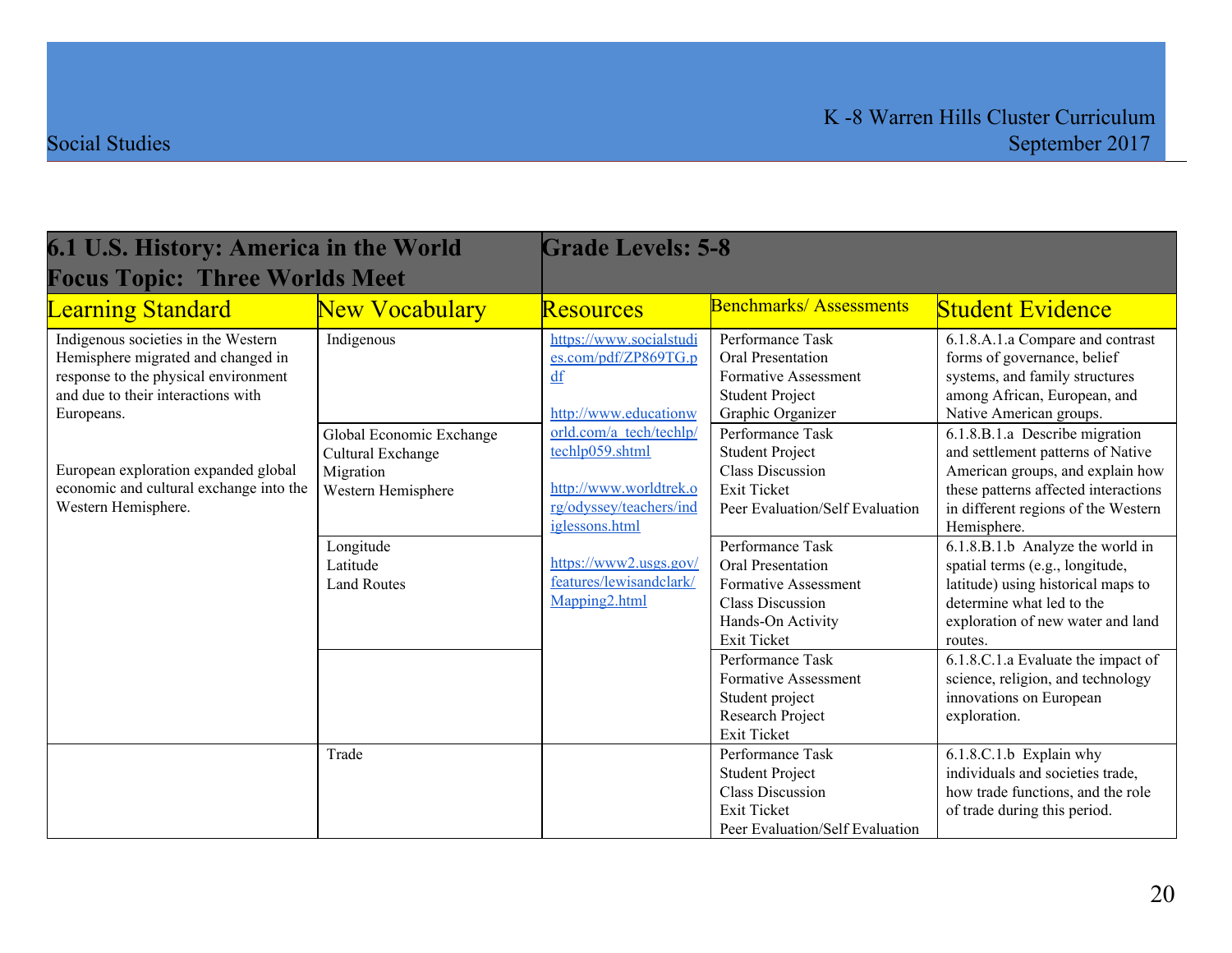| Gender Roles                   | https://www.ducksters.c | Performance Task                | 6.1.8.D.1.a Compare and contrast   |
|--------------------------------|-------------------------|---------------------------------|------------------------------------|
| <b>Cultural Practices</b>      | om/history/native amer  | Oral Presentation               | gender roles, religion, values,    |
|                                | icans/roles of women    | <b>Formative Assessment</b>     | cultural practices, and political  |
|                                | and men.php             | <b>Student Project</b>          | systems of Native American         |
|                                |                         | Graphic Organizer               | groups.                            |
| <b>Cultural Transformation</b> | https://prezi.com/myx   | Performance Task                | 6.1.8.D.1.b Explain how            |
|                                | gtw0yewm/explain-ho     | <b>Student Project</b>          | interactions among African,        |
|                                | w-interactions-among-a  | Class Discussion                | European, and Native American      |
|                                | frican-european-and-nat | Exit Ticket                     | groups began a cultural            |
|                                | 1 <sub>ve</sub>         | Peer Evaluation/Self Evaluation | transformation.                    |
| Columbian Exchange             | https://www.econedlink  | Performance Task                | 6.1.8.D.1.c Evaluate the impact of |
|                                | .org/lessons/docs lesso | Formative Assessment            | the Columbian Exchange on          |
|                                | $ns/1291$ Activity%202  | Student project                 | ecology, agriculture, and culture  |
|                                | $0$ 2.pdf               | Research Project                | from different perspectives.       |
|                                |                         | Exit Ticket                     |                                    |

| 6.1 U.S. History: America in the World          |                   | <b>Grade Levels: 5-8</b> |                               |                                     |
|-------------------------------------------------|-------------------|--------------------------|-------------------------------|-------------------------------------|
| <b>Focus Topic: Colonization and Settlement</b> |                   |                          |                               |                                     |
| <b>Learning Standard</b>                        | New Vocabulary    | <b>Resources</b>         | <b>Benchmarks/Assessments</b> | <b>Student Evidence</b>             |
|                                                 |                   |                          |                               |                                     |
| The colonists adapted ideas from their          | European Heritage | https://www.facinghisto  | Performance Task              | 6.1.8.A.2.a Determine the roles of  |
| European heritage and from Native               | Colonies          | ry.org/nobigotry/religio | Oral Presentation             | religious freedom and participatory |
| American groups to develop new                  |                   | n-colonial-america-tren  | <b>Student Project</b>        | government in various North         |
| political and religious institutions and        |                   | ds-regulations-and-beli  | <b>Class Discussion</b>       | American colonies.                  |
| economic systems.                               |                   | <u>efs</u>               | <b>Research Project</b>       |                                     |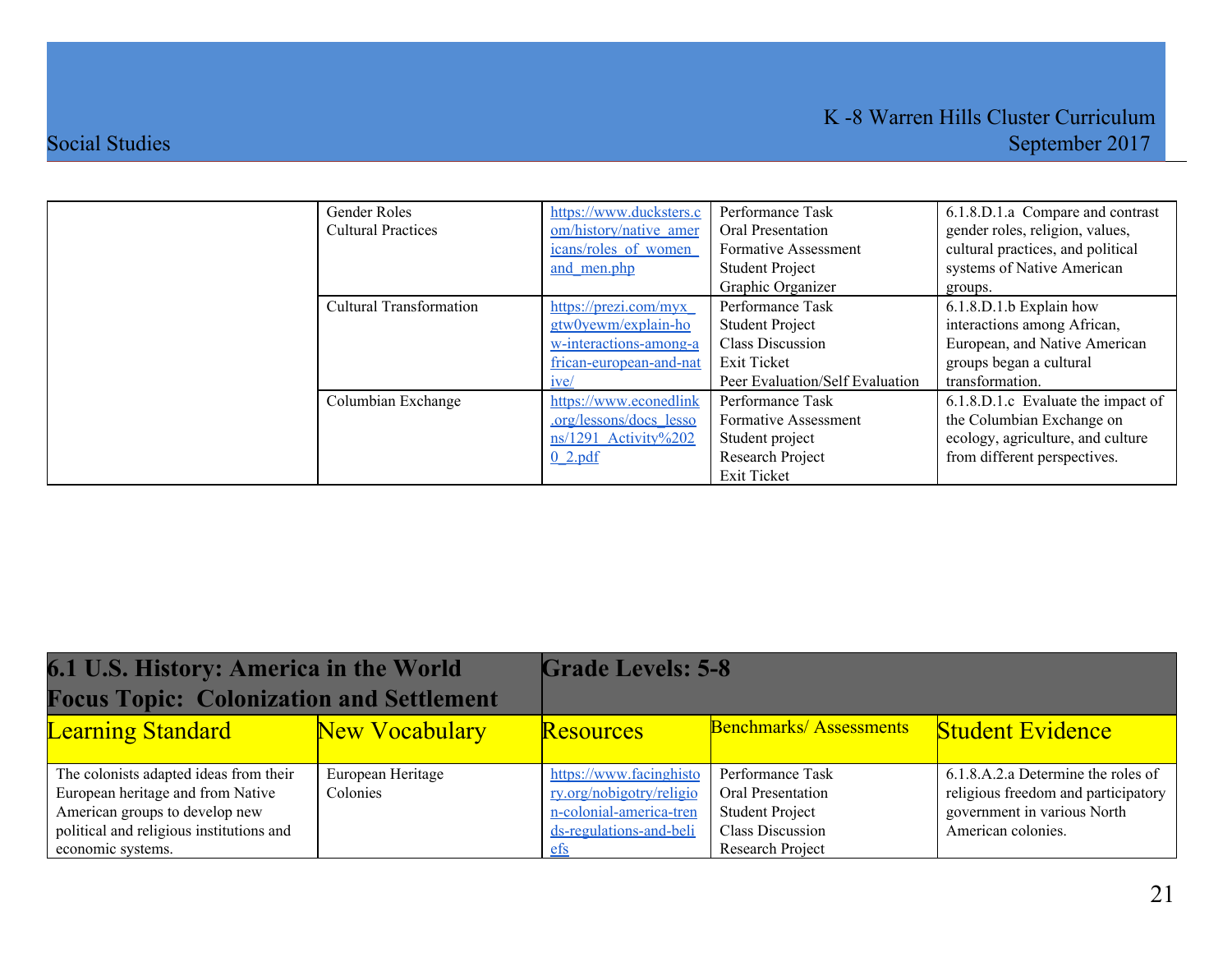|                                        | Slave Labor System<br>Politics | https://www2.census.go<br>v/prod2/decennial/docu | Performance Task<br><b>Student Project</b> | 6.1.8.A.2.b Explain how and why<br>early government structures |
|----------------------------------------|--------------------------------|--------------------------------------------------|--------------------------------------------|----------------------------------------------------------------|
| The slave labor system and the loss of |                                | ments/00165897ch01.p                             | <b>Class Discussion</b>                    | developed, and determine the                                   |
| Native American lives had a lasting    |                                | df                                               | <b>Exit Ticket</b>                         | impact of these early structures on                            |
| impact on the development of the       |                                | https://courses.lumenle                          | Peer Evaluation/Self Evaluation            | the evolution of American politics                             |
| United States and American culture.    |                                | arning.com/boundless-u                           |                                            | and institutions.                                              |
|                                        | Demographics                   | shistory/chapter/the-gro                         | Performance Task                           | 6.1.8.A.2.c Explain how                                        |
|                                        |                                | wth-of-the-colonies/                             | <b>Student Project</b>                     | demographics (i.e., race, gender,                              |
|                                        |                                |                                                  | <b>Class Discussion</b>                    | and economic status) affected                                  |
|                                        |                                |                                                  | <b>Exit Ticket</b>                         | social, economic, and political                                |
|                                        |                                |                                                  | Peer Evaluation/Self Evaluation            | opportunities during the Colonial                              |
|                                        |                                |                                                  |                                            | era.                                                           |
|                                        | Immigration                    |                                                  | Performance Task                           | 6.1.8.B.2.a Determine factors that                             |
|                                        | <b>Settlement Patterns</b>     |                                                  | Oral Presentation                          | impacted immigration, settlement                               |
|                                        |                                |                                                  | <b>Student Project</b>                     | patterns, and regional identities of                           |
|                                        |                                |                                                  | <b>Class Discussion</b>                    | the colonies.                                                  |
|                                        |                                |                                                  | Research Project                           |                                                                |
|                                        |                                | http://www.let.rug.nl/us                         | Performance Task                           | 6.1.8.B.2.b Compare and contrast                               |
|                                        |                                | a/outlines/history-1954/                         | Oral Presentation                          | how the search for natural                                     |
|                                        |                                | the-colonial-period.php                          | <b>Formative Assessment</b>                | resources resulted in conflict and                             |
|                                        |                                |                                                  | <b>Student Project</b>                     | cooperation among European                                     |
|                                        |                                |                                                  | Graphic Organizer                          | colonists and Native American                                  |
|                                        |                                |                                                  |                                            | groups in the New World.                                       |
|                                        | <b>Indentured Servants</b>     | https://memory.loc.gov/                          | Performance Task                           | 6.1.8.C.2.a Compare the practice                               |
|                                        | Labor System                   | ammem/awhhtml/awla                               | Oral Presentation                          | of slavery and indentured servitude                            |
|                                        |                                | w3/slavery.html                                  | Formative Assessment                       | in Colonial labor systems.                                     |
|                                        |                                |                                                  | <b>Student Project</b>                     |                                                                |
|                                        |                                |                                                  | Graphic Organizer                          |                                                                |
|                                        | Mercantilism                   | https://www.landoftheb                           | Performance Task                           | 6.1.8.C.2.b Explain the system of                              |
|                                        |                                | rave.info/mercantilism.                          | <b>Student Project</b>                     | mercantilism and its impact on the                             |
|                                        |                                | htm                                              | <b>Class Discussion</b>                    | economies of the colonies and                                  |
|                                        |                                |                                                  | <b>Exit Ticket</b>                         | European countries.                                            |
|                                        |                                |                                                  | Peer Evaluation/Self Evaluation            |                                                                |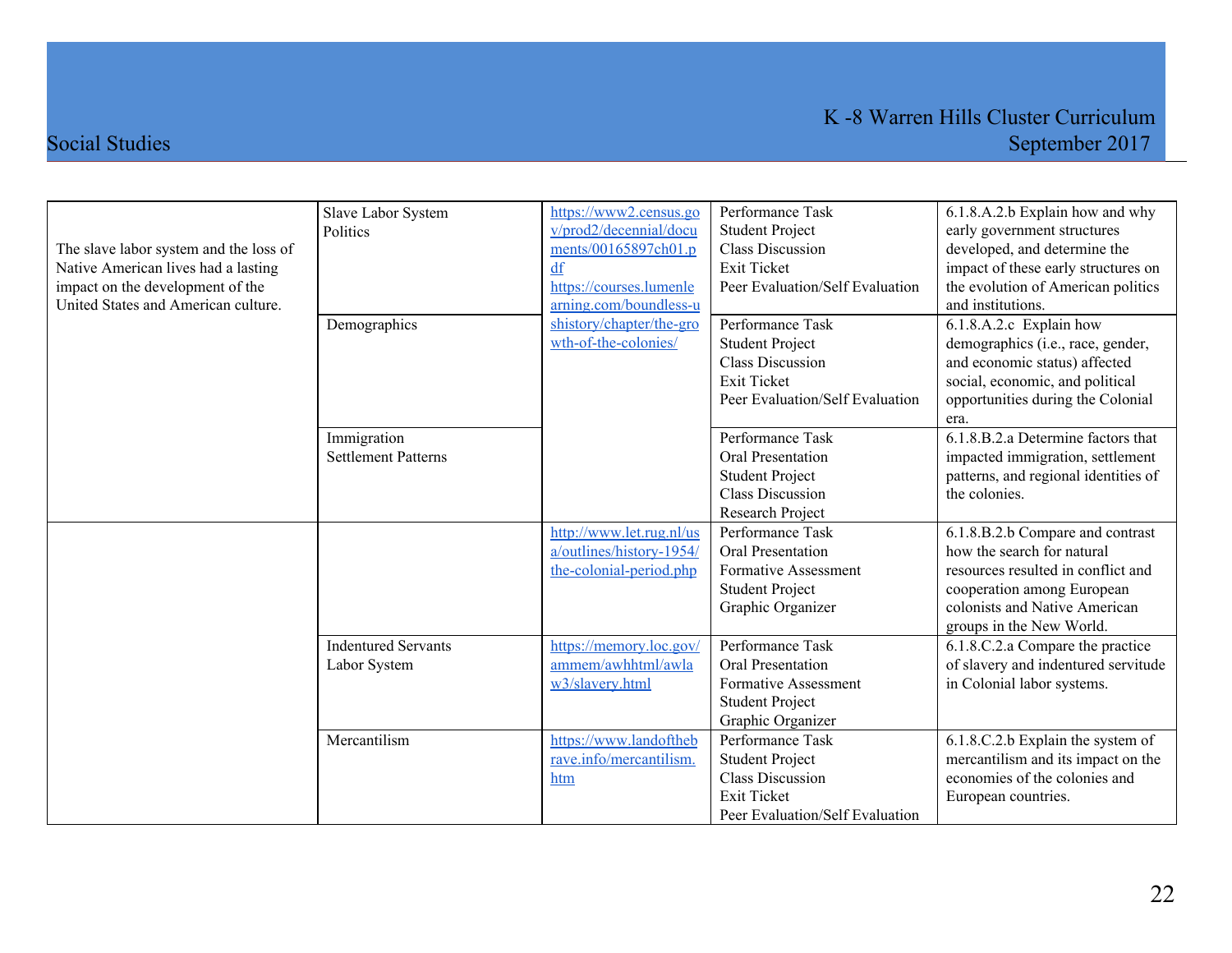| Triangular Trade | http://americanhistory.   | Performance Task            | 6.1.8.C.2.c Analyze the impact of    |
|------------------|---------------------------|-----------------------------|--------------------------------------|
|                  | mrdonn.org/triangle-tra   | Oral Presentation           | triangular trade on multiple nations |
|                  | de.html                   | <b>Formative Assessment</b> | and groups.                          |
|                  |                           | Class Discussion            |                                      |
|                  |                           | Hands-On Activity           |                                      |
|                  |                           | <b>Exit Ticket</b>          |                                      |
|                  | https://edsitement.neh.g  | Performance Task            | 6.1.8.D.2.a Analyze the power        |
|                  | ov/lesson-plan/empire-a   | <b>Oral Presentation</b>    | struggle among European              |
|                  | nd-identity-american-co   | <b>Formative Assessment</b> | countries, and determine its impact  |
|                  | lonies                    | Class Discussion            | on people living in Europe and the   |
|                  |                           | Hands-On Activity           | Americas.                            |
|                  |                           | <b>Exit Ticket</b>          |                                      |
| Migratory        | http://www.emmigratio     | Performance Task            | 6.1.8.D.2.b Compare and contrast     |
|                  | $n.info/us-immigration-t$ | <b>Oral Presentation</b>    | the voluntary and involuntary        |
|                  | rends-1700s.htm           | <b>Formative Assessment</b> | migratory experiences of different   |
|                  |                           | <b>Student Project</b>      | groups of people, and explain why    |
|                  |                           | Graphic Organizer           | their experiences differed.          |

| 6.1 U.S. History: America in the World<br><b>Focus Topic: Revolution and the New Nation</b> |                | <b>Grade Levels: 5-8</b>  |                                  |                                     |
|---------------------------------------------------------------------------------------------|----------------|---------------------------|----------------------------------|-------------------------------------|
| <b>Learning Standard</b>                                                                    | New Vocabulary | <b>Resources</b>          | <b>Benchmarks/Assessments</b>    | <b>Student Evidence</b>             |
|                                                                                             |                |                           |                                  |                                     |
| Disputes over political authority and                                                       | Ideals         | http://government.mrdo    | Performance Task                 | 6.1.8.A.3.a Examine the ideals      |
| economic issues contributed to a                                                            |                | nn.org/declaration.html   | Oral Presentation                | found in the Declaration of         |
| movement for independence in the                                                            |                |                           | <b>Student Project</b>           | Independence, and assess the        |
| colonies.                                                                                   |                |                           | In-Class Activity                | extent to which they were fulfilled |
|                                                                                             |                | https://constitutioncente | <b>Student Hands-On Activity</b> | for women, African Americans,       |
| The fundamental principles of the                                                           |                | r.org/learn/educational-  | <b>Research Project</b>          | and Native Americans during this    |
| United States Constitution serve as the                                                     |                | resources/lesson-plans/t  | Peer Evaluation/Self Evaluation  | time period.                        |
| foundation of the United States                                                             |                | o-sign-or-not-to-sign-th  | Rubric                           |                                     |
| government today                                                                            |                |                           |                                  |                                     |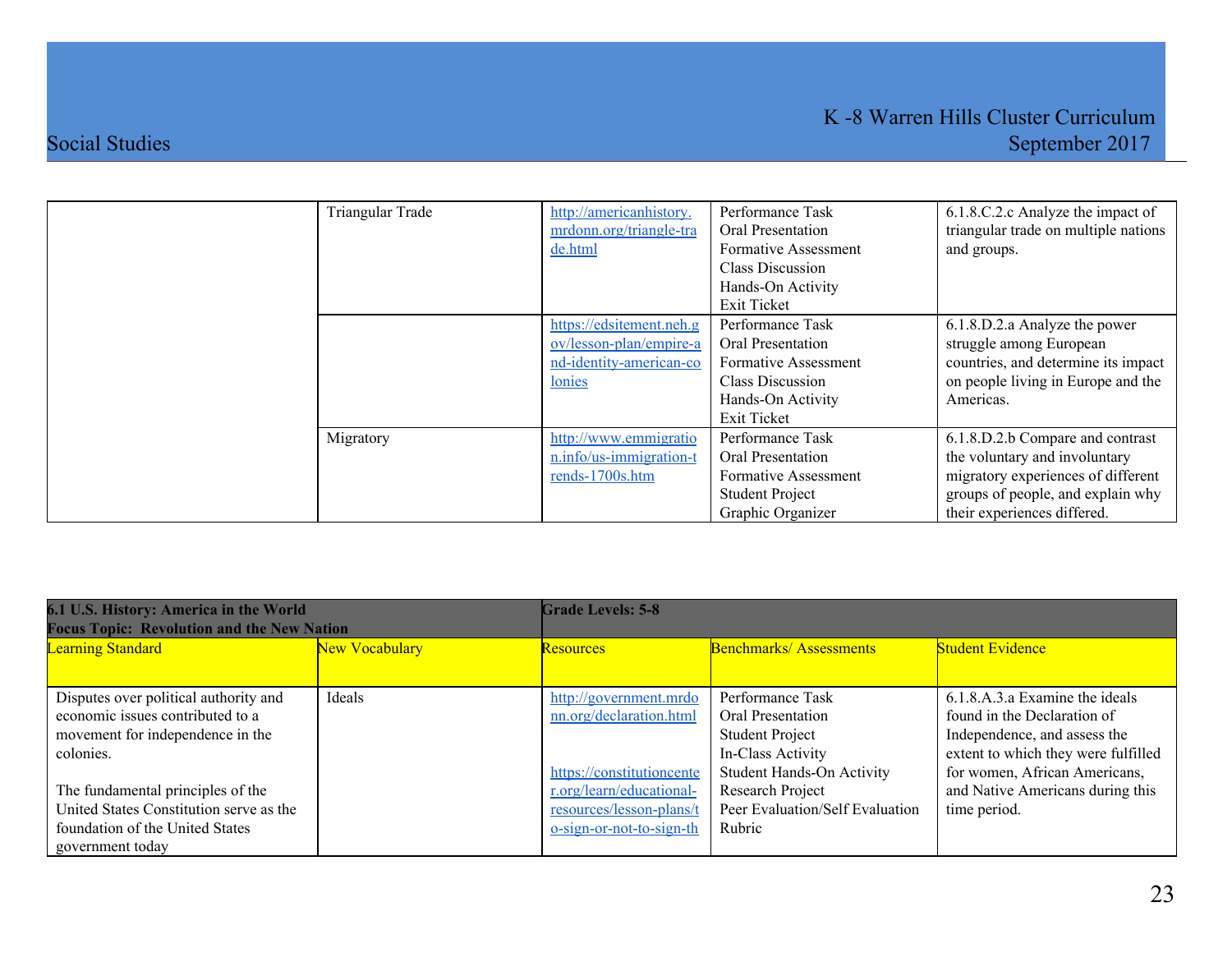| Principles                 | e-ultimate-constitution-  | Performance Task                | 6.1.8.A.3.b Evaluate the              |
|----------------------------|---------------------------|---------------------------------|---------------------------------------|
| Consent                    | day-lesson-plan           | Formative Assessment            | effectiveness of the fundamental      |
| Federalism                 |                           | Student project                 | principles of the Constitution (i.e., |
| <b>Limited Government</b>  | https://constitutioncente | Research Project                | consent of the governed, rule of      |
| Separation of Power        | r.org/constitution-day/c  | <b>Exit Ticket</b>              | law, federalism, limited              |
| <b>Checks and Balances</b> | onstitution-day-resourc   |                                 | government, separation of powers,     |
|                            | es/middle-school-resour   |                                 | checks and balances, and              |
|                            | ces/                      |                                 | individual rights) in establishing a  |
|                            |                           |                                 | federal government that allows for    |
|                            | https://constitutioncente |                                 | growth and change over time.          |
|                            | r.org/learn/educational-  | Performance Task                | 6.1.8.A.3.c Determine the role that   |
|                            | resources/lesson-plans    | Oral Presentation               | compromise played in the creation     |
|                            |                           | <b>Student Project</b>          | and adoption of the Constitution      |
|                            | http://www.history.com    | <b>Class Discussion</b>         | and Bill of Rights.                   |
|                            | /images/media/pdf/Con     | <b>Research Project</b>         |                                       |
| Articles Of Confederation  | stitution-LessonPlans.p   | Performance Task                | 6.1.8.A.3.d Compare and contrast      |
| Constitution               | df                        | Oral Presentation               | the Articles of Confederation and     |
|                            |                           | Formative Assessment            | the United States Constitution in     |
|                            |                           | <b>Student Project</b>          | terms of the decision-making          |
|                            |                           | Graphic Organizer               | powers of national government.        |
|                            |                           |                                 |                                       |
| <b>Civil Liberties</b>     | http://www.ushistory.or   | Performance Task                | 6.1.8.A.3.e Explain how and why       |
| Alien and Sedition Acts    | $g/gov/10.$ asp           | <b>Student Project</b>          | constitutional civil liberties were   |
|                            |                           | <b>Class Discussion</b>         | impacted by acts of government        |
|                            |                           | <b>Exit Ticket</b>              | (i.e., Alien and Sedition Acts)       |
|                            |                           | Peer Evaluation/Self Evaluation | during the Early Republic             |
|                            |                           |                                 |                                       |
| Political parties          | https://edsitement.neh.g  | Performance Task                | 6.1.8.A.3.f Explain how political     |
|                            | ov/lesson-plan/first-am   | <b>Student Project</b>          | parties were formed and continue      |
|                            | erican-party-system-us-   | <b>Class Discussion</b>         | to be shaped by differing             |
|                            | political-parties-princip | <b>Exit Ticket</b>              | perspectives regarding the role and   |
|                            | le-legitimate-opposition  | Peer Evaluation/Self Evaluation | power of federal government.          |
|                            |                           |                                 |                                       |
|                            |                           |                                 |                                       |
|                            |                           |                                 |                                       |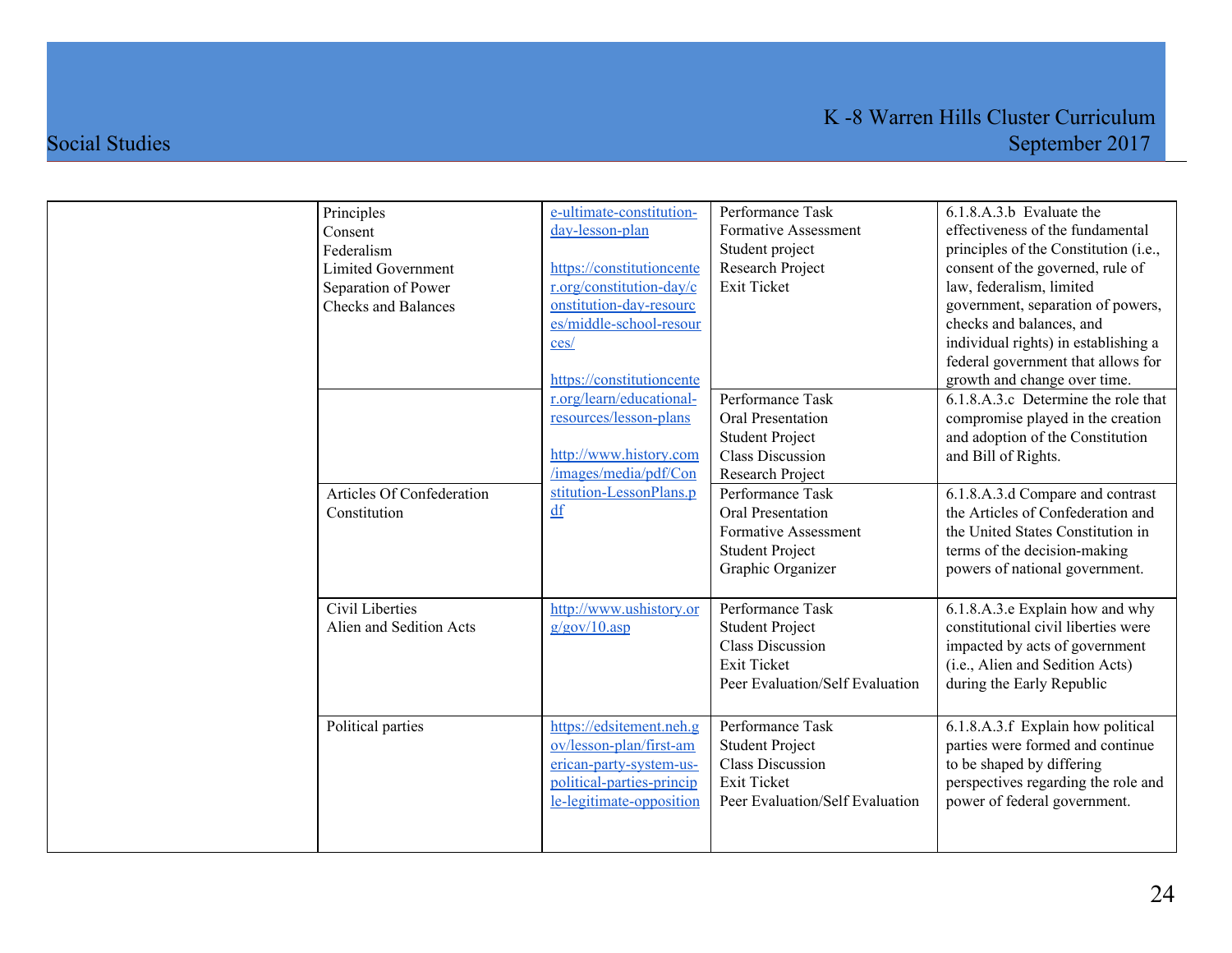|  |            | http://library.mtsu.edu/t<br>ps/lessonplans&ideas/L<br>esson Plan--Bill of Ri<br>ghts.pdf                                                                                            | Performance Task<br>Formative Assessment<br>Student project<br>Research Project<br><b>Exit Ticket</b>                              | 6.1.8.A.3.g Evaluate the impact of<br>the Constitution and Bill of Rights<br>on current day issues.                                                                                                            |
|--|------------|--------------------------------------------------------------------------------------------------------------------------------------------------------------------------------------|------------------------------------------------------------------------------------------------------------------------------------|----------------------------------------------------------------------------------------------------------------------------------------------------------------------------------------------------------------|
|  | Alliance   | http://www.mountverno<br>n.org/george-washingto<br>n/french-indian-war/tra<br>nsatlantic-and-colonial-<br>conflict-native-america<br>n-alliances-and-creation<br>-of-united-america/ | Performance Task<br>Oral Presentation<br>Formative Assessment<br><b>Exit Ticket</b><br><b>Student Project</b><br>Research Project  | 6.1.8.B.3.a Assess how conflicts<br>and alliances among European<br>countries and Native American<br>groups impacted the expansion of<br>the American colonies.                                                |
|  | Federalism | https://courses.lumenle<br>arning.com/boundless-p<br>oliticalscience/chapter/t<br>he-constitutional-conve<br>ntion/                                                                  | Performance Task<br>Oral Presentation<br><b>Student Project</b><br><b>Class Discussion</b><br>Research Project                     | 6.1.8.B.3.b Determine the extent to<br>which the geography of the United<br>States influenced the debate on<br>representation in Congress and<br>federalism by examining the New<br>Jersey and Virginia plans. |
|  |            | www.qcsd.org/cms/lib0<br>4//The American Re<br>volution Lesson 1 Ge<br>ography.docx                                                                                                  | Performance Task<br><b>Student Project</b><br>In-Class Activity<br><b>Student Hands-On Activity</b><br>Graphic Organizer<br>Rubric | 6.1.8.B.3.c Use maps and other<br>geographic tools to evaluate the<br>impact of geography on the<br>execution and outcome of the<br>American Revolutionary War.                                                |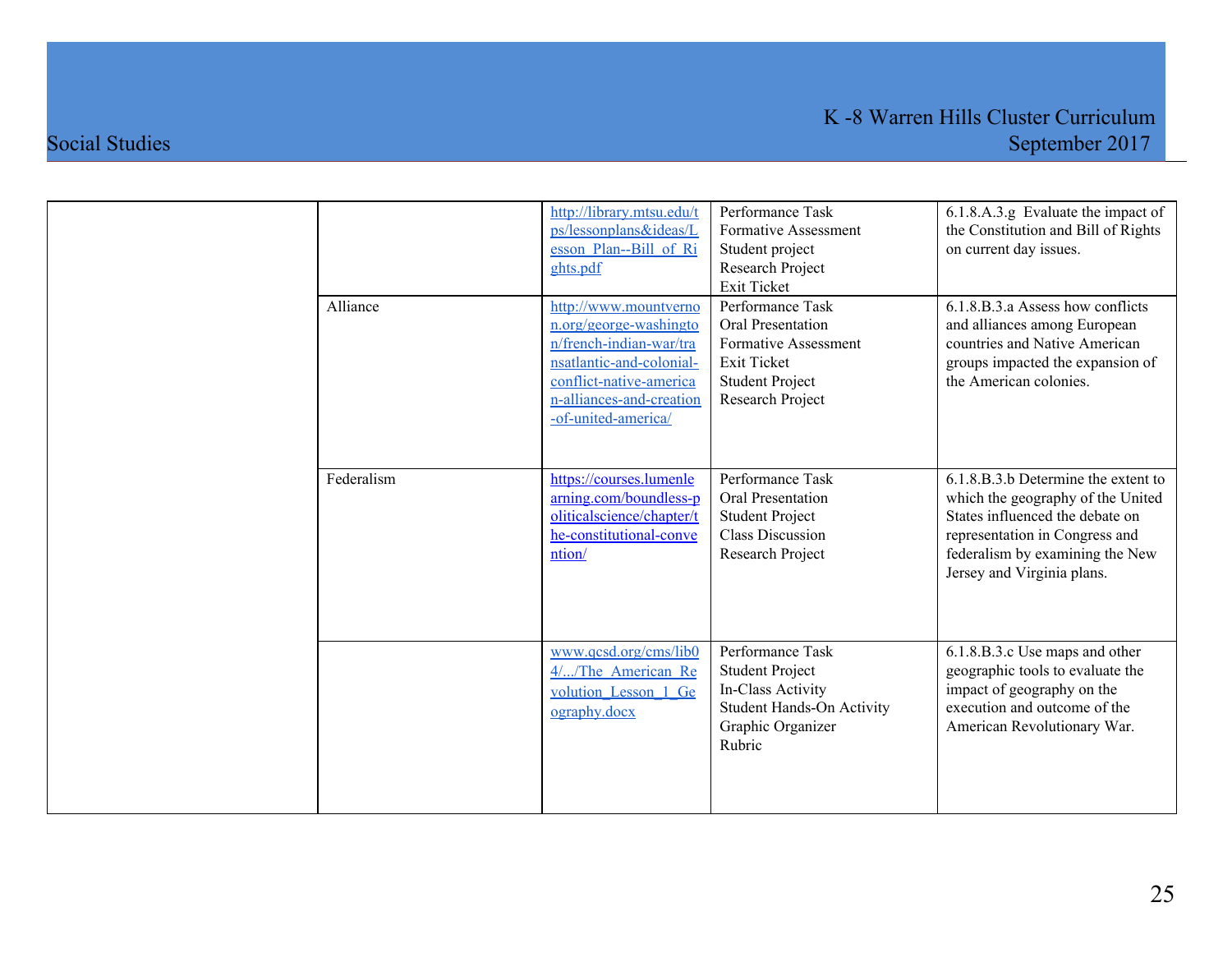| Government Regulation    | http://civiced.rutgers.ed<br>u/njlessons.html<br>https://mrbeem.wikispa<br>ces.com/file/view/Too+<br>Much+Regulation+Les<br>son+Plan.pdf | Performance Task<br><b>Student Project</b><br><b>Class Discussion</b><br><b>Exit Ticket</b><br>Peer Evaluation/Self Evaluation<br>Performance Task<br><b>Student Project</b><br><b>Class Discussion</b><br><b>Exit Ticket</b><br>Peer Evaluation/Self Evaluation | 6.1.8.B.3.d Explain why New<br>Jersey's location played an integral<br>role in the American Revolution.<br>6.1.8.C.3.a Explain how taxes and<br>government regulation can affect<br>economic opportunities, and assess<br>the impact of these on relations<br>between Britain and its North<br>American colonies. |
|--------------------------|------------------------------------------------------------------------------------------------------------------------------------------|------------------------------------------------------------------------------------------------------------------------------------------------------------------------------------------------------------------------------------------------------------------|-------------------------------------------------------------------------------------------------------------------------------------------------------------------------------------------------------------------------------------------------------------------------------------------------------------------|
| Inflation<br>Debt        | https://www.fte.org/tea<br>chers/teacher-resources/<br>lesson-plans/efflessons/<br>lesson-9-money-and-inf<br>lation/                     | Performance Task<br><b>Student Project</b><br><b>Class Discussion</b><br><b>Exit Ticket</b><br>Peer Evaluation/Self Evaluation                                                                                                                                   | 6.1.8.C.3.b Summarize the effect<br>of inflation and debt on the<br>American people and the response<br>of state and national governments<br>during this time.                                                                                                                                                    |
| Cotton Gin<br>Innovation | http://www.teachingush<br>istory.org/lessons/pdfs<br>and docs/documents/th<br>eimpactofthecottongin.<br>html                             | Performance Task<br><b>Formative Assessment</b><br>Student project<br>Research Project<br><b>Exit Ticket</b>                                                                                                                                                     | 6.1.8.C.3.c Evaluate the impact of<br>the cotton gin and other<br>innovations on the institution of<br>slavery and on the economic and<br>political development of the<br>country.                                                                                                                                |
| Seven years war          | https://ancestralfindings<br>.com/how-the-seven-ye<br>ars-war-led-to-the-amer<br>ican-revolution/                                        | Performance Task<br><b>Student Project</b><br><b>Class Discussion</b><br><b>Exit Ticket</b><br>Peer Evaluation/Self Evaluation                                                                                                                                   | 6.1.8.D.3.a Explain how the<br>consequences of the Seven Years<br>War, changes in British policies<br>toward American colonies, and<br>responses by various groups and<br>individuals in the North American<br>colonies led to the American<br>Revolution.                                                        |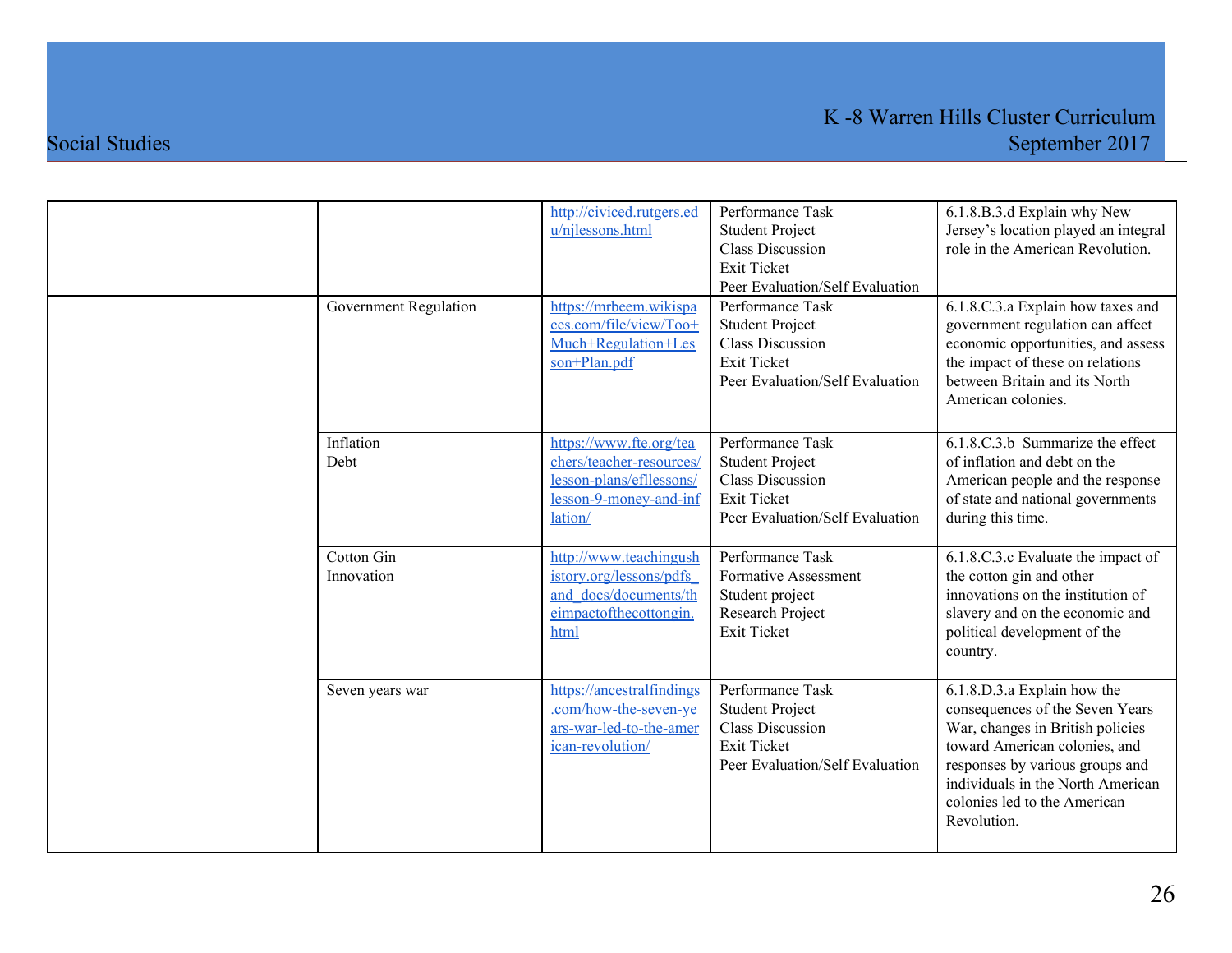|                                                                                                        | http://www.pbs.org/ktc<br>a/liberty/tguide 2.html                                                   | Performance Task<br><b>Student Project</b><br>Class Discussion<br><b>Exit Ticket</b><br>Peer Evaluation/Self Evaluation                                                                   | 6.1.8.D.3.b Explain why the<br>Declaration of Independence was<br>written and how its key principles<br>evolved to become unifying ideas<br>of American democracy.                                                                                                                                                                  |
|--------------------------------------------------------------------------------------------------------|-----------------------------------------------------------------------------------------------------|-------------------------------------------------------------------------------------------------------------------------------------------------------------------------------------------|-------------------------------------------------------------------------------------------------------------------------------------------------------------------------------------------------------------------------------------------------------------------------------------------------------------------------------------|
|                                                                                                        | http://www.mountverno<br>n.org/george-washingto<br>n/the-revolutionary-war                          | Performance Task<br>Oral Presentation<br>Formative Assessment<br><b>Class Discussion</b><br>Hands-On Activity<br><b>Exit Ticket</b>                                                       | 6.1.8.D.3.c Analyze the impact of<br>George Washington as general of<br>the American revolutionary forces<br>and as the first president of the<br>United States.                                                                                                                                                                    |
|                                                                                                        | http://www.discoveryed<br>ucation.com/teachers/fr<br>ee-lesson-plans/early-a<br>merican-leaders.cfm | Performance Task<br>Oral Presentation<br><b>Formative Assessment</b><br>Class Discussion<br>Hands-On Activity<br><b>Exit Ticket</b>                                                       | 6.1.8.D.3.d Analyze how<br>prominent individuals and other<br>nations contributed to the causes,<br>execution, and outcomes of the<br>American Revolution.                                                                                                                                                                          |
| Socio-economic Groups: rural<br>farmers, urban craftsmen,<br>northern merchants, southern<br>planters) | https://edsitement.neh.g<br>ov/lesson-plan/voices-a<br>merican-revolution#sec<br>t-introduction     | Performance Task<br>Oral Presentation<br><b>Student Project</b><br>In-Class Activity<br><b>Student Hands-On Activity</b><br>Research Project<br>Peer Evaluation/Self Evaluation<br>Rubric | 6.1.8.D.3.e Examine the roles and<br>perspectives of various<br>socioeconomic groups (e.g., rural<br>farmers, urban craftsmen, northern<br>merchants, and southern planters),<br>African Americans, Native<br>Americans, and women during the<br>American Revolution, and<br>determine how these groups were<br>impacted by the war |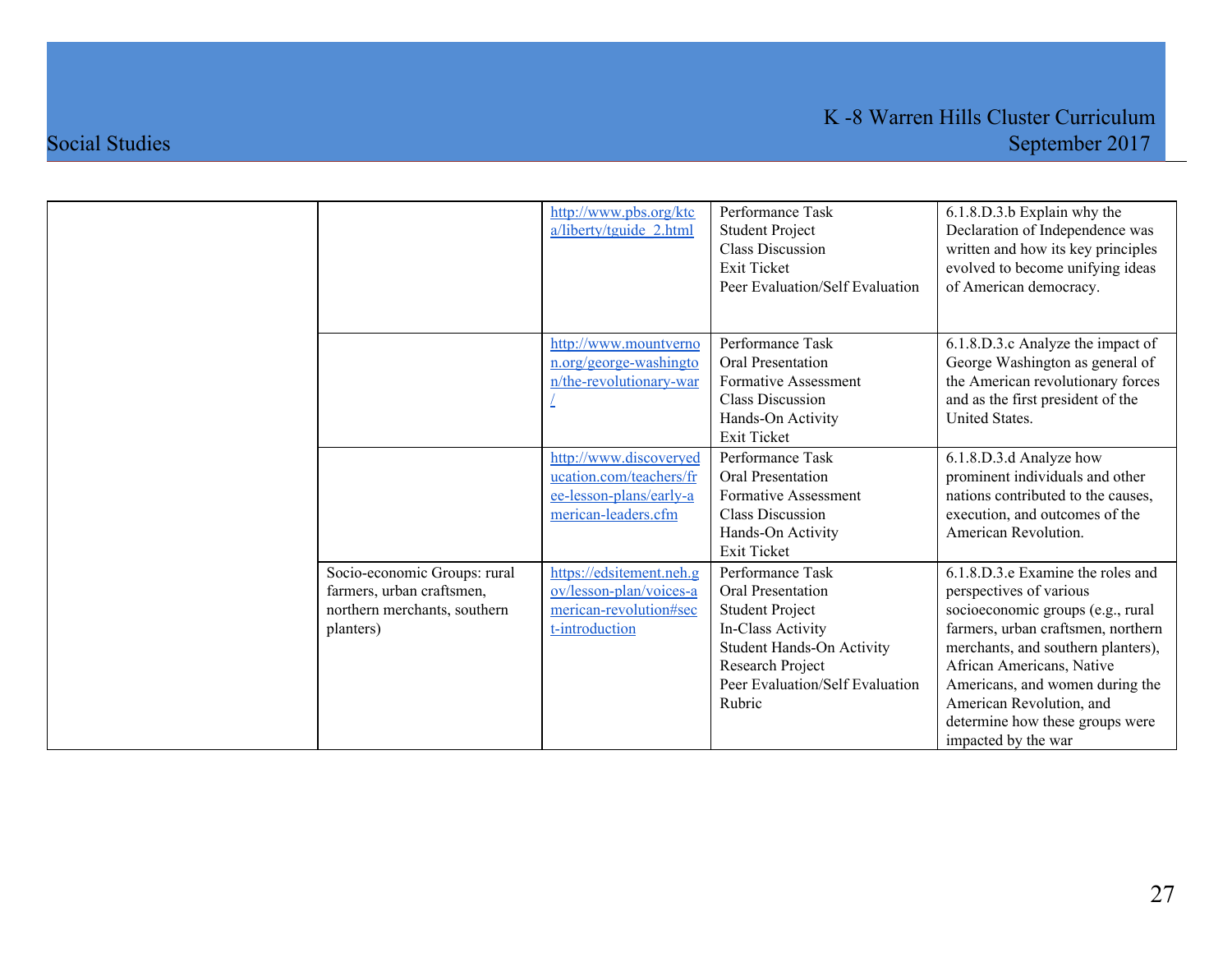## Treaty of Paris [https://edsitement.neh.g](https://edsitement.neh.gov/lesson-plan/ending-war-1783) [ov/lesson-plan/ending](https://edsitement.neh.gov/lesson-plan/ending-war-1783)[war-1783](https://edsitement.neh.gov/lesson-plan/ending-war-1783) Performance Task Oral Presentation Formative Assessment Class Discussion Hands-On Activity Exit Ticket 6.1.8.D.3.f Analyze from multiple perspectives how the terms of the Treaty of Paris affected United States relations with Native Americans and with European powers that had territories in North America. Preamble Performance Task Formative Assessment Student project Research Project Exit Ticket 6.1.8.D.3.g Evaluate the extent to which the leadership and decisions of early administrations of the national government met the goals established in the Preamble of the Constitution.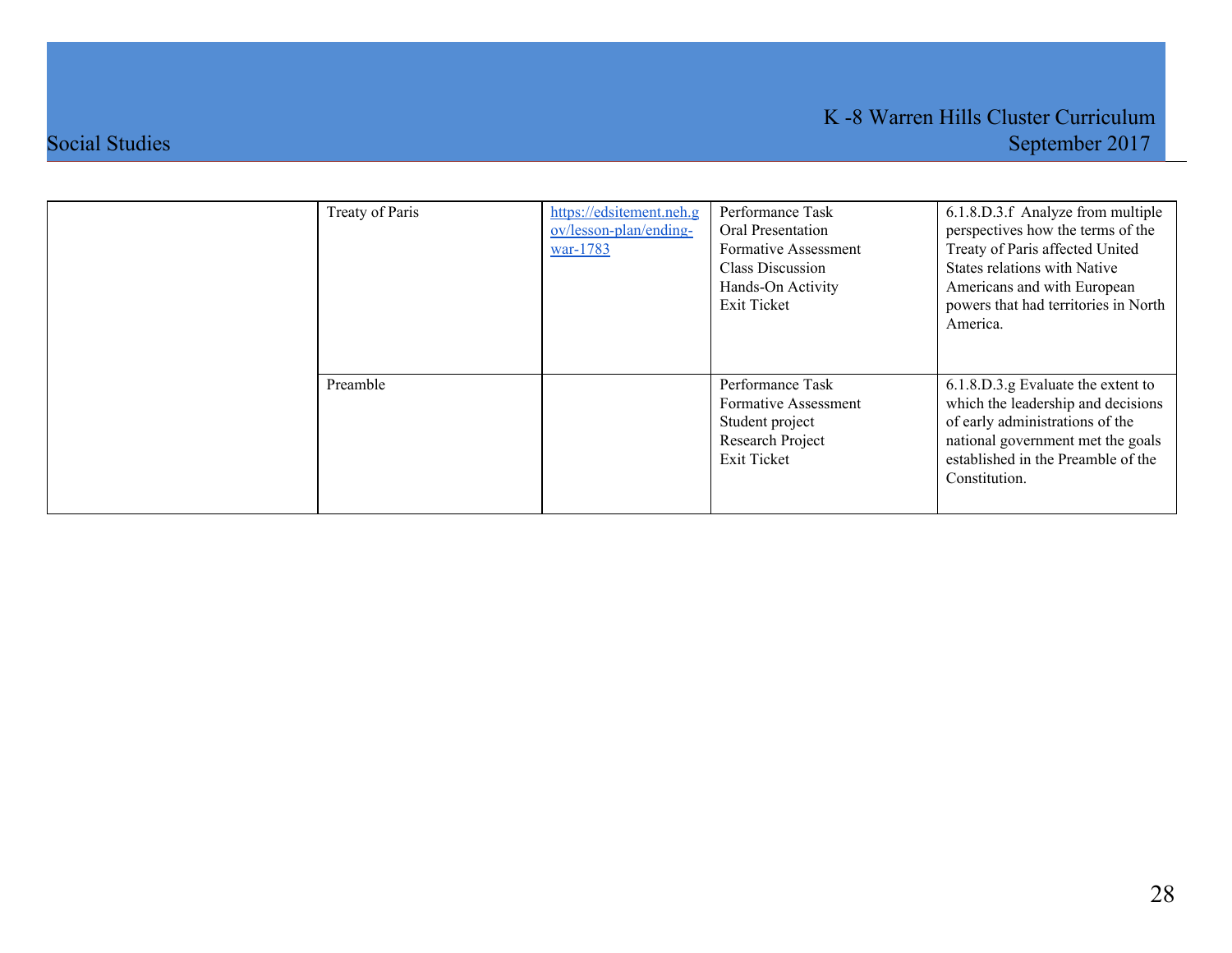| 6.1 U.S. History: America in the World<br><b>Focus Topic: Expansion and Reform</b>                                                                                            |                                                    | <b>Grade Levels: 5-8</b>                                                                                                             |                                                                                                                                          |                                                                                                                                                             |
|-------------------------------------------------------------------------------------------------------------------------------------------------------------------------------|----------------------------------------------------|--------------------------------------------------------------------------------------------------------------------------------------|------------------------------------------------------------------------------------------------------------------------------------------|-------------------------------------------------------------------------------------------------------------------------------------------------------------|
| <b>Learning Standard</b>                                                                                                                                                      | New Vocabulary                                     | <b>Resources</b>                                                                                                                     | <b>Benchmarks/Assessments</b>                                                                                                            | <b>Student Evidence</b>                                                                                                                                     |
| Westward movement, industrial growth,<br>increased immigration, the expansion of<br>slavery, and the development of<br>transportation systems increased<br>regional tensions. | <b>Westward Movement</b>                           | https://hti.osu.edu/histo<br>ry-lesson-plans/united-s<br>tates-history/manifest-d<br>estiny-westward-expans<br>ion                   | Performance Task<br><b>Student Project</b><br><b>Class Discussion</b><br><b>Exit Ticket</b><br>Peer Evaluation/Self Evaluation           | 6.1.8.A.4.a Explain the changes in<br>America's relationships with other<br>nations by analyzing policies,<br>treaties, tariffs, and agreements.            |
|                                                                                                                                                                               | <b>Manifest Destiny</b><br>Annexation<br>Diplomacy | http://www.history.com<br>/topics/westward-expan<br>sion<br>https://www.archives.g                                                   | Performance Task<br>Oral Presentation<br>Formative Assessment<br><b>Class Discussion</b><br>Hands-On Activity<br><b>Exit Ticket</b>      | 6.1.8.A.4.b Analyze how the<br>concept of Manifest Destiny<br>influenced the acquisition of land<br>through annexation, diplomacy,<br>and war.              |
|                                                                                                                                                                               | Voting rights<br>Jacksonian Period                 | ov/legislative/resources<br>/education/voting-rights<br>https://www.hnoc.org/si<br>tes/default/files/lesson<br>plans/LessonPlan Loui | Performance Task<br><b>Oral Presentation</b><br>Formative Assessment<br><b>Exit Ticket</b><br><b>Student Project</b><br>Research Project | 6.1.8.A.4.c Assess the extent to<br>which voting rights were expanded<br>during the Jacksonian period.                                                      |
|                                                                                                                                                                               | Louisiana Purchase                                 | sianaPurchase.pdf<br>https://www.scholastic.<br>com/teachers/lesson-pla<br>$ns/17-18/creating-maps$<br>-native-american-region<br>S/ | Performance Task<br><b>Oral Presentation</b><br><b>Formative Assessment</b><br>Exit Ticket<br><b>Student Project</b><br>Research Project | 6.1.8.B.4.a Assess the impact of<br>the Louisiana Purchase and<br>western exploration on the<br>expansion and economic<br>development of the United States. |
|                                                                                                                                                                               | Resettlement                                       | http://pdfray.com/in/ind<br>ian-removal-map-activi<br>ty.pdf                                                                         | Performance Task<br><b>Student Project</b><br>In-Class Activity<br>Student Hands-On Activity<br>Graphic Organizer<br>Rubric              | 6.1.8.B.4.b Map territorial<br>expansion and settlement, as well<br>as the locations of conflicts with<br>and resettlement of Native<br>Americans.          |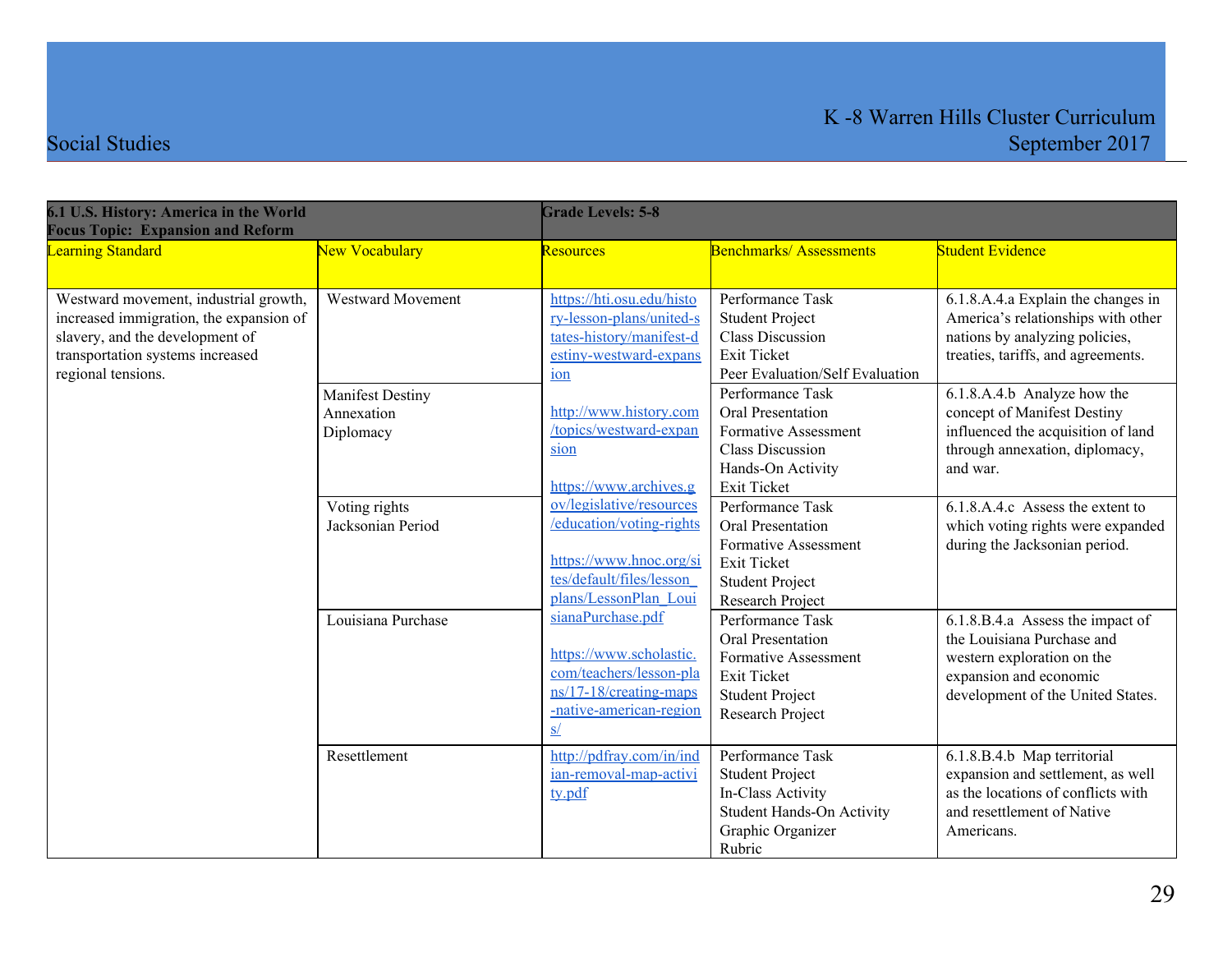| National Bank<br><b>Uniform Currency</b><br>Tariff             | https://www.historyisfu<br>n.org/learn/learning-cen<br>ter/colonial-america-am<br>erican-revolution-learni<br>ng-resources/american-<br>revolution-lesson-plans<br>-activities/ | Performance Task<br>Oral Presentation<br>Formative Assessment<br><b>Class Discussion</b><br>Hands-On Activity<br><b>Exit Ticket</b>        | 6.1.8.C.4.a Analyze the debates<br>involving the National Bank,<br>uniform currency, and tariffs, and<br>determine the extent to which each<br>of these economic tools met the<br>economic challenges facing the<br>new nation. |
|----------------------------------------------------------------|---------------------------------------------------------------------------------------------------------------------------------------------------------------------------------|--------------------------------------------------------------------------------------------------------------------------------------------|---------------------------------------------------------------------------------------------------------------------------------------------------------------------------------------------------------------------------------|
|                                                                | http://amhistory.si.edu/<br>onthemove/themes/stor<br>y 50 1.html                                                                                                                | Performance Task<br><b>Student Project</b><br><b>Class Discussion</b><br><b>Exit Ticket</b><br>Peer Evaluation/Self Evaluation             | 6.1.8.C.4.b Explain how major<br>technological developments<br>revolutionized land and water<br>transportation, as well as the<br>economy, in New Jersey and the<br>nation.                                                     |
|                                                                | http://www.discoveryed<br>ucation.com/teachers/fr<br>ee-lesson-plans/technol<br>ogy-at-work-2.cfm                                                                               | Performance task<br>Oral Presentation<br>Formative Assessment<br><b>Class Discussion</b><br>Hands-On Activity<br>Exit Ticket               | 6.1.8.C.4.c Analyze how<br>technological innovations affected<br>the status and social class of<br>different groups of people, and<br>explain the outcomes that resulted.                                                       |
| <b>Push-Pull Factors</b>                                       | https://mrswhitecawood<br>elementary.weebly.com<br>/uploads/7/7/9/6/77966<br>268/lesson5-pushpullfa<br>ctors.pdf                                                                | Performance Task<br>Oral Presentation<br><b>Formative Assessment</b><br><b>Class Discussion</b><br>Hands-On Activity<br><b>Exit Ticket</b> | 6.1.8.D.4.a Analyze the push-pull<br>factors that led to increases in<br>immigration, and explain why<br>ethnic and cultural conflicts<br>resulted.                                                                             |
| <b>Education Reform</b><br>Women's rights<br>Antebellum Period | https://edsitement.neh.g<br>ov/curriculum-unit/gro<br>wing-crisis-sectionalis<br>m-antebellum-america-<br>house-dividing                                                        | Performance Task<br><b>Student Project</b><br><b>Class Discussion</b><br><b>Exit Ticket</b><br>Peer Evaluation/Self Evaluation             | 6.1.8.D.4.b Describe efforts to<br>reform education, women's rights,<br>slavery, and other issues during the<br>Antebellum period.                                                                                              |
| <b>Underground Railroad</b>                                    | http://www.state.nj.us/s<br>tate/historykids/teacher<br>sGuide.htm                                                                                                              | Performance Task<br><b>Student Project</b><br><b>Class Discussion</b><br><b>Exit Ticket</b><br>Peer Evaluation/Self Evaluation             | 6.1.8.D.4.c Explain the growing<br>resistance to slavery and New<br>Jersey's role in the Underground<br>Railroad.                                                                                                               |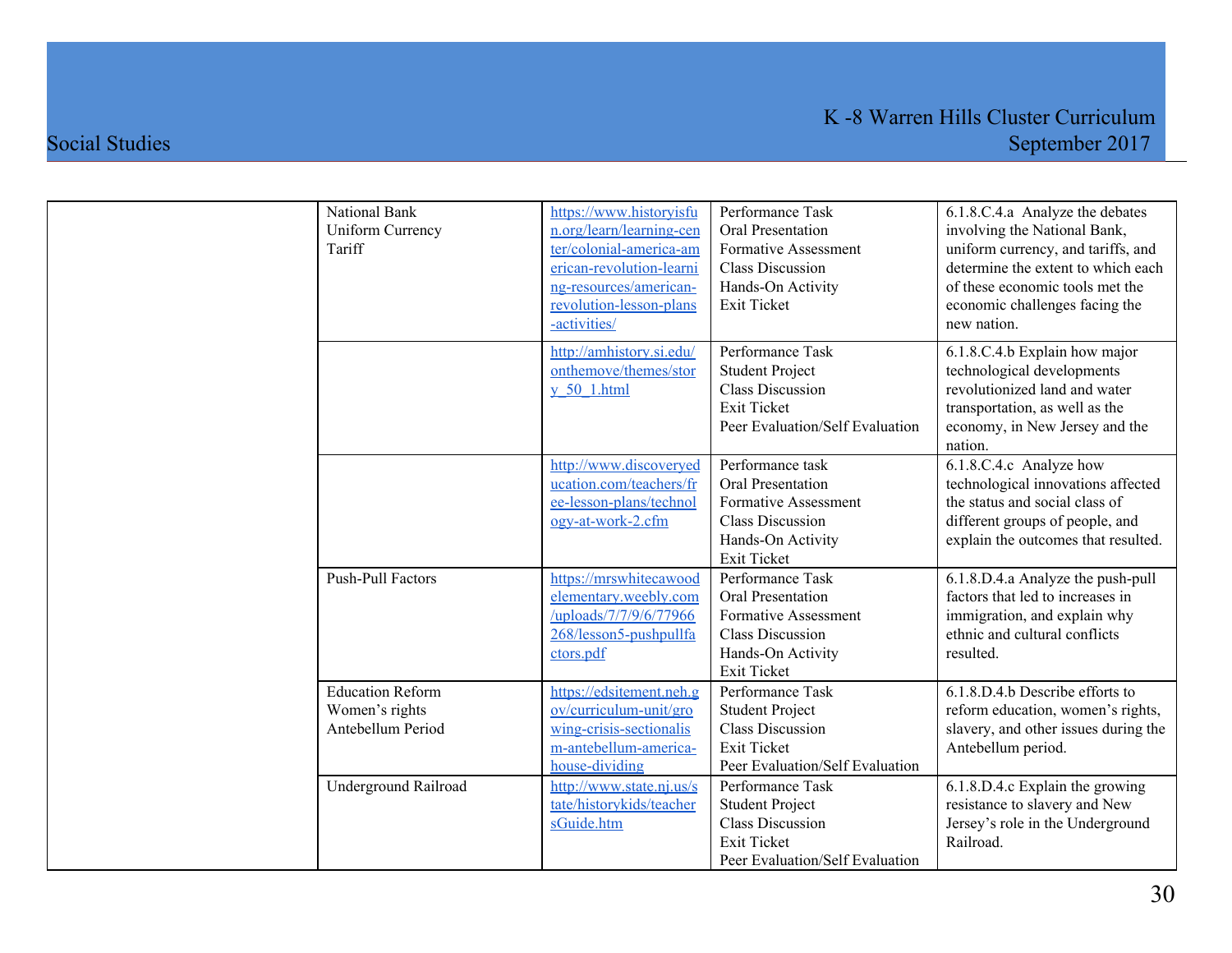|  | http <sup>-</sup><br><i><u>v/www.pbs.org/bla</u></i> |  |
|--|------------------------------------------------------|--|
|  | k-culture/shows/list/un                              |  |
|  | reground-railroad/clas                               |  |
|  | sroom/                                               |  |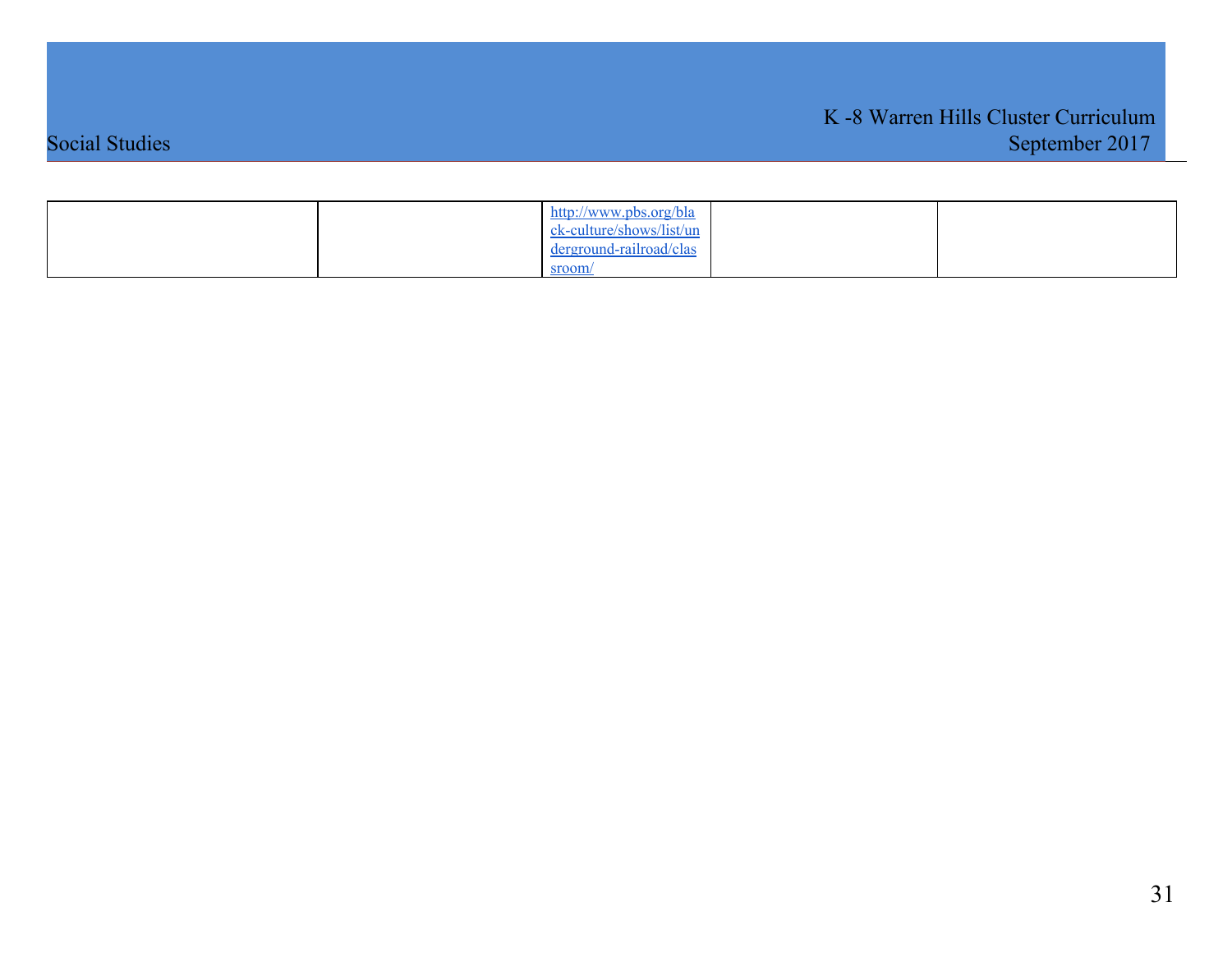| 6.1 U.S. History: America in the World           |                                  | <b>Grade Levels: 5-8</b>  |                                 |                                    |
|--------------------------------------------------|----------------------------------|---------------------------|---------------------------------|------------------------------------|
| <b>Focus Topic: Civil War and Reconstruction</b> |                                  |                           |                                 |                                    |
| <b>Learning Standard</b>                         | New Vocabulary                   | <b>Resources</b>          | <b>Benchmarks/Assessments</b>   | <b>Student Evidence</b>            |
|                                                  |                                  |                           |                                 |                                    |
| The Civil War resulted from complex              | <b>Emancipation Proclamation</b> | http://www.storyboardt    | Performance Task                | 6.1.8.A.5.a Explain how and why    |
| regional differences involving political,        | Gettysburg Address               | hat.com/teacher-guide/e   | <b>Student Project</b>          | the Emancipation Proclamation      |
| economic, and social issues, as well as          | Civil War                        | mancipation-proclamati    | <b>Class Discussion</b>         | and the Gettysburg Address         |
| different views on slavery.                      | Reconstruction                   | on-a-primary-source-an    | <b>Exit Ticket</b>              | continue to impact American life.  |
|                                                  |                                  | alysis                    | Peer Evaluation/Self Evaluation |                                    |
| The Civil War and Reconstruction had a           | President Lincoln                |                           | Performance Task                | 6.1.8.A.5.b Compare and contrast   |
| lasting impact on the development of             | President Johnson                | https://edsitement.neh.g  | Oral Presentation               | the approaches of Congress and     |
| the United States.                               |                                  | ov/lesson-plan/battle-ov  | Formative Assessment            | Presidents Lincoln and Johnson     |
|                                                  |                                  | er-reconstruction-politi  | <b>Student Project</b>          | toward the reconstruction of the   |
|                                                  |                                  | cs-reconstruction         | Graphic Organizer               | South.                             |
|                                                  |                                  |                           | Performance Task                | 6.1.8.B.5.a Assess the role of     |
|                                                  |                                  | https://www.civilwar.or   | Oral Presentation               | various factors (i.e., geography,  |
|                                                  |                                  | g/learn/educators/curric  | Formative Assessment            | natural resources, demographics,   |
|                                                  |                                  | ulum/elementary           | <b>Exit Ticket</b>              | transportation, leadership, and    |
|                                                  |                                  |                           | <b>Student Project</b>          | technology) that affected the      |
|                                                  |                                  | http://teachinghistory.or | Research Project                | course and outcome of the Civil    |
|                                                  |                                  | g/history-content/beyon   |                                 | War.                               |
|                                                  |                                  | d-the-textbook/23912      | Performance Task                | 6.1.8.C.5.a Assess the human and   |
|                                                  |                                  |                           | Oral Presentation               | material costs of the Civil War in |
|                                                  |                                  | http://besthistorysites.n | Formative Assessment            | the North and South.               |
|                                                  |                                  | et/american-history/civi  | <b>Exit Ticket</b>              |                                    |
|                                                  |                                  | $1$ -war $/$              | <b>Student Project</b>          |                                    |
|                                                  |                                  |                           | Research Project                |                                    |
|                                                  |                                  | http://chssp.ucdavis.edu  | Performance Task                | 6.1.8.C.5.b Analyze the economic   |
|                                                  |                                  | /programs/historybluepr   | Oral Presentation               | impact of Reconstruction on the    |
|                                                  |                                  | int/civil-war-lesson-7-e  | Formative Assessment            | South from different perspectives. |
|                                                  |                                  | ffects.pdf                | <b>Class Discussion</b>         |                                    |
|                                                  |                                  |                           | Hands-On Activity               |                                    |
|                                                  |                                  |                           | Exit Ticket                     |                                    |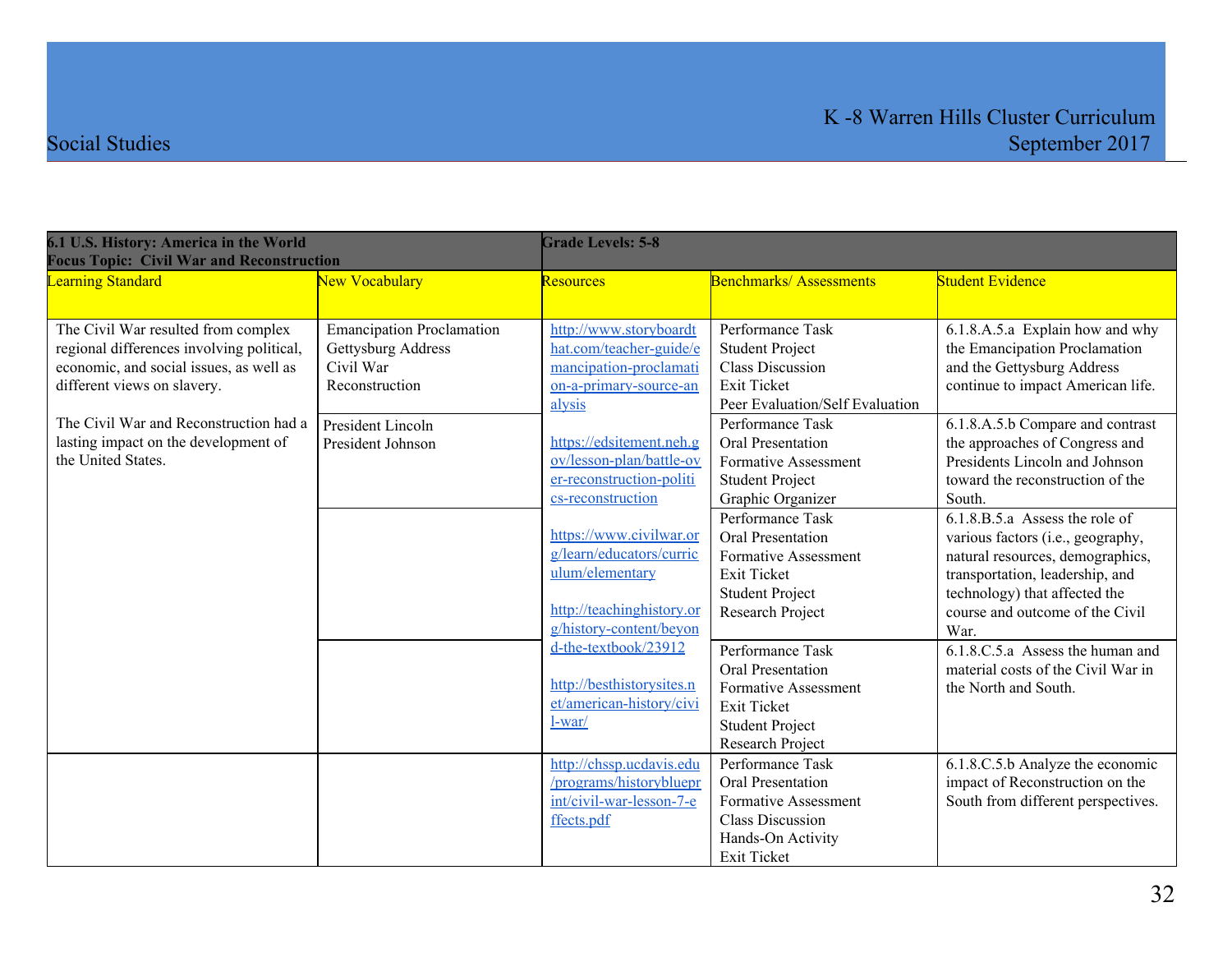|            | http://teachinghistory.or<br>g/history-content/beyon<br>d-the-textbook/23912<br>http://besthistorysites.n<br>et/american-history/civi<br>$1$ -war $/$                                                                                     | Performance Task<br><b>Student Project</b><br>In-Class Activity<br><b>Student Hands-On Activity</b><br>Graphic Organizer<br>Rubric                                                        | 6.1.8.D.5.a Prioritize the causes<br>and events that led to the Civil<br>War from different perspectives.                                              |
|------------|-------------------------------------------------------------------------------------------------------------------------------------------------------------------------------------------------------------------------------------------|-------------------------------------------------------------------------------------------------------------------------------------------------------------------------------------------|--------------------------------------------------------------------------------------------------------------------------------------------------------|
|            | https://www.civilwar.or<br>g/learn/educators/curric<br>ulum/elementary-schoo<br>l/civil-war-overview                                                                                                                                      | Performance Task<br>Oral Presentation<br>Formative Assessment<br><b>Class Discussion</b><br>Hands-On Activity<br><b>Exit Ticket</b>                                                       | 6.1.8.D.5.b Analyze critical events<br>and battles of the Civil War and<br>determine how they contributed to<br>the final outcome of the war.          |
|            | http://www.pbs.org/opb<br>/historydetectives/educa<br>tors/lessonplan/civil-wa<br>r-blacks-on-the-battlefi<br>eld/<br>https://www.gilderlehr<br>man.org/content/guided<br>-readings-impact-revolu<br>tion-women-and-africa<br>n-americans | Performance Task<br>Oral Presentation<br><b>Student Project</b><br>In-Class Activity<br><b>Student Hands-On Activity</b><br>Research Project<br>Peer Evaluation/Self Evaluation<br>Rubric | 6.1.8.D.5.c Examine the roles of<br>women, African Americans, and<br>Native Americans in the Civil<br>War.                                             |
| Amendments | https://betterlesson.com<br>/community/lesson/195<br>60/lesson-1-13-14-15-a<br>mendments                                                                                                                                                  | Performance Task<br>Oral Presentation<br>Formative Assessment<br><b>Class Discussion</b><br>Hands-On Activity<br><b>Exit Ticket</b>                                                       | 6.1.8.D.5.d Analyze the<br>effectiveness of the 13th, 14th, and<br>15th Amendments to the United<br>States Constitution from multiple<br>perspectives. |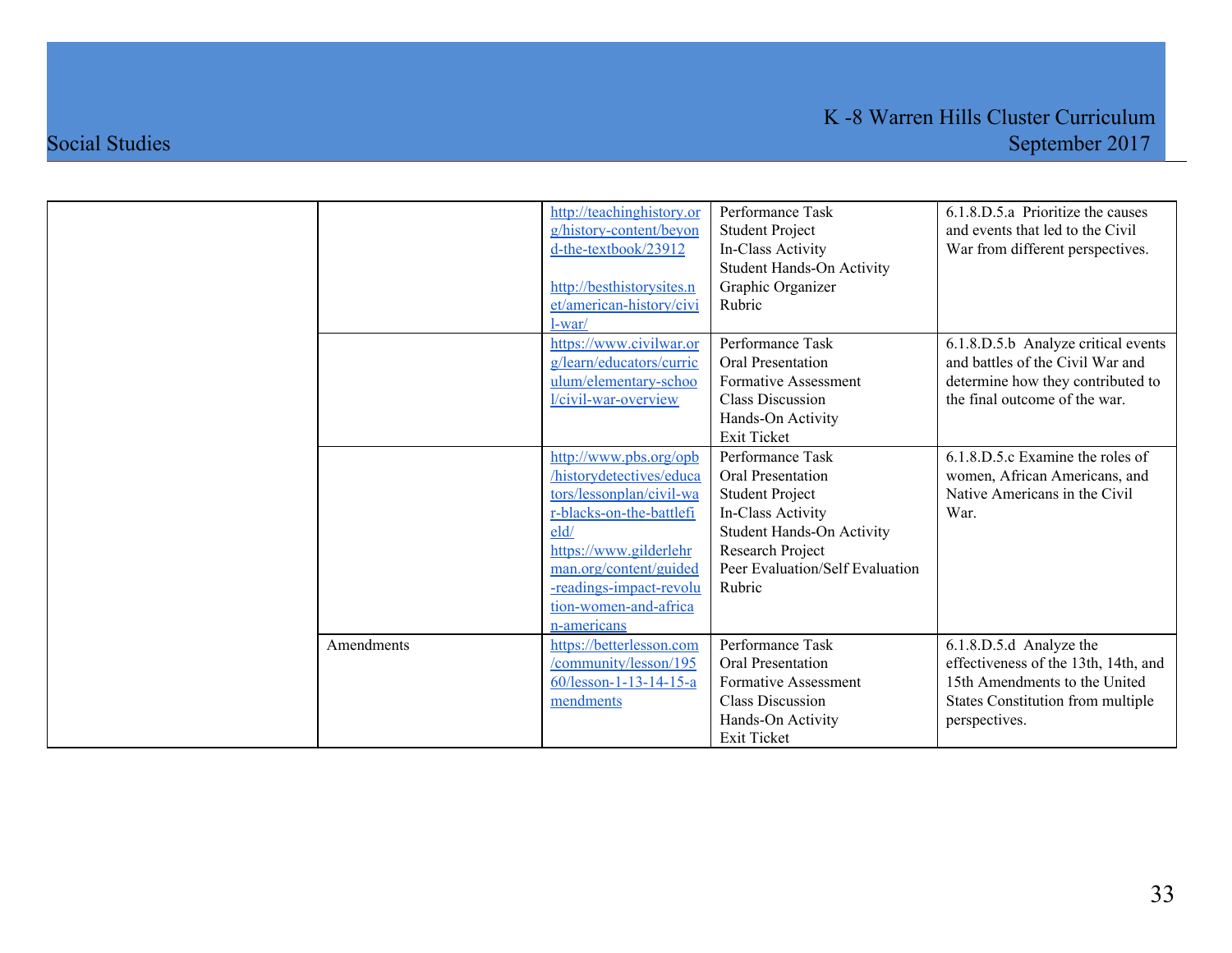| 6.2 World History/Global Studies<br><b>Focus Topic: The Beginning of Human Society: Paleolithic and Neolithic</b><br>Ages |                                | <b>Grade Levels: 5-8</b> |                                 |                                       |
|---------------------------------------------------------------------------------------------------------------------------|--------------------------------|--------------------------|---------------------------------|---------------------------------------|
| <b>Learning Standard</b>                                                                                                  | New Vocabulary                 | <b>Resources</b>         | <b>Benchmarks/Assessments</b>   | <b>Student Evidence</b>               |
|                                                                                                                           |                                |                          |                                 |                                       |
| Hunter/gatherers adapted to their                                                                                         | Hunter/Gatherer                | http://earlyhumans.mrd   | Performance Task                | 6.2.8.A.1.a Compare and contrast      |
| physical environments using resources,                                                                                    | <b>Agricultural Revolution</b> | onn.org/huntergatherer.  | Oral Presentation               | the social organization, natural      |
| the natural world, and technological                                                                                      | <b>Agrarian Society</b>        | html                     | <b>Formative Assessment</b>     | resources, and land use of early      |
| advancements.                                                                                                             |                                |                          | <b>Student Project</b>          | hunters/gatherers and those who       |
|                                                                                                                           |                                | https://www.eduplace.c   | Graphic Organizer               | lived in early agrarian societies.    |
| The agricultural revolution led to an                                                                                     | Society                        | om/ss/socsci/ca/books/b  | Performance Task                | 6.2.8.B.1.a Explain the various       |
| increase in population, specialization of                                                                                 | <b>Migratory Patterns</b>      | kf3/reviews/pdfs/LS 6    | <b>Student Project</b>          | migratory patterns of                 |
| labor, new forms of social organization,                                                                                  |                                | 02 01.pdf                | <b>Class Discussion</b>         | hunters/gatherers that moved from     |
| and the beginning of societies.                                                                                           |                                |                          | <b>Exit Ticket</b>              | Africa to Eurasia, Australia, and     |
|                                                                                                                           |                                | https://educators.brainp | Peer Evaluation/Self Evaluation | the Americas, and describe the        |
| Archaeology provides historical and                                                                                       |                                | op.com/bp-topic/agricul  |                                 | impact of migration on their lives    |
| scientific explanations for how ancient                                                                                   |                                | tural-revolution/        |                                 | and on the shaping of societies.      |
| people lived.                                                                                                             | Food Surplus                   |                          | Performance Task                | 6.2.8.C.1.a Describe the influence    |
|                                                                                                                           | Archaeology                    | http://www.historyworl   | <b>Student Project</b>          | of the agricultural revolution (e.g., |
|                                                                                                                           | Civilization                   | d.net/wrldhis/PlainText  | Class Discussion                | the impact of food surplus from       |
|                                                                                                                           |                                | Histories.asp?historyid  | <b>Exit Ticket</b>              | farming) on population growth and     |
|                                                                                                                           |                                | $=ab63$                  | Peer Evaluation/Self Evaluation | the subsequent development of         |
|                                                                                                                           |                                |                          |                                 | civilizations.                        |
|                                                                                                                           |                                |                          | Performance Task                | 6.2.8.C.1.b Determine the impact      |
|                                                                                                                           |                                |                          | Oral Presentation               | of technological advancements on      |
|                                                                                                                           |                                |                          | <b>Student Project</b>          | hunter/gatherer and agrarian          |
|                                                                                                                           |                                |                          | <b>Class Discussion</b>         | societies.                            |
|                                                                                                                           |                                |                          | <b>Research Project</b>         |                                       |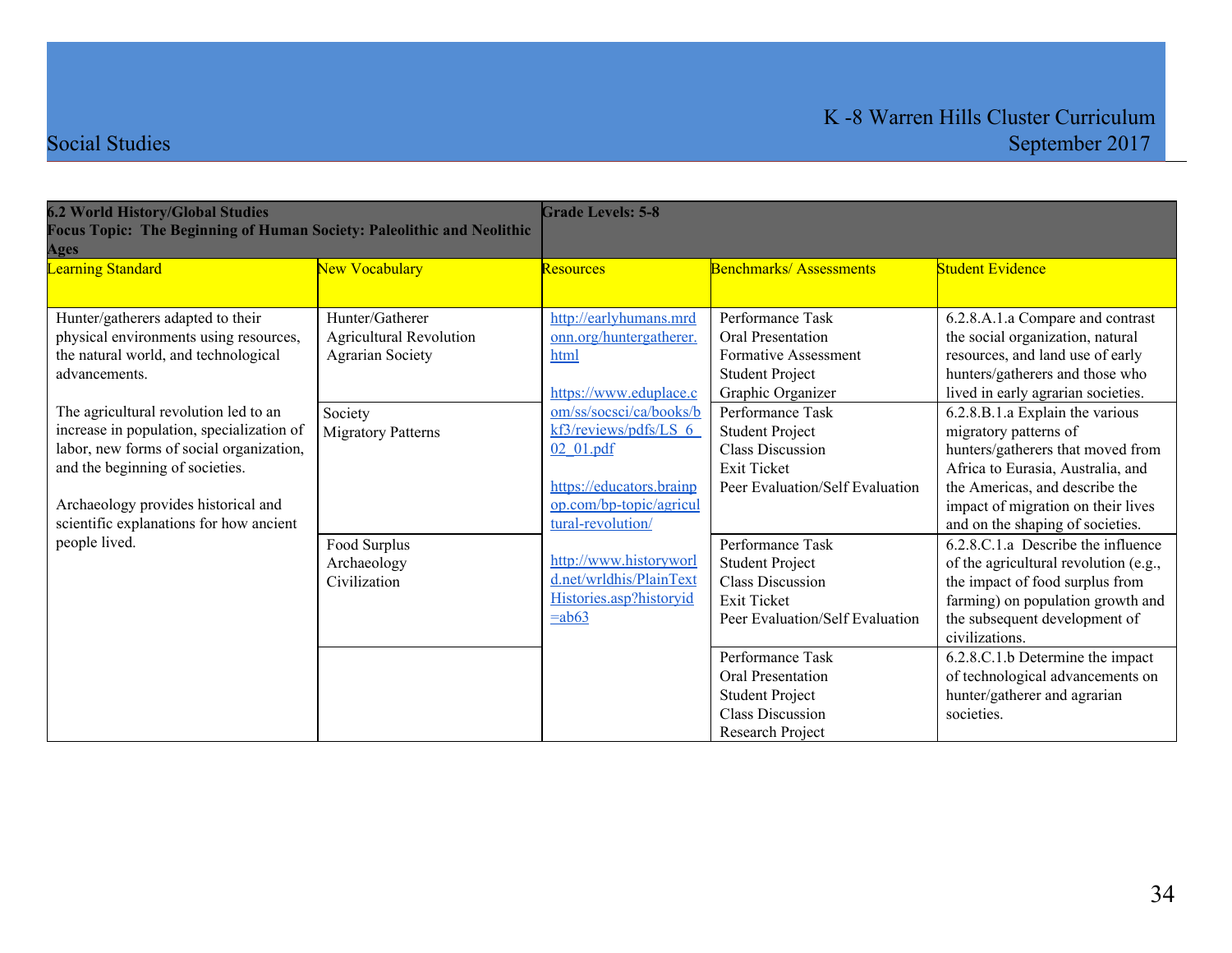| Pre-agricultural Period<br>Post-agricultural Period | https://www.khanacade<br>my.org/humanities/ap-<br>world-history/ap-world-<br>history-beginnings/ap-b<br>irth-agriculture-neolithi<br>c-revolution/a/neolithic<br>-revolution-lesson-sum<br>mary | Performance Task<br><b>Student Project</b><br>In-Class Activity<br>Student Hands-On Activity<br>Graphic Organizer<br>Rubric | 6.2.8.D.1.a Demonstrate an<br>understanding of pre-agricultural<br>and post-agricultural periods in<br>terms of relative length of time.                                    |
|-----------------------------------------------------|-------------------------------------------------------------------------------------------------------------------------------------------------------------------------------------------------|-----------------------------------------------------------------------------------------------------------------------------|-----------------------------------------------------------------------------------------------------------------------------------------------------------------------------|
| Unwritten Language                                  | http://www.pbs.org/pov<br>/tailenders/lesson-plan/                                                                                                                                              | Performance Task<br><b>Student Project</b><br>Class Discussion<br><b>Exit Ticket</b><br>Peer Evaluation/Self Evaluation     | 6.2.8.D.1.b Describe how the<br>development of both written and<br>unwritten languages impacted<br>human understanding,<br>development of culture, and social<br>structure. |
| Archaeological Discoveries                          | http://www.saa.org/pub<br>licftp/PUBLIC/links/we<br>bsites kids.html                                                                                                                            | Performance Task<br><b>Student Project</b><br>Class Discussion<br><b>Exit Ticket</b><br>Peer Evaluation/Self Evaluation     | 6.2.8.D.1.c Explain how<br>archaeological discoveries are used<br>to develop and enhance<br>understanding of life prior to<br>written records.                              |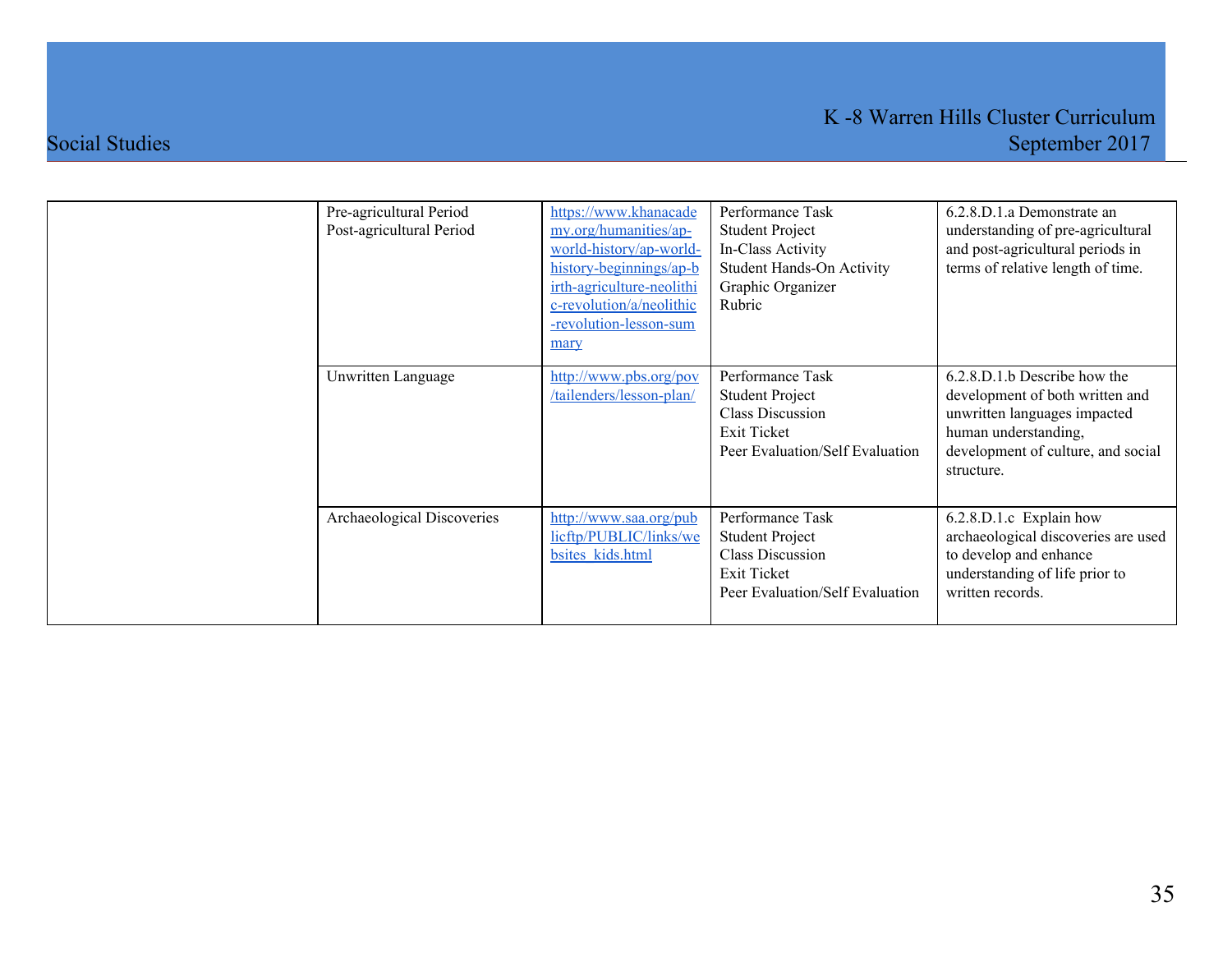| 6.2 World History/Global Studies<br><b>Focus Topic: Early Civilizations and the Emergences of Pastoral</b><br><b>Peoples: early river Valley Civilizations</b>                                                                                                                                            |                                          | <b>Grade Levels: 5-8</b>                                                                                                                                                                                                                                                                                   |                                                                                                                                                                                                                                                                                                                                                                                                                                                                                                  |                                                                                                                                                                                                                                                                                                                                                                                                                                                                                                                                                                                                                                                                                                                                                                                                                                |  |
|-----------------------------------------------------------------------------------------------------------------------------------------------------------------------------------------------------------------------------------------------------------------------------------------------------------|------------------------------------------|------------------------------------------------------------------------------------------------------------------------------------------------------------------------------------------------------------------------------------------------------------------------------------------------------------|--------------------------------------------------------------------------------------------------------------------------------------------------------------------------------------------------------------------------------------------------------------------------------------------------------------------------------------------------------------------------------------------------------------------------------------------------------------------------------------------------|--------------------------------------------------------------------------------------------------------------------------------------------------------------------------------------------------------------------------------------------------------------------------------------------------------------------------------------------------------------------------------------------------------------------------------------------------------------------------------------------------------------------------------------------------------------------------------------------------------------------------------------------------------------------------------------------------------------------------------------------------------------------------------------------------------------------------------|--|
| <b>Learning Standard</b>                                                                                                                                                                                                                                                                                  | New Vocabulary                           | Resources                                                                                                                                                                                                                                                                                                  | <b>Benchmarks/Assessments</b>                                                                                                                                                                                                                                                                                                                                                                                                                                                                    | <b>Student Evidence</b>                                                                                                                                                                                                                                                                                                                                                                                                                                                                                                                                                                                                                                                                                                                                                                                                        |  |
|                                                                                                                                                                                                                                                                                                           |                                          |                                                                                                                                                                                                                                                                                                            |                                                                                                                                                                                                                                                                                                                                                                                                                                                                                                  |                                                                                                                                                                                                                                                                                                                                                                                                                                                                                                                                                                                                                                                                                                                                                                                                                                |  |
| Early river valley civilizations (e.g.,<br>Mesopotamia, Egypt, Indus River<br>[modern Pakistan and northwestern<br>India], and, later, Yellow River Valley<br>in China) developed due to favorable<br>geographic conditions. They created<br>centralized systems of government and<br>advanced societies. | Mesopotamia<br><b>Indus River Valley</b> | http://www.historyhave<br>n.com/APWH/The%20<br>River%20Valley.htm<br>https://static.discoverye<br>ducation.com//Grade<br>%207%20Model%20Le<br>sson%20-%20E<br>https://quizlet.com/647<br>41338/early-river-valle<br>y-civilizations-flash-car<br>ds/<br>https://php.radford.<br>edu/~vga/?page_id=<br>3987 | Performance Task<br><b>Student Project</b><br><b>Class Discussion</b><br><b>Exit Ticket</b><br>Peer Evaluation/Self Evaluation<br>Performance Task<br>Oral Presentation<br><b>Student Project</b><br><b>Class Discussion</b><br>Research Project<br>Performance Task<br>Oral Presentation<br><b>Student Project</b><br><b>Class Discussion</b><br>Research Project<br>Performance Task<br><b>Oral Presentation</b><br><b>Formative Assessment</b><br><b>Student Project</b><br>Graphic Organizer | 6.2.8.A.2.a Explain how/why<br>different early river valley<br>civilizations developed similar<br>forms of government and legal<br>structures.<br>6.2.8.A.2.b Determine the role of<br>slavery in the economic and social<br>structures of early river valley<br>civilizations.<br>6.2.8.B.2.a Determine the extent to<br>which geography influenced<br>settlement, the development of<br>trade networks, technological<br>innovations, and the sustainability<br>of early river valley civilizations.<br>6.2.8.B.2.b Compare and contrast<br>physical and political maps of<br>early river valley civilizations and<br>their modern counterparts (i.e.,<br>Mesopotamia and Iraq; Ancient<br>Egypt and Modern Egypt; Indus<br>River Valley and Modern<br>Pakistan/India; Ancient China and<br>Modern China), and determine the |  |
|                                                                                                                                                                                                                                                                                                           |                                          |                                                                                                                                                                                                                                                                                                            |                                                                                                                                                                                                                                                                                                                                                                                                                                                                                                  | geopolitical impact of these<br>civilizations, then and now.                                                                                                                                                                                                                                                                                                                                                                                                                                                                                                                                                                                                                                                                                                                                                                   |  |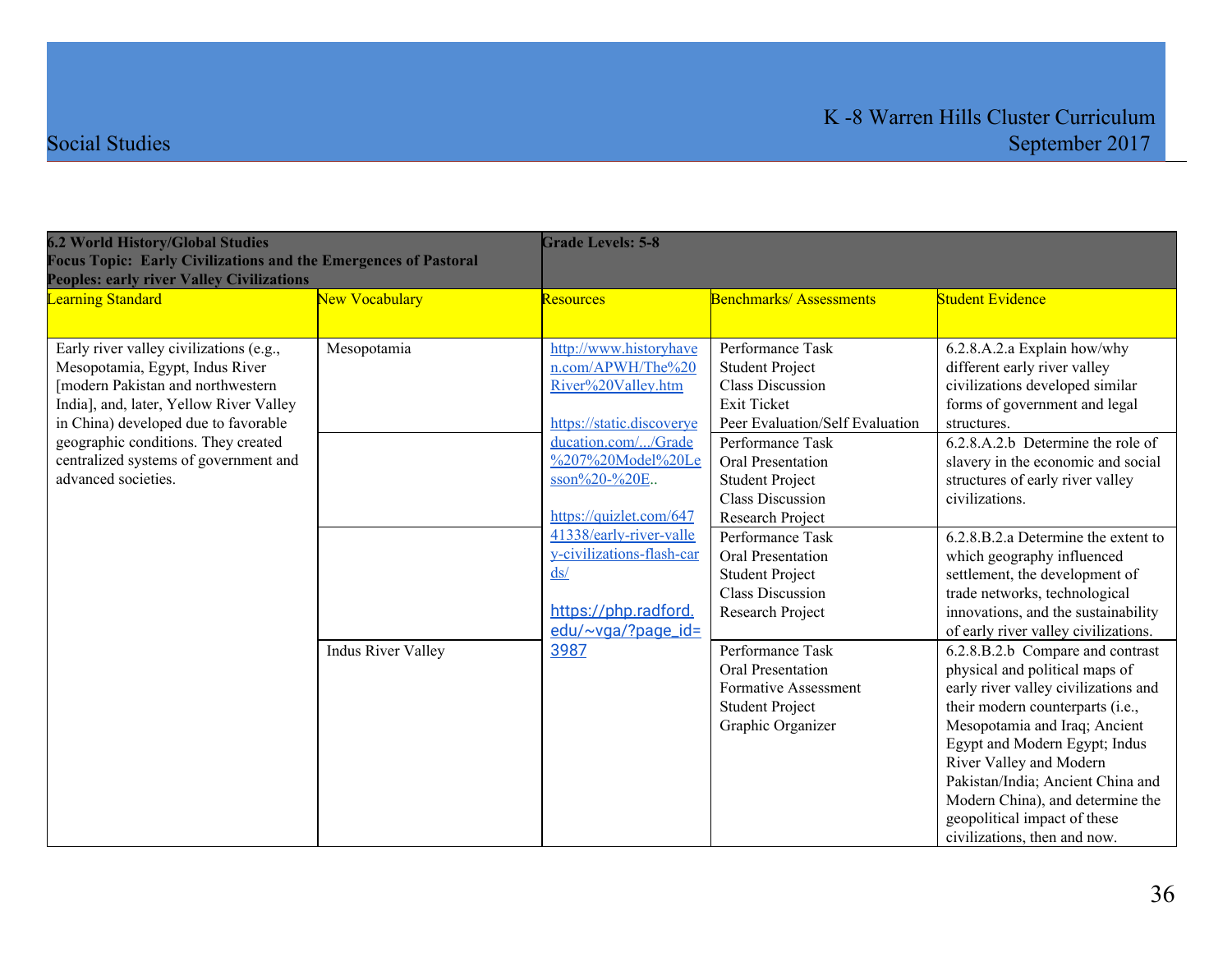|  | https://php.radford.edu/<br>$\sim$ vga/?page id=3987<br>https://php.radford.edu/<br>$\sim$ vga/?page id=3987                                                    | Performance Task<br><b>Student Project</b><br><b>Class Discussion</b><br><b>Exit Ticket</b><br>Peer Evaluation/Self Evaluation<br>Performance task<br>Oral Presentation<br><b>Formative Assessment</b><br><b>Class Discussion</b><br>Hands-On Activity<br><b>Exit Ticket</b> | 6.2.8.C.2.a Explain how<br>technological advancements led to<br>greater economic specialization,<br>improved weaponry, trade, and the<br>development of a class system in<br>early river valley civilizations.<br>6.2.8.D.2.a Analyze the impact of<br>religion on daily life, government,<br>and culture in various early river<br>valley civilizations |
|--|-----------------------------------------------------------------------------------------------------------------------------------------------------------------|------------------------------------------------------------------------------------------------------------------------------------------------------------------------------------------------------------------------------------------------------------------------------|----------------------------------------------------------------------------------------------------------------------------------------------------------------------------------------------------------------------------------------------------------------------------------------------------------------------------------------------------------|
|  | https://prezi.com/6hizpf<br>mf2t7c/writing-systems<br>-of-the-four-ancient-riv<br>er-valley-civilizatio/                                                        | Performance Task<br><b>Student Project</b><br><b>Class Discussion</b><br><b>Exit Ticket</b><br>Peer Evaluation/Self Evaluation                                                                                                                                               | 6.2.8.D.2.b Explain how the<br>development of written language<br>transformed all aspects of life in<br>early river valley civilizations.                                                                                                                                                                                                                |
|  | https://prezi.com/adichc<br>swyxgz/rise-and-fall-of<br>-river-valley-civilizatio<br>ns/                                                                         | Performance task<br>Oral Presentation<br><b>Formative Assessment</b><br><b>Class Discussion</b><br>Hands-On Activity<br><b>Exit Ticket</b>                                                                                                                                   | 6.2.8.D.2.c Analyze the factors<br>that led to the rise and fall of<br>various early river valley<br>civilizations and determine<br>whether there was a common<br>pattern of growth and decline.                                                                                                                                                         |
|  | https://www.mtholly.k1<br>2.nj.us/cms/lib/NJ0220<br>1267/Centricity/Shared/<br>Form2/Grade%206%20<br>-%20Unit%203%20An<br>cient%20River%20Civi<br>lizations.pdf | Performance Task<br>Formative Assessment<br>Student project<br>Research Project<br><b>Exit Ticket</b>                                                                                                                                                                        | 6.2.8.D.2.d Evaluate the<br>importance and enduring legacy of<br>the major achievements of the<br>early river valley civilizations over<br>time.                                                                                                                                                                                                         |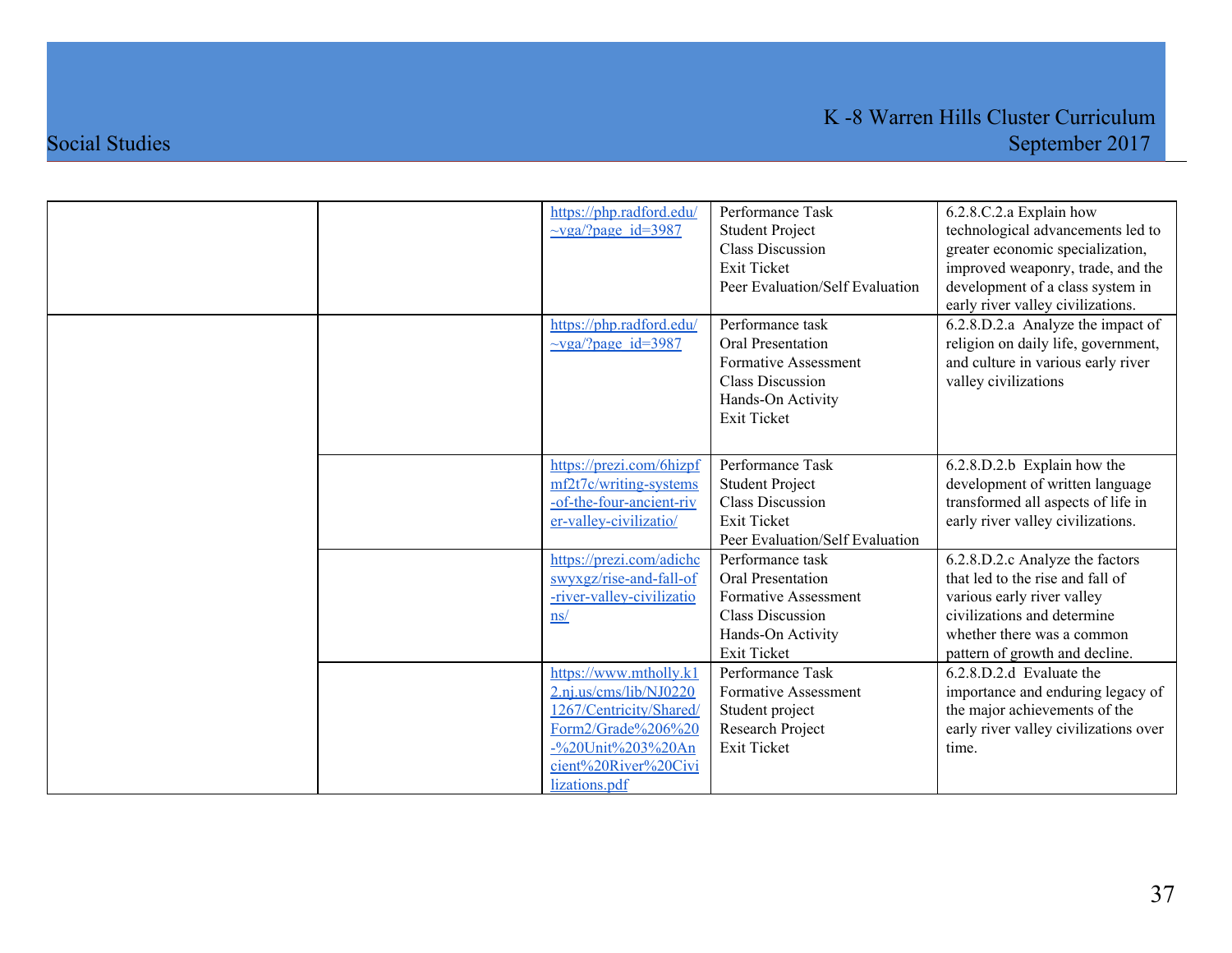| <b>6.2 World History/Global Studies</b>                                                                                                                                                                                                                                                                                                                                                                                                                                                                                                                                        |                                                                                                                     | <b>Grade Levels: 5-8</b>                                                                                                                                                                                                                                            |                                                                                                                                                                                                                                                                                                                                                                                                                                                                                            |                                                                                                                                                                                                                                                                                                                                                                                                                                                                                                                                                                                                                                                                                                                                                                                                                                                                                              |  |
|--------------------------------------------------------------------------------------------------------------------------------------------------------------------------------------------------------------------------------------------------------------------------------------------------------------------------------------------------------------------------------------------------------------------------------------------------------------------------------------------------------------------------------------------------------------------------------|---------------------------------------------------------------------------------------------------------------------|---------------------------------------------------------------------------------------------------------------------------------------------------------------------------------------------------------------------------------------------------------------------|--------------------------------------------------------------------------------------------------------------------------------------------------------------------------------------------------------------------------------------------------------------------------------------------------------------------------------------------------------------------------------------------------------------------------------------------------------------------------------------------|----------------------------------------------------------------------------------------------------------------------------------------------------------------------------------------------------------------------------------------------------------------------------------------------------------------------------------------------------------------------------------------------------------------------------------------------------------------------------------------------------------------------------------------------------------------------------------------------------------------------------------------------------------------------------------------------------------------------------------------------------------------------------------------------------------------------------------------------------------------------------------------------|--|
| <b>Focus Topic: The Classical Civilizations of</b>                                                                                                                                                                                                                                                                                                                                                                                                                                                                                                                             |                                                                                                                     |                                                                                                                                                                                                                                                                     |                                                                                                                                                                                                                                                                                                                                                                                                                                                                                            |                                                                                                                                                                                                                                                                                                                                                                                                                                                                                                                                                                                                                                                                                                                                                                                                                                                                                              |  |
| the Mediterranean World, India and China                                                                                                                                                                                                                                                                                                                                                                                                                                                                                                                                       |                                                                                                                     |                                                                                                                                                                                                                                                                     |                                                                                                                                                                                                                                                                                                                                                                                                                                                                                            |                                                                                                                                                                                                                                                                                                                                                                                                                                                                                                                                                                                                                                                                                                                                                                                                                                                                                              |  |
| Learning Standard                                                                                                                                                                                                                                                                                                                                                                                                                                                                                                                                                              | New Vocabulary                                                                                                      | <b>Resources</b>                                                                                                                                                                                                                                                    | <b>Benchmarks/Assessments</b>                                                                                                                                                                                                                                                                                                                                                                                                                                                              | <b>Student Evidence</b>                                                                                                                                                                                                                                                                                                                                                                                                                                                                                                                                                                                                                                                                                                                                                                                                                                                                      |  |
| Classical civilizations (i.e., Greece,<br>Rome, India and China) developed and<br>expanded into empires of<br>unprecedented size and diversity by<br>creating centralized governments and<br>promoting commerce, a common<br>culture, and social values.<br>Cultural exchange and diffusion<br>dramatically increased, and enduring<br>world religions emerged, during the era<br>of classical civilizations.<br>Classical civilizations declined as a<br>result of internal weaknesses and<br>external invasions, but they left lasting<br>legacies for future civilizations. | Autocratic Rule<br>Philosophy<br><b>Bureaucratic Structures</b><br>Commerce<br>Athenian Democracy<br>Roman Republic | https://mrjannace.weebl<br>y.com/classical-civiliza<br>tions.html<br>http://www.historyhave<br>n.com/COMPARISON<br>%20%20OF%20CLAS<br>SICAL%20CIVILIZAT<br><b>IONS.htm</b><br>https://www.timemaps.<br>com/lessons/classical-ci<br>vilization-teacher-guida<br>nce/ | Performance Task<br><b>Oral Presentation</b><br><b>Formative Assessment</b><br><b>Student Project</b><br>Graphic Organizer<br>Performance Task<br><b>Oral Presentation</b><br>Formative Assessment<br><b>Student Project</b><br>Graphic Organizer<br>Performance Task<br>Oral Presentation<br><b>Student Project</b><br><b>Class Discussion</b><br>Research Project<br>Performance Task<br><b>Oral Presentation</b><br>Formative Assessment<br><b>Student Project</b><br>Graphic Organizer | 6.2.8.A.3.a Compare and contrast<br>the methods (i.e., autocratic rule,<br>philosophies, and bureaucratic<br>structures) used by the rulers of<br>Rome, China, and India to control<br>and unify their expanding empires.<br>6.2.8.A.3.b Compare and contrast<br>the rights and responsibilities of<br>free men, women, slaves, and<br>foreigners in the political,<br>economic, and social structures of<br>classical civilizations.<br>6.2.8.A.3.c Determine the<br>foundational concepts and<br>principles of Athenian democracy<br>and the Roman Republic that later<br>influenced the development of the<br>United States Constitution.<br>6.2.8.A.3.d Compare the status<br>(i.e., political, economic, and<br>social) of groups in the Ancient<br>World to those of people today and<br>evaluate how individuals perceived<br>the principles of liberty and<br>equality then and now. |  |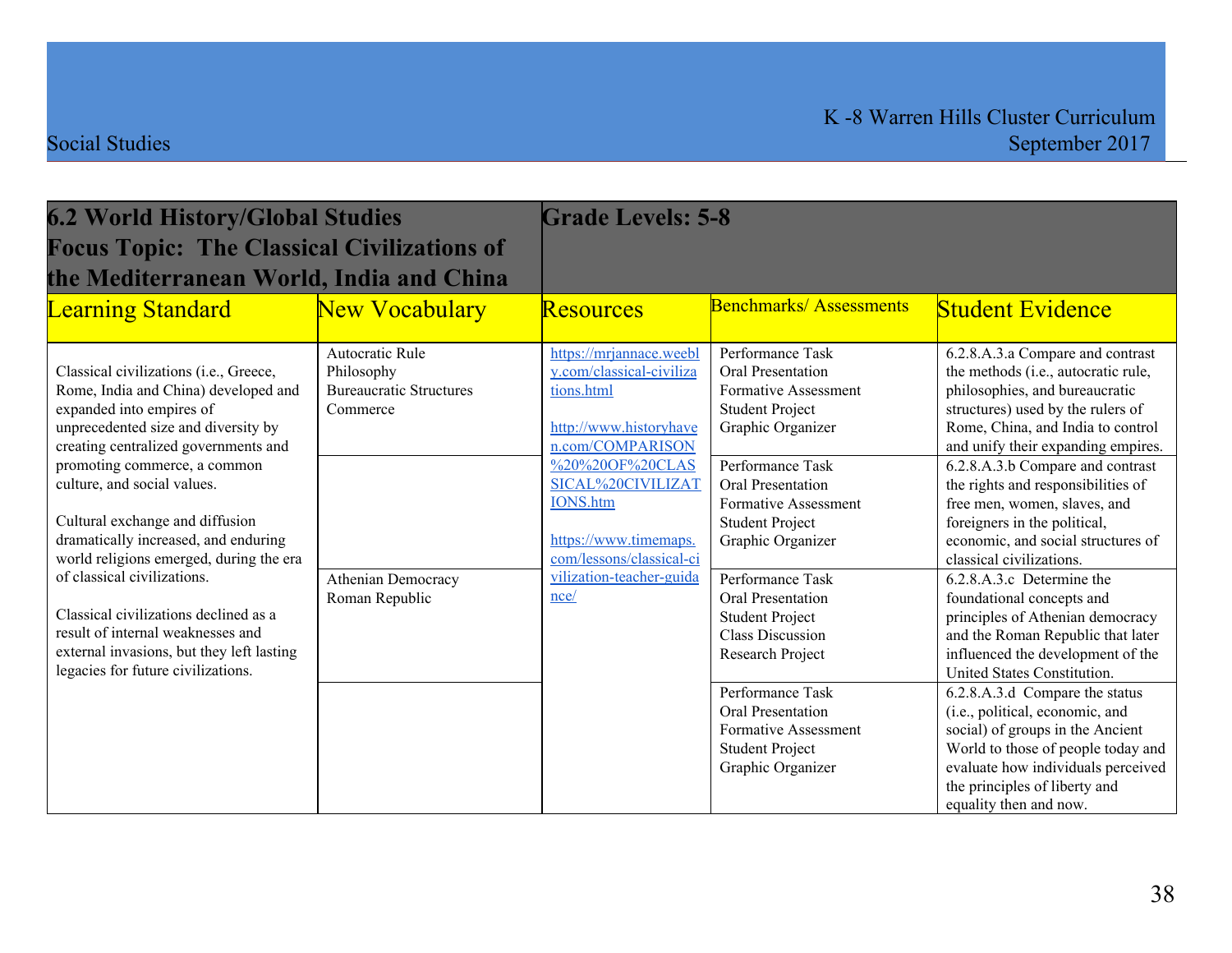|                                | http://www.whitetwpsd.    | Performance Task                | 6.2.8.A.3.e Compare and contrast    |
|--------------------------------|---------------------------|---------------------------------|-------------------------------------|
|                                | org/wtsd/About%20WT       | Oral Presentation               | the American legal system with the  |
|                                | SD/Curriculum%20Ma        | <b>Formative Assessment</b>     | legal systems of classical          |
|                                | ps/Social%20Studies/S     | <b>Student Project</b>          | civilizations, and determine the    |
|                                | ocial%20Studies%20Gr      | Graphic Organizer               | extent to which these early systems |
|                                | ade%207.pdf               |                                 | influenced our current legal system |
|                                | https://resourcesforhisto | Performance Task                | 6.2.8.B.3.a Determine how           |
|                                | ryteachers.wikispaces.c   | <b>Oral Presentation</b>        | geography and the availability of   |
|                                | om/AncientCivilization    | <b>Student Project</b>          | natural resources influenced the    |
|                                | $\underline{\mathbf{S}}$  | <b>Class Discussion</b>         | development of the political,       |
|                                |                           | <b>Research Project</b>         | economic, and cultural systems of   |
|                                |                           |                                 | each of the classical civilizations |
|                                |                           |                                 | and provided motivation for         |
|                                |                           |                                 | expansion.                          |
| Greek City-State               | https://sites.google.com  | Performance Task                | 6.2.8.B.3.b Explain how             |
|                                | /site/mirabellafmg/units  | <b>Student Project</b>          | geography and the availability of   |
|                                | -of-study/6-ancient-gre   | <b>Class Discussion</b>         | natural resources led to both the   |
|                                | ece/city-state-project    | <b>Exit Ticket</b>              | development of Greek city-states    |
|                                |                           | Peer Evaluation/Self Evaluation | and to their decline.               |
| Sea Trade Routes               | http://mediterraneansha   | Performance task                | 6.2.8.C.3.a Analyze the impact of   |
| Mediterranean World            | redpast.org/items/show/   | Oral Presentation               | expanding land and sea trade        |
|                                | 15                        | <b>Formative Assessment</b>     | routes as well as a uniform system  |
|                                |                           | <b>Class Discussion</b>         | of exchange in the Mediterranean    |
|                                |                           | Hands-On Activity               | World and Asia.                     |
|                                |                           | <b>Exit Ticket</b>              |                                     |
| <b>Classical Civilizations</b> | https://www.timemaps.     | Performance Task                | 6.2.8.C.3.b Explain how classical   |
| Urban                          | com/lessons/student-sh    | <b>Student Project</b>          | civilizations used technology and   |
| Division of Labor              | eet-classical-civilizatio | <b>Class Discussion</b>         | innovation to enhance agricultural/ |
|                                | $\frac{ns}{2}$            | <b>Exit Ticket</b>              | manufacturing output and            |
|                                | http://www.discoveryed    | Peer Evaluation/Self Evaluation | commerce, to expand military        |
|                                | ucation.com/teachers/fr   |                                 | capabilities, to improve life in    |
|                                | ee-lesson-plans/tracing-  |                                 | urban areas, and to allow for       |
|                                | the-roots-of-modern-cit   |                                 | greater division of labor.          |
|                                | ies.cfm                   |                                 |                                     |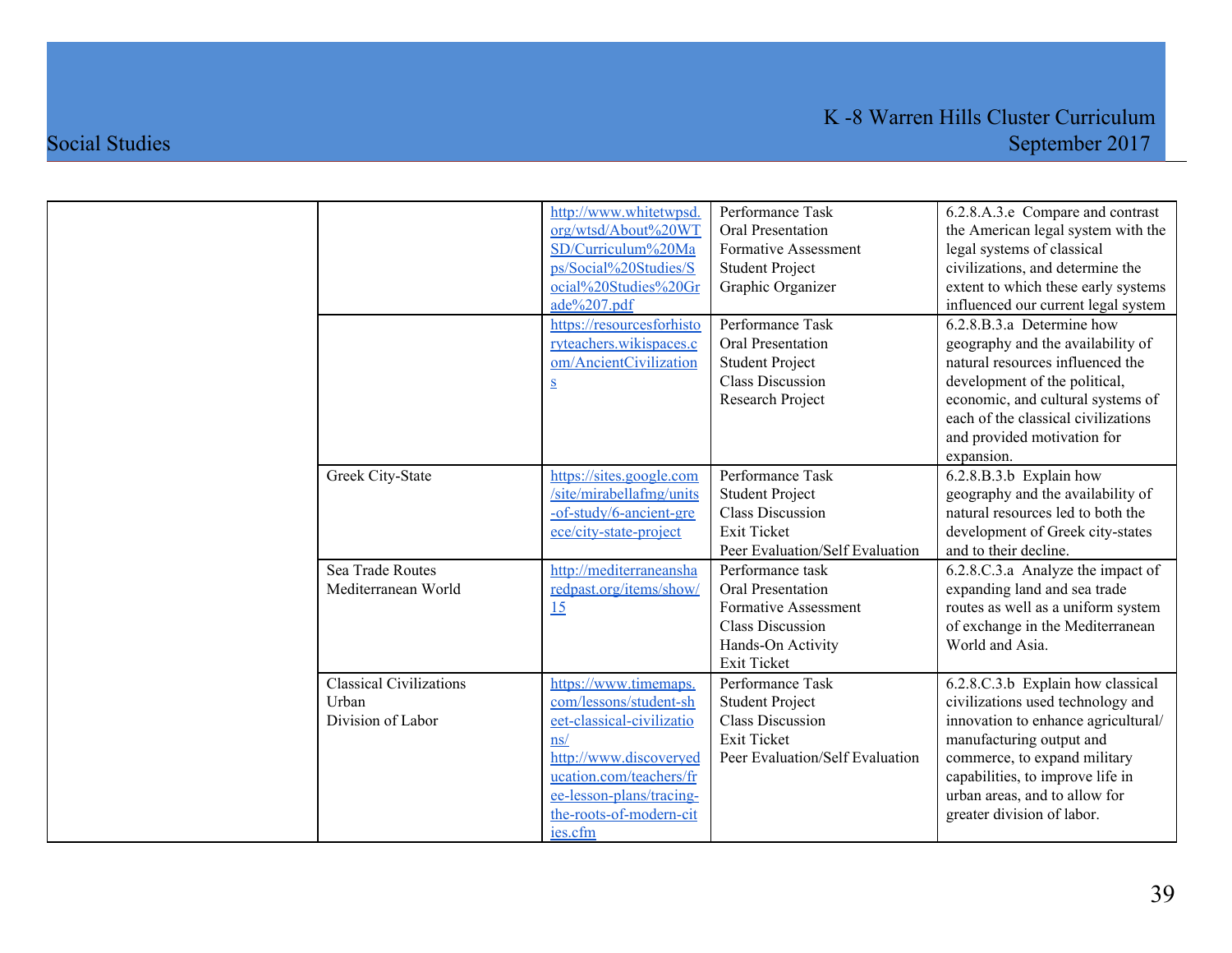| Social Hierarchies                                                                                    | https://www.teachervisi<br>on.com/ancient-history/<br>ancient-times-social-cla<br>sses-occupations-activit<br>v-packet                            | Performance Task<br>Oral Presentation<br>Formative Assessment<br><b>Student Project</b><br>Graphic Organizer        | 6.2.8.D.3.a Compare and contrast<br>social hierarchies in classical<br>civilizations as they relate to<br>power, wealth, and equality.                                                                                                                                                                                                   |
|-------------------------------------------------------------------------------------------------------|---------------------------------------------------------------------------------------------------------------------------------------------------|---------------------------------------------------------------------------------------------------------------------|------------------------------------------------------------------------------------------------------------------------------------------------------------------------------------------------------------------------------------------------------------------------------------------------------------------------------------------|
| Gupta India<br>Han China<br>Roman Empire                                                              | https://www.khanacade<br>my.org/humanities/worl<br>d-history/ancient-medie<br>val/classical-states-and-<br>empires/a/rise-and-fall-<br>of-empires | Performance Task<br>Oral Presentation<br><b>Student Project</b><br><b>Class Discussion</b><br>Research Project      | 6.2.8.D.3.b Determine common<br>factors that contributed to the<br>decline and fall of the Roman<br>Empire, Gupta India, and Han<br>China.                                                                                                                                                                                               |
|                                                                                                       | https://school.bighistor<br>yproject.com//School<br>BigHistory//Unit7/W<br>orksheet 2015                                                          | Performance Task<br>Formative Assessment<br>Student project<br>Research Project<br><b>Exit Ticket</b>               | 6.2.8.D.3.c Evaluate the<br>importance and enduring legacy of<br>the major achievements of Greece,<br>Rome, India, and China over time.                                                                                                                                                                                                  |
| Tenets of World Religions<br><b>Buddhism</b><br>Christianity<br>Islam<br>Judaism<br>Sikhism<br>Taoism | http://www.educationw<br>orld.com/a lesson/worl<br>d-religions-multicultura<br>l-diversity.shtml                                                  | Performance Task<br>Oral Presentation<br><b>Formative Assessment</b><br><b>Student Project</b><br>Graphic Organizer | 6.2.8.D.3.d Compare and contrast<br>the tenets of various world<br>religions that developed in or<br>around this time period (i.e.,<br>Buddhism, Christianity,<br>Confucianism, Hinduism, Islam,<br>Judaism, Sikhism, and Taoism),<br>their patterns of expansion, and<br>their responses to the current<br>challenges of globalization. |
|                                                                                                       |                                                                                                                                                   | Performance Task<br>Oral Presentation<br><b>Student Project</b><br><b>Class Discussion</b><br>Research Project      | 6.2.8.D.3.e Determine the extent to<br>which religion, economic issues,<br>and conflict shaped the values and<br>decisions of the classical<br>civilizations.                                                                                                                                                                            |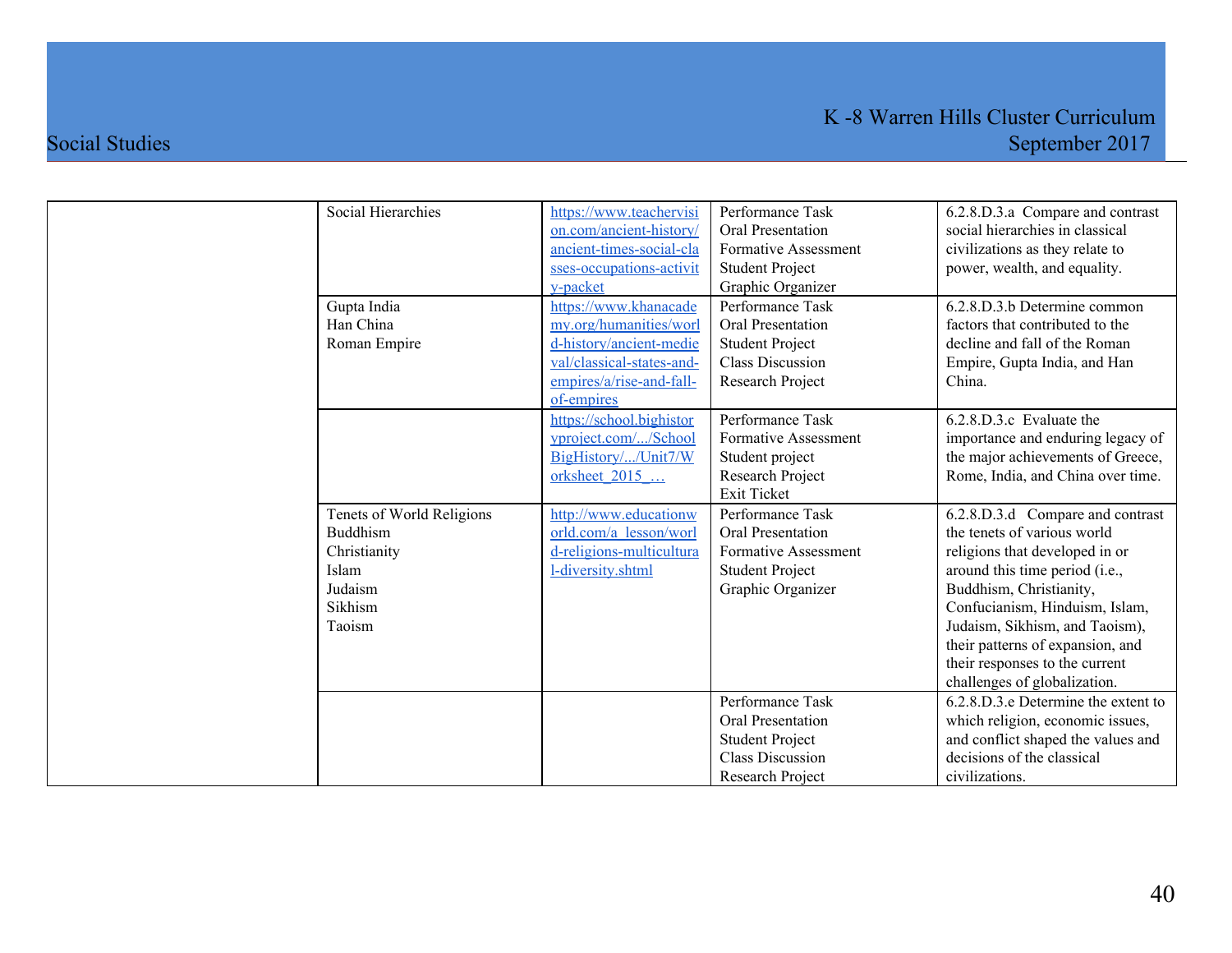| <b>6.2 World History/Global Studies</b><br><b>Focus Topic: Expanding Exchanges and</b><br>Encounters (500CE - 1450CE)                                                                                                                 |                                                                                                                    | <b>Grade Levels: 5-8</b>                                                            |                                                                                                                                            |                                                                                                                                                                                                                                                                    |
|---------------------------------------------------------------------------------------------------------------------------------------------------------------------------------------------------------------------------------------|--------------------------------------------------------------------------------------------------------------------|-------------------------------------------------------------------------------------|--------------------------------------------------------------------------------------------------------------------------------------------|--------------------------------------------------------------------------------------------------------------------------------------------------------------------------------------------------------------------------------------------------------------------|
| <b>Learning Standard</b>                                                                                                                                                                                                              | New Vocabulary                                                                                                     | <b>Resources</b>                                                                    | <b>Benchmarks/Assessments</b>                                                                                                              | <b>Student Evidence</b>                                                                                                                                                                                                                                            |
| The emergence of empires (i.e., Asia,<br>Africa, Europe and the Americas)<br>resulted from the promotion of<br>interregional trade, cultural exchanges,<br>new technologies, urbanization, and<br>centralized political organization. | Empire<br>Interregional Trade<br>Cultural exchange<br>Urbanization<br><b>Centralized Political</b><br>Organization |                                                                                     | Performance task<br><b>Oral Presentation</b><br>Formative Assessment<br><b>Class Discussion</b><br>Hands-On Activity<br><b>Exit Ticket</b> | 6.2.8.A.4.a Analyze the role of<br>religion and other means rulers<br>used to unify and centrally govern<br>expanding territories with diverse<br>populations.                                                                                                     |
| The rise and spread of new belief<br>systems unified societies, but they also<br>became a major source of tension and<br>conflict.                                                                                                    |                                                                                                                    | https://www.thoughtco.<br>com/feudalism-in-japan<br>-and-europe-195556              | Performance Task<br>Oral Presentation<br><b>Formative Assessment</b><br><b>Student Project</b><br>Graphic Organizer                        | 6.2.8.A.4.b Compare and contrast<br>the Japanese and European<br>systems of feudalism and the<br>effectiveness of each in promoting<br>social, economic, and political<br>order.                                                                                   |
| While commercial and agricultural<br>improvements created new wealth and<br>opportunities for the empires, most<br>people's daily lives remained<br>unchanged.                                                                        | Magna Carta<br>Parliament<br>Habeas Corpus<br><b>Independent Judiciary</b>                                         | http://www.socialstudie<br>scms.com/middle-ages-<br>in-western-europe               | Performance Task<br>Oral Presentation<br><b>Student Project</b><br><b>Class Discussion</b><br>Research Project                             | 6.2.8.A.4.c Determine the<br>influence of medieval English<br>legal and constitutional practices<br>(i.e., the Magna Carta, parliament,<br>the development of habeas corpus,<br>and an independent judiciary) on<br>modern democratic thought and<br>institutions. |
|                                                                                                                                                                                                                                       |                                                                                                                    | https://www.nationalge<br>ographic.org/encyclope<br>dia/europe-human-geog<br>raphy/ | Performance Task<br><b>Student Project</b><br><b>Class Discussion</b><br><b>Exit Ticket</b><br>Peer Evaluation/Self Evaluation             | 6.2.8.B.4.a Explain how geography<br>influenced the development of the<br>political, economic, and cultural<br>centers of each empire as well as<br>the empires' relationships with<br>other parts of the world.                                                   |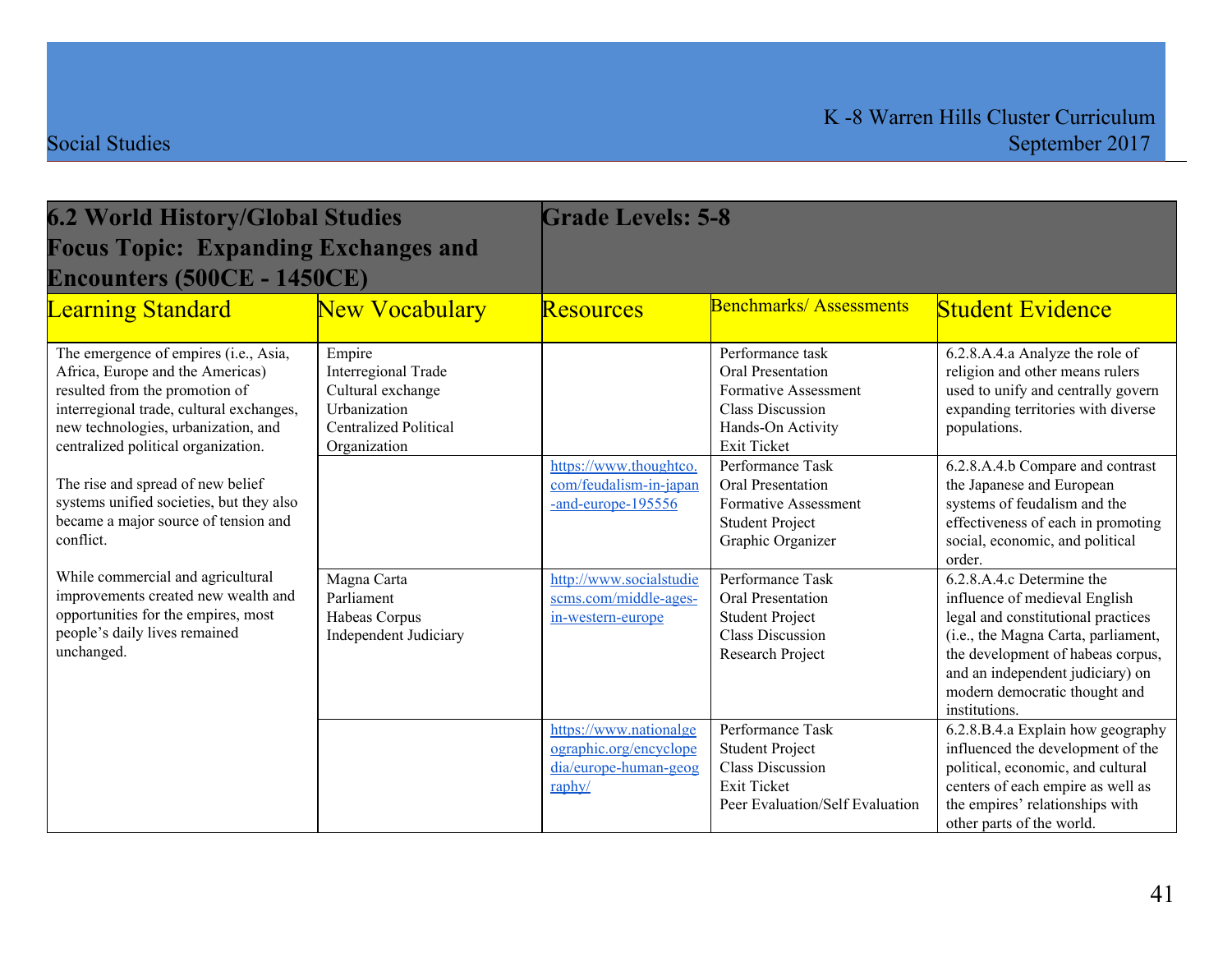## Maritime Overland Trade (African Caravan and Silk Road) [http://www.artic.edu/ai](http://www.artic.edu/aic/collections/citi/resources/Rsrc_001878.pdf) [c/collections/citi/resour](http://www.artic.edu/aic/collections/citi/resources/Rsrc_001878.pdf) [ces/Rsrc\\_001878.pdf](http://www.artic.edu/aic/collections/citi/resources/Rsrc_001878.pdf) Performance Task Oral Presentation Formative Assessment Exit Ticket Student Project Research Project 6.2.8.B.4.b Assess how maritime and overland trade routes (i.e., the African caravan and Silk Road) impacted urbanization, transportation, communication, and the development of international trade centers. [http://civiced.rutgers.ed](http://civiced.rutgers.edu/files/africa/unit1.pdf) [u/files/africa/unit1.pdf](http://civiced.rutgers.edu/files/africa/unit1.pdf) Performance Task Oral Presentation Student Project Class Discussion Research Project 6.2.8.B.4.c Determine how Africa's physical geography and natural resources presented challenges and opportunities for trade, development, and the spread of religion. Arabian Peninsula Aro-Eurasian Trade Performance Task Student Project Class Discussion Exit Ticket Peer Evaluation/Self Evaluation 6.2.8.B.4.d Explain why the Arabian Peninsula's physical features and location made it the epicenter of Afro-Eurasian trade and fostered the spread of Islam into Africa, Europe, and Asia. Performance task Oral Presentation Formative Assessment Class Discussion Hands-On Activity Exit Ticket 6.2.8.B.4.e Analyze the motivations for civilizations to modify the environment, determine the positive and negative consequences of environmental changes made during this time period, and relate these changes to current environmental challenges. Climate [https://www.nationalge](https://www.nationalgeographic.org/encyclopedia/climate/) [ographic.org/encyclope](https://www.nationalgeographic.org/encyclopedia/climate/) [dia/climate/](https://www.nationalgeographic.org/encyclopedia/climate/) Performance Task Student Project Class Discussion Exit Ticket Peer Evaluation/Self Evaluation 6.2.8.B.4.f Explain how the geographies and climates of Asia, Africa, Europe, and the Americas influenced their economic development and interaction or isolation with other societies.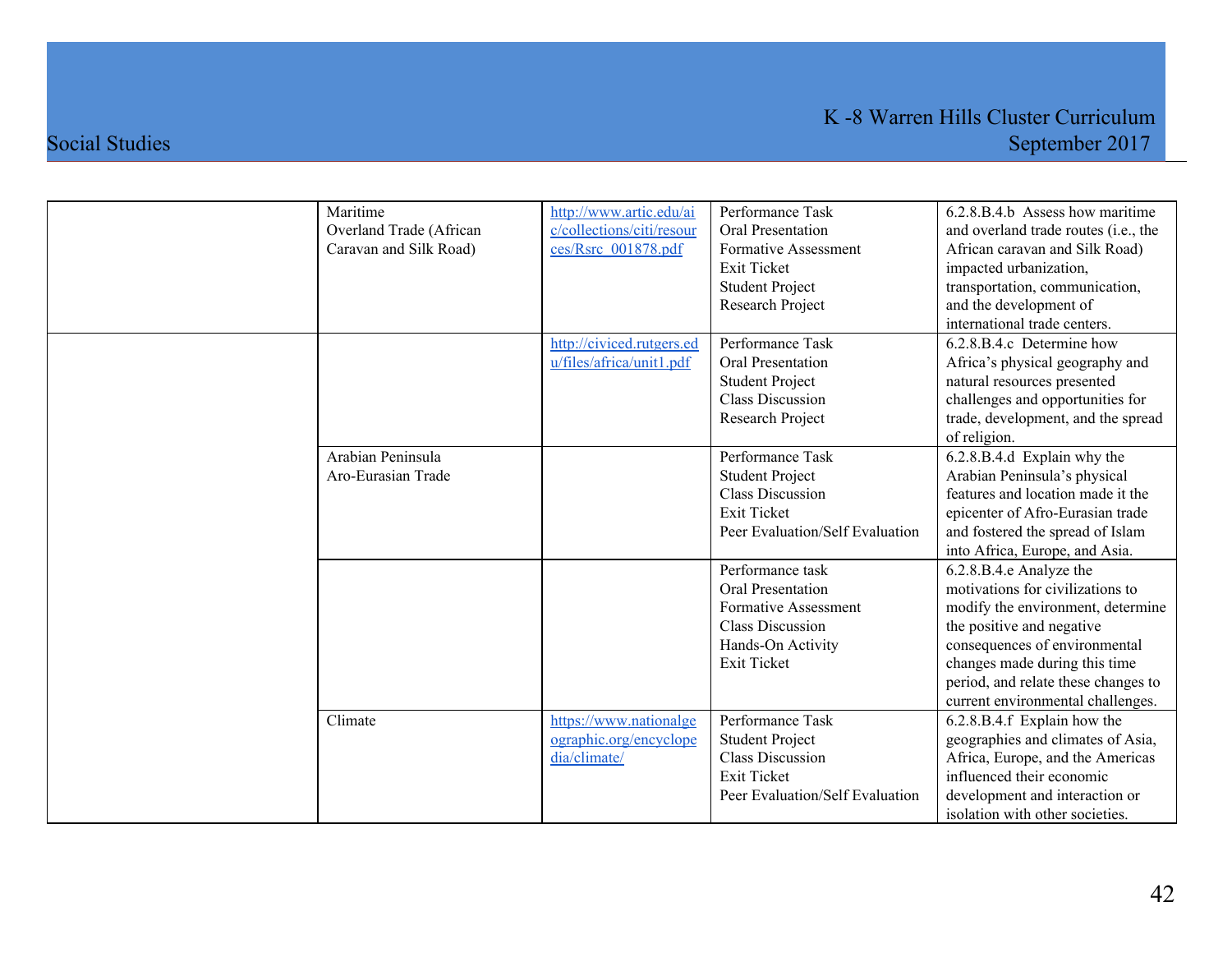| Commercialization |                                                                                                                                     | Performance Task<br><b>Student Project</b><br><b>Class Discussion</b><br><b>Exit Ticket</b><br>Peer Evaluation/Self Evaluation           | 6.2.8.C.4.a Explain how and why<br>the interrelationships among<br>improved agricultural production,<br>population growth, urbanization,<br>and commercialization led to the<br>rise of powerful states and<br>kingdoms (i.e., Europe, Asia,<br>Americas). |
|-------------------|-------------------------------------------------------------------------------------------------------------------------------------|------------------------------------------------------------------------------------------------------------------------------------------|------------------------------------------------------------------------------------------------------------------------------------------------------------------------------------------------------------------------------------------------------------|
| Islamic World     | http://history-world.org<br>/dynamic culture of m<br>edieval euro.htm                                                               | Performance Task<br>Oral Presentation<br><b>Student Project</b><br><b>Class Discussion</b><br>Research Project                           | 6.2.8.C.4.b Determine the extent<br>to which interaction between the<br>Islamic world and medieval<br>Europe increased trade, enhanced<br>technology innovation, and<br>impacted scientific thought and the<br>arts.                                       |
|                   |                                                                                                                                     | Performance task<br>Oral Presentation<br>Formative Assessment<br><b>Class Discussion</b><br>Hands-On Activity<br><b>Exit Ticket</b>      | 6.2.8.D.4.a Analyze the role of<br>religion and economics in shaping<br>each empire's social hierarchy, and<br>evaluate the impact these<br>hierarchical structures had on the<br>lives of various groups of people.                                       |
| Crusades          | https://www.wsfcs.k12.<br>nc.us/cms/lib/NC01001<br>395/Centricity/Domain/<br>6742/Crusades%20pow<br>erpoint.pdf                     | Performance task<br><b>Oral Presentation</b><br>Formative Assessment<br><b>Class Discussion</b><br>Hands-On Activity<br>Exit Ticket      | 6.2.8.D.4.b Analyze the causes<br>and outcomes of the Crusades<br>from different perspectives,<br>including the perspectives of<br>European political and religious<br>leaders, the crusaders, Jews,<br>Muslims, and traders.                              |
| Plague            | https://edsitement.neh.g<br>ov/lesson-plan/path-bla<br>ck-death<br>http://medievaleurope.<br>mrdonn.org/lessonplans<br>/plague.html | Performance Task<br>Oral Presentation<br><b>Formative Assessment</b><br><b>Exit Ticket</b><br><b>Student Project</b><br>Research Project | 6.2.8.D.4.c Assess the<br>demographic, economic, and<br>religious impact of the plague on<br>Europe.                                                                                                                                                       |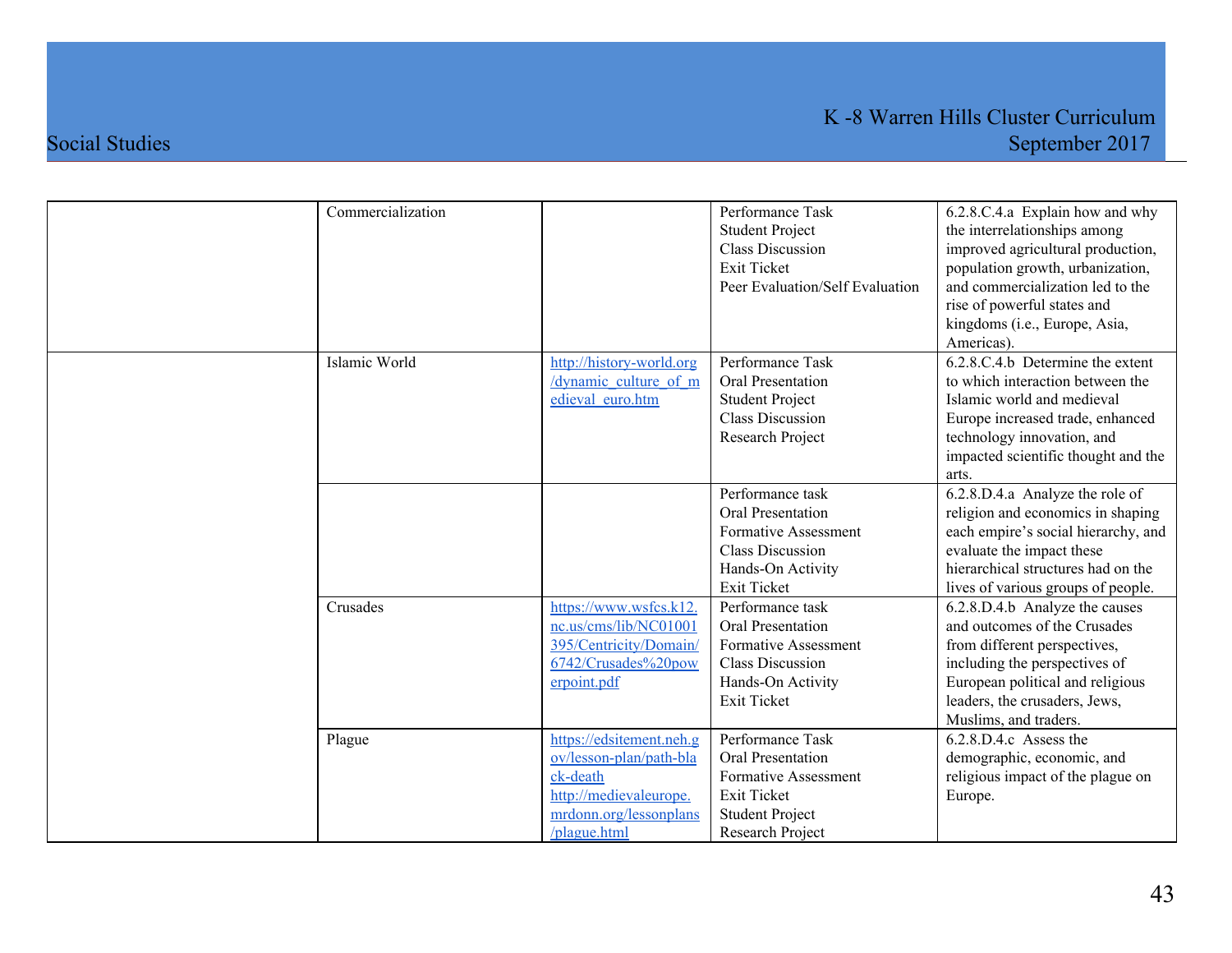| http://livinginmedievale<br>urope.weebly.com/the-<br>black-death-simulation.                 |                                     |
|----------------------------------------------------------------------------------------------|-------------------------------------|
|                                                                                              |                                     |
|                                                                                              |                                     |
|                                                                                              |                                     |
| html                                                                                         |                                     |
| Feudalism<br>Performance Task<br>www.wsfcs.k12.nc.us/                                        | 6.2.8.D.4.d Determine which         |
| /Decline%20of%20Feu<br>Oral Presentation                                                     | events led to the rise and eventual |
| dalism%20 %20Rise%<br><b>Student Project</b>                                                 | decline of European feudalism.      |
| <b>Class Discussion</b><br>20of%20Nation                                                     |                                     |
| Research Project                                                                             |                                     |
| http://www.chinasage.i<br>Performance task<br>6.2.8.D.4.e Analyze the<br><b>Yuan Dynasty</b> |                                     |
| nfo/dynastyyuan.htm<br>Oral Presentation                                                     | immediate and long-term impact      |
| Formative Assessment                                                                         | on China and Europe of the open     |
| <b>Class Discussion</b>                                                                      | exchange between Europe and the     |
| Hands-On Activity<br>Yuan (Mongol) Dynasty.                                                  |                                     |
| Exit Ticket                                                                                  |                                     |
| Performance Task<br><b>Byzantine Empire</b><br>https://prezi.com/liqnc                       | 6.2.8.D.4.f Determine the extent    |
| kylcqy-/the-byzantine-e<br>Oral Presentation                                                 | to which the Byzantine Empire       |
| mpires-influence-of-the<br><b>Student Project</b>                                            | influenced the Islamic world and    |
| -islamic-world-and-wes<br><b>Class Discussion</b><br>western Europe.                         |                                     |
| Research Project<br>tern-europe/                                                             |                                     |
| Performance Task<br>6.2.8.D.4.g Evaluate the                                                 |                                     |
| Formative Assessment                                                                         | importance and enduring legacy of   |
| Student project                                                                              | the major achievements of the       |
| Research Project                                                                             | people living Asia, Africa (Islam), |
| <b>Exit Ticket</b>                                                                           | Europe and the Americas over        |
| time.                                                                                        |                                     |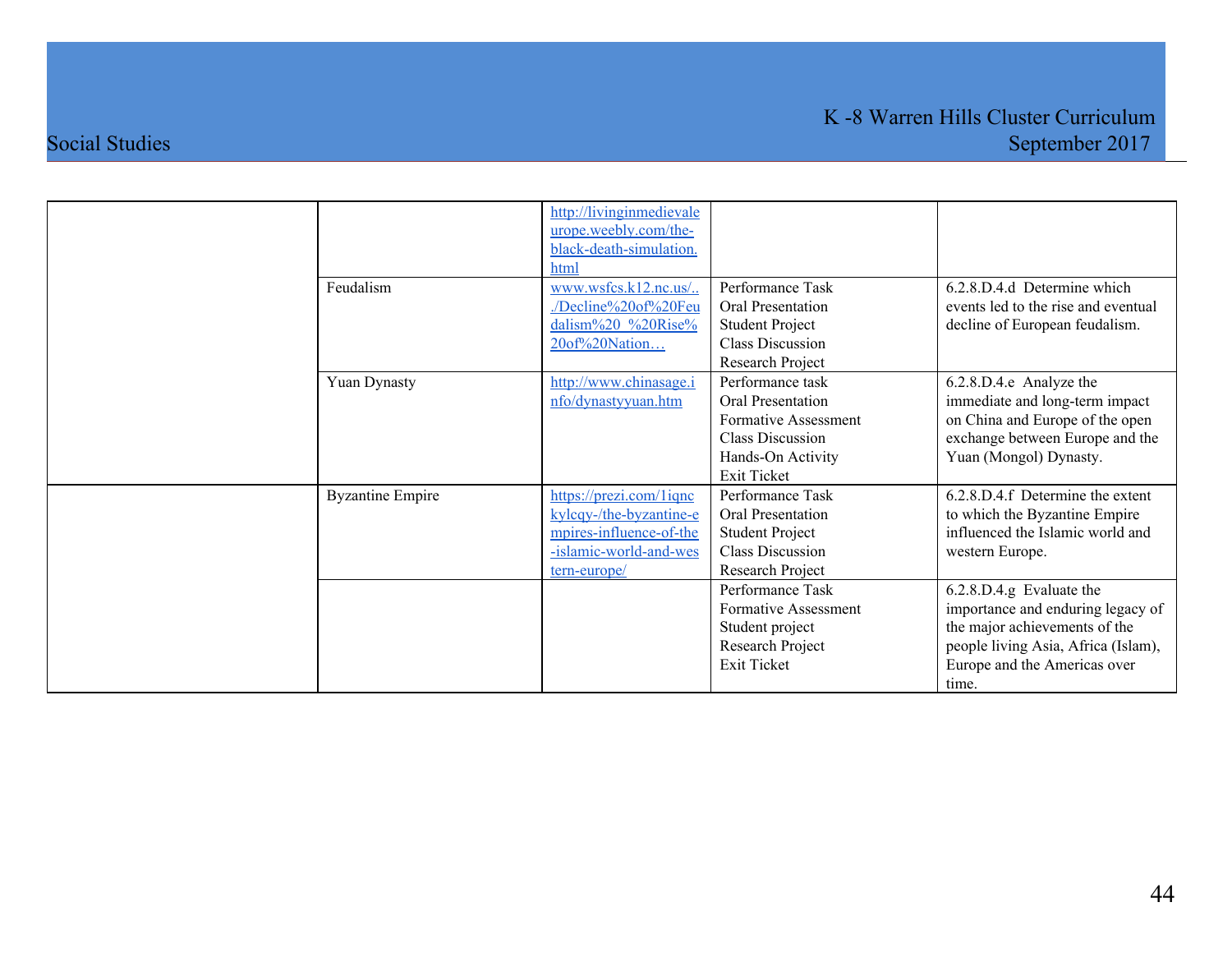| <b>6.3 Active Citizenship in the 21st Century</b>                                                                                                                                                                                                                                                                                                                                                                                                                                                                                                                                                                                                                                                                                                           |                                   | <b>Grade Levels: 5-8</b>                                                   |                                                                                                                                                                                        |                                                                                                                                                                                                                                                                    |
|-------------------------------------------------------------------------------------------------------------------------------------------------------------------------------------------------------------------------------------------------------------------------------------------------------------------------------------------------------------------------------------------------------------------------------------------------------------------------------------------------------------------------------------------------------------------------------------------------------------------------------------------------------------------------------------------------------------------------------------------------------------|-----------------------------------|----------------------------------------------------------------------------|----------------------------------------------------------------------------------------------------------------------------------------------------------------------------------------|--------------------------------------------------------------------------------------------------------------------------------------------------------------------------------------------------------------------------------------------------------------------|
| Learning Standard                                                                                                                                                                                                                                                                                                                                                                                                                                                                                                                                                                                                                                                                                                                                           | <b>New Vocabulary</b>             | <b>Resources</b>                                                           | <b>Benchmarks/Assessments</b>                                                                                                                                                          | <b>Student Evidence</b>                                                                                                                                                                                                                                            |
| Active citizens in the 21st century:<br>Recognize the causes and effects<br>of prejudice on individuals, groups,<br>and society.                                                                                                                                                                                                                                                                                                                                                                                                                                                                                                                                                                                                                            |                                   | http://www.njspotlight.<br>com/education/                                  | Performance Task<br><b>Student Project</b><br>In-Class Activity<br><b>Student Hands-On Activity</b><br>Graphic Organizer<br>Rubric                                                     | 6.3.8.A.1 Deliberate on a public<br>issue affecting an upcoming<br>election, consider opposing<br>arguments, and develop a reasoned<br>conclusion.                                                                                                                 |
| Recognize the value of cultural<br>diversity, as well as the potential<br>for misunderstanding.<br>Critically analyze media to assess<br>different viewpoints and detect bias,<br>opinion, and stereotypes.<br>· Listen open-mindedly to views<br>contrary to their own.<br>Collaboratively develop and<br>practice strategies for managing and<br>resolving conflict.<br>Demonstrate understanding of<br>democratic values and processes.<br>Recognize that the actions or<br>inactions of individuals, groups,<br>and nations can have intended and<br>unintended consequences.<br>Challenge unfair viewpoints and<br>behaviors by taking action.<br>· Make informed and reasoned<br>decisions.<br>Accept decisions that are made for the<br>common good. | Legislative Proposal<br>Municipal | http://www.njleg.state.n<br>j.us/legislativepub/pubh<br>earings2013.asp    | Performance Task<br><b>Student Project</b><br>In-Class Activity<br><b>Student Hands-On Activity</b><br>Graphic Organizer<br>Rubric                                                     | 6.3.8.A.2 Participate in a real or<br>simulated hearing to develop a<br>legislative proposal that addresses<br>a public issue, and share it with an<br>appropriate legislative body (e.g.,<br>school board, municipal or county<br>government, state legislature). |
|                                                                                                                                                                                                                                                                                                                                                                                                                                                                                                                                                                                                                                                                                                                                                             |                                   | https://www2.ed.gov/te<br>achers/how/tech/interna<br>tional/guide pg2.html | Performance Task<br><b>Student Project</b><br>In-Class Activity<br><b>Student Hands-On Activity</b><br>Graphic Organizer<br>Rubric                                                     | 6.3.8.A.3 Collaborate with<br>international students to deliberate<br>about and address issues of gender<br>equality, child mortality, or<br>education.                                                                                                            |
|                                                                                                                                                                                                                                                                                                                                                                                                                                                                                                                                                                                                                                                                                                                                                             |                                   |                                                                            | Performance Task<br><b>Formative Assessment</b><br>Student project<br>Research Project<br><b>Exit Ticket</b>                                                                           | 6.3.8.B.1 Evaluate alternative land<br>use proposals and make<br>recommendations to the<br>appropriate governmental agency<br>regarding the best course of action.                                                                                                 |
|                                                                                                                                                                                                                                                                                                                                                                                                                                                                                                                                                                                                                                                                                                                                                             | Stakeholders                      | http://www.co.warren.n<br>j.us/budget.html                                 | Performance Task<br><b>Oral Presentation</b><br><b>Student Project</b><br>In-Class Activity<br><b>Student Hands-On Activity</b><br>Research Project<br>Peer Evaluation/Self Evaluation | 6.3.8.C.1 Examine the<br>perspectives of multiple<br>stakeholders involved in the local<br>budget process (e.g., obtaining<br>information, discussing priorities).                                                                                                 |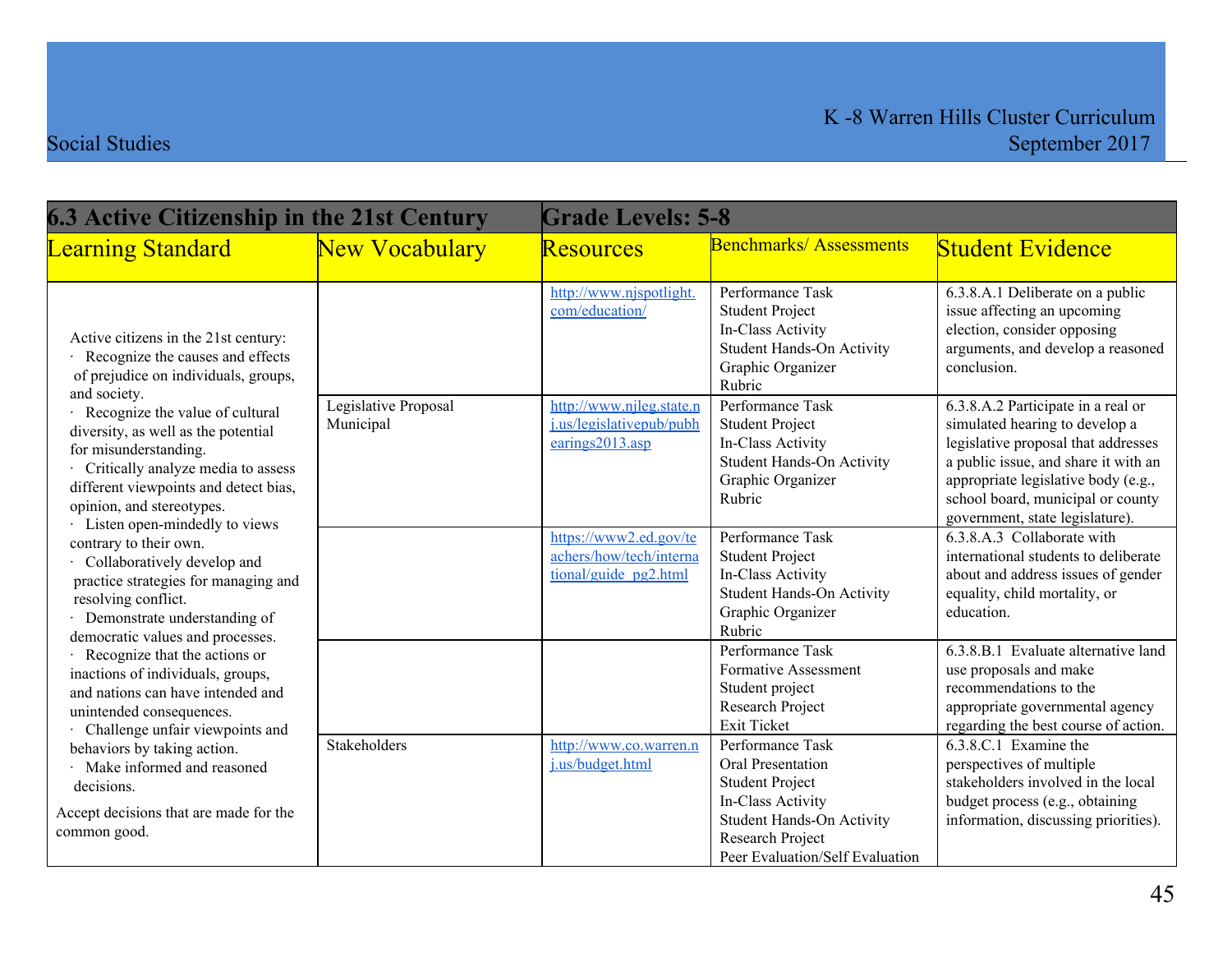|                     | Rubric                           |                                   |
|---------------------|----------------------------------|-----------------------------------|
| Democratic Process  | Performance Task                 | .3.8.D.1 Engage in simulated      |
| Legislative Hearing | <b>Student Project</b>           | democratic processes (e.g.,       |
| Judicial Proceeding | In-Class Activity                | legislative hearings, judicial    |
| Election            | <b>Student Hands-On Activity</b> | proceedings, elections) to        |
|                     | Graphic Organizer                | understand how conflicting points |
|                     | Rubric                           | of view are addressed in a        |
|                     |                                  | democratic society.               |

| <b>Assessments</b>                                           | Teacher observation, oral presentations, student projects, rubrics, class projects, class discussion, performance<br>assessment, formative assessment, research project, graphic organizer, exit ticket                                                                                                                                                                                                       |
|--------------------------------------------------------------|---------------------------------------------------------------------------------------------------------------------------------------------------------------------------------------------------------------------------------------------------------------------------------------------------------------------------------------------------------------------------------------------------------------|
| <b>21st Century Skills and Career</b><br><b>Integration</b>  | Relate earning power to quality of life across cultures; evaluate the relationship of cultural traditions and<br>historical influences on financial practice; identify reasons why people work, different types of work, and how<br>work can help a person achieve personal and professional goals; evaluate how traditional and nontraditional<br>careers have evolved regionally, nationally, and globally. |
| <b>Technology Integration</b>                                | Digital tools (word processing documents); online simulations, videos, games, museums; create story using<br>digital cameras and multimedia tools; engage in learning activities with students in other classes, schools or<br>countries using various media formats; apply cybersafety and appropriate use policies; use geographic<br>mapping tools to plan and solve problems.                             |
| <b>Interdisciplinary Integration</b>                         | ELA: comprehension of nonfiction, writing (assignments, projects, assessments), oral presentations<br>Math: mapping skills (distance and measurement), currency and exchange rates                                                                                                                                                                                                                            |
| <b>Core Instruction and</b><br><b>Supplemental Materials</b> | Core Instructional Textbooks, supplemental internet sources and videos                                                                                                                                                                                                                                                                                                                                        |
| <b>Modifications and</b><br><b>Accommodations</b>            | ELL: leveled readers; ELL series workbook; small group instruction<br>Special Education: leveled readers; small group instruction; modified assessments<br>G&T: leveled readers; enrichment activities; small group instruction                                                                                                                                                                               |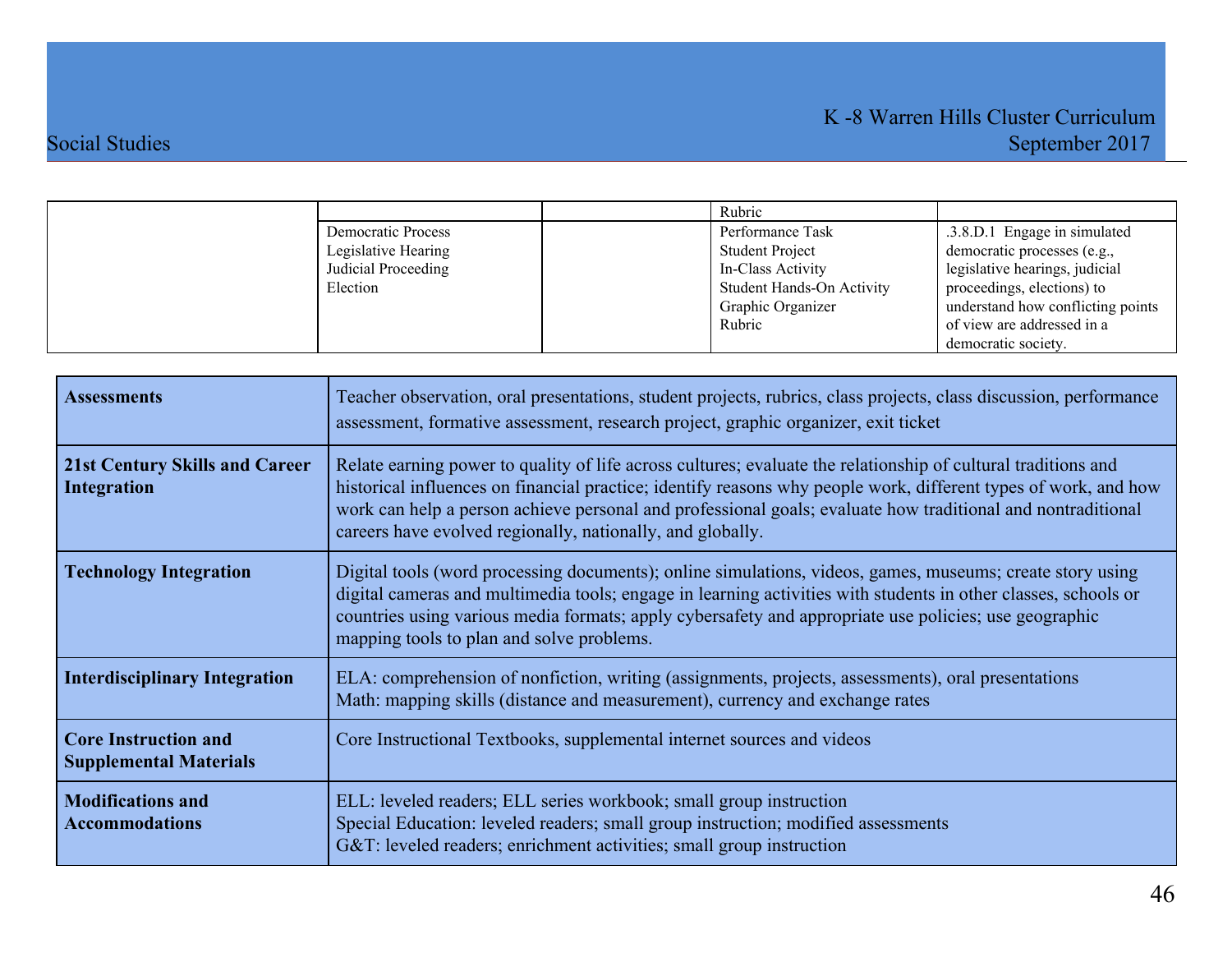| 6.1 U.S. History: America in the World<br><b>Focus Topic: Three Worlds Meet</b>                                                                                                                                                                          |                                                                                                | <b>Grade Levels: 5-8</b>                                                                                                                               |                                                                                                                                                                                                                                                                                        |                                                                                                                                                                                                                                                                                                                                                                    |
|----------------------------------------------------------------------------------------------------------------------------------------------------------------------------------------------------------------------------------------------------------|------------------------------------------------------------------------------------------------|--------------------------------------------------------------------------------------------------------------------------------------------------------|----------------------------------------------------------------------------------------------------------------------------------------------------------------------------------------------------------------------------------------------------------------------------------------|--------------------------------------------------------------------------------------------------------------------------------------------------------------------------------------------------------------------------------------------------------------------------------------------------------------------------------------------------------------------|
|                                                                                                                                                                                                                                                          |                                                                                                |                                                                                                                                                        |                                                                                                                                                                                                                                                                                        |                                                                                                                                                                                                                                                                                                                                                                    |
| <b>Learning Standard</b>                                                                                                                                                                                                                                 | New Vocabulary                                                                                 | <b>Resources</b>                                                                                                                                       | <b>Benchmarks/Assessments</b>                                                                                                                                                                                                                                                          | <b>Student Evidence</b>                                                                                                                                                                                                                                                                                                                                            |
| Indigenous societies in the Western<br>Hemisphere migrated and changed in<br>response to the physical environment<br>and due to their interactions with<br>Europeans.<br>European exploration expanded global<br>economic and cultural exchange into the | Indigenous<br>Global Economic Exchange<br>Cultural Exchange<br>Migration<br>Western Hemisphere | https://www.socialstudi<br>es.com/pdf/ZP869TG.p<br>df<br>http://www.educationw<br>orld.com/a tech/techlp/<br>techlp059.shtml<br>http://www.worldtrek.o | Performance Task<br><b>Oral Presentation</b><br>Formative Assessment<br><b>Student Project</b><br>Graphic Organizer<br>Performance Task<br><b>Student Project</b><br><b>Class Discussion</b><br><b>Exit Ticket</b>                                                                     | 6.1.8.A.1.a Compare and contrast<br>forms of governance, belief<br>systems, and family structures<br>among African, European, and<br>Native American groups.<br>6.1.8.B.1.a Describe migration<br>and settlement patterns of Native<br>American groups, and explain how<br>these patterns affected interactions                                                    |
| Western Hemisphere.                                                                                                                                                                                                                                      | Longitude<br>Latitude<br><b>Land Routes</b>                                                    | rg/odyssey/teachers/ind<br>iglessons.html<br>https://www2.usgs.gov/<br>features/lewisandclark/<br>Mapping2.html                                        | Peer Evaluation/Self Evaluation<br>Performance Task<br><b>Oral Presentation</b><br>Formative Assessment<br><b>Class Discussion</b><br>Hands-On Activity<br><b>Exit Ticket</b><br>Performance Task<br>Formative Assessment<br>Student project<br>Research Project<br><b>Exit Ticket</b> | in different regions of the Western<br>Hemisphere.<br>6.1.8.B.1.b Analyze the world in<br>spatial terms (e.g., longitude,<br>latitude) using historical maps to<br>determine what led to the<br>exploration of new water and land<br>routes.<br>6.1.8.C.1.a Evaluate the impact of<br>science, religion, and technology<br>innovations on European<br>exploration. |
|                                                                                                                                                                                                                                                          | Trade                                                                                          |                                                                                                                                                        | Performance Task<br><b>Student Project</b><br><b>Class Discussion</b><br><b>Exit Ticket</b><br>Peer Evaluation/Self Evaluation                                                                                                                                                         | 6.1.8.C.1.b Explain why<br>individuals and societies trade,<br>how trade functions, and the role<br>of trade during this period.                                                                                                                                                                                                                                   |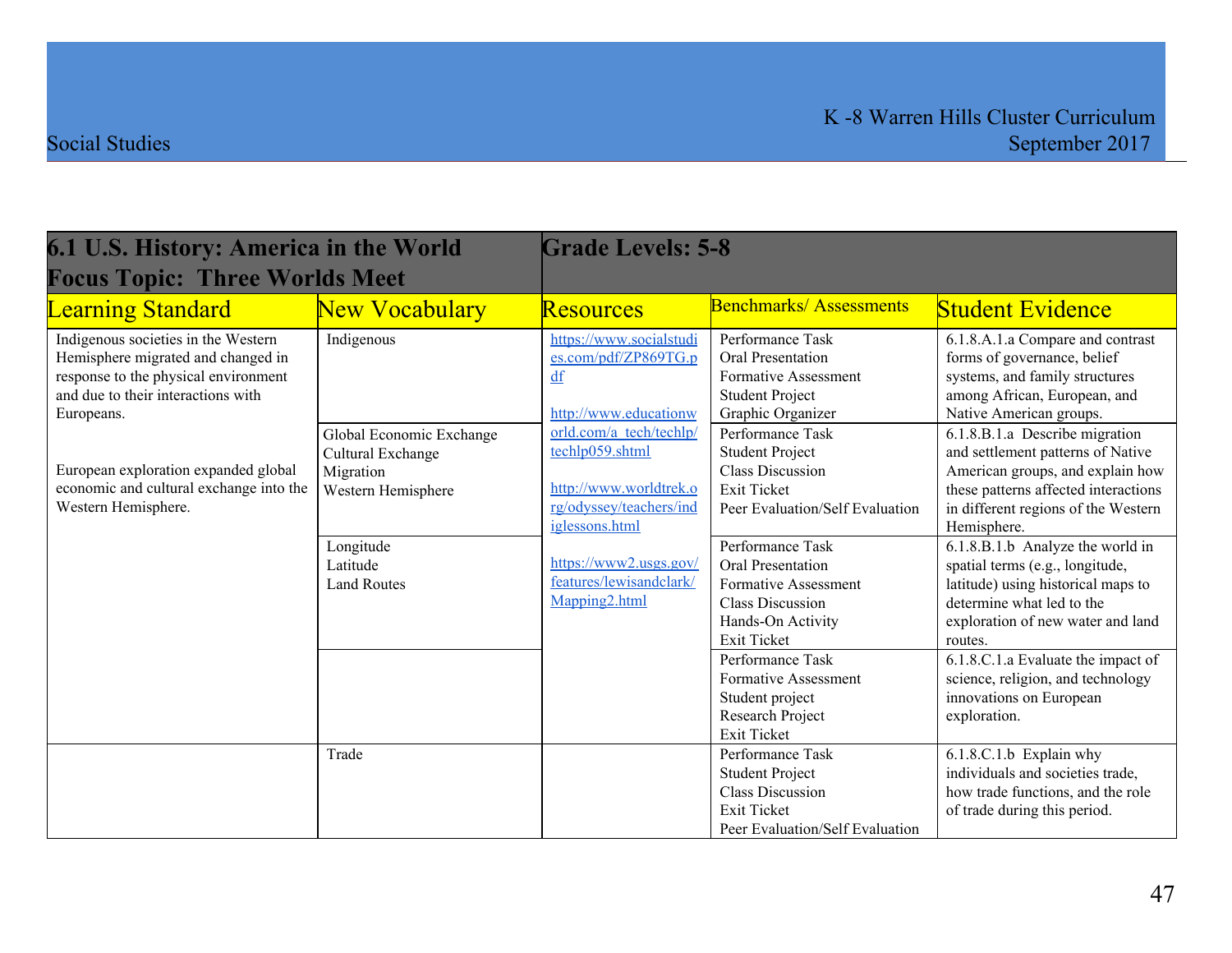| Gender Roles                   | https://www.ducksters.c | Performance Task                | 6.1.8.D.1.a Compare and contrast   |
|--------------------------------|-------------------------|---------------------------------|------------------------------------|
| <b>Cultural Practices</b>      | om/history/native amer  | Oral Presentation               | gender roles, religion, values,    |
|                                | icans/roles of women    | <b>Formative Assessment</b>     | cultural practices, and political  |
|                                | and men.php             | <b>Student Project</b>          | systems of Native American         |
|                                |                         | Graphic Organizer               | groups.                            |
| <b>Cultural Transformation</b> | https://prezi.com/myx   | Performance Task                | 6.1.8.D.1.b Explain how            |
|                                | gtw0yewm/explain-ho     | <b>Student Project</b>          | interactions among African,        |
|                                | w-interactions-among-a  | Class Discussion                | European, and Native American      |
|                                | frican-european-and-nat | Exit Ticket                     | groups began a cultural            |
|                                | 1 <sub>ve</sub>         | Peer Evaluation/Self Evaluation | transformation.                    |
| Columbian Exchange             | https://www.econedlink  | Performance Task                | 6.1.8.D.1.c Evaluate the impact of |
|                                | .org/lessons/docs lesso | Formative Assessment            | the Columbian Exchange on          |
|                                | $ns/1291$ Activity%202  | Student project                 | ecology, agriculture, and culture  |
|                                | $0$ 2.pdf               | Research Project                | from different perspectives.       |
|                                |                         | Exit Ticket                     |                                    |

| 6.1 U.S. History: America in the World          |                   | <b>Grade Levels: 5-8</b> |                               |                                     |
|-------------------------------------------------|-------------------|--------------------------|-------------------------------|-------------------------------------|
| <b>Focus Topic: Colonization and Settlement</b> |                   |                          |                               |                                     |
| <b>Learning Standard</b>                        | New Vocabulary    | <b>Resources</b>         | <b>Benchmarks/Assessments</b> | <b>Student Evidence</b>             |
|                                                 |                   |                          |                               |                                     |
| The colonists adapted ideas from their          | European Heritage | https://www.facinghisto  | Performance Task              | 6.1.8.A.2.a Determine the roles of  |
| European heritage and from Native               | Colonies          | ry.org/nobigotry/religio | <b>Oral Presentation</b>      | religious freedom and participatory |
| American groups to develop new                  |                   | n-colonial-america-tren  | <b>Student Project</b>        | government in various North         |
| political and religious institutions and        |                   | ds-regulations-and-beli  | Class Discussion              | American colonies.                  |
| economic systems.                               |                   | <u>efs</u>               | <b>Research Project</b>       |                                     |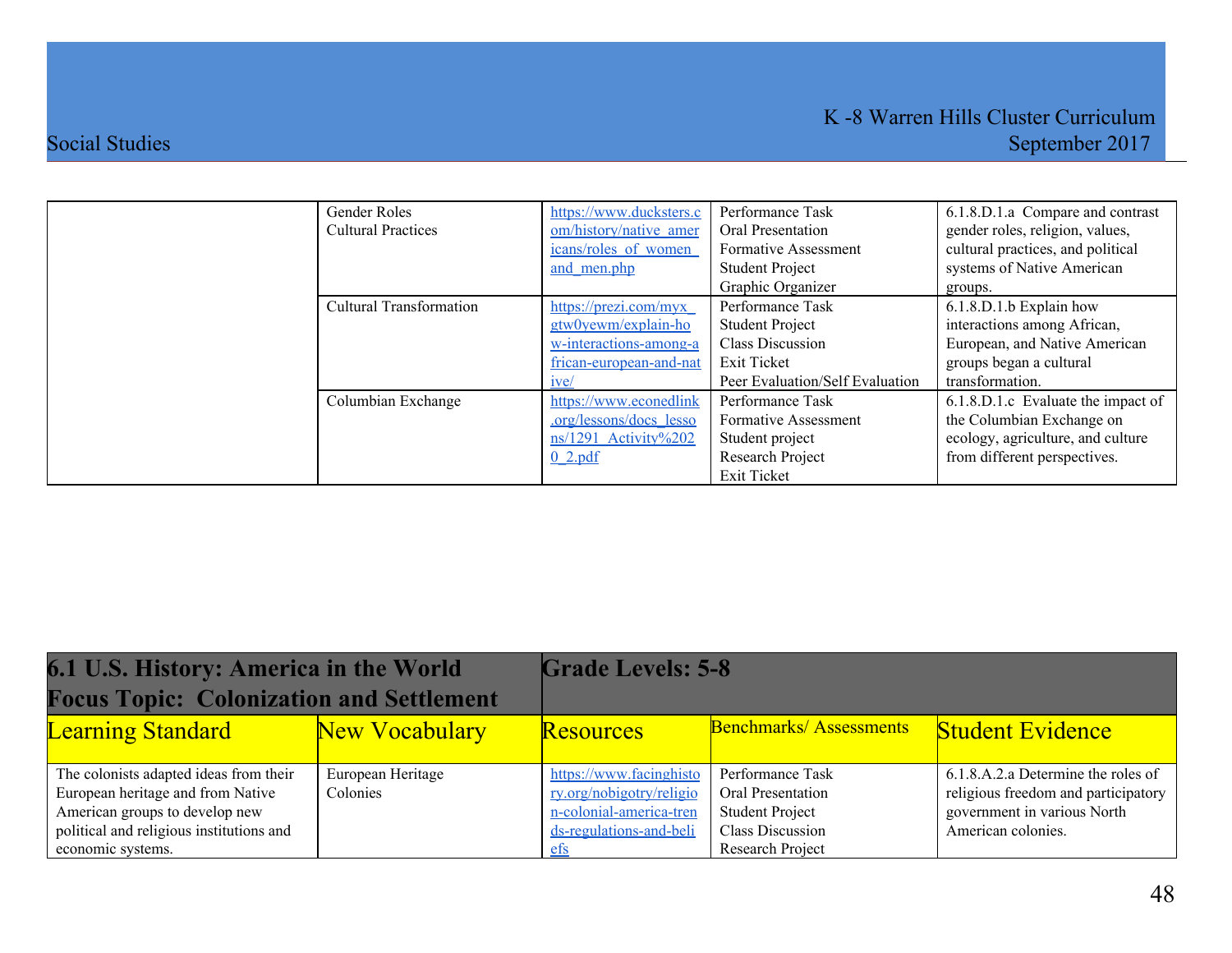|                                        | Slave Labor System<br>Politics | https://www2.census.go<br>v/prod2/decennial/docu | Performance Task<br><b>Student Project</b> | 6.1.8.A.2.b Explain how and why<br>early government structures |
|----------------------------------------|--------------------------------|--------------------------------------------------|--------------------------------------------|----------------------------------------------------------------|
| The slave labor system and the loss of |                                | ments/00165897ch01.p                             | <b>Class Discussion</b>                    | developed, and determine the                                   |
| Native American lives had a lasting    |                                | df                                               | <b>Exit Ticket</b>                         | impact of these early structures on                            |
| impact on the development of the       |                                | https://courses.lumenle                          | Peer Evaluation/Self Evaluation            | the evolution of American politics                             |
| United States and American culture.    |                                | arning.com/boundless-u                           |                                            | and institutions.                                              |
|                                        | Demographics                   | shistory/chapter/the-gro                         | Performance Task                           | 6.1.8.A.2.c Explain how                                        |
|                                        |                                | wth-of-the-colonies/                             | <b>Student Project</b>                     | demographics (i.e., race, gender,                              |
|                                        |                                |                                                  | <b>Class Discussion</b>                    | and economic status) affected                                  |
|                                        |                                |                                                  | <b>Exit Ticket</b>                         | social, economic, and political                                |
|                                        |                                |                                                  | Peer Evaluation/Self Evaluation            | opportunities during the Colonial                              |
|                                        |                                |                                                  |                                            | era.                                                           |
|                                        | Immigration                    |                                                  | Performance Task                           | 6.1.8.B.2.a Determine factors that                             |
|                                        | <b>Settlement Patterns</b>     |                                                  | Oral Presentation                          | impacted immigration, settlement                               |
|                                        |                                |                                                  | <b>Student Project</b>                     | patterns, and regional identities of                           |
|                                        |                                |                                                  | <b>Class Discussion</b>                    | the colonies.                                                  |
|                                        |                                |                                                  | Research Project                           |                                                                |
|                                        |                                | http://www.let.rug.nl/us                         | Performance Task                           | 6.1.8.B.2.b Compare and contrast                               |
|                                        |                                | a/outlines/history-1954/                         | Oral Presentation                          | how the search for natural                                     |
|                                        |                                | the-colonial-period.php                          | <b>Formative Assessment</b>                | resources resulted in conflict and                             |
|                                        |                                |                                                  | <b>Student Project</b>                     | cooperation among European                                     |
|                                        |                                |                                                  | Graphic Organizer                          | colonists and Native American                                  |
|                                        |                                |                                                  |                                            | groups in the New World.                                       |
|                                        | <b>Indentured Servants</b>     | https://memory.loc.gov/                          | Performance Task                           | 6.1.8.C.2.a Compare the practice                               |
|                                        | Labor System                   | ammem/awhhtml/awla                               | Oral Presentation                          | of slavery and indentured servitude                            |
|                                        |                                | w3/slavery.html                                  | Formative Assessment                       | in Colonial labor systems.                                     |
|                                        |                                |                                                  | <b>Student Project</b>                     |                                                                |
|                                        |                                |                                                  | Graphic Organizer                          |                                                                |
|                                        | Mercantilism                   | https://www.landoftheb                           | Performance Task                           | 6.1.8.C.2.b Explain the system of                              |
|                                        |                                | rave.info/mercantilism.                          | <b>Student Project</b>                     | mercantilism and its impact on the                             |
|                                        |                                | htm                                              | <b>Class Discussion</b>                    | economies of the colonies and                                  |
|                                        |                                |                                                  | <b>Exit Ticket</b>                         | European countries.                                            |
|                                        |                                |                                                  | Peer Evaluation/Self Evaluation            |                                                                |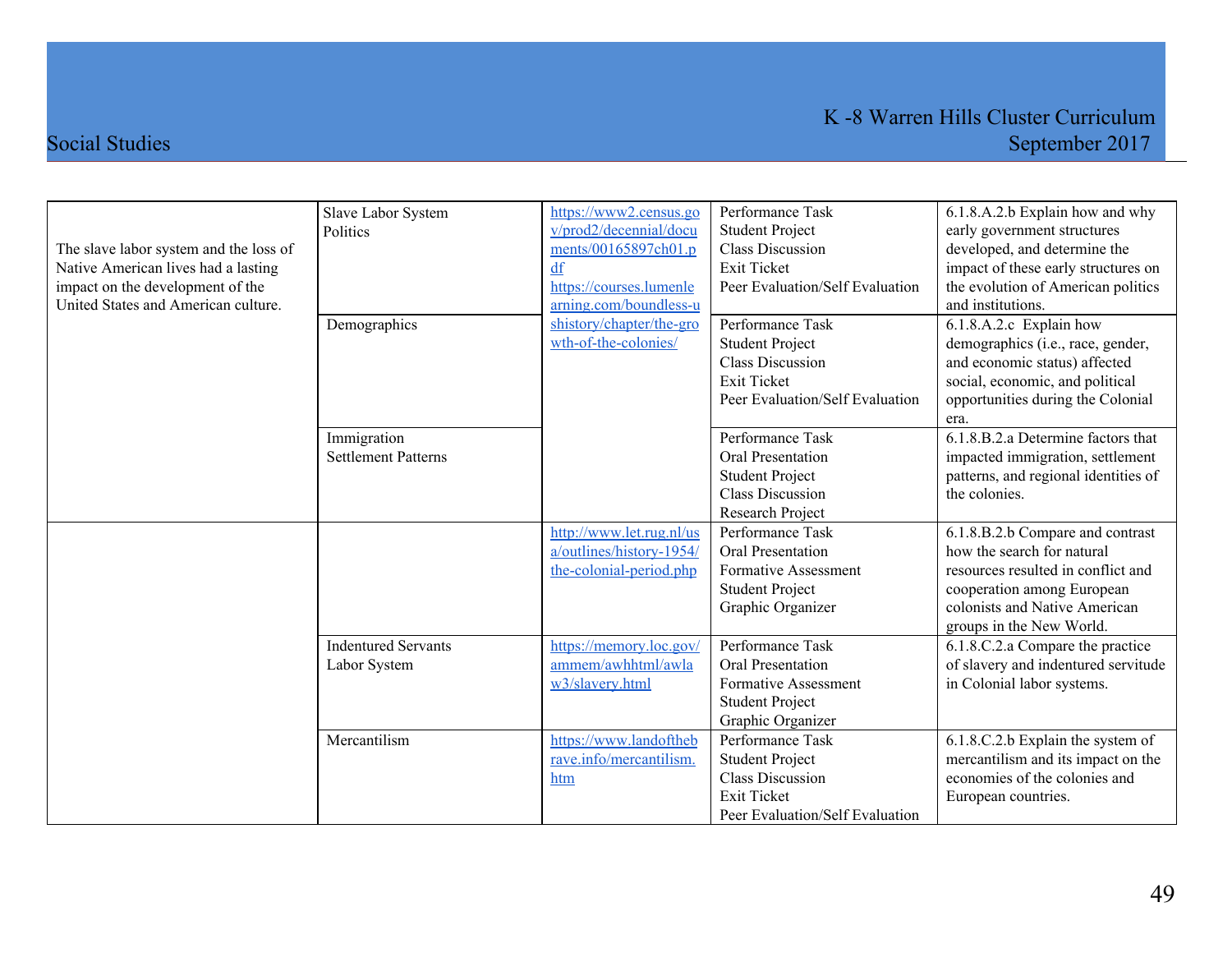| Triangular Trade | http://americanhistory.   | Performance Task            | 6.1.8.C.2.c Analyze the impact of    |
|------------------|---------------------------|-----------------------------|--------------------------------------|
|                  | mrdonn.org/triangle-tra   | Oral Presentation           | triangular trade on multiple nations |
|                  | de.html                   | Formative Assessment        | and groups.                          |
|                  |                           | Class Discussion            |                                      |
|                  |                           | Hands-On Activity           |                                      |
|                  |                           | <b>Exit Ticket</b>          |                                      |
|                  | https://edsitement.neh.g  | Performance Task            | 6.1.8.D.2.a Analyze the power        |
|                  | ov/lesson-plan/empire-a   | <b>Oral Presentation</b>    | struggle among European              |
|                  | nd-identity-american-co   | <b>Formative Assessment</b> | countries, and determine its impact  |
|                  | lonies                    | Class Discussion            | on people living in Europe and the   |
|                  |                           | Hands-On Activity           | Americas.                            |
|                  |                           | <b>Exit Ticket</b>          |                                      |
| Migratory        | http://www.emmigratio     | Performance Task            | 6.1.8.D.2.b Compare and contrast     |
|                  | $n.info/us-immigration-t$ | <b>Oral Presentation</b>    | the voluntary and involuntary        |
|                  | rends-1700s.htm           | <b>Formative Assessment</b> | migratory experiences of different   |
|                  |                           | <b>Student Project</b>      | groups of people, and explain why    |
|                  |                           | Graphic Organizer           | their experiences differed.          |

| 6.1 U.S. History: America in the World<br><b>Focus Topic: Revolution and the New Nation</b> |                | <b>Grade Levels: 5-8</b>  |                                  |                                     |
|---------------------------------------------------------------------------------------------|----------------|---------------------------|----------------------------------|-------------------------------------|
| <b>Learning Standard</b>                                                                    | New Vocabulary | <b>Resources</b>          | <b>Benchmarks/Assessments</b>    | <b>Student Evidence</b>             |
|                                                                                             |                |                           |                                  |                                     |
| Disputes over political authority and                                                       | <b>Ideals</b>  | http://government.mrdo    | Performance Task                 | 6.1.8.A.3.a Examine the ideals      |
| economic issues contributed to a                                                            |                | nn.org/declaration.html   | Oral Presentation                | found in the Declaration of         |
| movement for independence in the                                                            |                |                           | <b>Student Project</b>           | Independence, and assess the        |
| colonies.                                                                                   |                |                           | In-Class Activity                | extent to which they were fulfilled |
|                                                                                             |                | https://constitutioncente | <b>Student Hands-On Activity</b> | for women, African Americans,       |
| The fundamental principles of the                                                           |                | r.org/learn/educational-  | <b>Research Project</b>          | and Native Americans during this    |
| United States Constitution serve as the                                                     |                | resources/lesson-plans/t  | Peer Evaluation/Self Evaluation  | time period.                        |
| foundation of the United States                                                             |                | o-sign-or-not-to-sign-th  | Rubric                           |                                     |
| government today                                                                            |                |                           |                                  |                                     |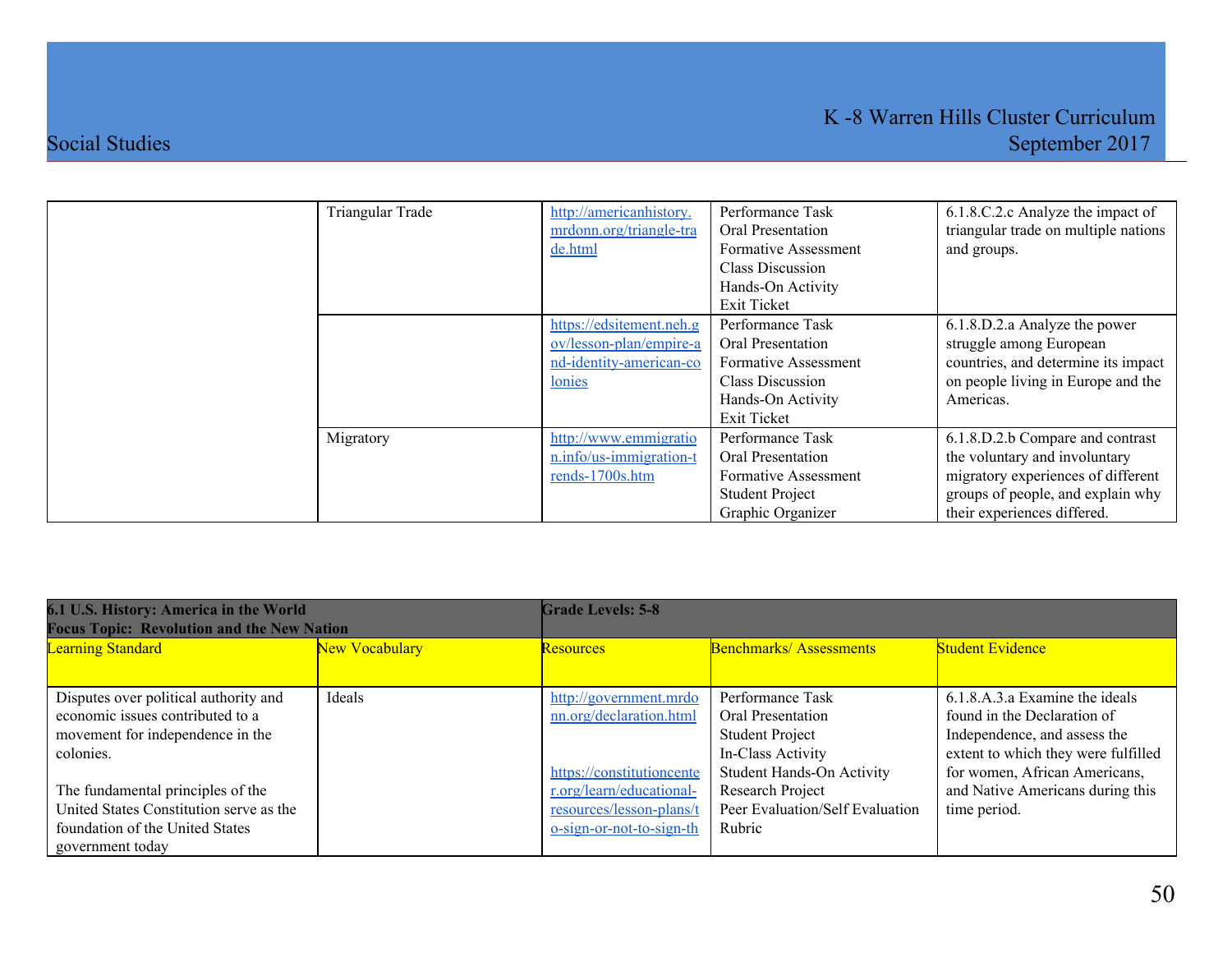| Principles                 | e-ultimate-constitution-  | Performance Task                | 6.1.8.A.3.b Evaluate the              |
|----------------------------|---------------------------|---------------------------------|---------------------------------------|
| Consent                    | day-lesson-plan           | Formative Assessment            | effectiveness of the fundamental      |
| Federalism                 |                           | Student project                 | principles of the Constitution (i.e., |
| <b>Limited Government</b>  | https://constitutioncente | Research Project                | consent of the governed, rule of      |
| Separation of Power        | r.org/constitution-day/c  | <b>Exit Ticket</b>              | law, federalism, limited              |
| <b>Checks and Balances</b> | onstitution-day-resourc   |                                 | government, separation of powers,     |
|                            | es/middle-school-resour   |                                 | checks and balances, and              |
|                            | ces/                      |                                 | individual rights) in establishing a  |
|                            |                           |                                 | federal government that allows for    |
|                            | https://constitutioncente |                                 | growth and change over time.          |
|                            | r.org/learn/educational-  | Performance Task                | 6.1.8.A.3.c Determine the role that   |
|                            | resources/lesson-plans    | Oral Presentation               | compromise played in the creation     |
|                            |                           | <b>Student Project</b>          | and adoption of the Constitution      |
|                            | http://www.history.com    | <b>Class Discussion</b>         | and Bill of Rights.                   |
|                            | /images/media/pdf/Con     | <b>Research Project</b>         |                                       |
| Articles Of Confederation  | stitution-LessonPlans.p   | Performance Task                | 6.1.8.A.3.d Compare and contrast      |
| Constitution               | df                        | Oral Presentation               | the Articles of Confederation and     |
|                            |                           | Formative Assessment            | the United States Constitution in     |
|                            |                           | <b>Student Project</b>          | terms of the decision-making          |
|                            |                           | Graphic Organizer               | powers of national government.        |
|                            |                           |                                 |                                       |
| <b>Civil Liberties</b>     | http://www.ushistory.or   | Performance Task                | 6.1.8.A.3.e Explain how and why       |
| Alien and Sedition Acts    | $g/gov/10.$ asp           | <b>Student Project</b>          | constitutional civil liberties were   |
|                            |                           | <b>Class Discussion</b>         | impacted by acts of government        |
|                            |                           | <b>Exit Ticket</b>              | (i.e., Alien and Sedition Acts)       |
|                            |                           | Peer Evaluation/Self Evaluation | during the Early Republic             |
|                            |                           |                                 |                                       |
| Political parties          | https://edsitement.neh.g  | Performance Task                | 6.1.8.A.3.f Explain how political     |
|                            | ov/lesson-plan/first-am   | <b>Student Project</b>          | parties were formed and continue      |
|                            | erican-party-system-us-   | <b>Class Discussion</b>         | to be shaped by differing             |
|                            | political-parties-princip | <b>Exit Ticket</b>              | perspectives regarding the role and   |
|                            | le-legitimate-opposition  | Peer Evaluation/Self Evaluation | power of federal government.          |
|                            |                           |                                 |                                       |
|                            |                           |                                 |                                       |
|                            |                           |                                 |                                       |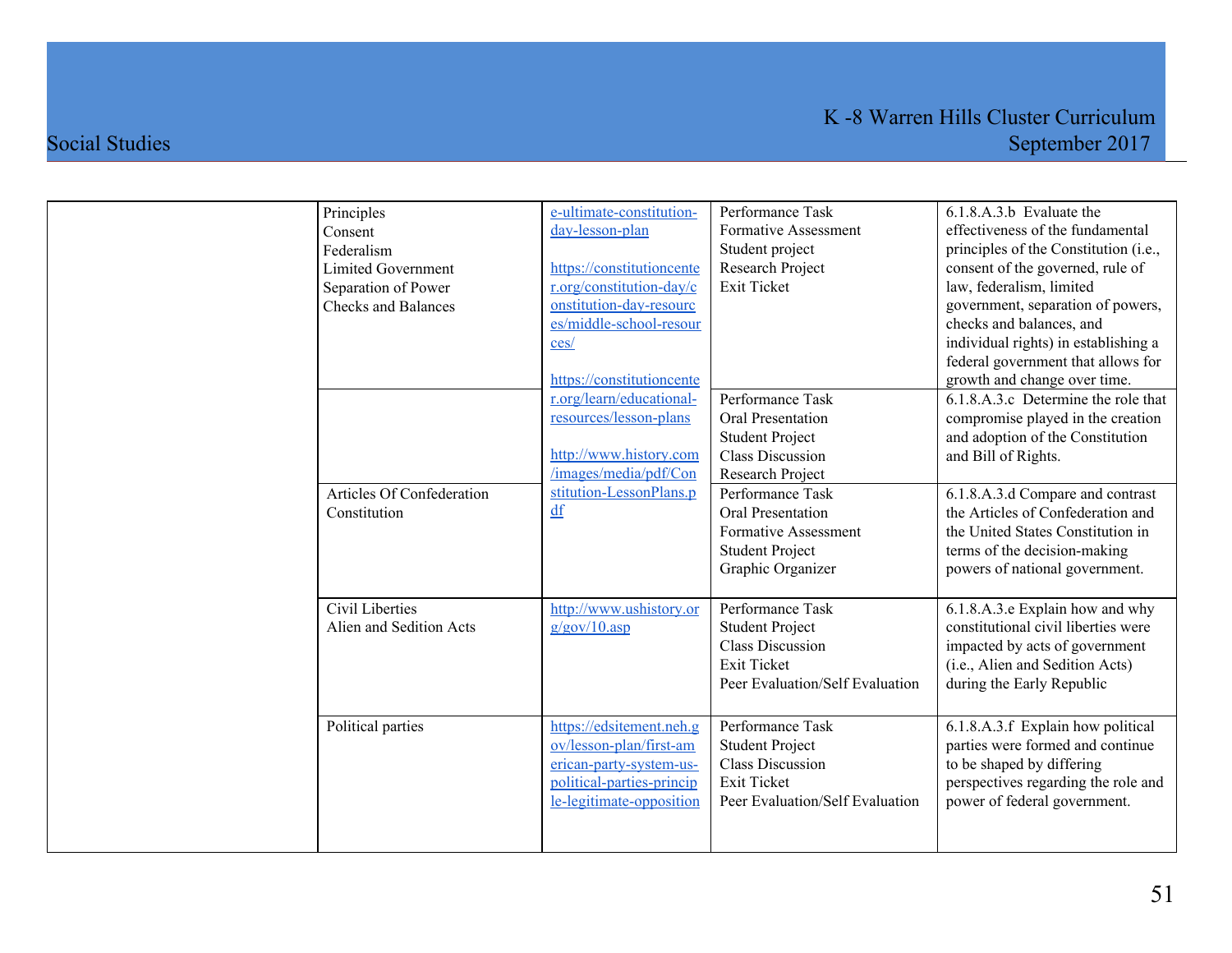|            | http://library.mtsu.edu/t<br>ps/lessonplans&ideas/L<br>esson Plan--Bill of Ri<br>ghts.pdf                                                                                            | Performance Task<br>Formative Assessment<br>Student project<br>Research Project<br><b>Exit Ticket</b>                       | 6.1.8.A.3.g Evaluate the impact of<br>the Constitution and Bill of Rights<br>on current day issues.                                                                                                            |
|------------|--------------------------------------------------------------------------------------------------------------------------------------------------------------------------------------|-----------------------------------------------------------------------------------------------------------------------------|----------------------------------------------------------------------------------------------------------------------------------------------------------------------------------------------------------------|
| Alliance   | http://www.mountverno<br>n.org/george-washingto<br>n/french-indian-war/tra<br>nsatlantic-and-colonial-<br>conflict-native-america<br>n-alliances-and-creation<br>-of-united-america/ | Performance Task<br>Oral Presentation<br>Formative Assessment<br>Exit Ticket<br><b>Student Project</b><br>Research Project  | 6.1.8.B.3.a Assess how conflicts<br>and alliances among European<br>countries and Native American<br>groups impacted the expansion of<br>the American colonies.                                                |
| Federalism | https://courses.lumenle<br>arning.com/boundless-p<br>oliticalscience/chapter/t<br>he-constitutional-conve<br>ntion/                                                                  | Performance Task<br>Oral Presentation<br><b>Student Project</b><br><b>Class Discussion</b><br>Research Project              | 6.1.8.B.3.b Determine the extent to<br>which the geography of the United<br>States influenced the debate on<br>representation in Congress and<br>federalism by examining the New<br>Jersey and Virginia plans. |
|            | www.qcsd.org/cms/lib0<br>4//The American Re<br>volution Lesson 1 Ge<br>ography.docx                                                                                                  | Performance Task<br><b>Student Project</b><br>In-Class Activity<br>Student Hands-On Activity<br>Graphic Organizer<br>Rubric | 6.1.8.B.3.c Use maps and other<br>geographic tools to evaluate the<br>impact of geography on the<br>execution and outcome of the<br>American Revolutionary War.                                                |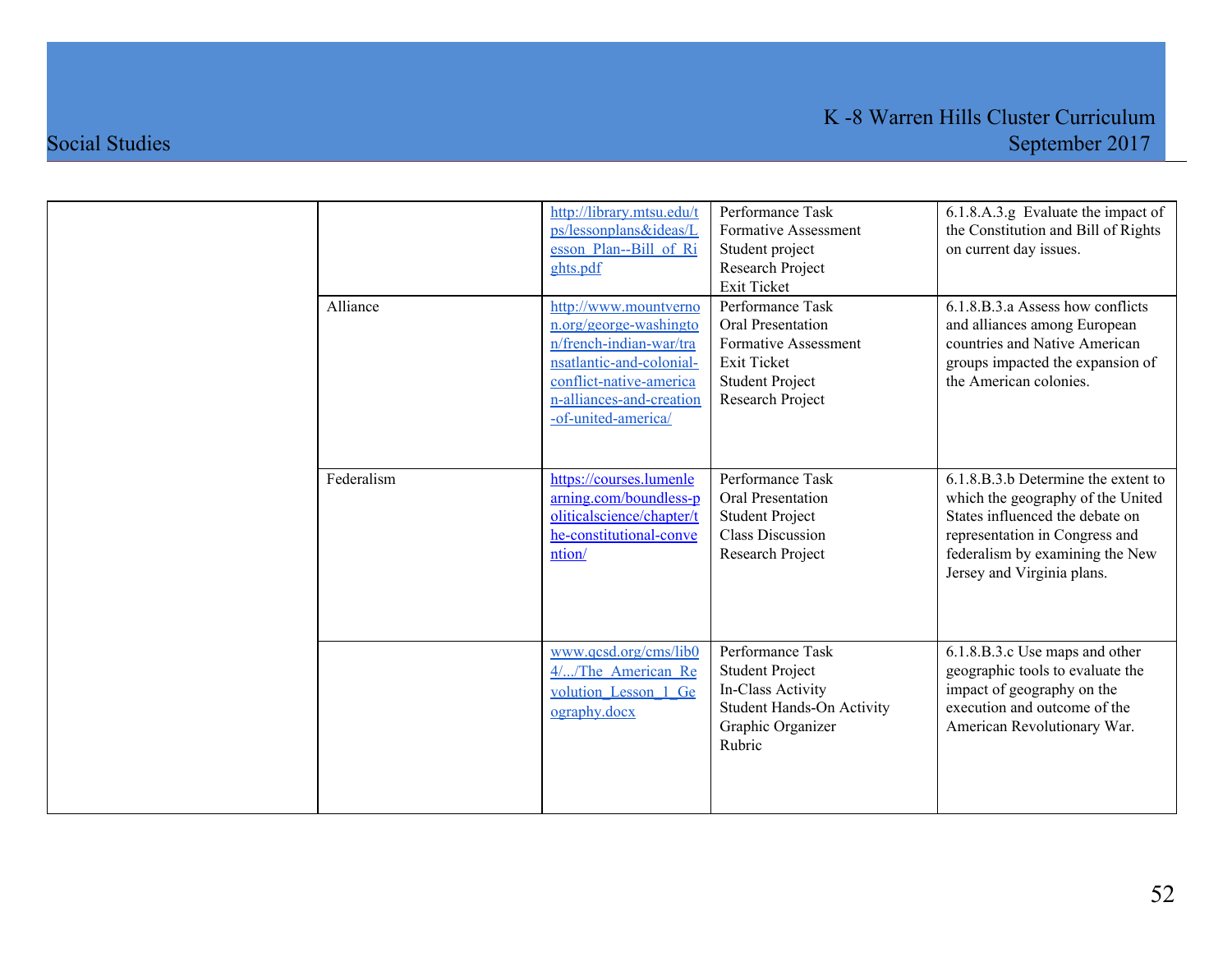| Government Regulation    | http://civiced.rutgers.ed<br>u/njlessons.html<br>https://mrbeem.wikispa<br>ces.com/file/view/Too+<br>Much+Regulation+Les<br>son+Plan.pdf | Performance Task<br><b>Student Project</b><br><b>Class Discussion</b><br><b>Exit Ticket</b><br>Peer Evaluation/Self Evaluation<br>Performance Task<br><b>Student Project</b><br><b>Class Discussion</b><br><b>Exit Ticket</b><br>Peer Evaluation/Self Evaluation | 6.1.8.B.3.d Explain why New<br>Jersey's location played an integral<br>role in the American Revolution.<br>6.1.8.C.3.a Explain how taxes and<br>government regulation can affect<br>economic opportunities, and assess<br>the impact of these on relations<br>between Britain and its North<br>American colonies. |
|--------------------------|------------------------------------------------------------------------------------------------------------------------------------------|------------------------------------------------------------------------------------------------------------------------------------------------------------------------------------------------------------------------------------------------------------------|-------------------------------------------------------------------------------------------------------------------------------------------------------------------------------------------------------------------------------------------------------------------------------------------------------------------|
| Inflation<br>Debt        | https://www.fte.org/tea<br>chers/teacher-resources/<br>lesson-plans/efflessons/<br>lesson-9-money-and-inf<br>lation/                     | Performance Task<br><b>Student Project</b><br><b>Class Discussion</b><br><b>Exit Ticket</b><br>Peer Evaluation/Self Evaluation                                                                                                                                   | 6.1.8.C.3.b Summarize the effect<br>of inflation and debt on the<br>American people and the response<br>of state and national governments<br>during this time.                                                                                                                                                    |
| Cotton Gin<br>Innovation | http://www.teachingush<br>istory.org/lessons/pdfs<br>and docs/documents/th<br>eimpactofthecottongin.<br>html                             | Performance Task<br><b>Formative Assessment</b><br>Student project<br>Research Project<br><b>Exit Ticket</b>                                                                                                                                                     | 6.1.8.C.3.c Evaluate the impact of<br>the cotton gin and other<br>innovations on the institution of<br>slavery and on the economic and<br>political development of the<br>country.                                                                                                                                |
| Seven years war          | https://ancestralfindings<br>.com/how-the-seven-ye<br>ars-war-led-to-the-amer<br>ican-revolution/                                        | Performance Task<br><b>Student Project</b><br><b>Class Discussion</b><br><b>Exit Ticket</b><br>Peer Evaluation/Self Evaluation                                                                                                                                   | 6.1.8.D.3.a Explain how the<br>consequences of the Seven Years<br>War, changes in British policies<br>toward American colonies, and<br>responses by various groups and<br>individuals in the North American<br>colonies led to the American<br>Revolution.                                                        |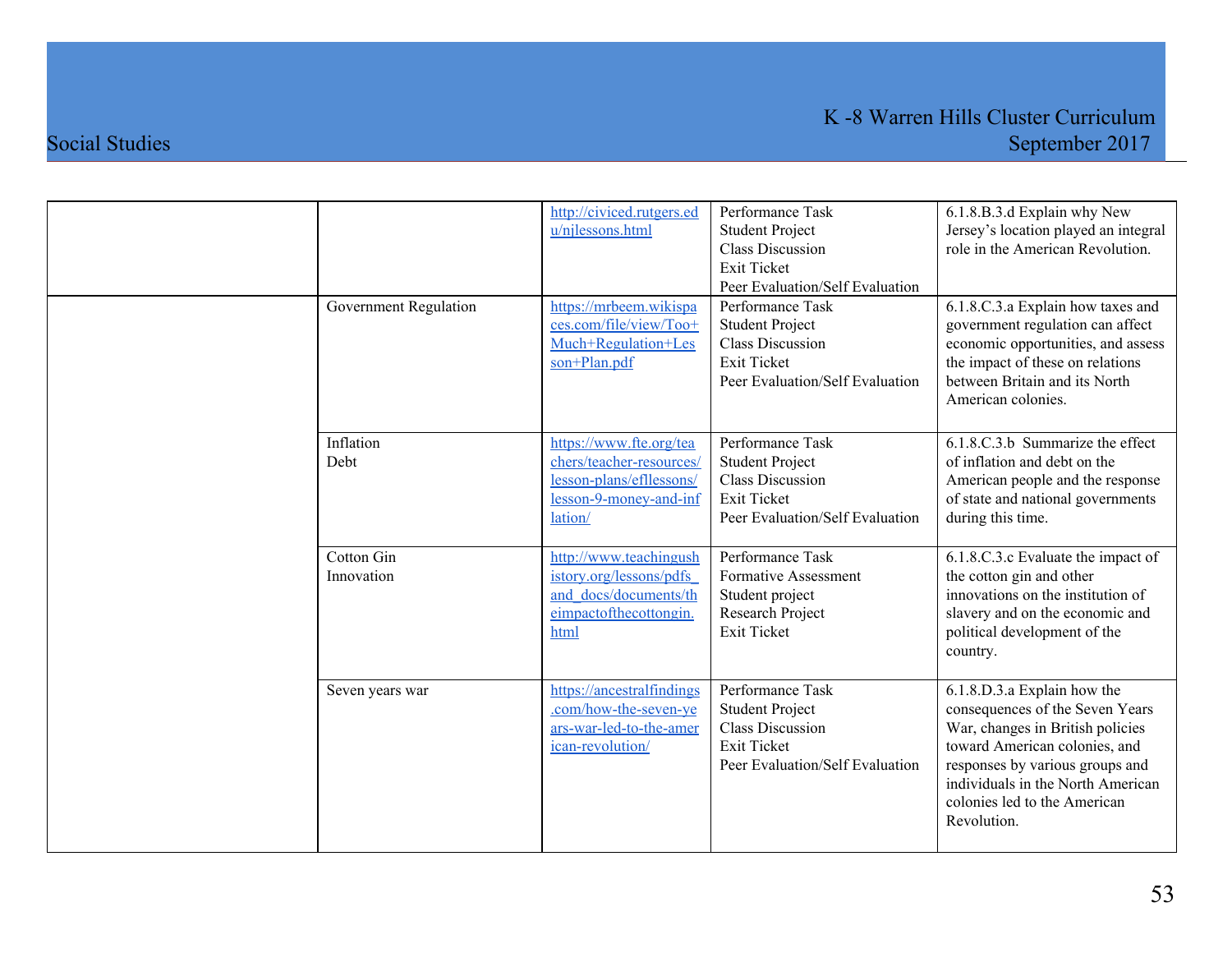|                                                                                                        | http://www.pbs.org/ktc<br>a/liberty/tguide 2.html                                                   | Performance Task<br><b>Student Project</b><br><b>Class Discussion</b><br><b>Exit Ticket</b><br>Peer Evaluation/Self Evaluation                                                            | 6.1.8.D.3.b Explain why the<br>Declaration of Independence was<br>written and how its key principles<br>evolved to become unifying ideas<br>of American democracy.                                                                                                                                                                  |
|--------------------------------------------------------------------------------------------------------|-----------------------------------------------------------------------------------------------------|-------------------------------------------------------------------------------------------------------------------------------------------------------------------------------------------|-------------------------------------------------------------------------------------------------------------------------------------------------------------------------------------------------------------------------------------------------------------------------------------------------------------------------------------|
|                                                                                                        | http://www.mountverno<br>n.org/george-washingto<br>n/the-revolutionary-war                          | Performance Task<br>Oral Presentation<br>Formative Assessment<br><b>Class Discussion</b><br>Hands-On Activity<br><b>Exit Ticket</b>                                                       | 6.1.8.D.3.c Analyze the impact of<br>George Washington as general of<br>the American revolutionary forces<br>and as the first president of the<br>United States.                                                                                                                                                                    |
|                                                                                                        | http://www.discoveryed<br>ucation.com/teachers/fr<br>ee-lesson-plans/early-a<br>merican-leaders.cfm | Performance Task<br><b>Oral Presentation</b><br><b>Formative Assessment</b><br><b>Class Discussion</b><br>Hands-On Activity<br><b>Exit Ticket</b>                                         | 6.1.8.D.3.d Analyze how<br>prominent individuals and other<br>nations contributed to the causes,<br>execution, and outcomes of the<br>American Revolution.                                                                                                                                                                          |
| Socio-economic Groups: rural<br>farmers, urban craftsmen,<br>northern merchants, southern<br>planters) | https://edsitement.neh.g<br>ov/lesson-plan/voices-a<br>merican-revolution#sec<br>t-introduction     | Performance Task<br>Oral Presentation<br><b>Student Project</b><br>In-Class Activity<br><b>Student Hands-On Activity</b><br>Research Project<br>Peer Evaluation/Self Evaluation<br>Rubric | 6.1.8.D.3.e Examine the roles and<br>perspectives of various<br>socioeconomic groups (e.g., rural<br>farmers, urban craftsmen, northern<br>merchants, and southern planters),<br>African Americans, Native<br>Americans, and women during the<br>American Revolution, and<br>determine how these groups were<br>impacted by the war |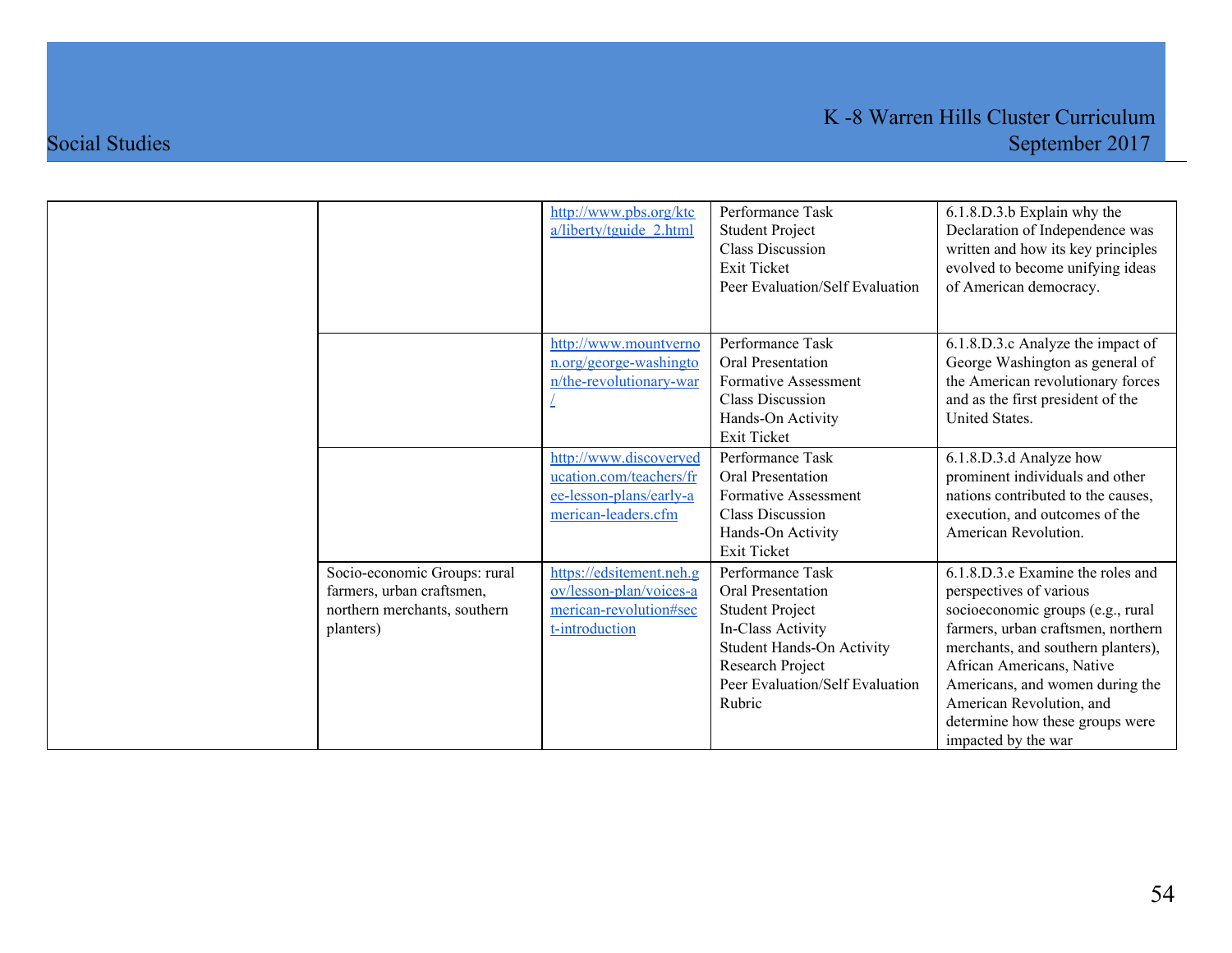## Treaty of Paris [https://edsitement.neh.g](https://edsitement.neh.gov/lesson-plan/ending-war-1783) [ov/lesson-plan/ending](https://edsitement.neh.gov/lesson-plan/ending-war-1783)[war-1783](https://edsitement.neh.gov/lesson-plan/ending-war-1783) Performance Task Oral Presentation Formative Assessment Class Discussion Hands-On Activity Exit Ticket 6.1.8.D.3.f Analyze from multiple perspectives how the terms of the Treaty of Paris affected United States relations with Native Americans and with European powers that had territories in North America. Preamble Performance Task Formative Assessment Student project Research Project Exit Ticket 6.1.8.D.3.g Evaluate the extent to which the leadership and decisions of early administrations of the national government met the goals established in the Preamble of the Constitution.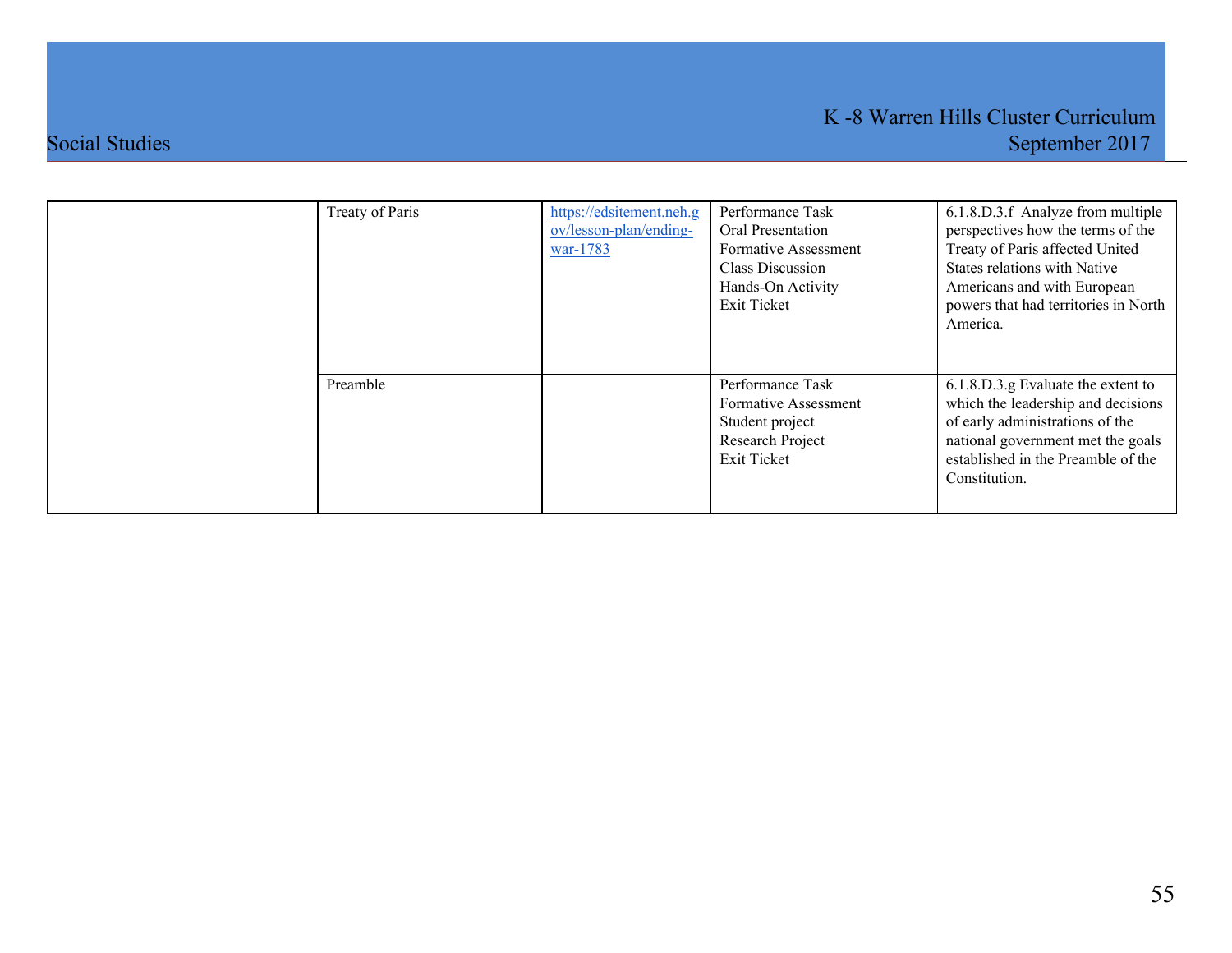| 6.1 U.S. History: America in the World<br><b>Focus Topic: Expansion and Reform</b>                                                                                            |                                                    | <b>Grade Levels: 5-8</b>                                                                                                             |                                                                                                                                            |                                                                                                                                                             |
|-------------------------------------------------------------------------------------------------------------------------------------------------------------------------------|----------------------------------------------------|--------------------------------------------------------------------------------------------------------------------------------------|--------------------------------------------------------------------------------------------------------------------------------------------|-------------------------------------------------------------------------------------------------------------------------------------------------------------|
| <b>Learning Standard</b>                                                                                                                                                      | New Vocabulary                                     | <b>Resources</b>                                                                                                                     | <b>Benchmarks/Assessments</b>                                                                                                              | <b>Student Evidence</b>                                                                                                                                     |
| Westward movement, industrial growth,<br>increased immigration, the expansion of<br>slavery, and the development of<br>transportation systems increased<br>regional tensions. | <b>Westward Movement</b>                           | https://hti.osu.edu/histo<br>ry-lesson-plans/united-s<br>tates-history/manifest-d<br>estiny-westward-expans<br>ion                   | Performance Task<br><b>Student Project</b><br><b>Class Discussion</b><br><b>Exit Ticket</b><br>Peer Evaluation/Self Evaluation             | 6.1.8.A.4.a Explain the changes in<br>America's relationships with other<br>nations by analyzing policies,<br>treaties, tariffs, and agreements.            |
|                                                                                                                                                                               | <b>Manifest Destiny</b><br>Annexation<br>Diplomacy | http://www.history.com<br>/topics/westward-expan<br>sion<br>https://www.archives.g                                                   | Performance Task<br>Oral Presentation<br><b>Formative Assessment</b><br><b>Class Discussion</b><br>Hands-On Activity<br><b>Exit Ticket</b> | 6.1.8.A.4.b Analyze how the<br>concept of Manifest Destiny<br>influenced the acquisition of land<br>through annexation, diplomacy,<br>and war.              |
|                                                                                                                                                                               | Voting rights<br>Jacksonian Period                 | ov/legislative/resources<br>/education/voting-rights<br>https://www.hnoc.org/si<br>tes/default/files/lesson<br>plans/LessonPlan Loui | Performance Task<br>Oral Presentation<br>Formative Assessment<br><b>Exit Ticket</b><br><b>Student Project</b><br>Research Project          | 6.1.8.A.4.c Assess the extent to<br>which voting rights were expanded<br>during the Jacksonian period.                                                      |
|                                                                                                                                                                               | Louisiana Purchase                                 | sianaPurchase.pdf<br>https://www.scholastic.<br>com/teachers/lesson-pla<br>$ns/17-18/creating-maps$<br>-native-american-region<br>S/ | Performance Task<br>Oral Presentation<br><b>Formative Assessment</b><br><b>Exit Ticket</b><br><b>Student Project</b><br>Research Project   | 6.1.8.B.4.a Assess the impact of<br>the Louisiana Purchase and<br>western exploration on the<br>expansion and economic<br>development of the United States. |
|                                                                                                                                                                               | Resettlement                                       | http://pdfray.com/in/ind<br>ian-removal-map-activi<br>ty.pdf                                                                         | Performance Task<br><b>Student Project</b><br>In-Class Activity<br><b>Student Hands-On Activity</b><br>Graphic Organizer<br>Rubric         | 6.1.8.B.4.b Map territorial<br>expansion and settlement, as well<br>as the locations of conflicts with<br>and resettlement of Native<br>Americans.          |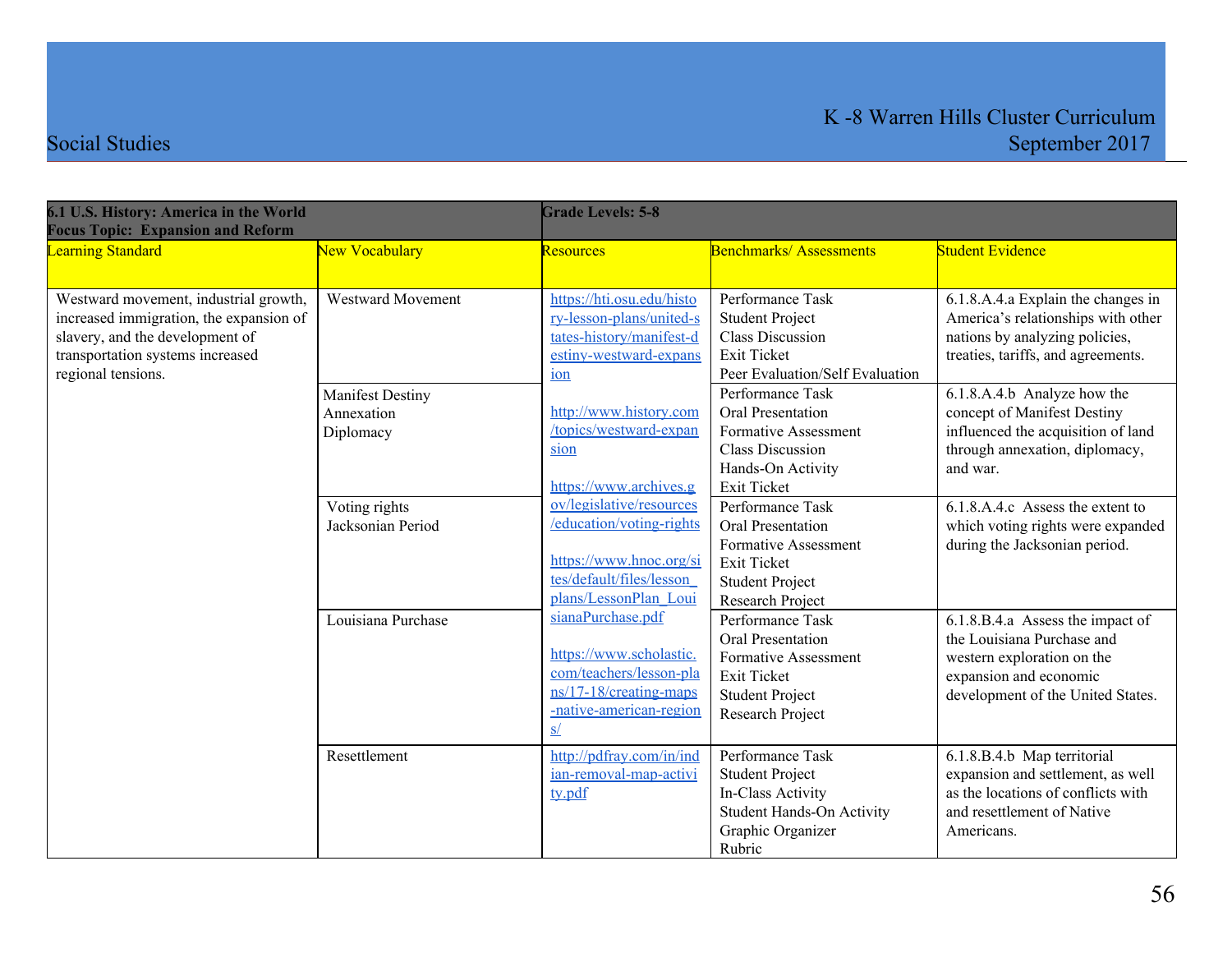| National Bank<br><b>Uniform Currency</b><br>Tariff             | https://www.historyisfu<br>n.org/learn/learning-cen<br>ter/colonial-america-am<br>erican-revolution-learni<br>ng-resources/american-<br>revolution-lesson-plans<br>-activities/ | Performance Task<br>Oral Presentation<br>Formative Assessment<br><b>Class Discussion</b><br>Hands-On Activity<br><b>Exit Ticket</b>        | 6.1.8.C.4.a Analyze the debates<br>involving the National Bank,<br>uniform currency, and tariffs, and<br>determine the extent to which each<br>of these economic tools met the<br>economic challenges facing the<br>new nation. |
|----------------------------------------------------------------|---------------------------------------------------------------------------------------------------------------------------------------------------------------------------------|--------------------------------------------------------------------------------------------------------------------------------------------|---------------------------------------------------------------------------------------------------------------------------------------------------------------------------------------------------------------------------------|
|                                                                | http://amhistory.si.edu/<br>onthemove/themes/stor<br>y 50 1.html                                                                                                                | Performance Task<br><b>Student Project</b><br><b>Class Discussion</b><br><b>Exit Ticket</b><br>Peer Evaluation/Self Evaluation             | 6.1.8.C.4.b Explain how major<br>technological developments<br>revolutionized land and water<br>transportation, as well as the<br>economy, in New Jersey and the<br>nation.                                                     |
|                                                                | http://www.discoveryed<br>ucation.com/teachers/fr<br>ee-lesson-plans/technol<br>ogy-at-work-2.cfm                                                                               | Performance task<br>Oral Presentation<br>Formative Assessment<br><b>Class Discussion</b><br>Hands-On Activity<br>Exit Ticket               | 6.1.8.C.4.c Analyze how<br>technological innovations affected<br>the status and social class of<br>different groups of people, and<br>explain the outcomes that resulted.                                                       |
| <b>Push-Pull Factors</b>                                       | https://mrswhitecawood<br>elementary.weebly.com<br>/uploads/7/7/9/6/77966<br>268/lesson5-pushpullfa<br>ctors.pdf                                                                | Performance Task<br>Oral Presentation<br><b>Formative Assessment</b><br><b>Class Discussion</b><br>Hands-On Activity<br><b>Exit Ticket</b> | 6.1.8.D.4.a Analyze the push-pull<br>factors that led to increases in<br>immigration, and explain why<br>ethnic and cultural conflicts<br>resulted.                                                                             |
| <b>Education Reform</b><br>Women's rights<br>Antebellum Period | https://edsitement.neh.g<br>ov/curriculum-unit/gro<br>wing-crisis-sectionalis<br>m-antebellum-america-<br>house-dividing                                                        | Performance Task<br><b>Student Project</b><br><b>Class Discussion</b><br><b>Exit Ticket</b><br>Peer Evaluation/Self Evaluation             | 6.1.8.D.4.b Describe efforts to<br>reform education, women's rights,<br>slavery, and other issues during the<br>Antebellum period.                                                                                              |
| <b>Underground Railroad</b>                                    | http://www.state.nj.us/s<br>tate/historykids/teacher<br>sGuide.htm                                                                                                              | Performance Task<br><b>Student Project</b><br><b>Class Discussion</b><br><b>Exit Ticket</b><br>Peer Evaluation/Self Evaluation             | 6.1.8.D.4.c Explain the growing<br>resistance to slavery and New<br>Jersey's role in the Underground<br>Railroad.                                                                                                               |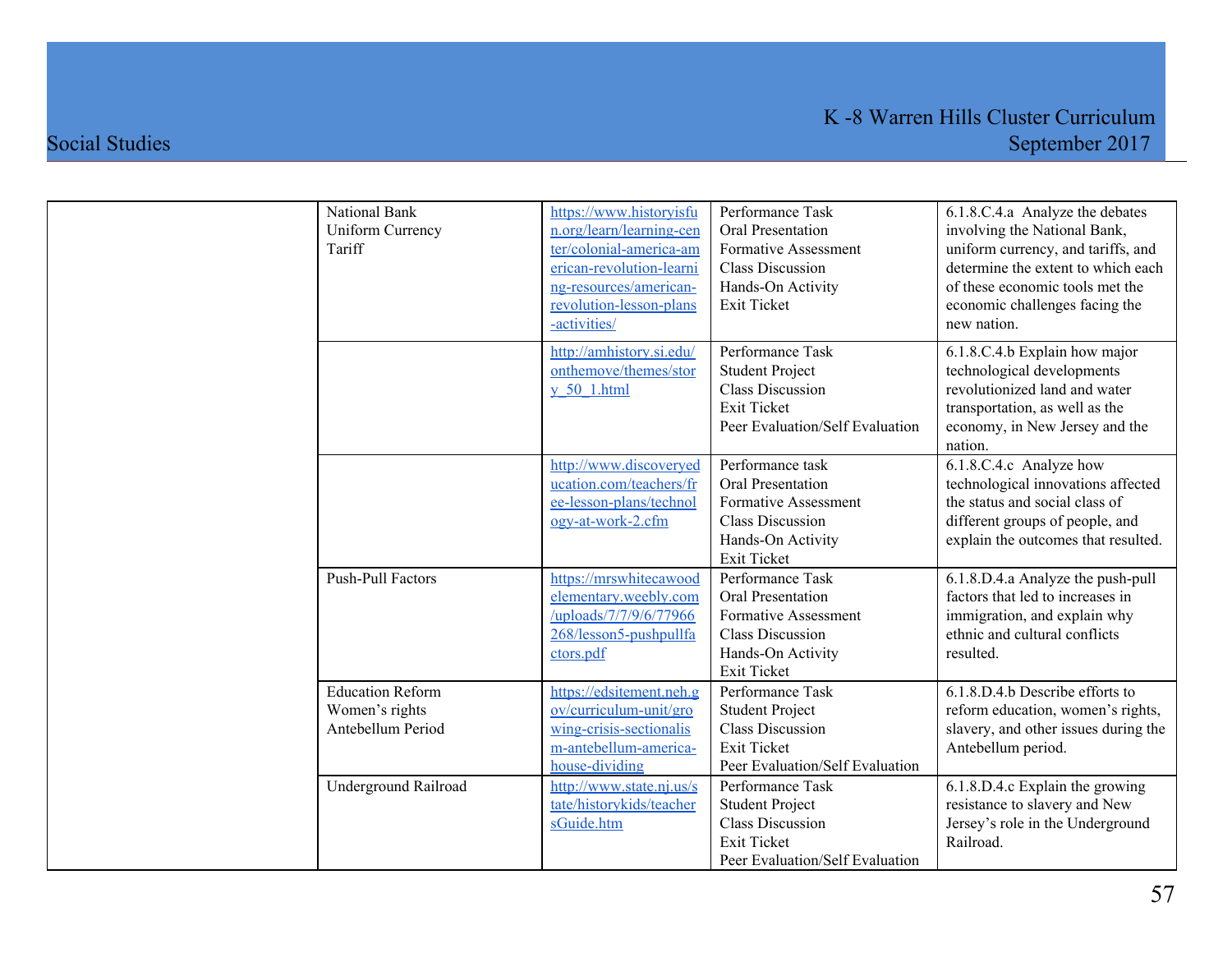|  | //www.pbs.org/bla           |  |
|--|-----------------------------|--|
|  | -culture/shows/list/un<br>. |  |
|  | rground-railroad/clas       |  |
|  | sroom/                      |  |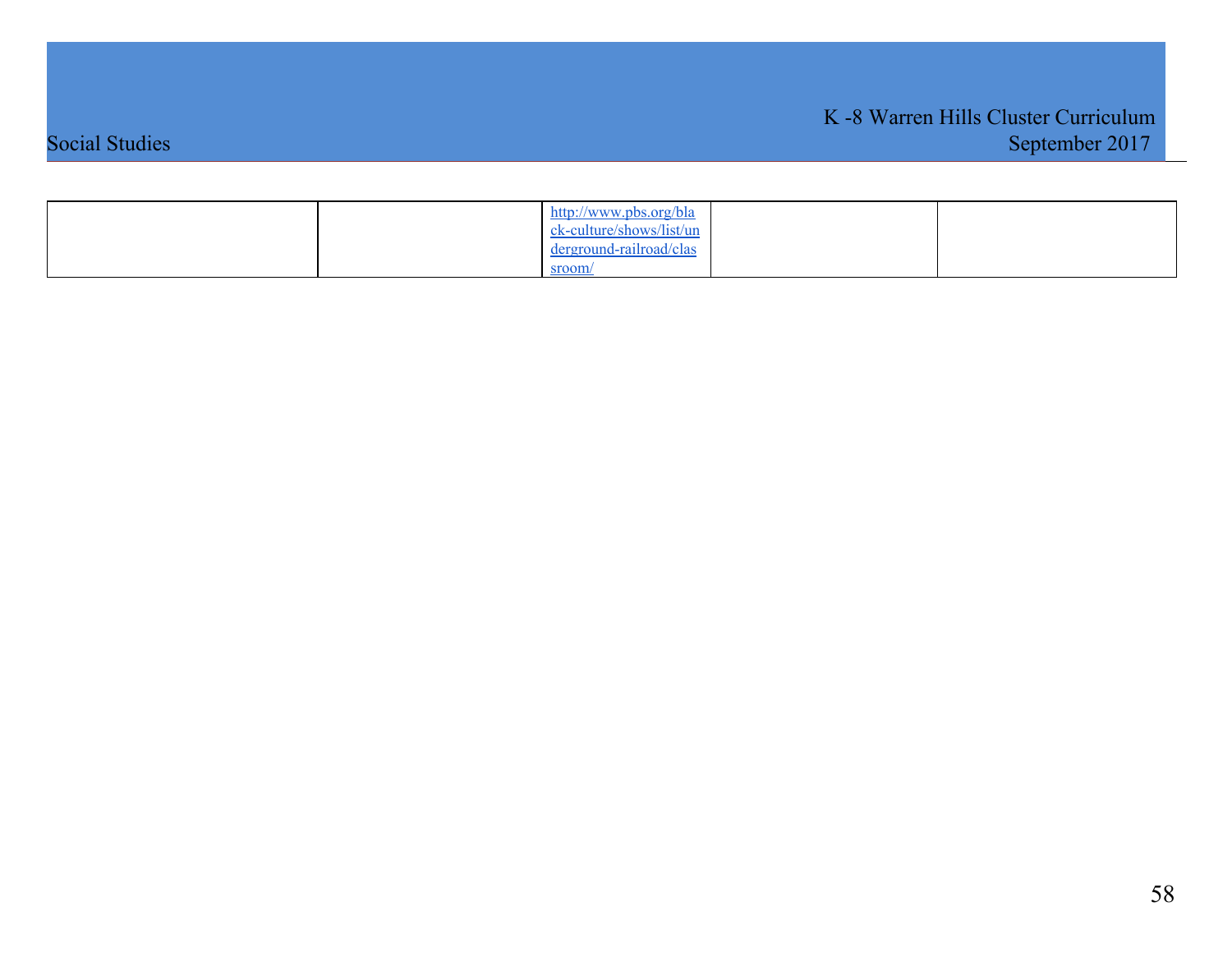| 6.1 U.S. History: America in the World           |                                  | <b>Grade Levels: 5-8</b>  |                                 |                                    |
|--------------------------------------------------|----------------------------------|---------------------------|---------------------------------|------------------------------------|
| <b>Focus Topic: Civil War and Reconstruction</b> |                                  |                           |                                 |                                    |
| <b>Learning Standard</b>                         | New Vocabulary                   | Resources                 | <b>Benchmarks/Assessments</b>   | <b>Student Evidence</b>            |
|                                                  |                                  |                           |                                 |                                    |
| The Civil War resulted from complex              | <b>Emancipation Proclamation</b> | http://www.storyboardt    | Performance Task                | 6.1.8.A.5.a Explain how and why    |
| regional differences involving political,        | Gettysburg Address               | hat.com/teacher-guide/e   | <b>Student Project</b>          | the Emancipation Proclamation      |
| economic, and social issues, as well as          | Civil War                        | mancipation-proclamati    | <b>Class Discussion</b>         | and the Gettysburg Address         |
| different views on slavery.                      | Reconstruction                   | on-a-primary-source-an    | <b>Exit Ticket</b>              | continue to impact American life.  |
|                                                  |                                  | alysis                    | Peer Evaluation/Self Evaluation |                                    |
| The Civil War and Reconstruction had a           | President Lincoln                |                           | Performance Task                | 6.1.8.A.5.b Compare and contrast   |
| lasting impact on the development of             | President Johnson                | https://edsitement.neh.g  | Oral Presentation               | the approaches of Congress and     |
| the United States.                               |                                  | ov/lesson-plan/battle-ov  | <b>Formative Assessment</b>     | Presidents Lincoln and Johnson     |
|                                                  |                                  | er-reconstruction-politi  | <b>Student Project</b>          | toward the reconstruction of the   |
|                                                  |                                  | cs-reconstruction         | Graphic Organizer               | South.                             |
|                                                  |                                  |                           | Performance Task                | 6.1.8.B.5.a Assess the role of     |
|                                                  |                                  | https://www.civilwar.or   | Oral Presentation               | various factors (i.e., geography,  |
|                                                  |                                  | g/learn/educators/curric  | Formative Assessment            | natural resources, demographics,   |
|                                                  |                                  | ulum/elementary           | <b>Exit Ticket</b>              | transportation, leadership, and    |
|                                                  |                                  |                           | <b>Student Project</b>          | technology) that affected the      |
|                                                  |                                  | http://teachinghistory.or | Research Project                | course and outcome of the Civil    |
|                                                  |                                  | g/history-content/beyon   |                                 | War.                               |
|                                                  |                                  | d-the-textbook/23912      | Performance Task                | 6.1.8.C.5.a Assess the human and   |
|                                                  |                                  |                           | Oral Presentation               | material costs of the Civil War in |
|                                                  |                                  | http://besthistorysites.n | Formative Assessment            | the North and South.               |
|                                                  |                                  | et/american-history/civi  | Exit Ticket                     |                                    |
|                                                  |                                  | $1$ -war/                 | <b>Student Project</b>          |                                    |
|                                                  |                                  |                           | Research Project                |                                    |
|                                                  |                                  | http://chssp.ucdavis.edu  | Performance Task                | 6.1.8.C.5.b Analyze the economic   |
|                                                  |                                  | /programs/historybluepr   | Oral Presentation               | impact of Reconstruction on the    |
|                                                  |                                  | int/civil-war-lesson-7-e  | Formative Assessment            | South from different perspectives. |
|                                                  |                                  | ffects.pdf                | <b>Class Discussion</b>         |                                    |
|                                                  |                                  |                           | Hands-On Activity               |                                    |
|                                                  |                                  |                           | <b>Exit Ticket</b>              |                                    |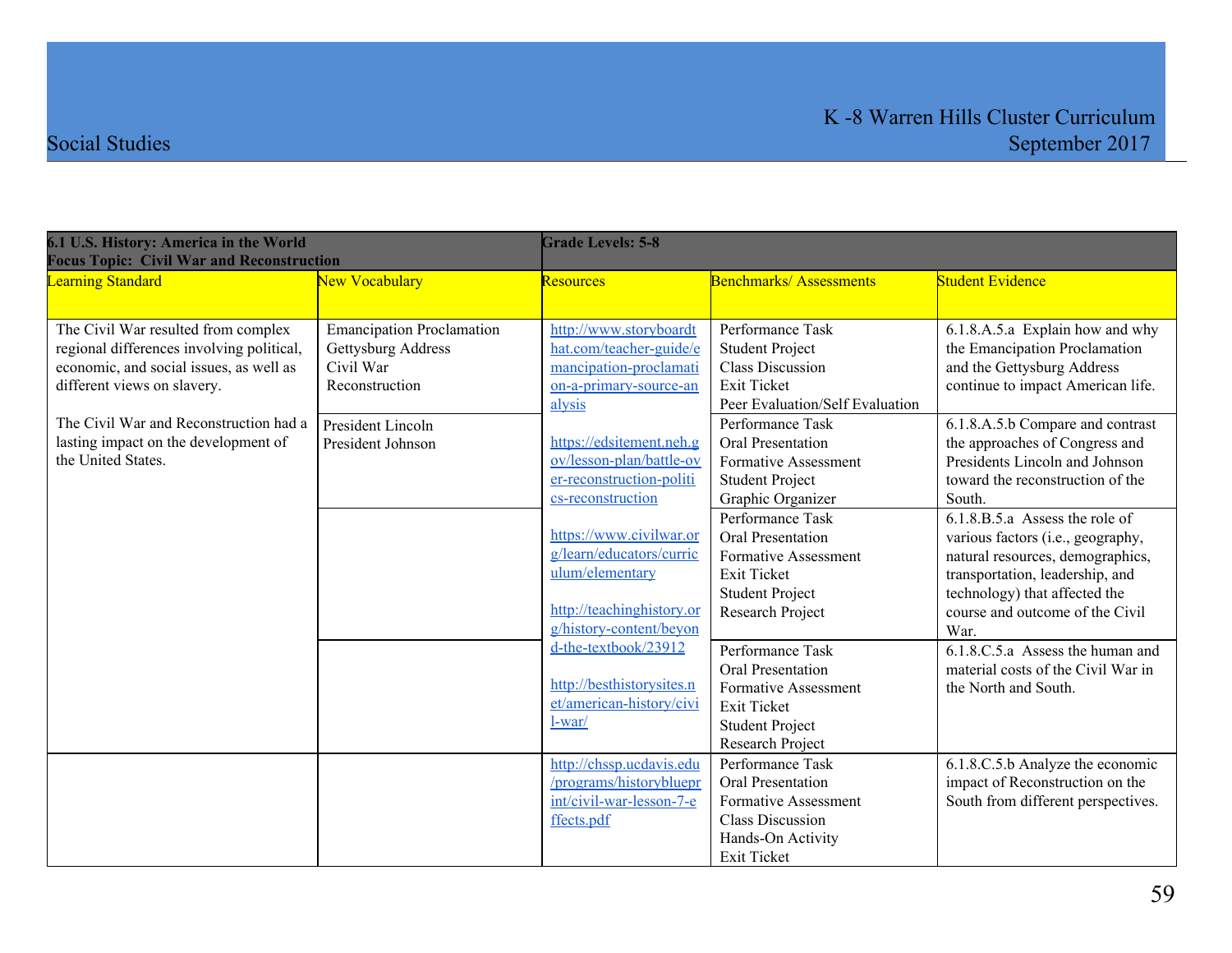|            | http://teachinghistory.or<br>g/history-content/beyon<br>d-the-textbook/23912<br>http://besthistorysites.n<br>et/american-history/civi<br>$1$ -war $/$                                                                                     | Performance Task<br><b>Student Project</b><br>In-Class Activity<br><b>Student Hands-On Activity</b><br>Graphic Organizer<br>Rubric                                                        | 6.1.8.D.5.a Prioritize the causes<br>and events that led to the Civil<br>War from different perspectives.                                              |
|------------|-------------------------------------------------------------------------------------------------------------------------------------------------------------------------------------------------------------------------------------------|-------------------------------------------------------------------------------------------------------------------------------------------------------------------------------------------|--------------------------------------------------------------------------------------------------------------------------------------------------------|
|            | https://www.civilwar.or<br>g/learn/educators/curric<br>ulum/elementary-schoo<br>l/civil-war-overview                                                                                                                                      | Performance Task<br>Oral Presentation<br>Formative Assessment<br><b>Class Discussion</b><br>Hands-On Activity<br><b>Exit Ticket</b>                                                       | 6.1.8.D.5.b Analyze critical events<br>and battles of the Civil War and<br>determine how they contributed to<br>the final outcome of the war.          |
|            | http://www.pbs.org/opb<br>/historydetectives/educa<br>tors/lessonplan/civil-wa<br>r-blacks-on-the-battlefi<br>eld/<br>https://www.gilderlehr<br>man.org/content/guided<br>-readings-impact-revolu<br>tion-women-and-africa<br>n-americans | Performance Task<br>Oral Presentation<br><b>Student Project</b><br>In-Class Activity<br><b>Student Hands-On Activity</b><br>Research Project<br>Peer Evaluation/Self Evaluation<br>Rubric | 6.1.8.D.5.c Examine the roles of<br>women, African Americans, and<br>Native Americans in the Civil<br>War.                                             |
| Amendments | https://betterlesson.com<br>/community/lesson/195<br>60/lesson-1-13-14-15-a<br>mendments                                                                                                                                                  | Performance Task<br>Oral Presentation<br>Formative Assessment<br><b>Class Discussion</b><br>Hands-On Activity<br><b>Exit Ticket</b>                                                       | 6.1.8.D.5.d Analyze the<br>effectiveness of the 13th, 14th, and<br>15th Amendments to the United<br>States Constitution from multiple<br>perspectives. |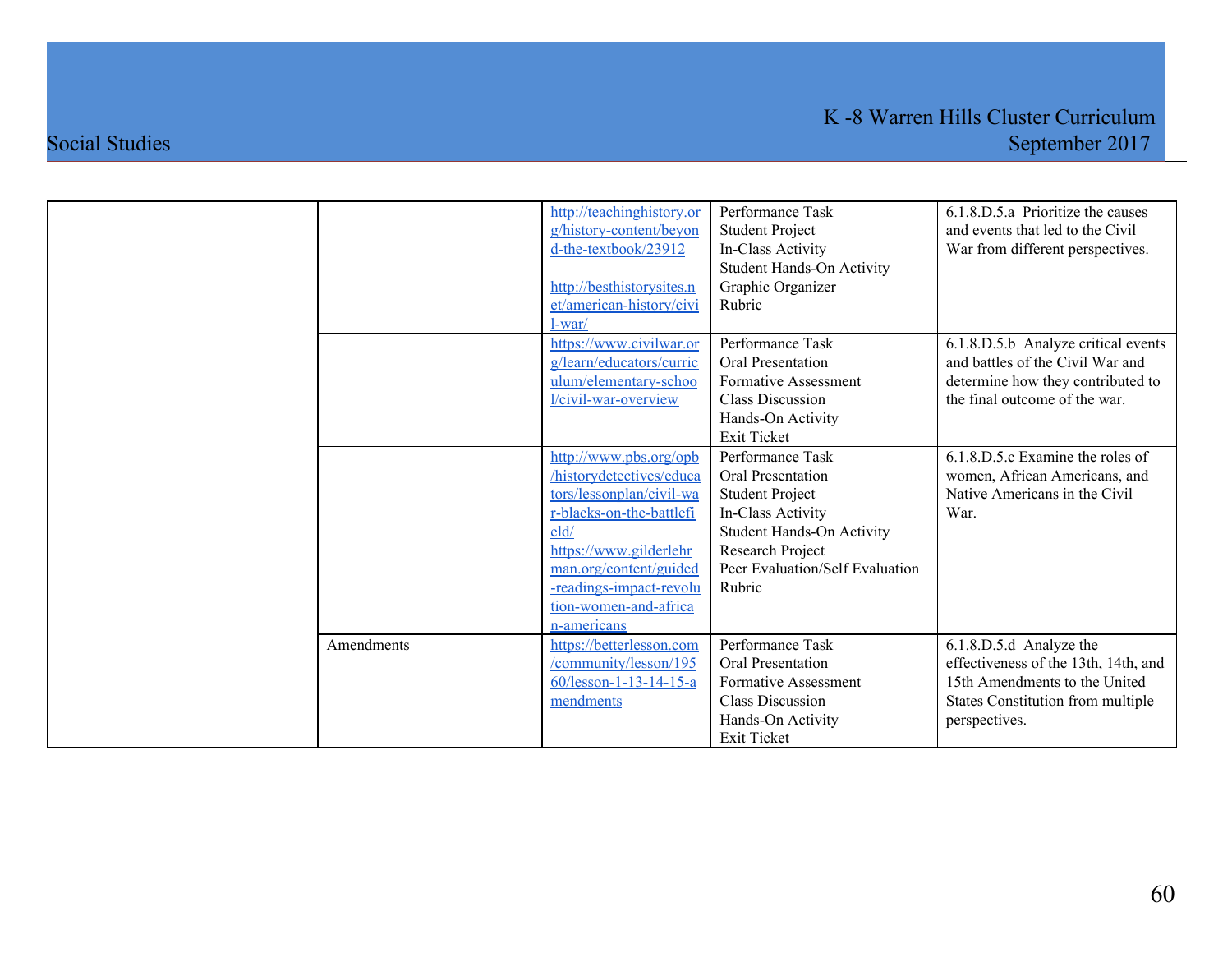| 6.2 World History/Global Studies                                              |                                | <b>Grade Levels: 5-8</b> |                                 |                                       |  |
|-------------------------------------------------------------------------------|--------------------------------|--------------------------|---------------------------------|---------------------------------------|--|
| <b>Focus Topic: The Beginning of Human Society: Paleolithic and Neolithic</b> |                                |                          |                                 |                                       |  |
| <b>Ages</b>                                                                   |                                |                          |                                 |                                       |  |
| Learning Standard                                                             | New Vocabulary                 | <b>Resources</b>         | <b>Benchmarks/Assessments</b>   | <b>Student Evidence</b>               |  |
|                                                                               |                                |                          |                                 |                                       |  |
| Hunter/gatherers adapted to their                                             | Hunter/Gatherer                | http://earlyhumans.mrd   | Performance Task                | 6.2.8.A.1.a Compare and contrast      |  |
| physical environments using resources,                                        | <b>Agricultural Revolution</b> | onn.org/huntergatherer.  | Oral Presentation               | the social organization, natural      |  |
| the natural world, and technological                                          | <b>Agrarian Society</b>        | html                     | <b>Formative Assessment</b>     | resources, and land use of early      |  |
| advancements.                                                                 |                                |                          | <b>Student Project</b>          | hunters/gatherers and those who       |  |
|                                                                               |                                | https://www.eduplace.c   | Graphic Organizer               | lived in early agrarian societies.    |  |
| The agricultural revolution led to an                                         | Society                        | om/ss/socsci/ca/books/b  | Performance Task                | 6.2.8.B.1.a Explain the various       |  |
| increase in population, specialization of                                     | <b>Migratory Patterns</b>      | $kf3/reviews/pdfs/LS$ 6  | <b>Student Project</b>          | migratory patterns of                 |  |
| labor, new forms of social organization,                                      |                                | 02 01.pdf                | <b>Class Discussion</b>         | hunters/gatherers that moved from     |  |
| and the beginning of societies.                                               |                                |                          | <b>Exit Ticket</b>              | Africa to Eurasia, Australia, and     |  |
|                                                                               |                                | https://educators.brainp | Peer Evaluation/Self Evaluation | the Americas, and describe the        |  |
| Archaeology provides historical and                                           |                                | op.com/bp-topic/agricul  |                                 | impact of migration on their lives    |  |
| scientific explanations for how ancient                                       |                                | tural-revolution/        |                                 | and on the shaping of societies.      |  |
| people lived.                                                                 | Food Surplus                   |                          | Performance Task                | 6.2.8.C.1.a Describe the influence    |  |
|                                                                               | Archaeology                    | http://www.historyworl   | <b>Student Project</b>          | of the agricultural revolution (e.g., |  |
|                                                                               | Civilization                   | d.net/wrldhis/PlainText  | <b>Class Discussion</b>         | the impact of food surplus from       |  |
|                                                                               |                                | Histories.asp?historyid  | <b>Exit Ticket</b>              | farming) on population growth and     |  |
|                                                                               |                                | $=ab63$                  | Peer Evaluation/Self Evaluation | the subsequent development of         |  |
|                                                                               |                                |                          |                                 | civilizations.                        |  |
|                                                                               |                                |                          | Performance Task                | 6.2.8.C.1.b Determine the impact      |  |
|                                                                               |                                |                          | Oral Presentation               | of technological advancements on      |  |
|                                                                               |                                |                          | <b>Student Project</b>          | hunter/gatherer and agrarian          |  |
|                                                                               |                                |                          | <b>Class Discussion</b>         | societies.                            |  |
|                                                                               |                                |                          | Research Project                |                                       |  |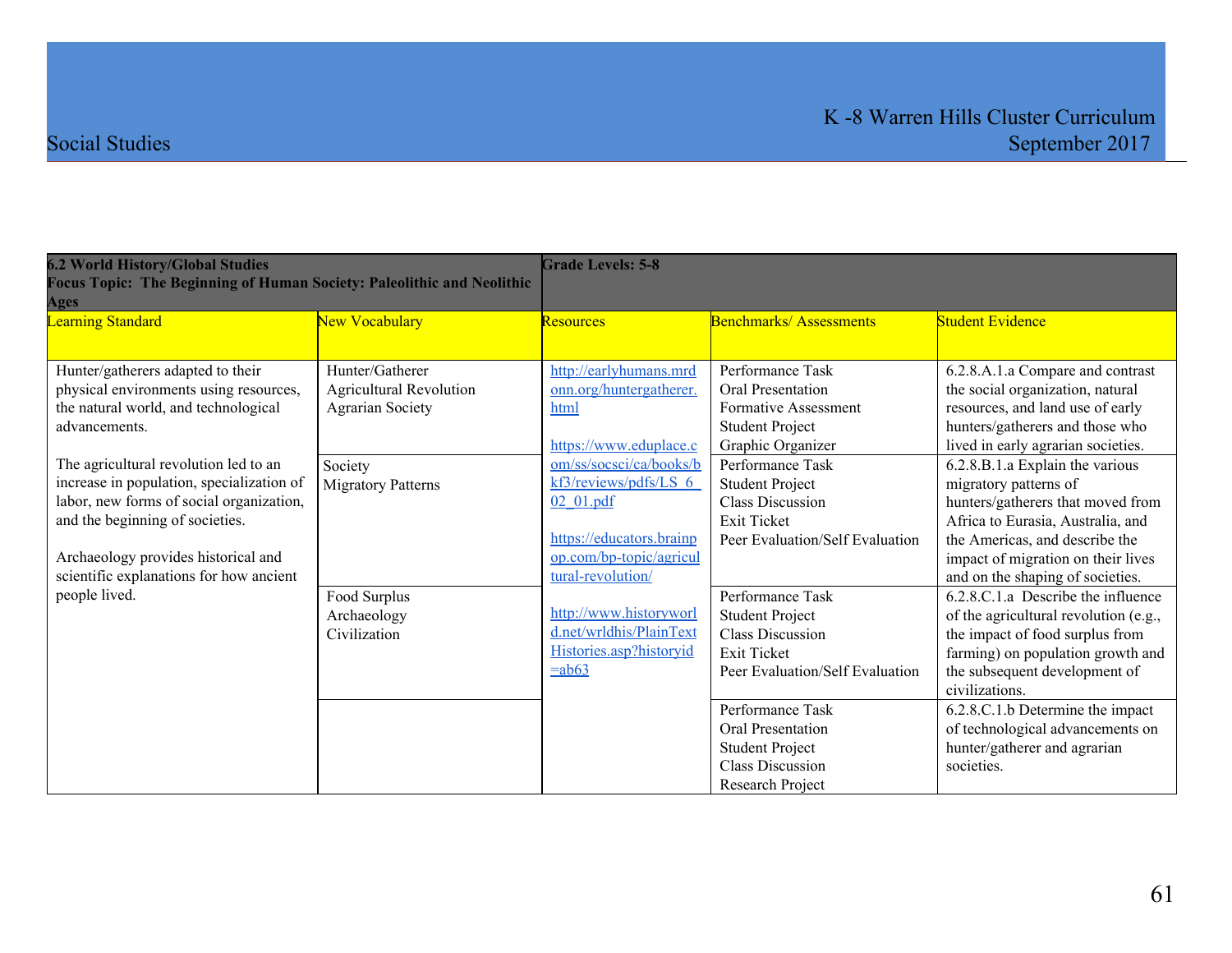| Pre-agricultural Period<br>Post-agricultural Period | https://www.khanacade<br>my.org/humanities/ap-<br>world-history/ap-world-<br>history-beginnings/ap-b<br>irth-agriculture-neolithi<br>c-revolution/a/neolithic<br>-revolution-lesson-sum<br>mary | Performance Task<br><b>Student Project</b><br>In-Class Activity<br><b>Student Hands-On Activity</b><br>Graphic Organizer<br>Rubric | 6.2.8.D.1.a Demonstrate an<br>understanding of pre-agricultural<br>and post-agricultural periods in<br>terms of relative length of time.                                    |
|-----------------------------------------------------|-------------------------------------------------------------------------------------------------------------------------------------------------------------------------------------------------|------------------------------------------------------------------------------------------------------------------------------------|-----------------------------------------------------------------------------------------------------------------------------------------------------------------------------|
| Unwritten Language                                  | http://www.pbs.org/pov<br>/tailenders/lesson-plan/                                                                                                                                              | Performance Task<br><b>Student Project</b><br>Class Discussion<br><b>Exit Ticket</b><br>Peer Evaluation/Self Evaluation            | 6.2.8.D.1.b Describe how the<br>development of both written and<br>unwritten languages impacted<br>human understanding,<br>development of culture, and social<br>structure. |
| Archaeological Discoveries                          | http://www.saa.org/pub<br>licftp/PUBLIC/links/we<br>bsites kids.html                                                                                                                            | Performance Task<br><b>Student Project</b><br>Class Discussion<br><b>Exit Ticket</b><br>Peer Evaluation/Self Evaluation            | 6.2.8.D.1.c Explain how<br>archaeological discoveries are used<br>to develop and enhance<br>understanding of life prior to<br>written records.                              |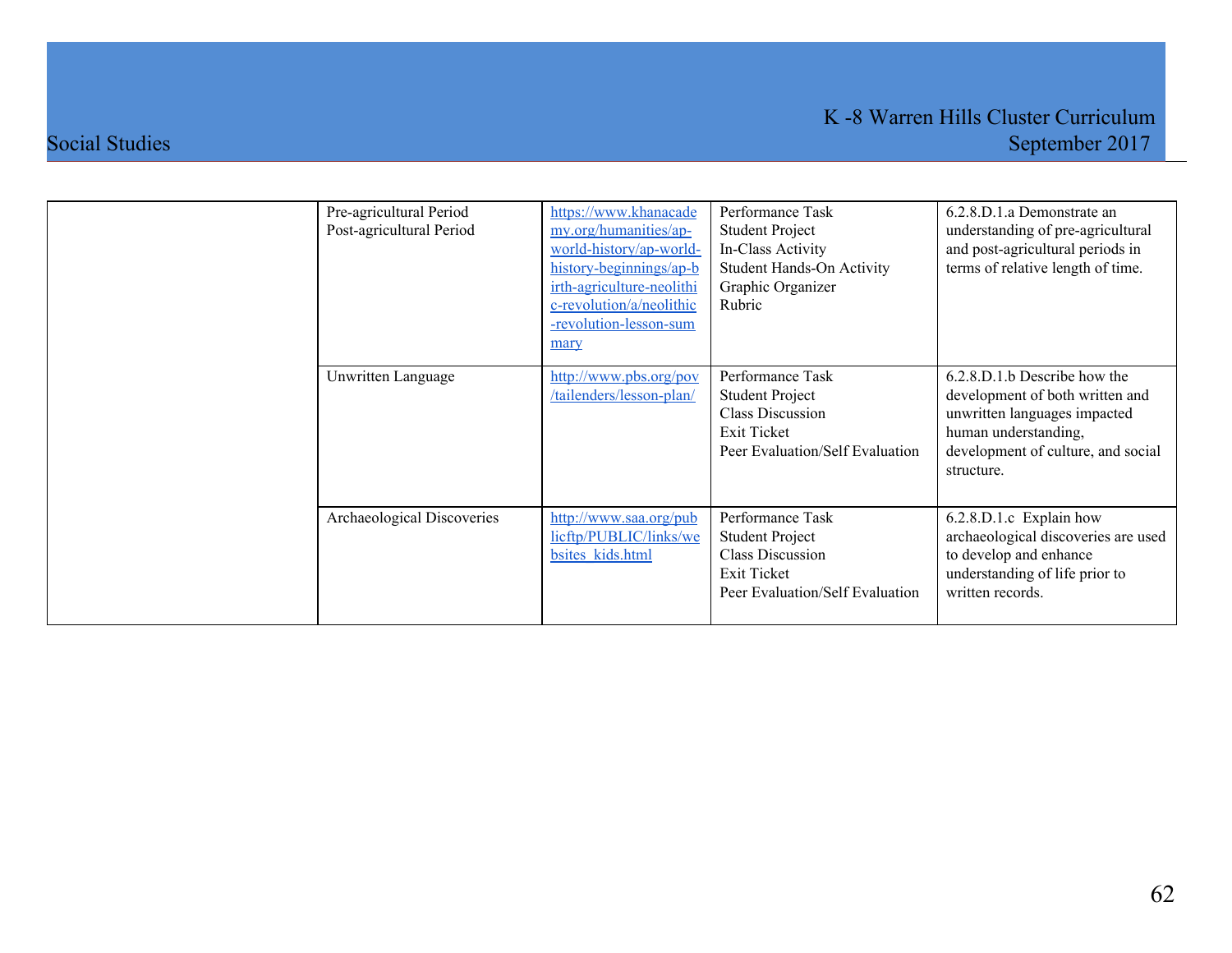| <b>Focus Topic: Early Civilizations and the Emergences of Pastoral</b> | <b>Grade Levels: 5-8</b>                                                                                                                                                                                                                                                                                   |                                                                                                                                                                                                                                                                                                                                                                                                                                                                                           |                                                                                                                                                                                                                                                                                                                                                                                                                                                                                                                                                                                                                                                                                                                                                                                                                                                                                                |  |
|------------------------------------------------------------------------|------------------------------------------------------------------------------------------------------------------------------------------------------------------------------------------------------------------------------------------------------------------------------------------------------------|-------------------------------------------------------------------------------------------------------------------------------------------------------------------------------------------------------------------------------------------------------------------------------------------------------------------------------------------------------------------------------------------------------------------------------------------------------------------------------------------|------------------------------------------------------------------------------------------------------------------------------------------------------------------------------------------------------------------------------------------------------------------------------------------------------------------------------------------------------------------------------------------------------------------------------------------------------------------------------------------------------------------------------------------------------------------------------------------------------------------------------------------------------------------------------------------------------------------------------------------------------------------------------------------------------------------------------------------------------------------------------------------------|--|
| New Vocabulary                                                         | <b>Resources</b>                                                                                                                                                                                                                                                                                           | <b>Benchmarks/Assessments</b>                                                                                                                                                                                                                                                                                                                                                                                                                                                             | <b>Student Evidence</b>                                                                                                                                                                                                                                                                                                                                                                                                                                                                                                                                                                                                                                                                                                                                                                                                                                                                        |  |
|                                                                        |                                                                                                                                                                                                                                                                                                            |                                                                                                                                                                                                                                                                                                                                                                                                                                                                                           |                                                                                                                                                                                                                                                                                                                                                                                                                                                                                                                                                                                                                                                                                                                                                                                                                                                                                                |  |
| Mesopotamia<br><b>Indus River Valley</b>                               | http://www.historyhave<br>n.com/APWH/The%20<br>River%20Valley.htm<br>https://static.discoverye<br>ducation.com//Grade<br>%207%20Model%20Le<br>sson%20-%20E<br>https://quizlet.com/647<br>41338/early-river-valle<br>y-civilizations-flash-car<br>ds/<br>https://php.radford.<br>edu/~vga/?page_id=<br>3987 | Performance Task<br><b>Student Project</b><br><b>Class Discussion</b><br><b>Exit Ticket</b><br>Peer Evaluation/Self Evaluation<br>Performance Task<br>Oral Presentation<br><b>Student Project</b><br><b>Class Discussion</b><br>Research Project<br>Performance Task<br>Oral Presentation<br><b>Student Project</b><br><b>Class Discussion</b><br>Research Project<br>Performance Task<br>Oral Presentation<br><b>Formative Assessment</b><br><b>Student Project</b><br>Graphic Organizer | 6.2.8.A.2.a Explain how/why<br>different early river valley<br>civilizations developed similar<br>forms of government and legal<br>structures.<br>6.2.8.A.2.b Determine the role of<br>slavery in the economic and social<br>structures of early river valley<br>civilizations.<br>6.2.8.B.2.a Determine the extent to<br>which geography influenced<br>settlement, the development of<br>trade networks, technological<br>innovations, and the sustainability<br>of early river valley civilizations.<br>6.2.8.B.2.b Compare and contrast<br>physical and political maps of<br>early river valley civilizations and<br>their modern counterparts (i.e.,<br>Mesopotamia and Iraq; Ancient<br>Egypt and Modern Egypt; Indus<br>River Valley and Modern<br>Pakistan/India; Ancient China and<br>Modern China), and determine the<br>geopolitical impact of these<br>civilizations, then and now. |  |
|                                                                        |                                                                                                                                                                                                                                                                                                            |                                                                                                                                                                                                                                                                                                                                                                                                                                                                                           |                                                                                                                                                                                                                                                                                                                                                                                                                                                                                                                                                                                                                                                                                                                                                                                                                                                                                                |  |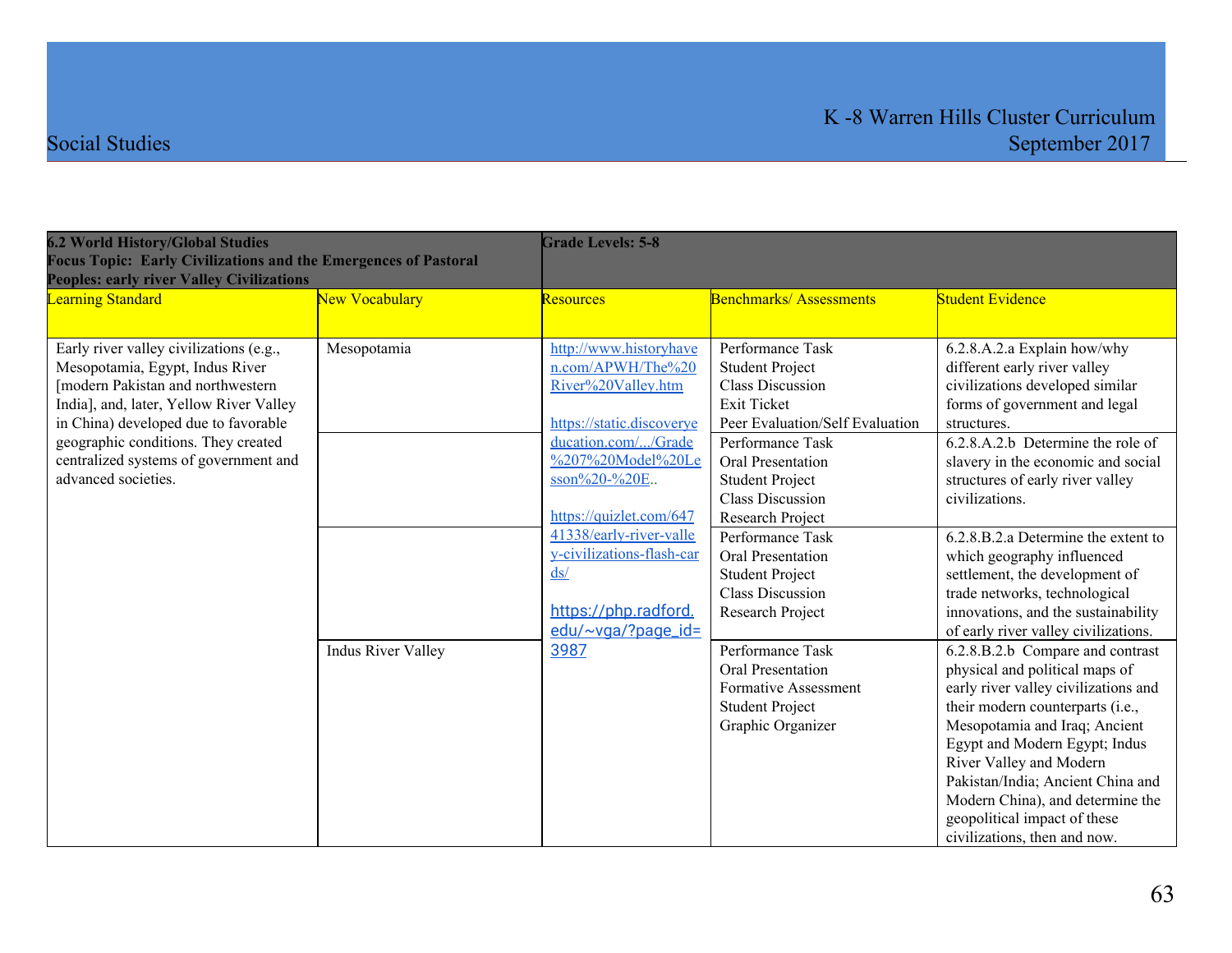|  | https://php.radford.edu/<br>$\sim$ vga/?page id=3987<br>https://php.radford.edu/<br>$\sim$ vga/?page_id=3987                                                    | Performance Task<br><b>Student Project</b><br><b>Class Discussion</b><br><b>Exit Ticket</b><br>Peer Evaluation/Self Evaluation<br>Performance task<br>Oral Presentation<br><b>Formative Assessment</b><br><b>Class Discussion</b><br>Hands-On Activity<br><b>Exit Ticket</b> | 6.2.8.C.2.a Explain how<br>technological advancements led to<br>greater economic specialization,<br>improved weaponry, trade, and the<br>development of a class system in<br>early river valley civilizations.<br>6.2.8.D.2.a Analyze the impact of<br>religion on daily life, government,<br>and culture in various early river<br>valley civilizations |
|--|-----------------------------------------------------------------------------------------------------------------------------------------------------------------|------------------------------------------------------------------------------------------------------------------------------------------------------------------------------------------------------------------------------------------------------------------------------|----------------------------------------------------------------------------------------------------------------------------------------------------------------------------------------------------------------------------------------------------------------------------------------------------------------------------------------------------------|
|  | https://prezi.com/6hizpf<br>mf2t7c/writing-systems<br>-of-the-four-ancient-riv<br>er-valley-civilizatio/                                                        | Performance Task<br><b>Student Project</b><br><b>Class Discussion</b><br><b>Exit Ticket</b><br>Peer Evaluation/Self Evaluation                                                                                                                                               | 6.2.8.D.2.b Explain how the<br>development of written language<br>transformed all aspects of life in<br>early river valley civilizations.                                                                                                                                                                                                                |
|  | https://prezi.com/adichc<br>swyxgz/rise-and-fall-of<br>-river-valley-civilizatio<br>ns/                                                                         | Performance task<br>Oral Presentation<br>Formative Assessment<br><b>Class Discussion</b><br>Hands-On Activity<br><b>Exit Ticket</b>                                                                                                                                          | 6.2.8.D.2.c Analyze the factors<br>that led to the rise and fall of<br>various early river valley<br>civilizations and determine<br>whether there was a common<br>pattern of growth and decline.                                                                                                                                                         |
|  | https://www.mtholly.k1<br>2.nj.us/cms/lib/NJ0220<br>1267/Centricity/Shared/<br>Form2/Grade%206%20<br>-%20Unit%203%20An<br>cient%20River%20Civi<br>lizations.pdf | Performance Task<br>Formative Assessment<br>Student project<br>Research Project<br><b>Exit Ticket</b>                                                                                                                                                                        | 6.2.8.D.2.d Evaluate the<br>importance and enduring legacy of<br>the major achievements of the<br>early river valley civilizations over<br>time.                                                                                                                                                                                                         |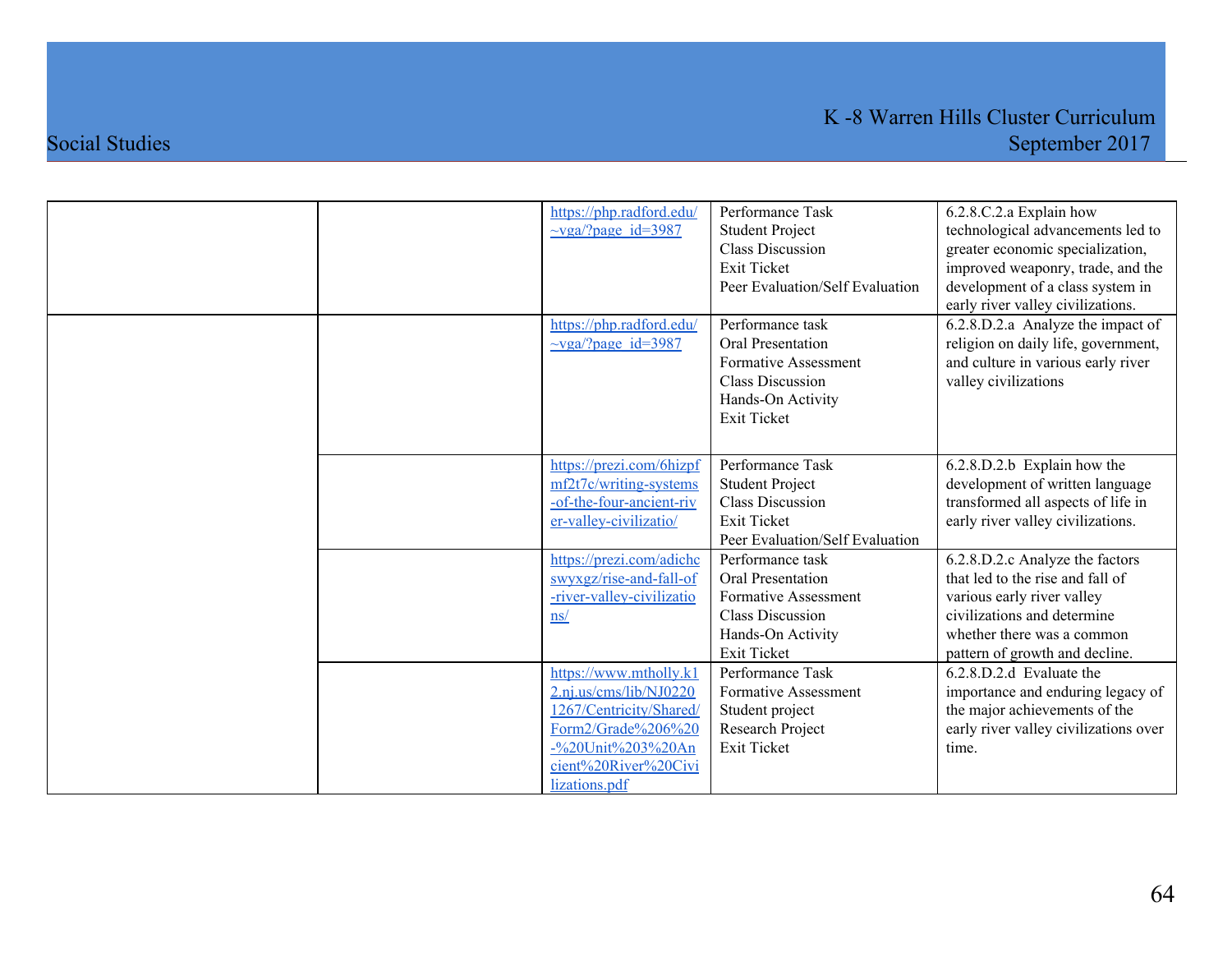| <b>6.2 World History/Global Studies</b>                                                                                                                                                                                                                                                                                                                                                                                                                                                                                                                                        |                                                                                                                     | <b>Grade Levels: 5-8</b>                                                                                                                                                                                                                                     |                                                                                                                                                                                                                                                                                                                                                                                                                                                           |                                                                                                                                                                                                                                                                                                                                                                                                                                                                                                                                                                                                                                                                                                                                                       |
|--------------------------------------------------------------------------------------------------------------------------------------------------------------------------------------------------------------------------------------------------------------------------------------------------------------------------------------------------------------------------------------------------------------------------------------------------------------------------------------------------------------------------------------------------------------------------------|---------------------------------------------------------------------------------------------------------------------|--------------------------------------------------------------------------------------------------------------------------------------------------------------------------------------------------------------------------------------------------------------|-----------------------------------------------------------------------------------------------------------------------------------------------------------------------------------------------------------------------------------------------------------------------------------------------------------------------------------------------------------------------------------------------------------------------------------------------------------|-------------------------------------------------------------------------------------------------------------------------------------------------------------------------------------------------------------------------------------------------------------------------------------------------------------------------------------------------------------------------------------------------------------------------------------------------------------------------------------------------------------------------------------------------------------------------------------------------------------------------------------------------------------------------------------------------------------------------------------------------------|
| <b>Focus Topic: The Classical Civilizations of</b>                                                                                                                                                                                                                                                                                                                                                                                                                                                                                                                             |                                                                                                                     |                                                                                                                                                                                                                                                              |                                                                                                                                                                                                                                                                                                                                                                                                                                                           |                                                                                                                                                                                                                                                                                                                                                                                                                                                                                                                                                                                                                                                                                                                                                       |
| the Mediterranean World, India and China                                                                                                                                                                                                                                                                                                                                                                                                                                                                                                                                       |                                                                                                                     |                                                                                                                                                                                                                                                              |                                                                                                                                                                                                                                                                                                                                                                                                                                                           |                                                                                                                                                                                                                                                                                                                                                                                                                                                                                                                                                                                                                                                                                                                                                       |
| Learning Standard                                                                                                                                                                                                                                                                                                                                                                                                                                                                                                                                                              | New Vocabulary                                                                                                      | <b>Resources</b>                                                                                                                                                                                                                                             | <b>Benchmarks/Assessments</b>                                                                                                                                                                                                                                                                                                                                                                                                                             | <b>Student Evidence</b>                                                                                                                                                                                                                                                                                                                                                                                                                                                                                                                                                                                                                                                                                                                               |
| Classical civilizations (i.e., Greece,<br>Rome, India and China) developed and<br>expanded into empires of<br>unprecedented size and diversity by<br>creating centralized governments and<br>promoting commerce, a common<br>culture, and social values.<br>Cultural exchange and diffusion<br>dramatically increased, and enduring<br>world religions emerged, during the era<br>of classical civilizations.<br>Classical civilizations declined as a<br>result of internal weaknesses and<br>external invasions, but they left lasting<br>legacies for future civilizations. | Autocratic Rule<br>Philosophy<br><b>Bureaucratic Structures</b><br>Commerce<br>Athenian Democracy<br>Roman Republic | https://mrjannace.weebl<br>y.com/classical-civiliza<br>tions.html<br>http://www.historyhave<br>n.com/COMPARISON<br>%20%20OF%20CLAS<br>SICAL%20CIVILIZAT<br>IONS.htm<br>https://www.timemaps.<br>com/lessons/classical-ci<br>vilization-teacher-guida<br>nce/ | Performance Task<br><b>Oral Presentation</b><br>Formative Assessment<br><b>Student Project</b><br>Graphic Organizer<br>Performance Task<br><b>Oral Presentation</b><br><b>Formative Assessment</b><br><b>Student Project</b><br>Graphic Organizer<br>Performance Task<br><b>Oral Presentation</b><br><b>Student Project</b><br><b>Class Discussion</b><br>Research Project<br>Performance Task<br><b>Oral Presentation</b><br><b>Formative Assessment</b> | 6.2.8.A.3.a Compare and contrast<br>the methods (i.e., autocratic rule,<br>philosophies, and bureaucratic<br>structures) used by the rulers of<br>Rome, China, and India to control<br>and unify their expanding empires.<br>6.2.8.A.3.b Compare and contrast<br>the rights and responsibilities of<br>free men, women, slaves, and<br>foreigners in the political,<br>economic, and social structures of<br>classical civilizations.<br>6.2.8.A.3.c Determine the<br>foundational concepts and<br>principles of Athenian democracy<br>and the Roman Republic that later<br>influenced the development of the<br>United States Constitution.<br>6.2.8.A.3.d Compare the status<br>(i.e., political, economic, and<br>social) of groups in the Ancient |
|                                                                                                                                                                                                                                                                                                                                                                                                                                                                                                                                                                                |                                                                                                                     |                                                                                                                                                                                                                                                              | <b>Student Project</b><br>Graphic Organizer                                                                                                                                                                                                                                                                                                                                                                                                               | World to those of people today and<br>evaluate how individuals perceived<br>the principles of liberty and<br>equality then and now.                                                                                                                                                                                                                                                                                                                                                                                                                                                                                                                                                                                                                   |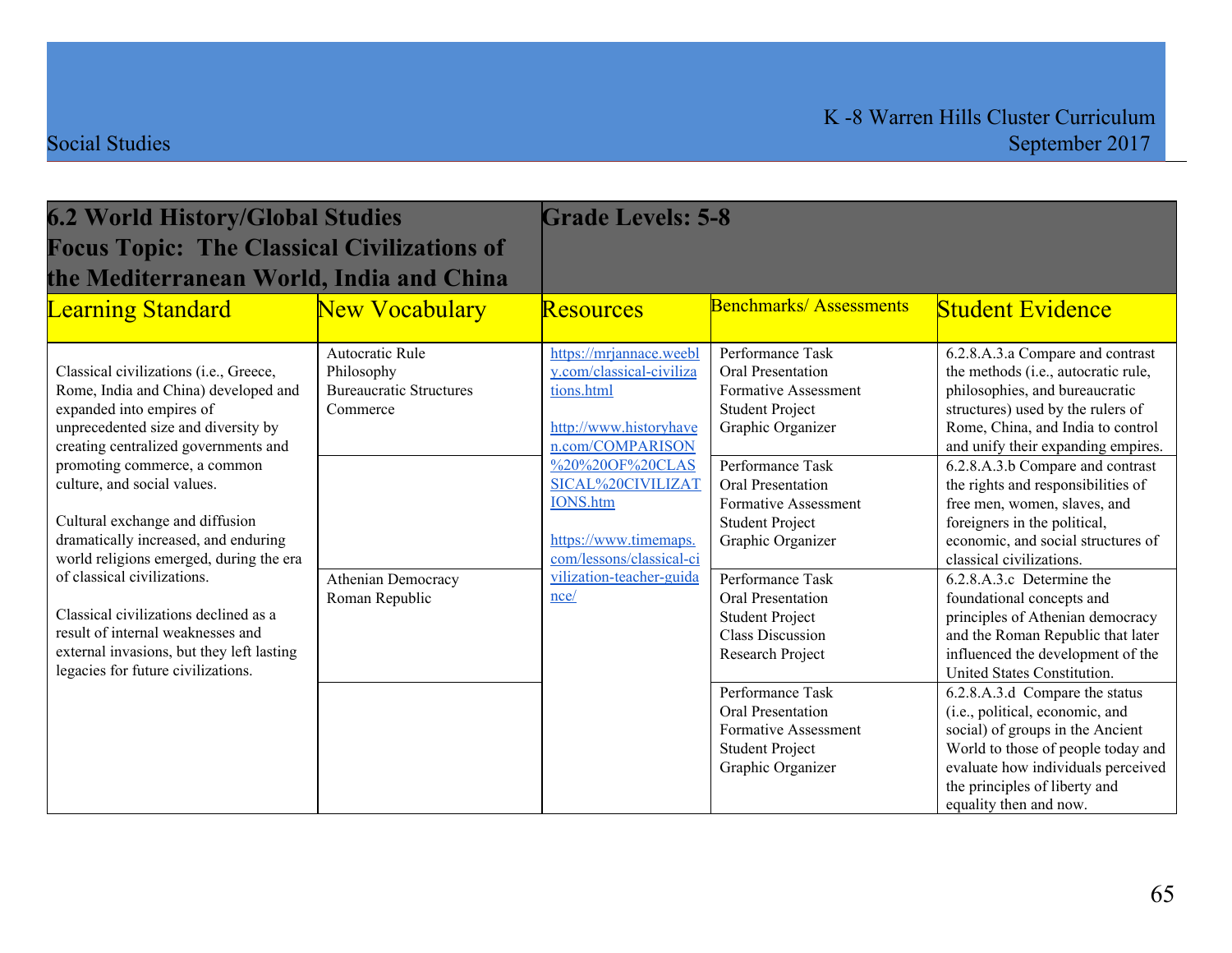|                                | http://www.whitetwpsd.    | Performance Task                | 6.2.8.A.3.e Compare and contrast    |
|--------------------------------|---------------------------|---------------------------------|-------------------------------------|
|                                | org/wtsd/About%20WT       | Oral Presentation               | the American legal system with the  |
|                                | SD/Curriculum%20Ma        | <b>Formative Assessment</b>     | legal systems of classical          |
|                                | ps/Social%20Studies/S     | <b>Student Project</b>          | civilizations, and determine the    |
|                                | ocial%20Studies%20Gr      | Graphic Organizer               | extent to which these early systems |
|                                | ade%207.pdf               |                                 | influenced our current legal system |
|                                | https://resourcesforhisto | Performance Task                | 6.2.8.B.3.a Determine how           |
|                                | ryteachers.wikispaces.c   | <b>Oral Presentation</b>        | geography and the availability of   |
|                                | om/AncientCivilization    | <b>Student Project</b>          | natural resources influenced the    |
|                                | $\underline{\mathbf{S}}$  | <b>Class Discussion</b>         | development of the political,       |
|                                |                           | <b>Research Project</b>         | economic, and cultural systems of   |
|                                |                           |                                 | each of the classical civilizations |
|                                |                           |                                 | and provided motivation for         |
|                                |                           |                                 | expansion.                          |
| Greek City-State               | https://sites.google.com  | Performance Task                | 6.2.8.B.3.b Explain how             |
|                                | /site/mirabellafmg/units  | <b>Student Project</b>          | geography and the availability of   |
|                                | -of-study/6-ancient-gre   | <b>Class Discussion</b>         | natural resources led to both the   |
|                                | ece/city-state-project    | <b>Exit Ticket</b>              | development of Greek city-states    |
|                                |                           | Peer Evaluation/Self Evaluation | and to their decline.               |
| Sea Trade Routes               | http://mediterraneansha   | Performance task                | 6.2.8.C.3.a Analyze the impact of   |
| Mediterranean World            | redpast.org/items/show/   | Oral Presentation               | expanding land and sea trade        |
|                                | 15                        | <b>Formative Assessment</b>     | routes as well as a uniform system  |
|                                |                           | <b>Class Discussion</b>         | of exchange in the Mediterranean    |
|                                |                           | Hands-On Activity               | World and Asia.                     |
|                                |                           | <b>Exit Ticket</b>              |                                     |
| <b>Classical Civilizations</b> | https://www.timemaps.     | Performance Task                | 6.2.8.C.3.b Explain how classical   |
| Urban                          | com/lessons/student-sh    | <b>Student Project</b>          | civilizations used technology and   |
| Division of Labor              | eet-classical-civilizatio | <b>Class Discussion</b>         | innovation to enhance agricultural/ |
|                                | $\frac{ns}{2}$            | <b>Exit Ticket</b>              | manufacturing output and            |
|                                | http://www.discoveryed    | Peer Evaluation/Self Evaluation | commerce, to expand military        |
|                                | ucation.com/teachers/fr   |                                 | capabilities, to improve life in    |
|                                | ee-lesson-plans/tracing-  |                                 | urban areas, and to allow for       |
|                                | the-roots-of-modern-cit   |                                 | greater division of labor.          |
|                                | ies.cfm                   |                                 |                                     |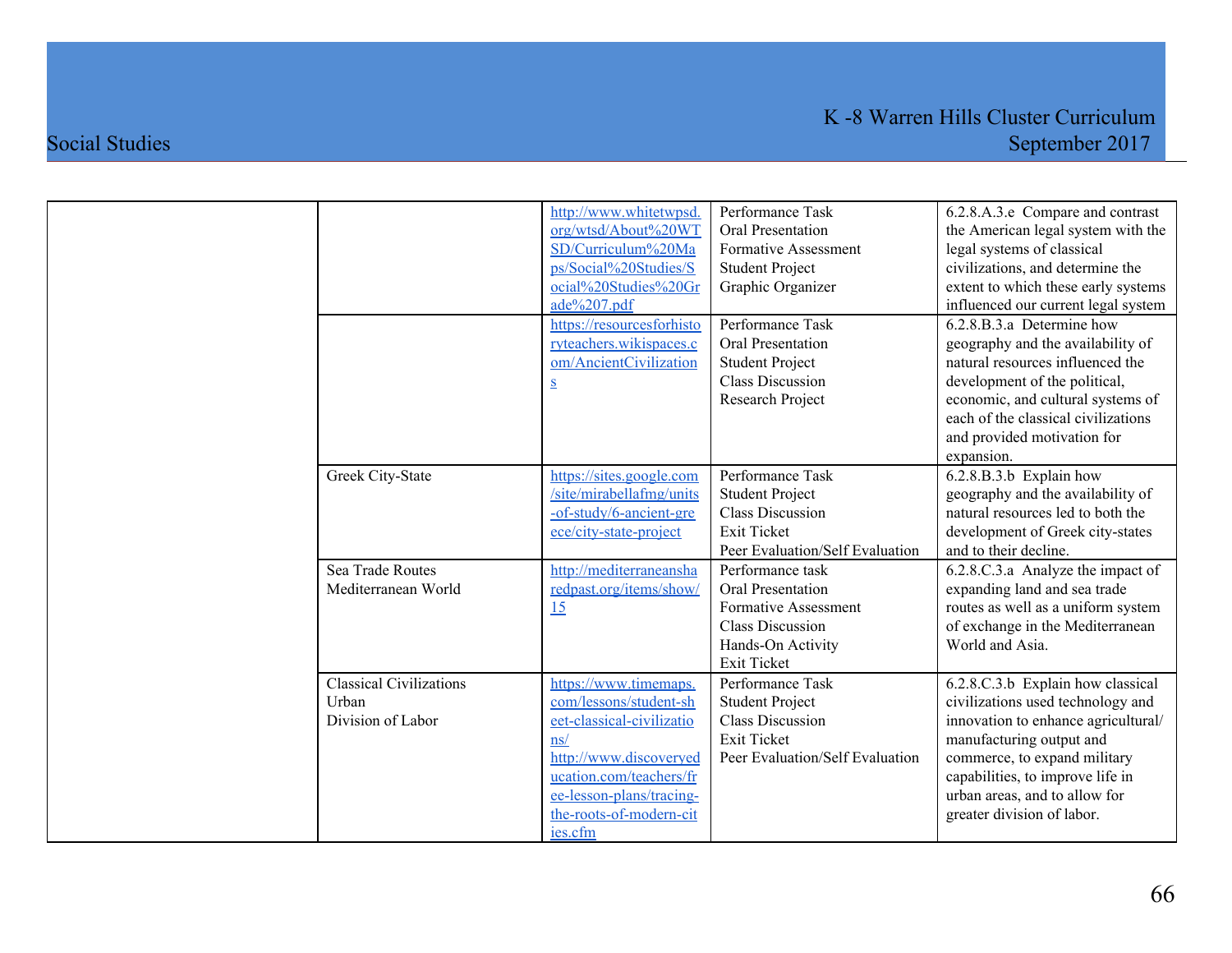| Social Hierarchies        | https://www.teachervisi   | Performance Task            | 6.2.8.D.3.a Compare and contrast    |
|---------------------------|---------------------------|-----------------------------|-------------------------------------|
|                           | on.com/ancient-history/   | <b>Oral Presentation</b>    | social hierarchies in classical     |
|                           | ancient-times-social-cla  | Formative Assessment        | civilizations as they relate to     |
|                           | sses-occupations-activit  | <b>Student Project</b>      | power, wealth, and equality.        |
|                           | y-packet                  | Graphic Organizer           |                                     |
| Gupta India               | https://www.khanacade     | Performance Task            | 6.2.8.D.3.b Determine common        |
| Han China                 | my.org/humanities/worl    | Oral Presentation           | factors that contributed to the     |
| Roman Empire              | d-history/ancient-medie   | <b>Student Project</b>      | decline and fall of the Roman       |
|                           | val/classical-states-and- | <b>Class Discussion</b>     | Empire, Gupta India, and Han        |
|                           | empires/a/rise-and-fall-  | <b>Research Project</b>     | China.                              |
|                           | of-empires                |                             |                                     |
|                           | https://school.bighistor  | Performance Task            | 6.2.8.D.3.c Evaluate the            |
|                           | yproject.com//School      | <b>Formative Assessment</b> | importance and enduring legacy of   |
|                           | BigHistory//Unit7/W       | Student project             | the major achievements of Greece,   |
|                           | orksheet 2015             | Research Project            | Rome, India, and China over time.   |
|                           |                           | <b>Exit Ticket</b>          |                                     |
| Tenets of World Religions | http://www.educationw     | Performance Task            | 6.2.8.D.3.d Compare and contrast    |
| <b>Buddhism</b>           | orld.com/a lesson/worl    | Oral Presentation           | the tenets of various world         |
| Christianity              | d-religions-multicultura  | <b>Formative Assessment</b> | religions that developed in or      |
| Islam                     | l-diversity.shtml         | <b>Student Project</b>      | around this time period (i.e.,      |
| Judaism                   |                           | Graphic Organizer           | Buddhism, Christianity,             |
| Sikhism                   |                           |                             | Confucianism, Hinduism, Islam,      |
| Taoism                    |                           |                             | Judaism, Sikhism, and Taoism),      |
|                           |                           |                             | their patterns of expansion, and    |
|                           |                           |                             | their responses to the current      |
|                           |                           |                             | challenges of globalization.        |
|                           |                           | Performance Task            | 6.2.8.D.3.e Determine the extent to |
|                           |                           | Oral Presentation           | which religion, economic issues,    |
|                           |                           | <b>Student Project</b>      | and conflict shaped the values and  |
|                           |                           | <b>Class Discussion</b>     | decisions of the classical          |
|                           |                           | <b>Research Project</b>     | civilizations.                      |
|                           |                           |                             |                                     |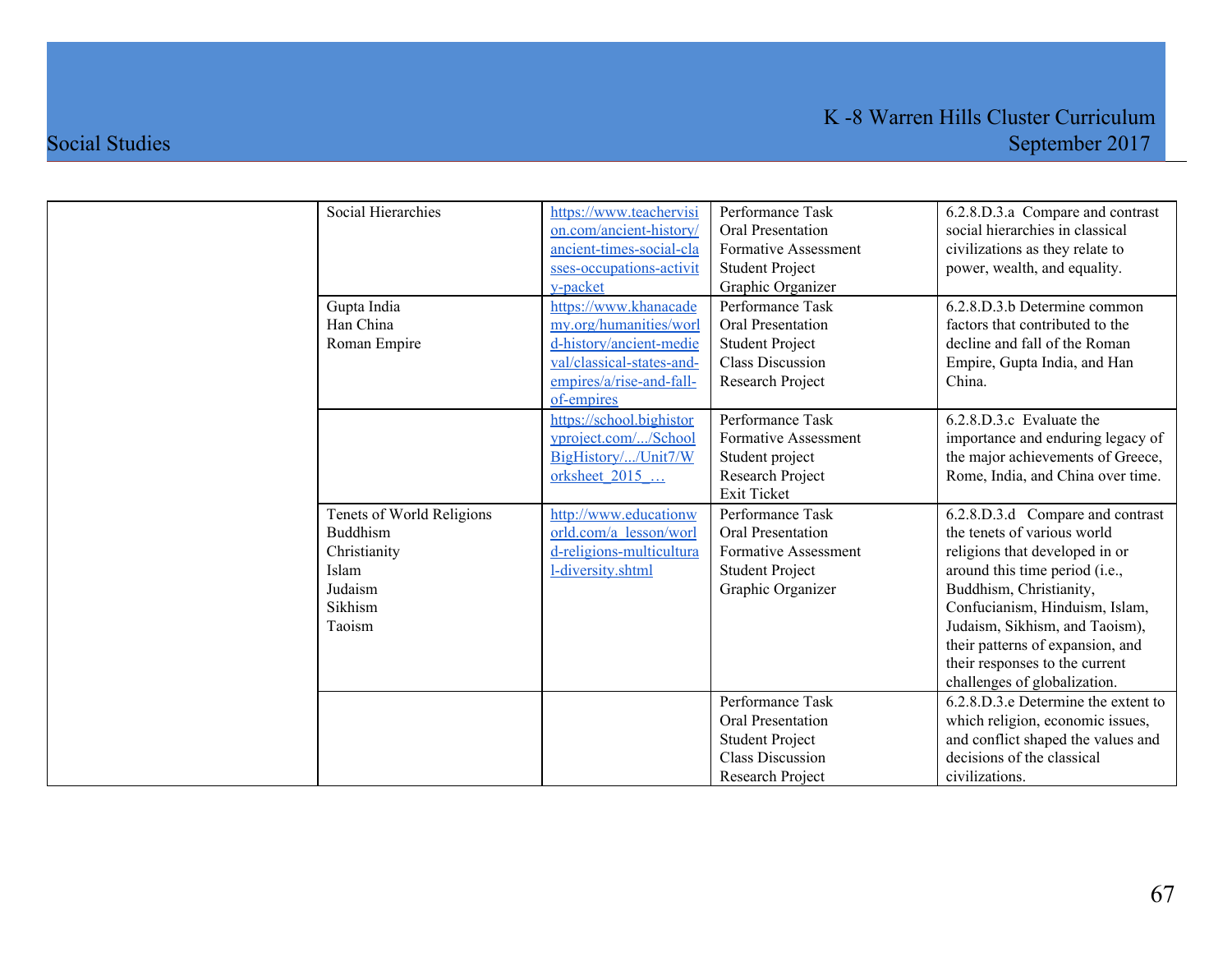| <b>6.2 World History/Global Studies</b><br><b>Focus Topic: Expanding Exchanges and</b><br>Encounters (500CE - 1450CE)                                                                                                                 |                                                                                                                    | <b>Grade Levels: 5-8</b>                                                            |                                                                                                                                            |                                                                                                                                                                                                                                                                    |
|---------------------------------------------------------------------------------------------------------------------------------------------------------------------------------------------------------------------------------------|--------------------------------------------------------------------------------------------------------------------|-------------------------------------------------------------------------------------|--------------------------------------------------------------------------------------------------------------------------------------------|--------------------------------------------------------------------------------------------------------------------------------------------------------------------------------------------------------------------------------------------------------------------|
| <b>Learning Standard</b>                                                                                                                                                                                                              | New Vocabulary                                                                                                     | <b>Resources</b>                                                                    | <b>Benchmarks/Assessments</b>                                                                                                              | <b>Student Evidence</b>                                                                                                                                                                                                                                            |
| The emergence of empires (i.e., Asia,<br>Africa, Europe and the Americas)<br>resulted from the promotion of<br>interregional trade, cultural exchanges,<br>new technologies, urbanization, and<br>centralized political organization. | Empire<br>Interregional Trade<br>Cultural exchange<br>Urbanization<br><b>Centralized Political</b><br>Organization |                                                                                     | Performance task<br><b>Oral Presentation</b><br>Formative Assessment<br><b>Class Discussion</b><br>Hands-On Activity<br><b>Exit Ticket</b> | 6.2.8.A.4.a Analyze the role of<br>religion and other means rulers<br>used to unify and centrally govern<br>expanding territories with diverse<br>populations.                                                                                                     |
| The rise and spread of new belief<br>systems unified societies, but they also<br>became a major source of tension and<br>conflict.                                                                                                    |                                                                                                                    | https://www.thoughtco.<br>com/feudalism-in-japan<br>-and-europe-195556              | Performance Task<br>Oral Presentation<br><b>Formative Assessment</b><br><b>Student Project</b><br>Graphic Organizer                        | 6.2.8.A.4.b Compare and contrast<br>the Japanese and European<br>systems of feudalism and the<br>effectiveness of each in promoting<br>social, economic, and political<br>order.                                                                                   |
| While commercial and agricultural<br>improvements created new wealth and<br>opportunities for the empires, most<br>people's daily lives remained<br>unchanged.                                                                        | Magna Carta<br>Parliament<br>Habeas Corpus<br><b>Independent Judiciary</b>                                         | http://www.socialstudie<br>scms.com/middle-ages-<br>in-western-europe               | Performance Task<br>Oral Presentation<br><b>Student Project</b><br><b>Class Discussion</b><br>Research Project                             | 6.2.8.A.4.c Determine the<br>influence of medieval English<br>legal and constitutional practices<br>(i.e., the Magna Carta, parliament,<br>the development of habeas corpus,<br>and an independent judiciary) on<br>modern democratic thought and<br>institutions. |
|                                                                                                                                                                                                                                       |                                                                                                                    | https://www.nationalge<br>ographic.org/encyclope<br>dia/europe-human-geog<br>raphy/ | Performance Task<br><b>Student Project</b><br><b>Class Discussion</b><br><b>Exit Ticket</b><br>Peer Evaluation/Self Evaluation             | 6.2.8.B.4.a Explain how geography<br>influenced the development of the<br>political, economic, and cultural<br>centers of each empire as well as<br>the empires' relationships with<br>other parts of the world.                                                   |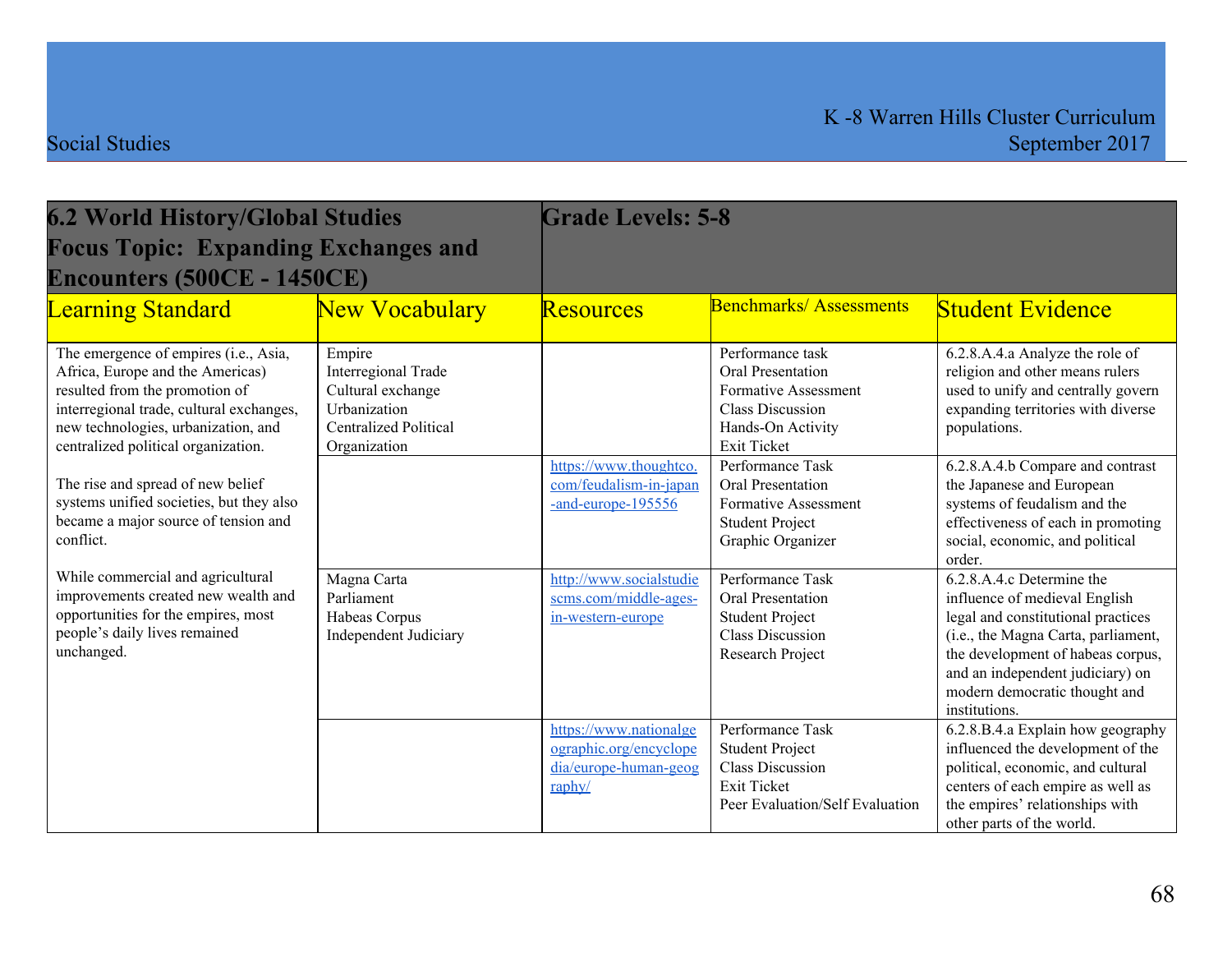## Maritime Overland Trade (African Caravan and Silk Road) [http://www.artic.edu/ai](http://www.artic.edu/aic/collections/citi/resources/Rsrc_001878.pdf) [c/collections/citi/resour](http://www.artic.edu/aic/collections/citi/resources/Rsrc_001878.pdf) [ces/Rsrc\\_001878.pdf](http://www.artic.edu/aic/collections/citi/resources/Rsrc_001878.pdf) Performance Task Oral Presentation Formative Assessment Exit Ticket Student Project Research Project 6.2.8.B.4.b Assess how maritime and overland trade routes (i.e., the African caravan and Silk Road) impacted urbanization, transportation, communication, and the development of international trade centers. [http://civiced.rutgers.ed](http://civiced.rutgers.edu/files/africa/unit1.pdf) [u/files/africa/unit1.pdf](http://civiced.rutgers.edu/files/africa/unit1.pdf) Performance Task Oral Presentation Student Project Class Discussion Research Project 6.2.8.B.4.c Determine how Africa's physical geography and natural resources presented challenges and opportunities for trade, development, and the spread of religion. Arabian Peninsula Aro-Eurasian Trade Performance Task Student Project Class Discussion Exit Ticket Peer Evaluation/Self Evaluation 6.2.8.B.4.d Explain why the Arabian Peninsula's physical features and location made it the epicenter of Afro-Eurasian trade and fostered the spread of Islam into Africa, Europe, and Asia. Performance task Oral Presentation Formative Assessment Class Discussion Hands-On Activity Exit Ticket 6.2.8.B.4.e Analyze the motivations for civilizations to modify the environment, determine the positive and negative consequences of environmental changes made during this time period, and relate these changes to current environmental challenges. Climate [https://www.nationalge](https://www.nationalgeographic.org/encyclopedia/climate/) [ographic.org/encyclope](https://www.nationalgeographic.org/encyclopedia/climate/) [dia/climate/](https://www.nationalgeographic.org/encyclopedia/climate/) Performance Task Student Project Class Discussion Exit Ticket Peer Evaluation/Self Evaluation 6.2.8.B.4.f Explain how the geographies and climates of Asia, Africa, Europe, and the Americas influenced their economic development and interaction or isolation with other societies.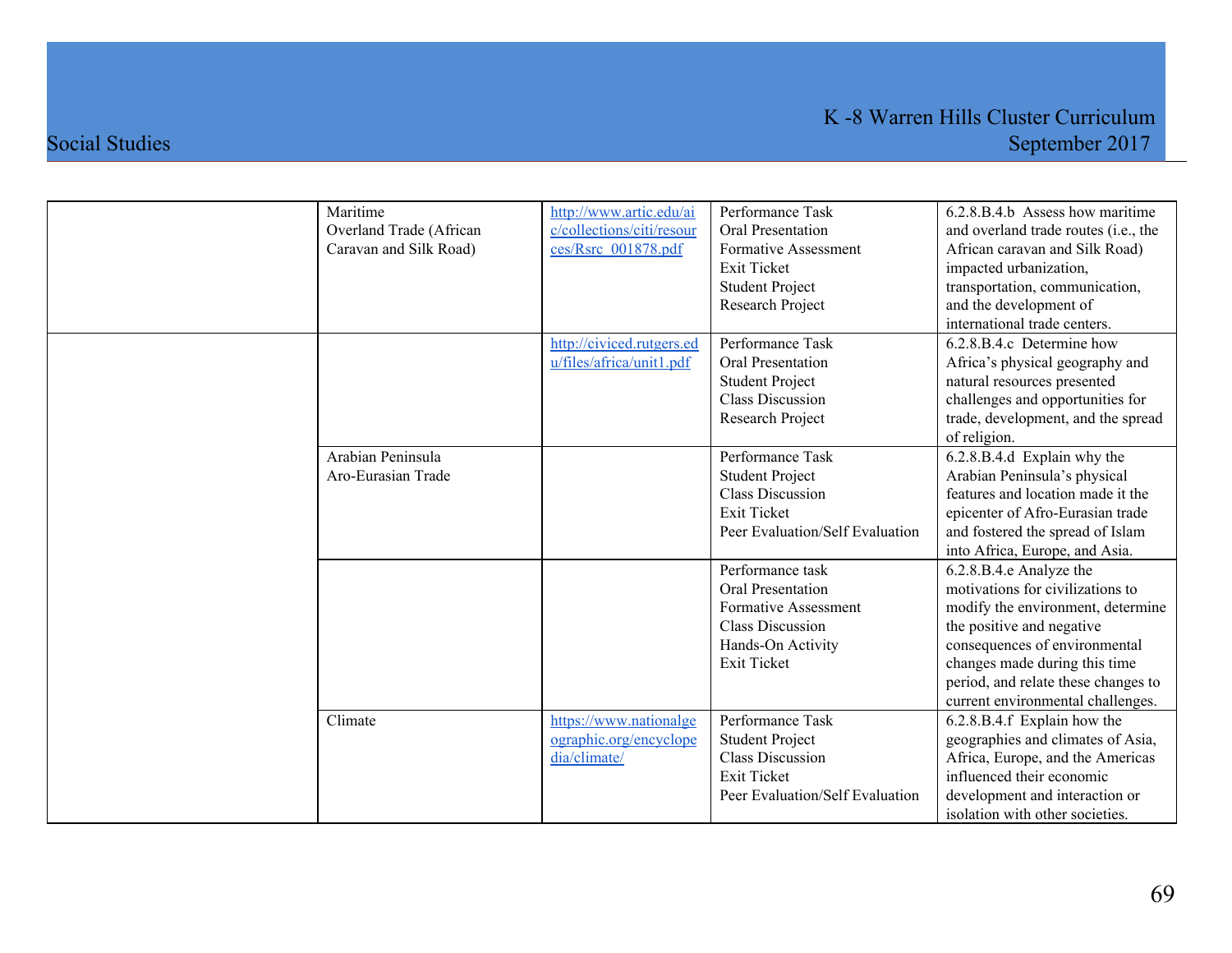| Commercialization |                                                                                                                                     | Performance Task<br><b>Student Project</b><br><b>Class Discussion</b><br><b>Exit Ticket</b><br>Peer Evaluation/Self Evaluation           | 6.2.8.C.4.a Explain how and why<br>the interrelationships among<br>improved agricultural production,<br>population growth, urbanization,<br>and commercialization led to the<br>rise of powerful states and<br>kingdoms (i.e., Europe, Asia,<br>Americas). |
|-------------------|-------------------------------------------------------------------------------------------------------------------------------------|------------------------------------------------------------------------------------------------------------------------------------------|------------------------------------------------------------------------------------------------------------------------------------------------------------------------------------------------------------------------------------------------------------|
| Islamic World     | http://history-world.org<br>/dynamic culture of m<br>edieval euro.htm                                                               | Performance Task<br>Oral Presentation<br><b>Student Project</b><br><b>Class Discussion</b><br>Research Project                           | 6.2.8.C.4.b Determine the extent<br>to which interaction between the<br>Islamic world and medieval<br>Europe increased trade, enhanced<br>technology innovation, and<br>impacted scientific thought and the<br>arts.                                       |
|                   |                                                                                                                                     | Performance task<br>Oral Presentation<br>Formative Assessment<br><b>Class Discussion</b><br>Hands-On Activity<br><b>Exit Ticket</b>      | 6.2.8.D.4.a Analyze the role of<br>religion and economics in shaping<br>each empire's social hierarchy, and<br>evaluate the impact these<br>hierarchical structures had on the<br>lives of various groups of people.                                       |
| Crusades          | https://www.wsfcs.k12.<br>nc.us/cms/lib/NC01001<br>395/Centricity/Domain/<br>6742/Crusades%20pow<br>erpoint.pdf                     | Performance task<br>Oral Presentation<br>Formative Assessment<br><b>Class Discussion</b><br>Hands-On Activity<br><b>Exit Ticket</b>      | 6.2.8.D.4.b Analyze the causes<br>and outcomes of the Crusades<br>from different perspectives,<br>including the perspectives of<br>European political and religious<br>leaders, the crusaders, Jews,<br>Muslims, and traders.                              |
| Plague            | https://edsitement.neh.g<br>ov/lesson-plan/path-bla<br>ck-death<br>http://medievaleurope.<br>mrdonn.org/lessonplans<br>/plague.html | Performance Task<br>Oral Presentation<br><b>Formative Assessment</b><br><b>Exit Ticket</b><br><b>Student Project</b><br>Research Project | 6.2.8.D.4.c Assess the<br>demographic, economic, and<br>religious impact of the plague on<br>Europe.                                                                                                                                                       |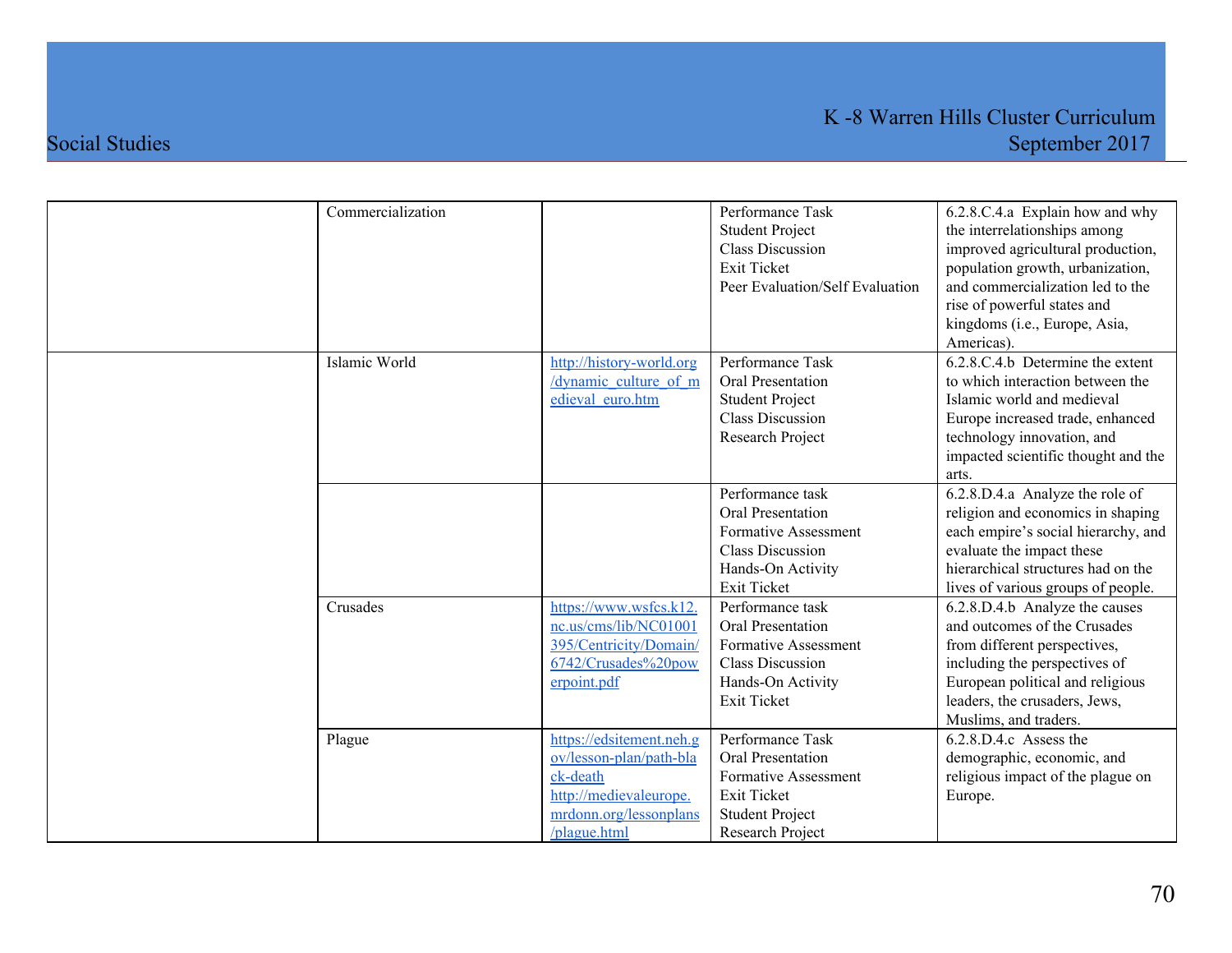|                         | http://livinginmedievale |                             |                                     |
|-------------------------|--------------------------|-----------------------------|-------------------------------------|
|                         | urope.weebly.com/the-    |                             |                                     |
|                         | black-death-simulation.  |                             |                                     |
|                         | html                     |                             |                                     |
| Feudalism               | www.wsfcs.k12.nc.us/     | Performance Task            | 6.2.8.D.4.d Determine which         |
|                         | ./Decline%20of%20Feu     | Oral Presentation           | events led to the rise and eventual |
|                         | dalism%20 %20Rise%       | <b>Student Project</b>      | decline of European feudalism.      |
|                         | 20of%20Nation            | <b>Class Discussion</b>     |                                     |
|                         |                          | Research Project            |                                     |
| <b>Yuan Dynasty</b>     | http://www.chinasage.i   | Performance task            | 6.2.8.D.4.e Analyze the             |
|                         | nfo/dynastyyuan.htm      | Oral Presentation           | immediate and long-term impact      |
|                         |                          | Formative Assessment        | on China and Europe of the open     |
|                         |                          | <b>Class Discussion</b>     | exchange between Europe and the     |
|                         |                          | Hands-On Activity           | Yuan (Mongol) Dynasty.              |
|                         |                          | Exit Ticket                 |                                     |
| <b>Byzantine Empire</b> | https://prezi.com/lignc  | Performance Task            | 6.2.8.D.4.f Determine the extent    |
|                         | kylcqy-/the-byzantine-e  | Oral Presentation           | to which the Byzantine Empire       |
|                         | mpires-influence-of-the  | <b>Student Project</b>      | influenced the Islamic world and    |
|                         | -islamic-world-and-wes   | <b>Class Discussion</b>     | western Europe.                     |
|                         | tern-europe/             | Research Project            |                                     |
|                         |                          | Performance Task            | 6.2.8.D.4.g Evaluate the            |
|                         |                          | <b>Formative Assessment</b> | importance and enduring legacy of   |
|                         |                          | Student project             | the major achievements of the       |
|                         |                          | Research Project            | people living Asia, Africa (Islam), |
|                         |                          | <b>Exit Ticket</b>          | Europe and the Americas over        |
|                         |                          |                             | time.                               |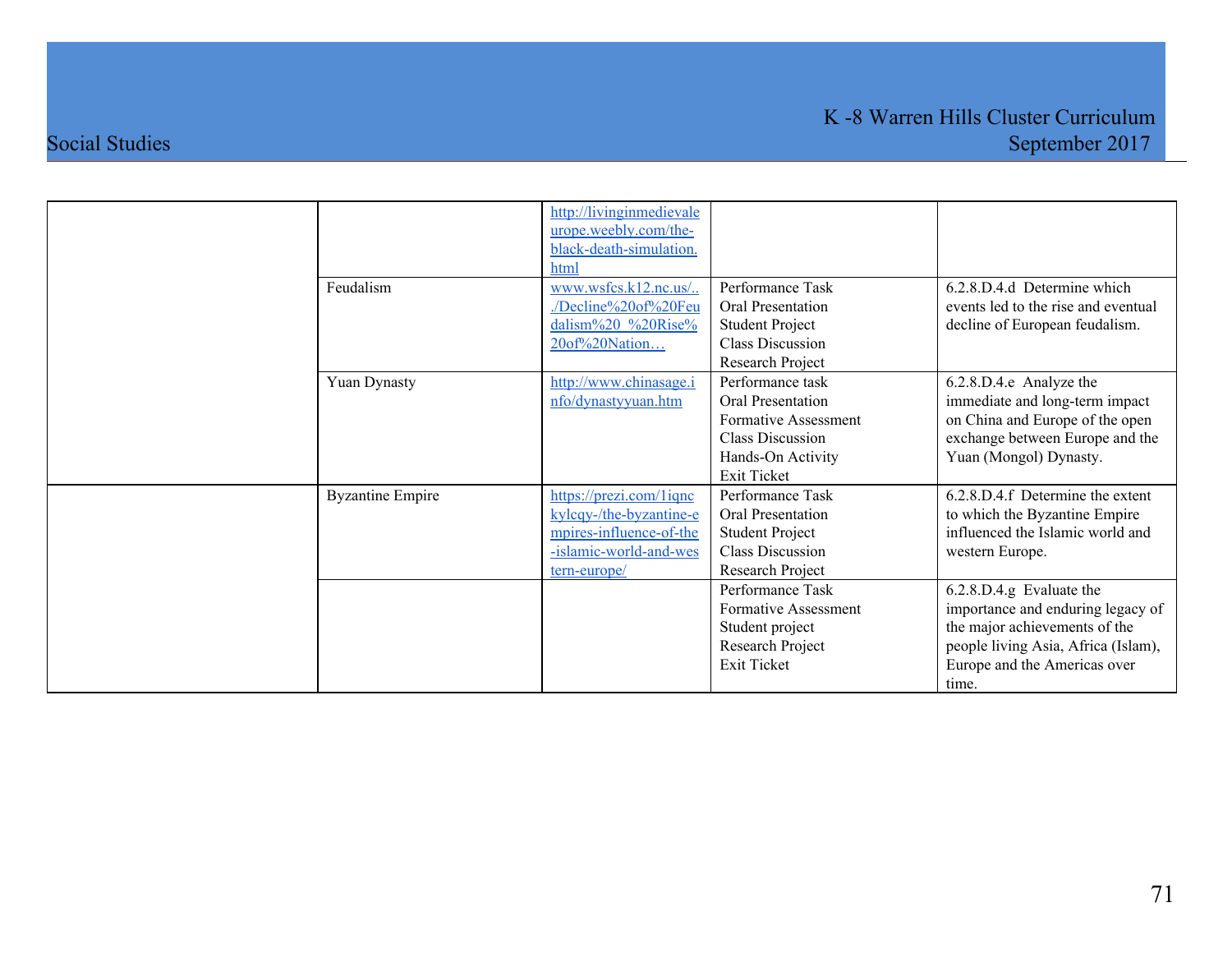| <b>6.3 Active Citizenship in the 21st Century</b>                                                                                                                                                                                                                                                                                                                                                                                                                                                                                                                                                                                                                                                                                                                                                                                                                                             |                                   | <b>Grade Levels: 5-8</b>                                                   |                                                                                                                                                                                 |                                                                                                                                                                                                                                                                    |
|-----------------------------------------------------------------------------------------------------------------------------------------------------------------------------------------------------------------------------------------------------------------------------------------------------------------------------------------------------------------------------------------------------------------------------------------------------------------------------------------------------------------------------------------------------------------------------------------------------------------------------------------------------------------------------------------------------------------------------------------------------------------------------------------------------------------------------------------------------------------------------------------------|-----------------------------------|----------------------------------------------------------------------------|---------------------------------------------------------------------------------------------------------------------------------------------------------------------------------|--------------------------------------------------------------------------------------------------------------------------------------------------------------------------------------------------------------------------------------------------------------------|
| Learning Standard                                                                                                                                                                                                                                                                                                                                                                                                                                                                                                                                                                                                                                                                                                                                                                                                                                                                             | <b>New Vocabulary</b>             | <b>Resources</b>                                                           | <b>Benchmarks/Assessments</b>                                                                                                                                                   | <b>Student Evidence</b>                                                                                                                                                                                                                                            |
| Active citizens in the 21st century:<br>Recognize the causes and effects<br>of prejudice on individuals, groups,<br>and society.<br>Recognize the value of cultural<br>diversity, as well as the potential<br>for misunderstanding.<br>Critically analyze media to assess<br>different viewpoints and detect bias,<br>opinion, and stereotypes.<br>· Listen open-mindedly to views<br>contrary to their own.<br>Collaboratively develop and<br>practice strategies for managing and<br>resolving conflict.<br>Demonstrate understanding of<br>democratic values and processes.<br>Recognize that the actions or<br>inactions of individuals, groups,<br>and nations can have intended and<br>unintended consequences.<br>Challenge unfair viewpoints and<br>behaviors by taking action.<br>Make informed and reasoned<br>decisions.<br>Accept decisions that are made for the<br>common good. |                                   | http://www.njspotlight.<br>com/education/                                  | Performance Task<br><b>Student Project</b><br>In-Class Activity<br><b>Student Hands-On Activity</b><br>Graphic Organizer<br>Rubric                                              | 6.3.8.A.1 Deliberate on a public<br>issue affecting an upcoming<br>election, consider opposing<br>arguments, and develop a reasoned<br>conclusion.                                                                                                                 |
|                                                                                                                                                                                                                                                                                                                                                                                                                                                                                                                                                                                                                                                                                                                                                                                                                                                                                               | Legislative Proposal<br>Municipal | http://www.njleg.state.n<br>j.us/legislativepub/pubh<br>earings2013.asp    | Performance Task<br><b>Student Project</b><br>In-Class Activity<br><b>Student Hands-On Activity</b><br>Graphic Organizer<br>Rubric                                              | 6.3.8.A.2 Participate in a real or<br>simulated hearing to develop a<br>legislative proposal that addresses<br>a public issue, and share it with an<br>appropriate legislative body (e.g.,<br>school board, municipal or county<br>government, state legislature). |
|                                                                                                                                                                                                                                                                                                                                                                                                                                                                                                                                                                                                                                                                                                                                                                                                                                                                                               |                                   | https://www2.ed.gov/te<br>achers/how/tech/interna<br>tional/guide pg2.html | Performance Task<br><b>Student Project</b><br>In-Class Activity<br>Student Hands-On Activity<br>Graphic Organizer<br>Rubric                                                     | 6.3.8.A.3 Collaborate with<br>international students to deliberate<br>about and address issues of gender<br>equality, child mortality, or<br>education.                                                                                                            |
|                                                                                                                                                                                                                                                                                                                                                                                                                                                                                                                                                                                                                                                                                                                                                                                                                                                                                               |                                   |                                                                            | Performance Task<br><b>Formative Assessment</b><br>Student project<br>Research Project<br><b>Exit Ticket</b>                                                                    | 6.3.8.B.1 Evaluate alternative land<br>use proposals and make<br>recommendations to the<br>appropriate governmental agency<br>regarding the best course of action.                                                                                                 |
|                                                                                                                                                                                                                                                                                                                                                                                                                                                                                                                                                                                                                                                                                                                                                                                                                                                                                               | Stakeholders                      | http://www.co.warren.n<br>j.us/budget.html                                 | Performance Task<br>Oral Presentation<br><b>Student Project</b><br>In-Class Activity<br><b>Student Hands-On Activity</b><br>Research Project<br>Peer Evaluation/Self Evaluation | 6.3.8.C.1 Examine the<br>perspectives of multiple<br>stakeholders involved in the local<br>budget process (e.g., obtaining<br>information, discussing priorities).                                                                                                 |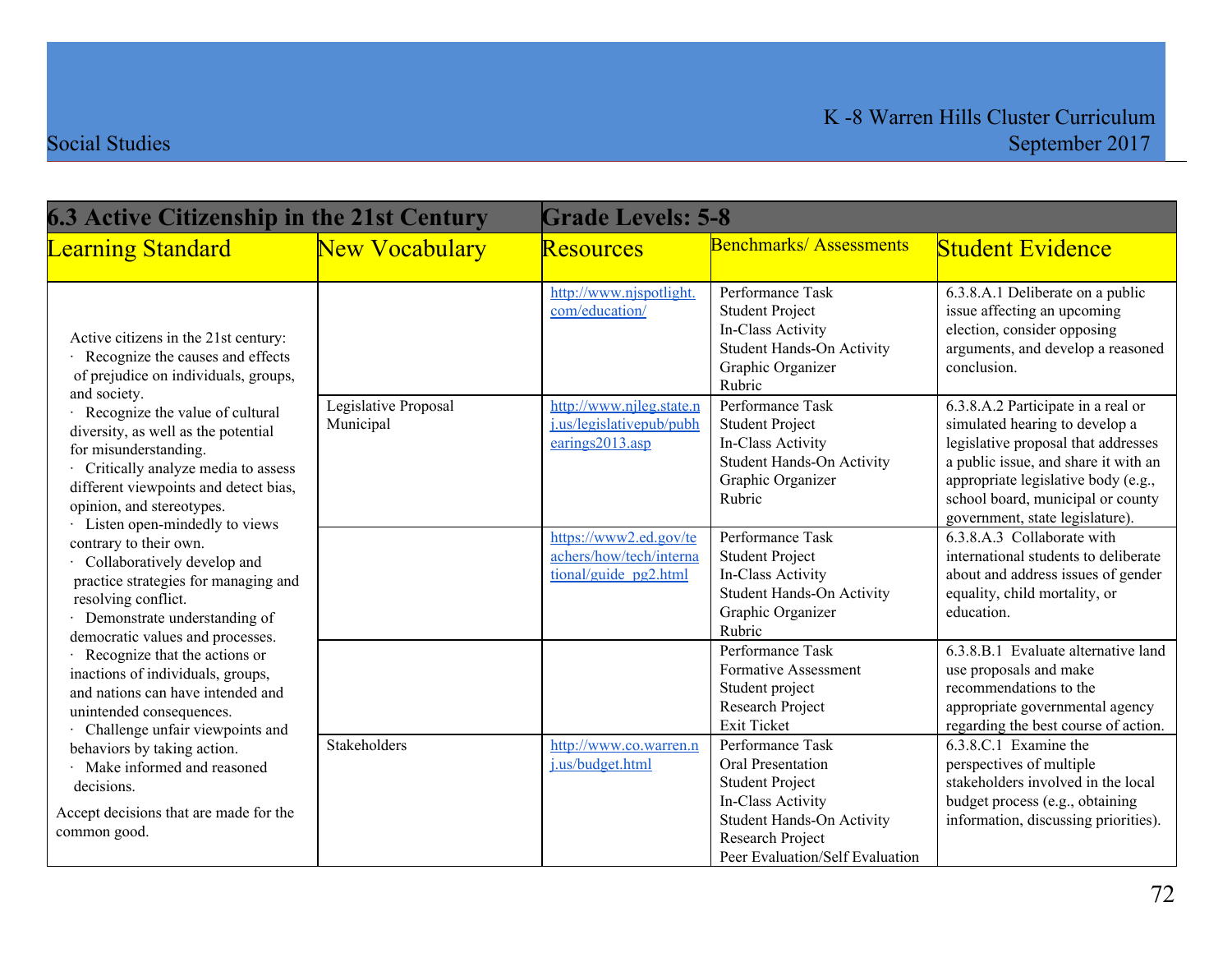|                     | Rubric                    |                                   |
|---------------------|---------------------------|-----------------------------------|
| Democratic Process  | Performance Task          | .3.8.D.1 Engage in simulated      |
| Legislative Hearing | <b>Student Project</b>    | democratic processes (e.g.,       |
| Judicial Proceeding | In-Class Activity         | legislative hearings, judicial    |
| Election            | Student Hands-On Activity | proceedings, elections) to        |
|                     | Graphic Organizer         | understand how conflicting points |
|                     | Rubric                    | of view are addressed in a        |
|                     |                           | democratic society.               |

| <b>Assessments</b>                                           | Teacher observation, oral presentations, student projects, rubrics, class projects, class discussion, performance<br>assessment, formative assessment, research project, graphic organizer, exit ticket                                                                                                                                                                                                       |
|--------------------------------------------------------------|---------------------------------------------------------------------------------------------------------------------------------------------------------------------------------------------------------------------------------------------------------------------------------------------------------------------------------------------------------------------------------------------------------------|
| <b>21st Century Skills and Career</b><br><b>Integration</b>  | Relate earning power to quality of life across cultures; evaluate the relationship of cultural traditions and<br>historical influences on financial practice; identify reasons why people work, different types of work, and how<br>work can help a person achieve personal and professional goals; evaluate how traditional and nontraditional<br>careers have evolved regionally, nationally, and globally. |
| <b>Technology Integration</b>                                | Digital tools (word processing documents); online simulations, videos, games, museums; create story using<br>digital cameras and multimedia tools; engage in learning activities with students in other classes, schools or<br>countries using various media formats; apply cybersafety and appropriate use policies; use geographic<br>mapping tools to plan and solve problems.                             |
| <b>Interdisciplinary Integration</b>                         | ELA: comprehension of nonfiction, writing (assignments, projects, assessments), oral presentations<br>Math: mapping skills (distance and measurement), currency and exchange rates                                                                                                                                                                                                                            |
| <b>Core Instruction and</b><br><b>Supplemental Materials</b> | Core Instructional Textbooks, supplemental internet sources and videos                                                                                                                                                                                                                                                                                                                                        |
| <b>Modifications and</b><br><b>Accommodations</b>            | ELL: leveled readers; ELL series workbook; small group instruction<br>Special Education: leveled readers; small group instruction; modified assessments<br>G&T: leveled readers; enrichment activities; small group instruction                                                                                                                                                                               |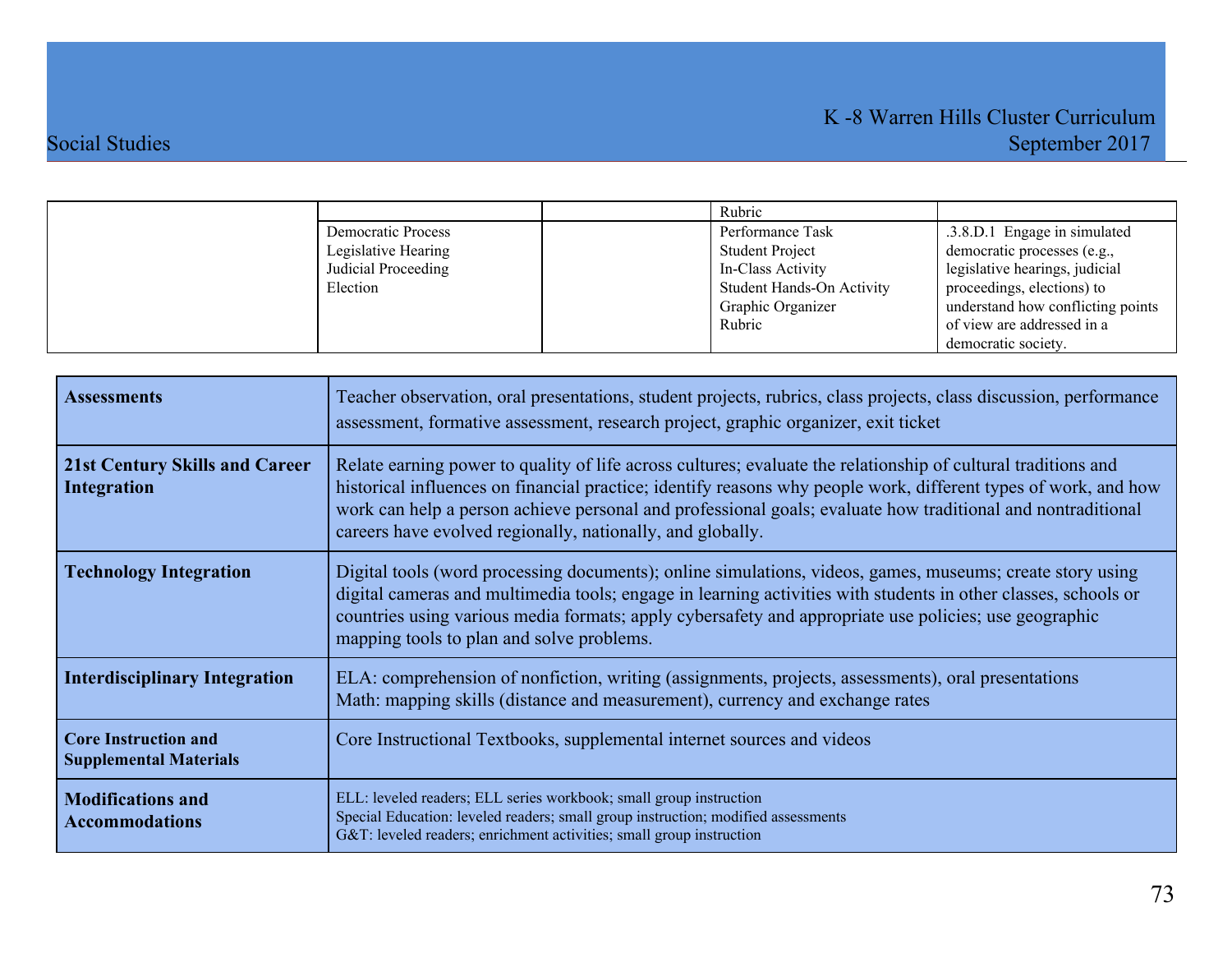K -8 Warren Hills Cluster Curriculum Social Studies September 2017